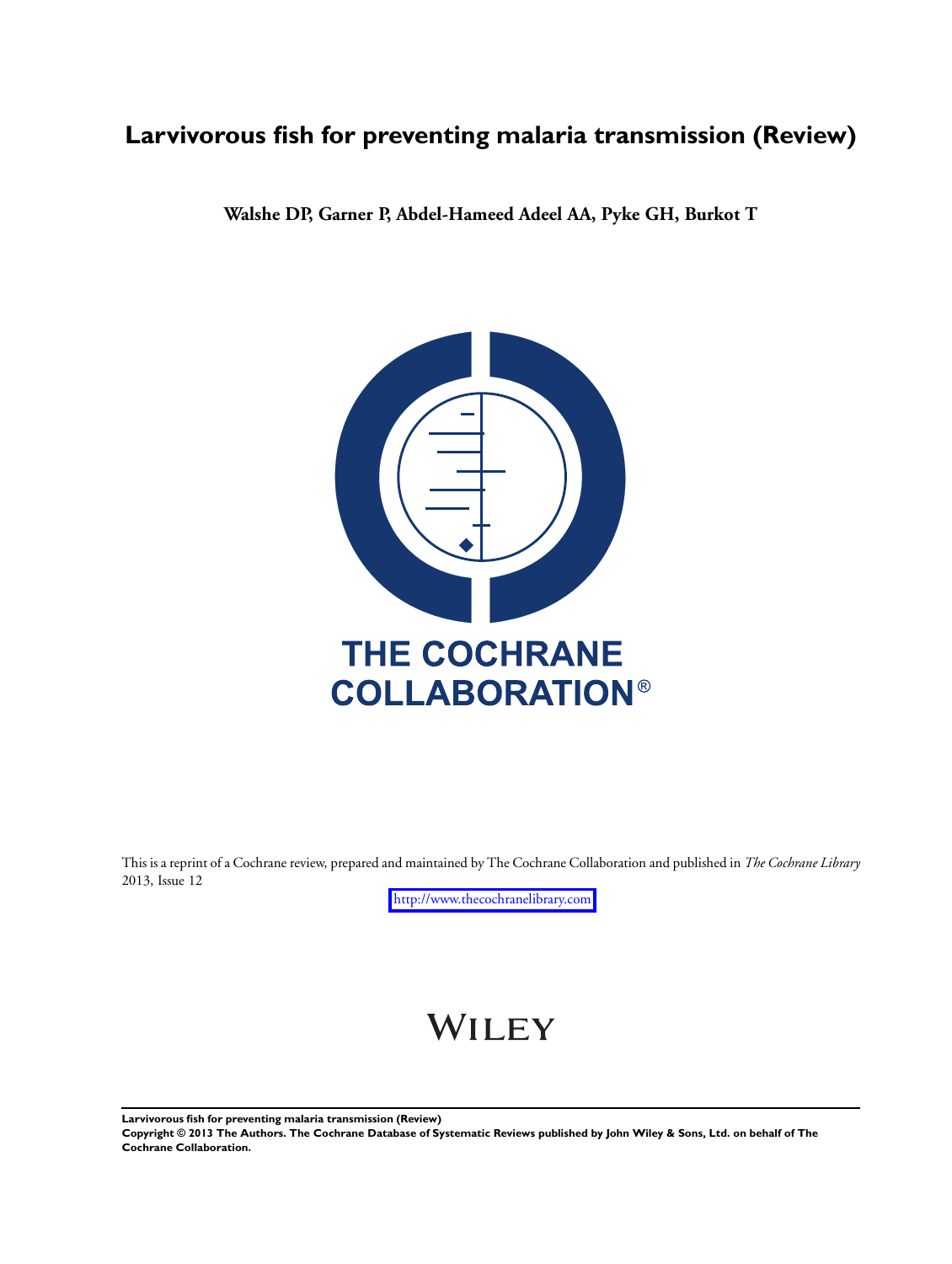# **TABLE OF CONTENTS**

| <b>HEADER</b>                                                                                                                              |
|--------------------------------------------------------------------------------------------------------------------------------------------|
| ABSTRACT                                                                                                                                   |
| PLAIN LANGUAGE SUMMARY                                                                                                                     |
| SUMMARY OF FINDINGS FOR THE MAIN COMPARISON<br>.                                                                                           |
| <b>BACKGROUND</b>                                                                                                                          |
| Figure 1.                                                                                                                                  |
| <b>OBJECTIVES</b><br>9                                                                                                                     |
| <b>METHODS</b><br>9<br>the contract of the contract of the contract of the contract of the contract of the contract of the contract of     |
| Figure 2.<br>10<br>the contract of the contract of the contract of the contract of the contract of the contract of the contract of         |
| <b>RESULTS</b><br>12                                                                                                                       |
| 13<br>Figure 3.                                                                                                                            |
| Figure 4.<br>16<br>the contract of the contract of the contract of the contract of the contract of the contract of                         |
| Figure 5.<br>17                                                                                                                            |
| <b>DISCUSSION</b><br>22                                                                                                                    |
| AUTHORS' CONCLUSIONS<br>23                                                                                                                 |
| <b>ACKNOWLEDGEMENTS</b><br>24                                                                                                              |
| <b>REFERENCES</b><br>24                                                                                                                    |
| 31                                                                                                                                         |
| DATA AND ANALYSES<br>51<br>the contract of the contract of the contract of the contract of the contract of the contract of the contract of |
| 51                                                                                                                                         |
| <b>APPENDICES</b><br>55<br>the contract of the contract of the contract of the contract of the contract of the contract of the contract of |
| 64<br>CONTRIBUTIONS OF AUTHORS                                                                                                             |
| 65<br>DECLARATIONS OF INTEREST                                                                                                             |
| 65<br>SOURCES OF SUPPORT                                                                                                                   |
| 65<br>DIFFERENCES BETWEEN PROTOCOL AND REVIEW                                                                                              |

**Larvivorous fish for preventing malaria transmission (Review) i**

**Copyright © 2013 The Authors. The Cochrane Database of Systematic Reviews published by John Wiley & Sons, Ltd. on behalf of The Cochrane Collaboration.**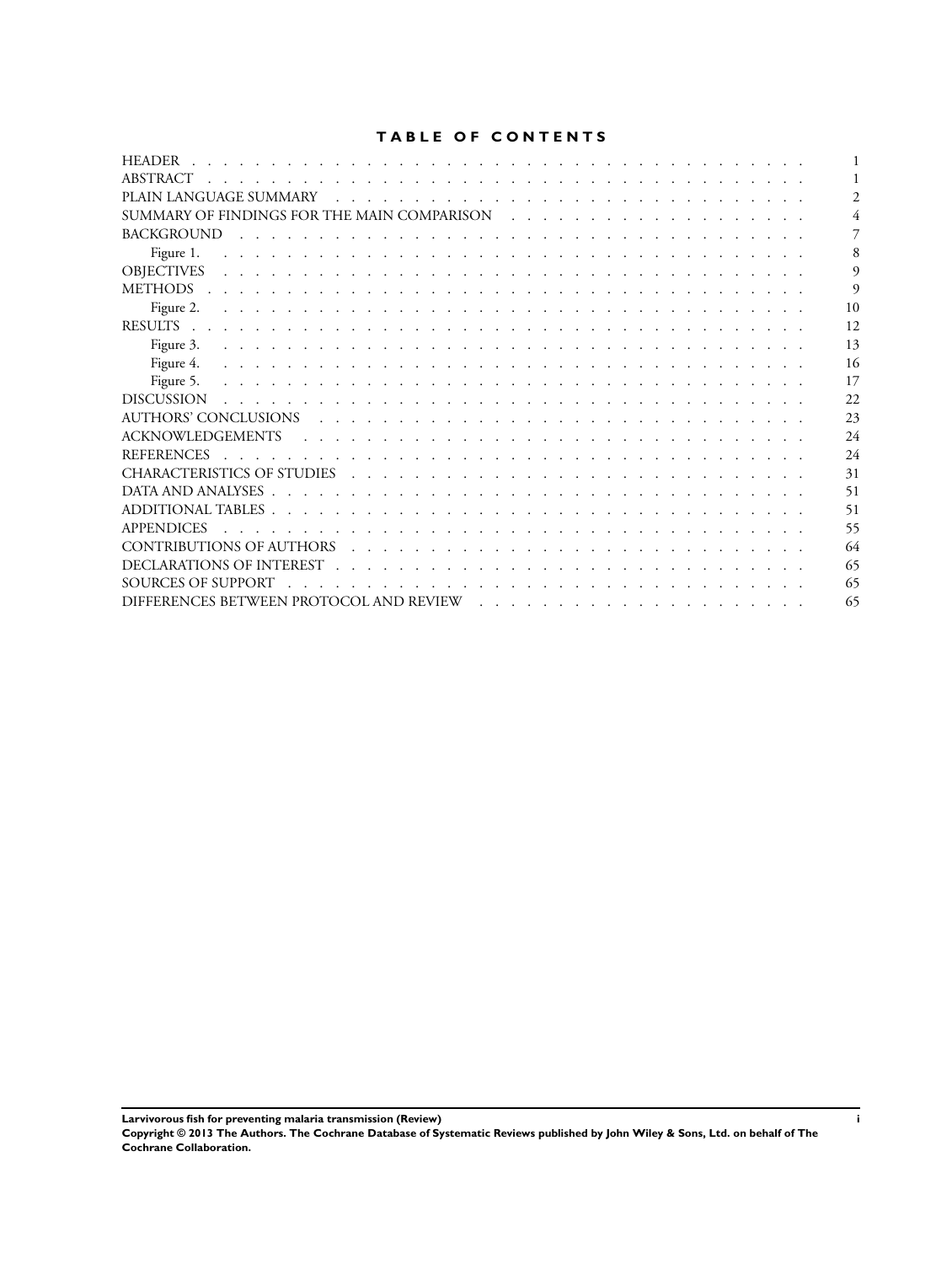### **[Intervention Review]**

# **Larvivorous fish for preventing malaria transmission**

Deirdre P Walshe<sup>1</sup>, Paul Garner<sup>1</sup>, Ahmed A Abdel-Hameed Adeel<sup>2</sup>, Graham H Pyke<sup>3,4</sup>, Tom Burkot<sup>5</sup>

<sup>1</sup>Department of Clinical Sciences, Liverpool School of Tropical Medicine, Liverpool, UK.<sup>2</sup>College of Medicine, King Saud University, Riyadh, Saudi Arabia. <sup>3</sup>School of the Environment, University of Technology Sydney, Broadway, Australia. <sup>4</sup>Department of Biology, Macquarie University, Ryde, Australia. <sup>5</sup>School of Public Health, Tropical Medicine and Rehabilitation Sciences, James Cook University, Cairns, Australia

Contact address: Tom Burkot, School of Public Health, Tropical Medicine and Rehabilitation Sciences, James Cook University, Cairns, Queensland, 4870, Australia. [tom.burkot@jcu.edu.au.](mailto:tom.burkot@jcu.edu.au) [tomburkot@gmail.com](mailto:tomburkot@gmail.com).

**Editorial group:** Cochrane Infectious Diseases Group. **Publication status and date:** New, published in Issue 12, 2013. **Review content assessed as up-to-date:** 18 June 2013.

**Citation:** Walshe DP, Garner P, Abdel-Hameed Adeel AA, Pyke GH, Burkot T. Larvivorous fish for preventing malaria transmission. *Cochrane Database of Systematic Reviews* 2013, Issue 12. Art. No.: CD008090. DOI: 10.1002/14651858.CD008090.pub2.

Copyright © 2013 The Authors. The Cochrane Database of Systematic Reviews published by John Wiley & Sons, Ltd. on behalf of The Cochrane Collaboration. This is an open access article under the terms of the [Creative Commons Attribution-Non-Commercial](http://creativecommons.org/licenses/by-nc/3.0/) Licence, which permits use, distribution and reproduction in any medium, provided the original work is properly cited and is not used for commercial purposes.

# **A B S T R A C T**

#### **Background**

Adult anopheline mosquitoes transmit *Plasmodium* parasites that cause malaria. Some fish species eat mosquito larvae and pupae. In disease control policy documents, the World Health Organization includes biological control of malaria vectors by stocking ponds, rivers, and water collections near where people live with larvivorous fish to reduce *Plasmodium* parasite transmission. The Global Fund finances larvivorous fish programmes in some countries, and, with increasing efforts in eradication of malaria, policy makers may return to this option. We therefore assessed the evidence base for larvivorous fish programmes in malaria control.

# **Objectives**

Our main objective was to evaluate whether introducing larvivorous fish to anopheline breeding sites impacts *Plasmodium* parasite transmission. Our secondary objective was to summarize studies evaluating whether introducing larvivorous fish influences the density and presence of *Anopheles* larvae and pupae in water sources, to understand whether fish can possibly have an effect.

# **Search methods**

We attempted to identify all relevant studies regardless of language or publication status (published, unpublished, in press, or ongoing). We searched the following databases: the Cochrane Infectious Diseases Group Specialized Register; the Cochrane Central Register of Controlled Trials (CENTRAL), published in *The Cochrane Library*; MEDLINE; EMBASE; CABS Abstracts; LILACS; and the *meta*Register of Controlled Trials (*m*RCT) until 18 June 2013. We checked the reference lists of all studies identified by the above methods. We also examined references listed in review articles and previously compiled bibliographies to look for eligible studies.

#### **Selection criteria**

Randomized controlled trials and non-randomized controlled trials, including controlled before-and-after studies, controlled time series and controlled interrupted time series studies from malaria-endemic regions that introduced fish as a larvicide and reported on malaria in the community or the density of the adult anopheline population. In the absence of direct evidence of an effect on transmission, we carried out a secondary analysis on studies that evaluated the effect of introducing larvivorous fish on the density or presence of

**Larvivorous fish for preventing malaria transmission (Review) 1**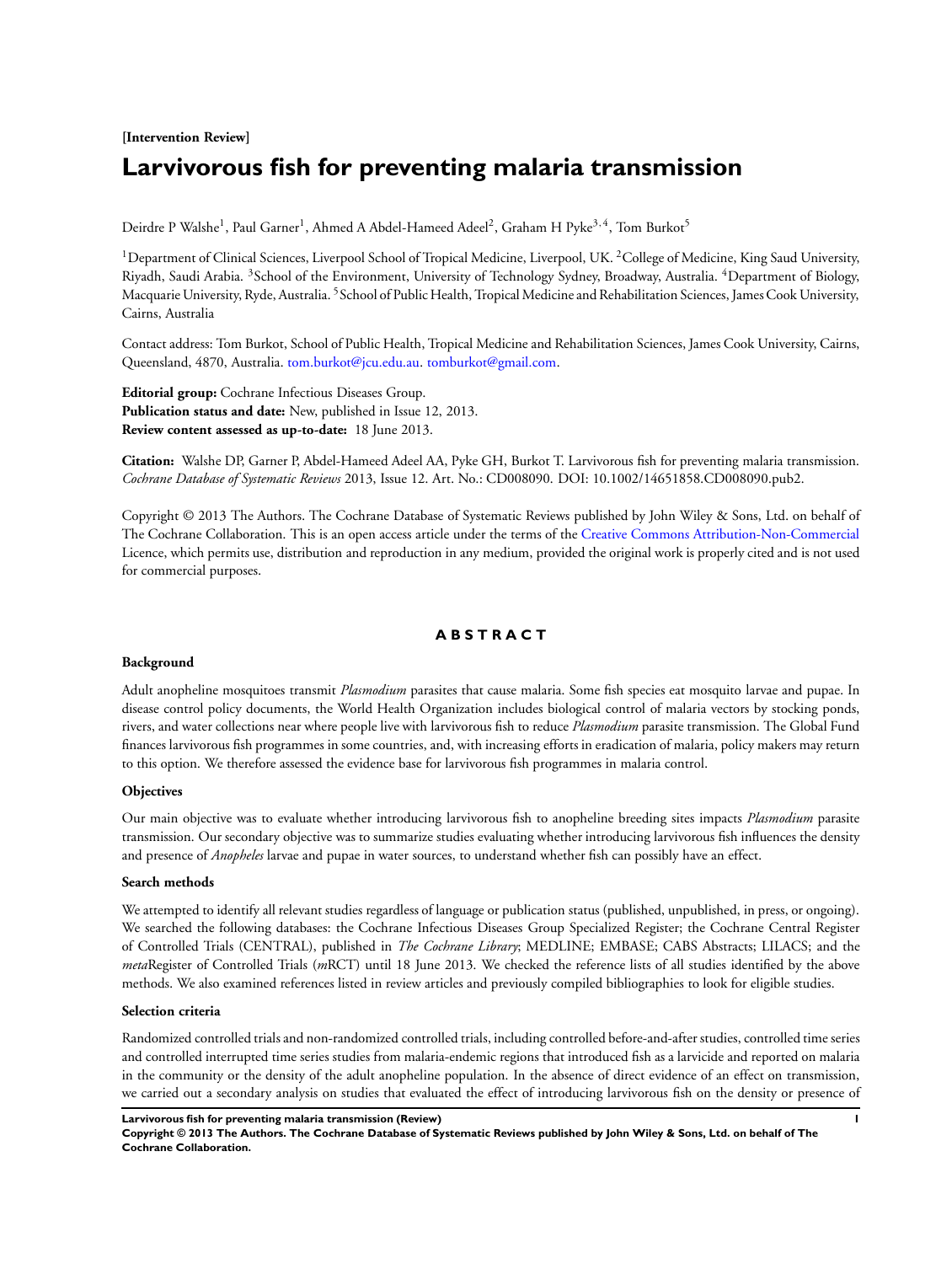immature anopheline mosquitoes (larvae and pupae forms) in community water sources to determine whether this intervention has any potential in further research on control of malaria vectors.

#### **Data collection and analysis**

Three review authors screened abstracts and examined potentially relevant studies by using an eligibility form. Two review authors independently extracted data and assessed risk of bias of included studies. If relevant data were unclear or were not reported, we wrote to the trial authors for clarification. We presented data in tables, and we summarized studies that evaluated the effects of fish introduction on anopheline immature density or presence, or both. We used GRADE to summarize evidence quality. We also examined whether the authors of included studies reported on any possible adverse impact of larvivorous fish introduction on non-target native species.

# **Main results**

We found no reliable studies that reported the effects of introducing larvivorous fish on malaria infection in nearby communities, on entomological inoculation rate, or on adult *Anopheles* density.

For the secondary analysis, we examined the effects of introducing larvivorous fish on the density and presence of anopheline larvae and pupae in community water sources. We included 12 small studies, with follow-up from 22 days to five years. Studies were conducted in a variety of settings, including localized water bodies (such as wells, domestic water containers, fishponds, and pools; six studies), riverbed pools below dams (two studies), rice field plots (three studies), and water canals (two studies). All studies were at high risk of bias.

The research was insufficient to determine whether larvivorous fish reduce the density of *Anopheles* larvae and pupae (nine studies, unpooled data, *very low quality evidence*). Some studies with high stocking levels of fish seemed to arrest the increase in immature anopheline populations, or to reduce the number of immature anopheline mosquitoes, compared with controls. However, this finding was not consistent, and in studies that showed a decrease in immature anopheline populations, the effect was not consistently sustained. Larvivorous fish may reduce the number of water sources with*Anopheles* larvae and pupae (five studies, unpooled data, *low quality evidence*).

None of the included studies reported effects of larvivorous fish on local native fish populations or other species.

#### **Authors' conclusions**

Reliable research is insufficient to show whether introducing larvivorous fish reduces malaria transmission or the density of adult anopheline mosquito populations.

In research examining the effects on immature anopheline stages of introducing fish to potential malaria vector breeding sites (localized water bodies such as wells and domestic water sources, rice field plots, and water canals) weak evidence suggests an effect on the density or presence of immature anopheline mosquitoes with high stocking levels of fish, but this finding is by no means consistent. We do not know whether this translates into health benefits, either with fish alone or with fish combined with other vector control measures. Our interpretation of the current evidence is that countries should not invest in fish stocking as a larval control measure in any malaria transmission areas outside the context of carefully controlled field studies or quasi-experimental designs. Research could also usefully examine the effects on native fish and other non-target species.

# **P L A I N L A N G U A G E S U M M A R Y**

## **Fish that feed on mosquito larvae for preventing malaria transmission**

*Plasmodium* parasites cause malaria and are transmitted by adult *Anopheles* mosquitoes. Programmes that introduce fish into water sources near where people live have been promoted. The theory is that these fish eat the *Anopheles* mosquito larvae and pupae, thus decreasing the adult mosquito population and reducing the number of people infected with *Plasmodium* parasites.

In this review, we examined the research that evaluated introducing larvivorous fish to *Anopheles* mosquito breeding sites in areas where malaria was common, published up to 18 June 2013. We did not find any studies that looked at the effects of larvivorous fish on adult *Anopheles* mosquito populations or on the number of people infected with *Plasmodium* parasites. We included 12 studies that examined the effects of larvivorous fish on *Anopheles* larvae and pupae in different breeding sites, including localized water bodies (such as wells, domestic water containers, fishponds, and pools; six studies), riverbed pools below dams (two studies), rice field plots (three studies), and water canals (two studies). Research evidence is insufficient to show whether introduction of larvivorous fish reduces the number

**Larvivorous fish for preventing malaria transmission (Review) 2**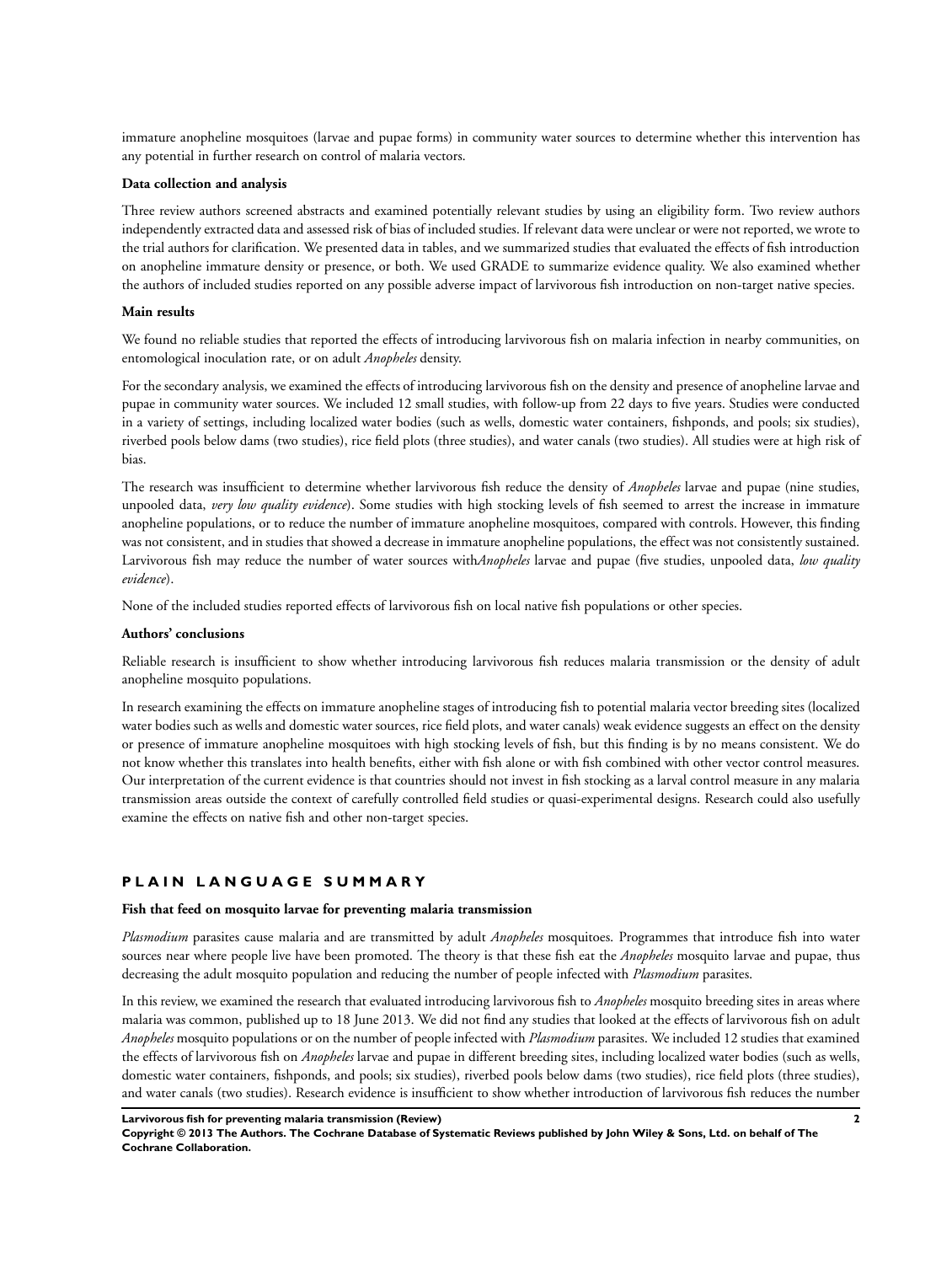of *Anopheles* larvae and pupae in water sources (nine studies, unpooled data, *very low quality evidence*). However, larvivorous fish may reduce the number of water sources with*Anopheles* mosquito larvae and pupae (five studies, unpooled data, *low quality evidence*). None of the included studies examined the effects of introducing larvivorous fish on other native species present, but these studies were not designed to do this. Before much is invested in this intervention, better research is needed to determine the effect of introducing larvivorous fish on adult *Anopheles* populations and on the number of people infected with malaria. Researchers need to use robust controlled designs with an adequate number of sites. Also, researchers should explore whether introducing these fish affects native fish and other non-target species.

**Larvivorous fish for preventing malaria transmission (Review) 3**

**Copyright © 2013 The Authors. The Cochrane Database of Systematic Reviews published by John Wiley & Sons, Ltd. on behalf of The Cochrane Collaboration.**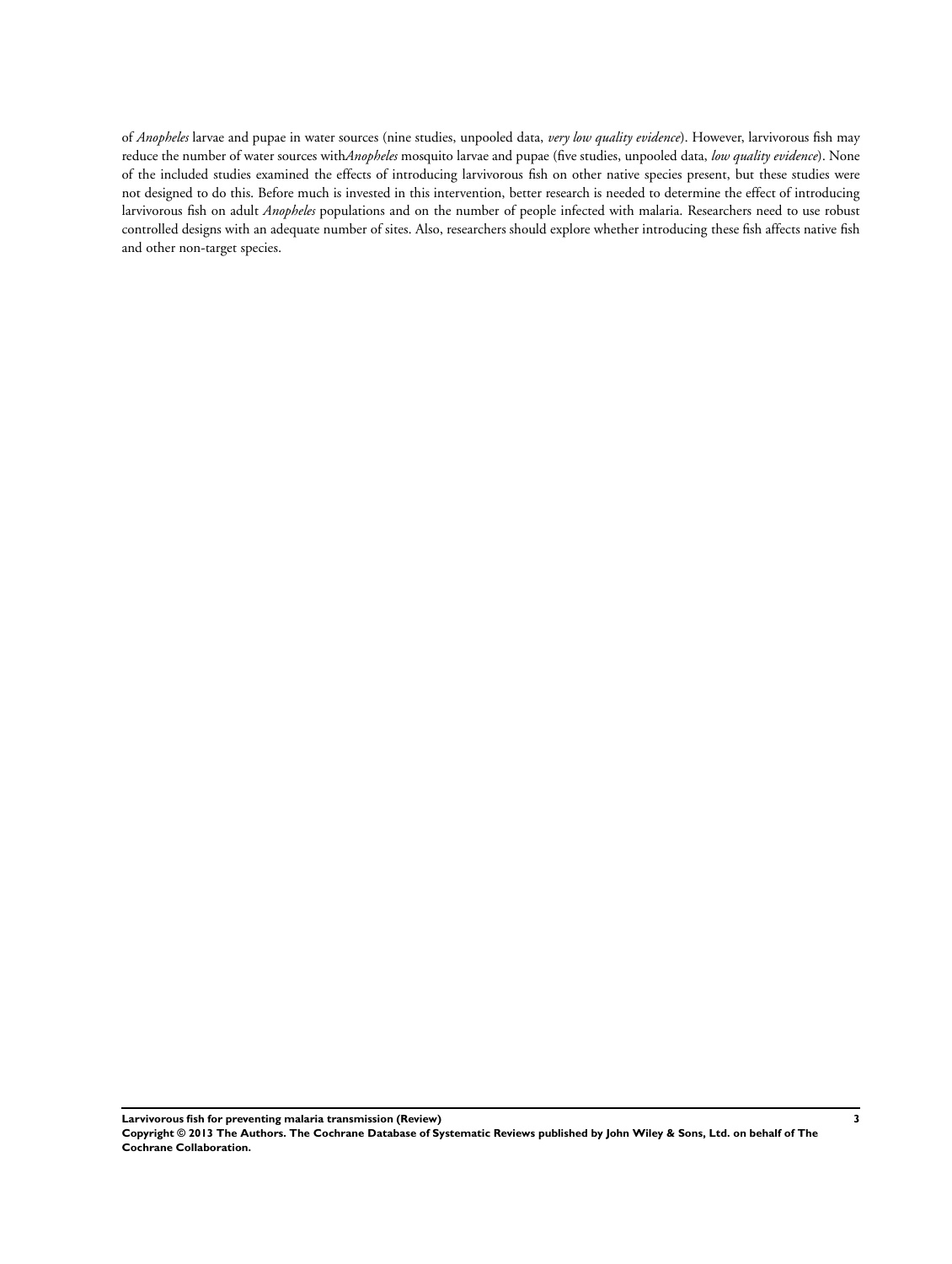# SUMMARY OF FINDINGS FOR THE MAIN COMPARISON *[\[Explanation\]](http://www.thecochranelibrary.com/view/0/SummaryFindings.html)*

# **Larvivorous fish for preventing malaria transmission**

**Patient or population:** people living in malaria-endemic areas **Settings:** malaria-endemic areas

| <b>Intervention: larvivorous fish</b>    |                           |                                    |               |                                               |                           |
|------------------------------------------|---------------------------|------------------------------------|---------------|-----------------------------------------------|---------------------------|
| Illustrative comparative risks* (95% CI) |                           | <b>Relative effect</b><br>(95% CI) | No of studies | <b>Quality of the evidence</b><br>(GRADE)     | <b>Comments</b>           |
| <b>Assumed risk</b>                      | <b>Corresponding risk</b> |                                    |               |                                               |                           |
| <b>Control</b>                           | Larvivorous fish          |                                    |               |                                               |                           |
|                                          |                           |                                    |               |                                               |                           |
| $(Inci -$                                |                           | $\overline{\phantom{a}}$           | 0 studies     | $\overline{\phantom{a}}$                      | No trials                 |
| inocula- -                               | $\overline{\phantom{a}}$  | $\overline{\phantom{a}}$           | 0 studies     | $\overline{\phantom{a}}$                      | No trials                 |
| Density of adult malaria -               | $\overline{\phantom{a}}$  | $\overline{\phantom{a}}$           | 0 studies     | $\overline{\phantom{a}}$                      | No trials                 |
|                                          |                           |                                    |               |                                               |                           |
| Density of immature vec- -               |                           | Not pooled                         | Nine studies  | $\oplus \oplus \odot \odot$<br>very low $1-8$ | Variable effects reported |
|                                          |                           |                                    |               |                                               |                           |

<span id="page-5-0"></span>Larvivorous fish for preventing malaria transmission (Review)<br>Copyright © 2013 The Authors. The Cochrane Database of Systematic Reviews published by John Wiley & Sons, Ltd. on behalf of The<br>Cochrane Collaboration. **Cochrane Collaboration.Copyright © 2013 The Authors. The Cochrane Database of Systematic Reviews published by John Wiley & Sons, Ltd. on behalf of The 4 Larvivorous fish for preventing malaria transmission (Review)**

 $\blacktriangle$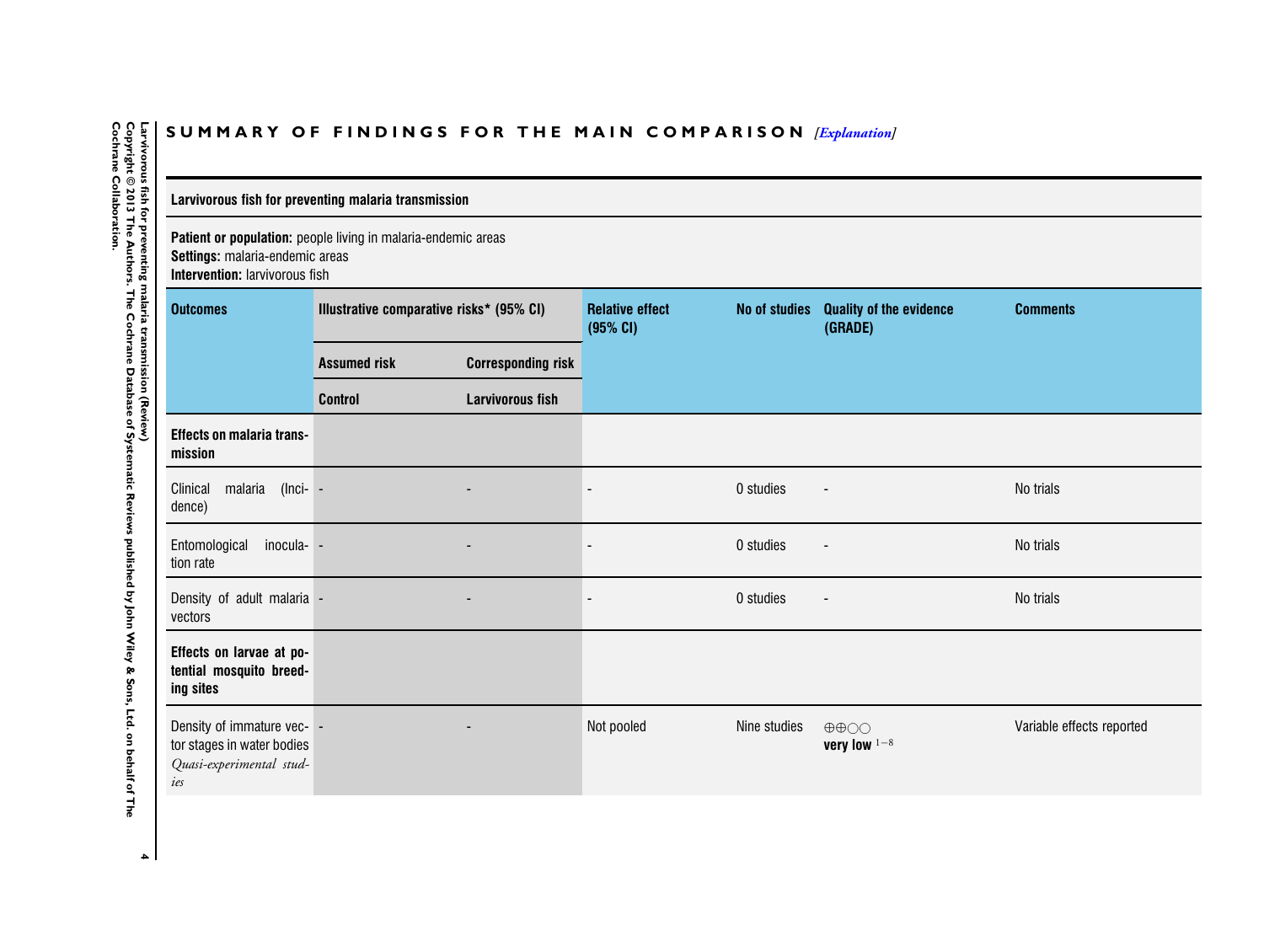| Breeding sites positive for -<br>immature vector stages<br>Quasi-experimental stud-<br>ies                                                           |                                                                                                                                                                                                                                                                                                                                                                                                                                                                                                                                                                                                                                                                                                                                                                                                                                                                                                                                                                                                                                                                                                                                                                                                                                                                                                                                                                                                                                                                                                                                                                                                                                                                                                                                                                                                                                                                                                                     | Not pooled | Five studies | $\oplus \oplus \bigcirc \bigcirc$<br>$low^{1,9-11}$ | Positive effects reported |
|------------------------------------------------------------------------------------------------------------------------------------------------------|---------------------------------------------------------------------------------------------------------------------------------------------------------------------------------------------------------------------------------------------------------------------------------------------------------------------------------------------------------------------------------------------------------------------------------------------------------------------------------------------------------------------------------------------------------------------------------------------------------------------------------------------------------------------------------------------------------------------------------------------------------------------------------------------------------------------------------------------------------------------------------------------------------------------------------------------------------------------------------------------------------------------------------------------------------------------------------------------------------------------------------------------------------------------------------------------------------------------------------------------------------------------------------------------------------------------------------------------------------------------------------------------------------------------------------------------------------------------------------------------------------------------------------------------------------------------------------------------------------------------------------------------------------------------------------------------------------------------------------------------------------------------------------------------------------------------------------------------------------------------------------------------------------------------|------------|--------------|-----------------------------------------------------|---------------------------|
| CI: Confidence interval.                                                                                                                             | *The basis for the assumed risk (for example, the median control group risk across studies) is provided in footnotes. The corresponding risk (and its 95% CI) is based on the assumed risk<br>in the comparison group and the relative effect of the intervention (and its 95% CI).                                                                                                                                                                                                                                                                                                                                                                                                                                                                                                                                                                                                                                                                                                                                                                                                                                                                                                                                                                                                                                                                                                                                                                                                                                                                                                                                                                                                                                                                                                                                                                                                                                 |            |              |                                                     |                           |
| Larvivorous fish for preventing malaria transmission (Review)<br>GRADE Working Group grades of evidence.                                             | High quality: Further research is very unlikely to change our confidence in the estimate of effect.<br>Moderate quality: Further research is likely to have an important impact on our confidence in the estimate of effect and may change the estimate.<br>Low quality: Further research is very likely to have an important impact on our confidence in the estimate of effect and is likely to change the estimate.<br>Very low quality: We are very uncertain about the estimate.                                                                                                                                                                                                                                                                                                                                                                                                                                                                                                                                                                                                                                                                                                                                                                                                                                                                                                                                                                                                                                                                                                                                                                                                                                                                                                                                                                                                                               |            |              |                                                     |                           |
| immature vector density at the intervention sites.<br>Sitaraman 1976; Yu 1989) appear large.<br>observed in water canal sites but not in pond sites. | <sup>1</sup> No serious risk of bias: All studies suffered from additional problems such as a small number of sites sampled, but these were not<br>deemed adequate to further downgrade the evidence.<br><sup>2</sup> No serious inconsistency: All four studies (Howard 2007; Kim 2002; Sitaraman 1976; Yu 1989) found substantial reductions in<br><sup>3</sup> No serious indirectness: These four studies introduced larvivorous fish into household water sources in India (Sitaraman 1976), ponds<br>in Kenya (Howard 2007), and rice fields in Korea (Kim 2002; Yu 1989) The longest follow-up was in Kenya and still showed benefit at<br>five months. In one study from India, the duration of effect seemed to be influenced by the number of fish introduced.<br><sup>4</sup> No serious imprecision: Although statistical significance was not reported, the effects in some studies (Howard 2007; Kim 2002;<br><sup>5</sup> Downgraded by one for inconsistency: Effects were variable. Large effects were observed in water canals in Sudan (Mahmoud 1985),<br>but only until nine months' post intervention. Effects on immature vector populations in Central Java were dependent on vector species<br>(Nalim 1988). No effect in ponds in Kenya stocked once with fish or restocked every two weeks with fish at follow-up (13 weeks). Some<br>effect in water canals in Kenya restocked with fish every two weeks at follow-up (13 weeks) (Imbahale 2011a).<br><sup>6</sup> No serious indirectness: These three studies introduced larvivorous fish into ponds in Kenya (Imbahale 2011a), ponds in Sudan<br>(Mahmoud 1985), and rice fields in Central Java (Nalim 1988). The longest follow-up was in Central Java (six years) but showed different<br>effects upon different vector species. In one study from Kenya, the effect seemed to be influenced by the type of site, as an effect was |            |              |                                                     |                           |
|                                                                                                                                                      | 7Downgraded by one for inconsistency: Effects were variable. In one study, no major difference between control and experimental<br>groups was detected at final follow-up (120 days), but area under the curve suggested more rapid decline in larvae in experimental<br>group (Kusumawathie 2008a). In one study, control and experimental groups were not matched at baseline (experimental group higher).<br>However, substantively lower values were detected in the intervention arm at follow-up (one year) (Kusumawathie 2008b).                                                                                                                                                                                                                                                                                                                                                                                                                                                                                                                                                                                                                                                                                                                                                                                                                                                                                                                                                                                                                                                                                                                                                                                                                                                                                                                                                                             |            |              |                                                     |                           |
| <b>UT</b>                                                                                                                                            |                                                                                                                                                                                                                                                                                                                                                                                                                                                                                                                                                                                                                                                                                                                                                                                                                                                                                                                                                                                                                                                                                                                                                                                                                                                                                                                                                                                                                                                                                                                                                                                                                                                                                                                                                                                                                                                                                                                     |            |              |                                                     |                           |

 $\overline{a}$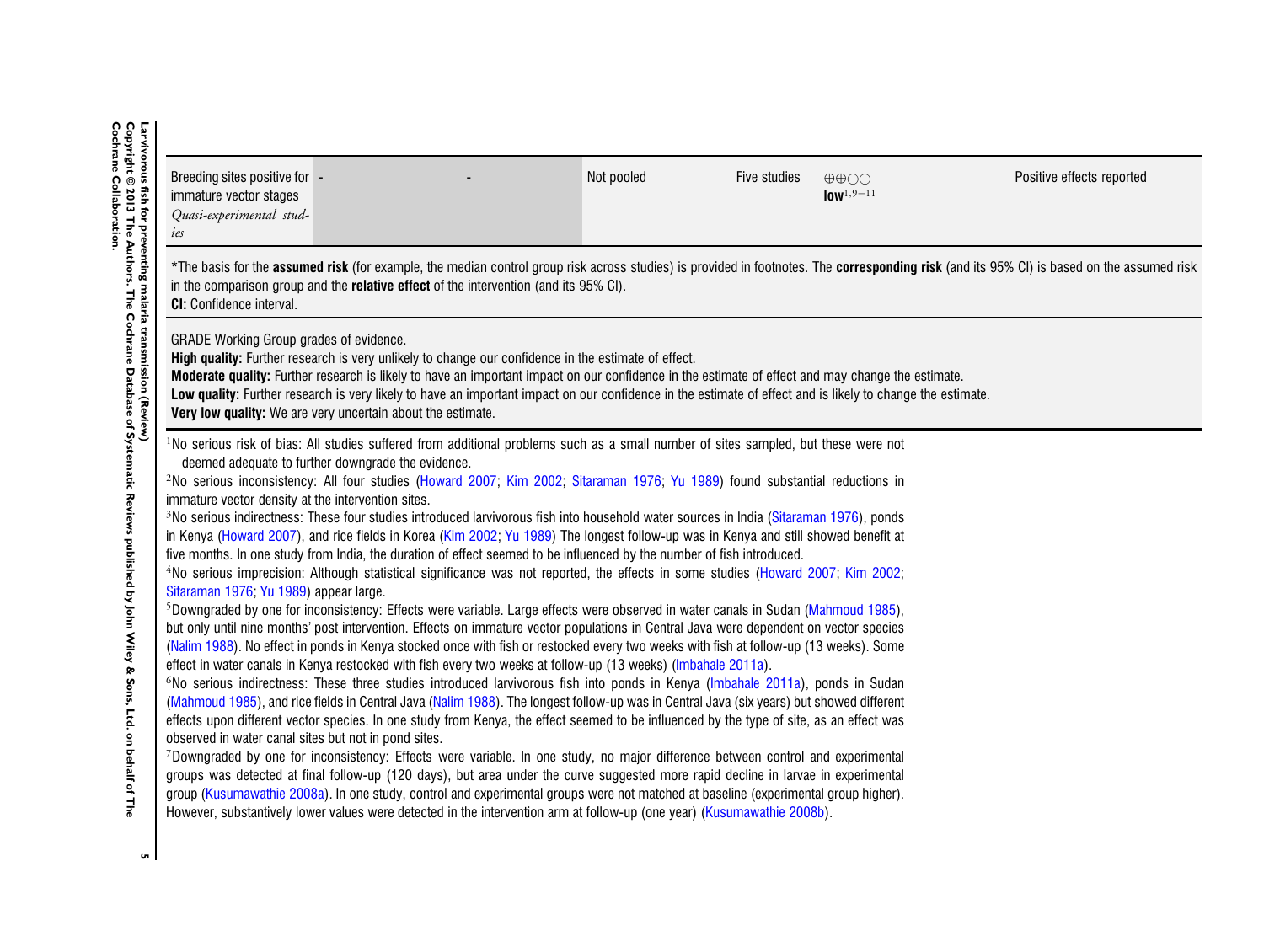<sup>8</sup>No serious indirectness: Two studies introduced larvivorous fish into riverbed pools below dams in Sri Lanka ([Kusumawathie](#page-25-0) [2008a](#page-25-0); [Kusumawathie](#page-25-0) [2008b\)](#page-25-0). The longest follow-up still showed benefit at one year post-intervention in one study. However, control and experimental groups were not matched at baseline (experimental group higher) in all studies.

<sup>9</sup>No serious indirectness: This study introduced larvivorous fish into household water sources in Ethiopia ([Fletcher](#page-25-0) [1992](#page-25-0)). Benefit was still shown at follow-up (one year).

<sup>10</sup>No serious inconsistency: Both studies found substantial reductions in immature vector density at the intervention sites [\(Menon](#page-25-0) [1978](#page-25-0); [Sabatinelli](#page-25-0) [1991\)](#page-25-0).

<sup>11</sup>No serious indirectness: These two studies introduced larvivorous fish into household water sources in Grande Comore Island ([Sabatinelli](#page-25-0) [1991](#page-25-0)) and India [\(Menon](#page-25-0) [1978\)](#page-25-0). The longest follow-up was in Grande Comore Island and still showed benefit at one year post-intervention.

 $\bullet$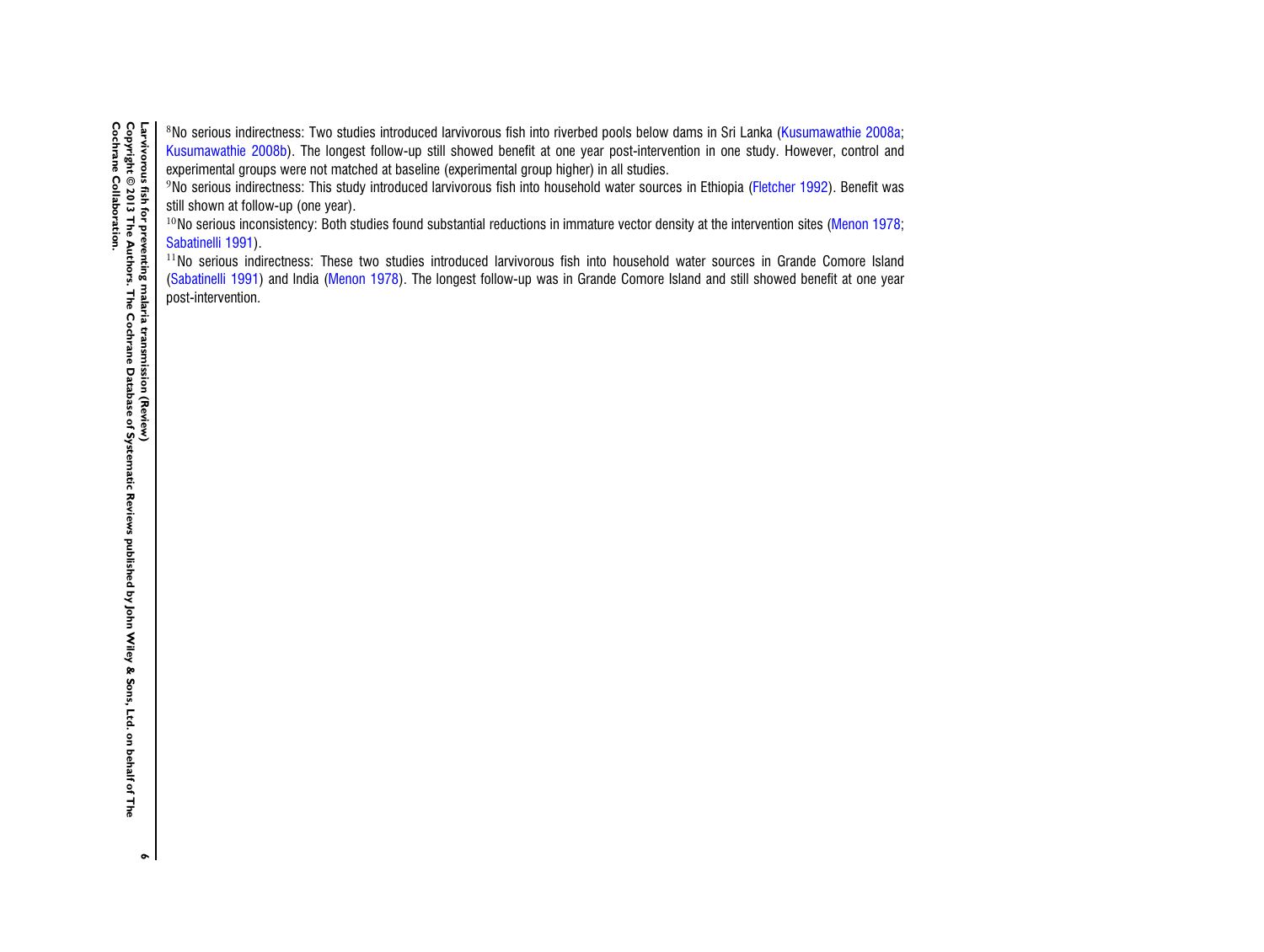# **B A C K G R O U N D**

# **Description of the condition**

Malaria is the most common vector-borne disease worldwide and is endemic in 104 countries. In 2011, an estimated 3.3 billion people globally were at risk of malaria, with people living in sub-Saharan Africa at highest risk of contracting the disease. An estimated 219 million cases of malaria (range 154 to 289 million) and 660,000 deaths (range 610,000 to 971,000) were reported in 2010 [\(WHO](#page-25-0) [2012](#page-25-0)). *Plasmodium* spp. parasites cause malaria in humans and are transmitted by female mosquitoes of the genus *Anopheles*. Of approximately 430 *Anopheles* species, between 30 and 50 species act as dominant vectors. The main strategies for preventing and controlling malaria include the following:

1. Prevention through vector control, mainly using longlasting insecticidal nets (LLINs) ([Lengeler 2004\)](#page-25-0), or indoor residual spraying (IRS) ([Tanser 2007\)](#page-25-0), or both.

2. Early diagnosis and effective treatment of people with malaria ([Sinclair 2009](#page-25-0); [Sinclair 2011](#page-25-0); [Sinclair 2012\)](#page-25-0), chemoprevention in high-risk groups [\(Garner 2006\)](#page-25-0), and seasonal chemoprophylaxis ([Meremikwu 2012](#page-25-0)).

LLINs and IRS were developed against the most effective vectors, which share the attributes of feeding late at night and being anthropophilic (preferring to feed on humans), endophagic (preferring to feed indoors), and endophilic (preferring to rest indoors) [\(Lengeler 2004;](#page-25-0) [Tanser 2007](#page-25-0)). However, many vectors, particularly in Asia and South America (but also in Africa), prefer animals to humans for their blood meals (are zoophilic) or feed early in the evening or outside of houses, where they will be less likely to encounter LLINs or IRS. The two main vector control strategies may be less effective in regions where vectors have these behavioural attributes. These factors have led some agencies and governments to propose other strategies for vector control, and interest in larviciding as a potential means of malaria control has been renewed [\(WHO 2006a](#page-25-0); [WHO-GMP 2012\)](#page-25-0).

#### **Description of the intervention**

Larviciding attempts to control malaria by seeking to reduce the size of the immature vector population. Strategies include the following:

1. Permanently or temporarily reducing the availability of

larval habitats (habitat modification and habitat manipulation). 2. Adding to standing water microbial or chemical substances that kill or inhibit the development of aquatic immature mosquito stages [\(Lacey 1990](#page-25-0); [Tusting 2013](#page-25-0)).

3. Providing biological control by introducing fish [\(Pyke](#page-25-0) [2008](#page-25-0); [Walton 2007](#page-25-0)), frogs ([Raghavendra 2008](#page-25-0)), or invertebrate predators (such as dragonfly nymphs).

A separate Cochrane Review summarizes larviciding for strategies (1) and (2) ([Tusting 2013\)](#page-25-0). The review authors examined cluster-randomized controlled trials (cluster-RCTs), controlled beforeand-after trials with at least one year of baseline data, and randomized cross-over trials that compared larval source management (LSM) with no LSMfor malaria control. The review authors found some large effects in some studies but not in others. They concluded that when larval habitats are not too extensive, and when a sufficient proportion of these habitats can be targeted, LSM probably reduces the number of people who will develop malaria and probably reduces the proportion of the population infected with the *Plasmodium* parasite at any one time (*moderate quality evidence*). In the included studies, the intervention appeared to be effective in reducing the malaria transmission in a variety of countries where larviciding was implemented at a wide variety of sites. In a study from The Gambia, where mosquitoes were breeding in large swamps and rice paddies, spraying of swamps with larvicide by ground teams did not lead to any benefit. In this review, we evaluate the most common strategy for biological control: the use of fish that attack mosquito larvae and pupae.

The potential of the larvivorous fish *Gambusia* (*Gambusia affinis* and *G. holbrooki*; [Pyke 2005](#page-25-0)) to ingest large numbers of mosquito larvae led to a series of laboratory-based studies on mosquito larval prey preferences and the optimization of systems to propagate these fish. Subsequently, field evaluations of *Gambusia* were undertaken to assess their impact on larval prevalence and density in mosquito breeding sites.*G. affinis* and *G. holbrooki* are native to the south-eastern United States but have been transported and released in multiple countries globally, so that today, these species are collectively the most widely geographically dispersed freshwater fishes in the world [\(Pyke 2008](#page-25-0)).

*Gambusia* may adversely affect native fishes and other organisms besides mosquitoes when introduced into new areas. Specialists are now examining the use of native fish species for larval control. Currently, approximately 315 larvivorous fish species belonging to 32 genera under seven families are used for mosquito control, and the family Cyprinodontidae contribute the highest number of genera (15) and species (300) [\(Goutam 2013\)](#page-25-0). Other promising species for mosquito control belong to the genera *Aphanius*,*Valencia*,*Aplocheilus*,*Oryzias*,*Epiplatys*,*Aphyosemion*,*Roloffia*,*Nothobranchius*,*Pachypanchax* and *Cynolebias* [\(Walton 2007\)](#page-25-0).

# **How the intervention might work**

As adult female *Anopheles* mosquitoes transmit malaria, the intensity of transmission is partly dependent on (1) whether *Anopheles* are infected with the *Plasmodium* sporozoite stage; and (2) how many *Anopheles* feed on humans during the transmission season or year. The percentage of infected mosquitoes multiplied by the biting rate is a common parameter by which to estimate the force of infection, called the entomological inoculation rate (EIR).

**Larvivorous fish for preventing malaria transmission (Review) 7**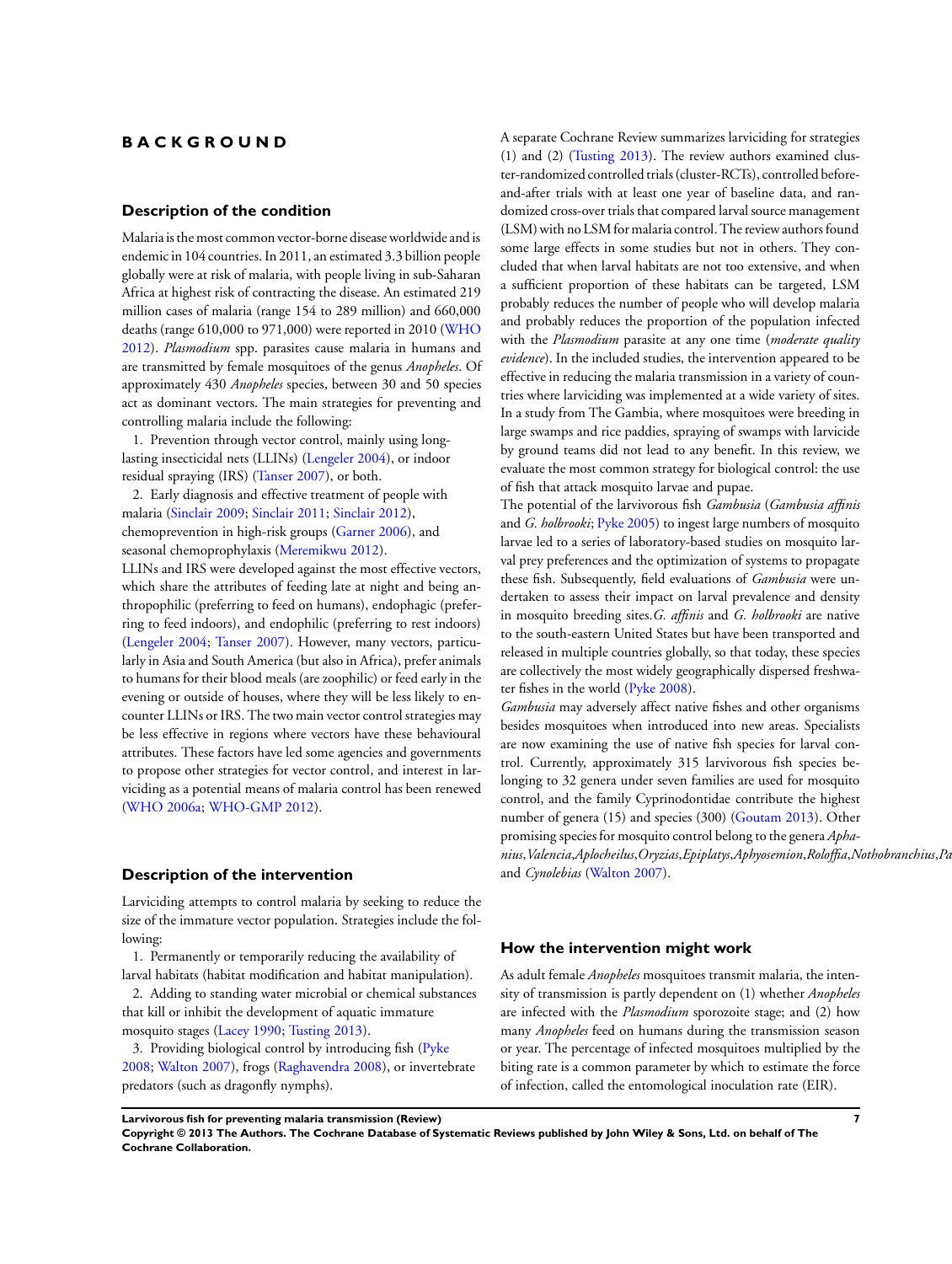*Anopheles* mosquitoes lay their eggs in water sources in which they develop into larvae and then pupae. *Anopheles* larvae are found in a wide range of habitats, including fresh- or salt-water marshes, rice fields, mangrove swamps, edges of streams and rivers, grassy ditches, and small, temporary rain pools. Most species prefer clean, unpolluted water. Some mosquitoes may prefer specific sites in which to lay eggs, whilst others use a wide variety of breeding sites (such as temporary ground water pools, including footprints and ditches, as well as more permanent water sources, such as swamps and wells). The abundance of adult mosquitoes is dependent on a variety of factors. These include the number and size of suitable oviposition sites and the density of the immature mosquito stages at these sites. Several other ecological and environmental factors may influence the adult anopheline population, including temperature, rainfall patterns, and availability of bloodmeal sources. The larger the mosquito population, the greater is the potential number of bites by vectors on humans, unless people take measures to avoid mosquito bites, such as sleeping under a LLIN. For a given sporozoite rate, increases in the human-biting rate or in mosquito density, or in both, will result in higher inoculation rates and greater malaria transmission. If the size of the vector population is limited by interventions that reduce the number of breeding sites or the density of vector larvae per breeding site, then malaria transmission to humans (with all other factors remaining the same) might potentially be reduced (Figure 1). Conversely, reducing the density of anopheline immature mosquitoes at a breeding site might have little or no effect on adult numbers because adult numbers may be determined largely or entirely by other factors. Reductions in the density of immature vectors could result in larger, more robust, longer-lived adults through reduced competition between immature *Anopheles* for resources (densitydependent effects), thereby minimizing the potential reduction in malaria transmission. However, [Bond 2005](#page-25-0) demonstrated that *Anopheles pseudopunctipennis* larvae had significantly prolonged developmental times in the presence of *Poecilia sphenops* fish and emerged as smaller adults. Smaller adult females can have reduced host-seeking responses [\(Takken 1998\)](#page-25-0) and may produce smaller egg batches ([Lyimo 1993](#page-25-0)).

**Figure 1. Larvivorous fish for preventing malaria transmission: conceptual framework.**



## **Why it is important to do this review**

The World Health Organization (WHO) recommendations from 2012 state that antilarval measures are likely to be cost-effective for control of malaria in areas where the breeding sites are limited in number, permanent, and easily found (that is, they are "fixed, finite and findable") ([WHO-GMP 2012\)](#page-25-0). The WHO has stated that environmental factors that increase the likelihood that larval control will be effective include a short transmission season, cool temperatures that extend for the duration of the immature stages, and breeding sites that are man-made and homogeneous in nature. In Africa, larviciding is thought to have the best potential to be effective in urban and arid areas and possibly in the East African highlands [\(WHO-GMP 2012](#page-25-0)). Indeed, the Cochrane Review of mosquito LSM indicated that the intervention often appeared

to impact transmission when implemented in areas where it was feasible to do so ([Tusting 2013](#page-25-0)).

Whether larvivorous fish are an option for LSM is the subject of this review. For at least 35 years, the WHO has promoted the use of larvivorous fish as an environmentally friendly alternative to insecticide-based interventions for malaria control. A WHOsponsored interregional conference on malaria control in 1974 reported that "the utilization of larvivorous fish, mainly *Gambusia* or suitable local species, is the only practical measure that can be recommended where applicable, as in lakes, ponds, pools, wells, rice fields" [\(WHO 1974](#page-25-0)). A 2001 regional meeting in Kazakhstan recommended that more studies on larger numbers of local larvivorous and phytophagous fish be undertaken in different ecoepidemiological settings in that region, and that the search for ef-

**Larvivorous fish for preventing malaria transmission (Review) 8**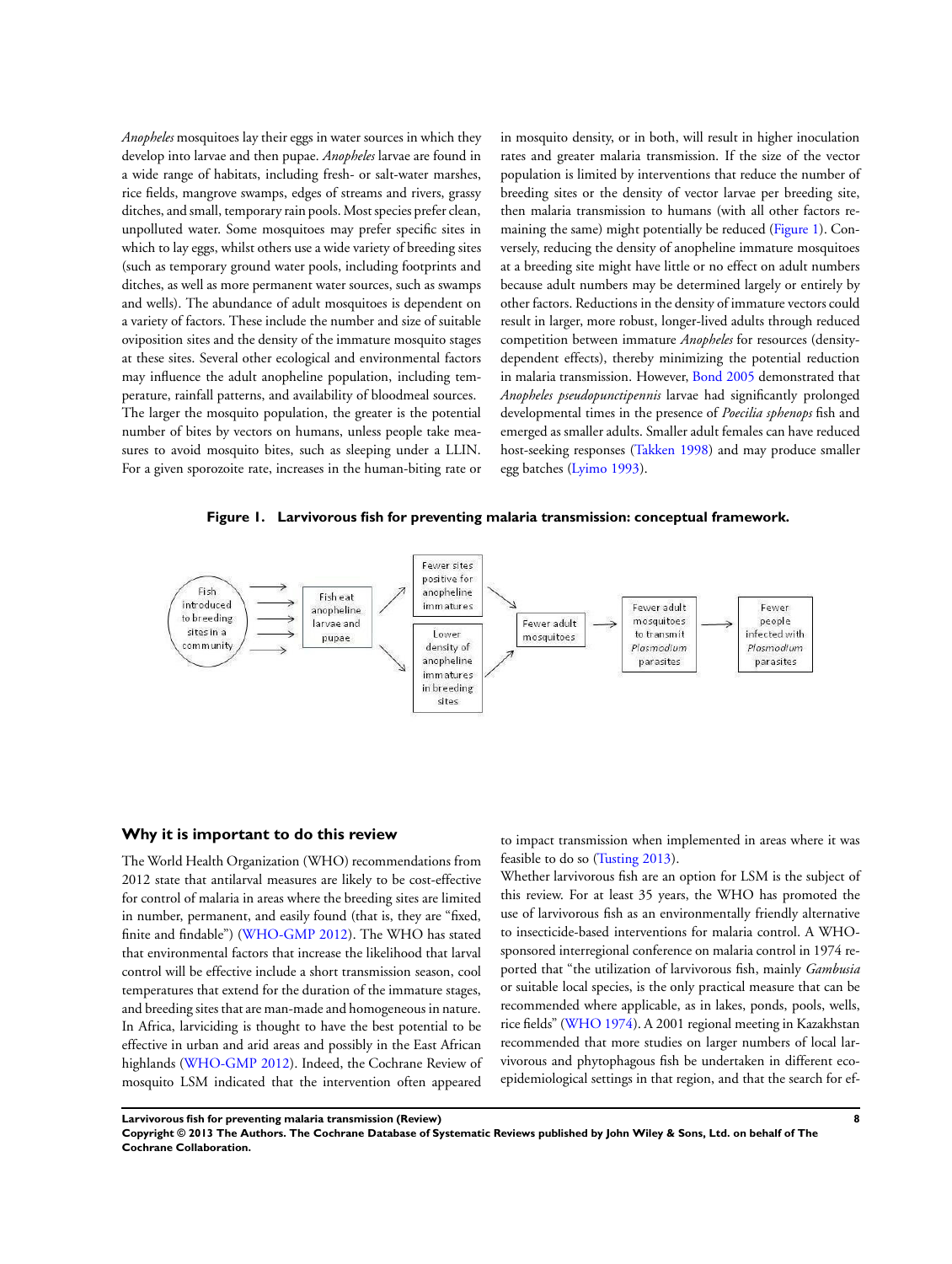fective larvivorous fish should continue [\(WHO 2001](#page-25-0)).

More recently, momentum has gathered in efforts to eliminate malaria, resulting in the 2006-2015 WHO-EURO regional strategy, which included larval control by introduction of larvivorous fish preferentially over other forms of larviciding [\(WHO 2006a](#page-25-0)). Currently, the use of fish is included among the recommended vector control strategies for elimination of malaria vectors, which tend to breed in permanent or semi-permanent water bodies that can be identified and treated, and where the density of the human population to be protected is sufficiently high to justify this intervention at all breeding sites ([WHO 2006b;](#page-25-0) [WHO 2007](#page-25-0)).

WHO recommendations for larviciding as a general strategy are guarded and conditional, but the use of fish is often included in listings of options, alongside clearly established effective measures such as LLINs. For example, the WHO integrated vector management plan to control malaria includes the "effective use of biologically-based agents such as bacterial larvicides and larvivorous fish" [\(HELI 2005\)](#page-25-0). Fish were one of the traditional means of malaria control in the ex-Soviet Republics of Central Asia, where their use continues. For example, the Global Fund currently provides money for implementation of larvivorous fish against malaria in Tajikistan, although this investment appears modest ([UNDP](#page-25-0) [2013](#page-25-0)).

Thus there appear to be differing views on whether introducing larvivorous fish is an effective larvicidal approach; some are strong advocates, whilst others question whether sufficient evidence exists to demonstrate its effectiveness, and whether the strategy can achieve the large reductions in larval numbers required to impact the size of the adult population. In addition, problems are associated with finding and treating all anopheline mosquito breeding sites within a specific area, and some breeding sites may be unsuitable for treatment. Dissemination of larvivorous fish as a control

strategy for malaria has the potential for adverse effects on local ecosystems by reducing or eliminating indigenous fish, amphibians, and other invertebrates ([Walton 2007\)](https://atlanta.securemail.hhs.gov/exchange/Thomas.Burkot/Inbox/Emailing:%20Larvivorous%20fish%20for%20malaria%20prevention.htm.EML/1_multipart_xF8FF_2_Larvivorous%20fish%20for%20malaria%20prevention.htm/C58EA28C-18C0-4a97-9AF2-036E93DDAFB3/Larvivorous%20fish%20for%20malaria%20prevention.htm?attach=1#REF-Walton-2007#REF-Walton-2007).

We therefore carried out a systematic review of reliable research examining whether evidence shows that this form of larviciding has an impact on malaria. We also sought evidence of the potential to affect transmission, by summarizing studies on the effects of introducing fish on the density and presence of immature anopheline mosquitoes at potential breeding sites.

# **O B J E C T I V E S**

Our main objective was to evaluate whether introducing larvivorous fish to anopheline breeding sites impacts *Plasmodium* parasite transmission. Our secondary objective was to summarize studies evaluating whether introducing larvivorous fish influences the density and presence of *Anopheles* larvae and pupae in water sources, to understand whether fish can possibly have an effect.

# **M E T H O D S**

# **Criteria for considering studies for this review**

# **Types of studies**

Randomized controlled trials (RCTs) and non-RCTs, including before-and-after controlled studies, controlled time series, and controlled interrupted time series designs ([Figure 2\)](#page-11-0). Comparison groups were geographically defined areas, and thus for RCTs, cluster-randomized designs were used. To be included, intervention and control groups needed to have:

**Larvivorous fish for preventing malaria transmission (Review) 9**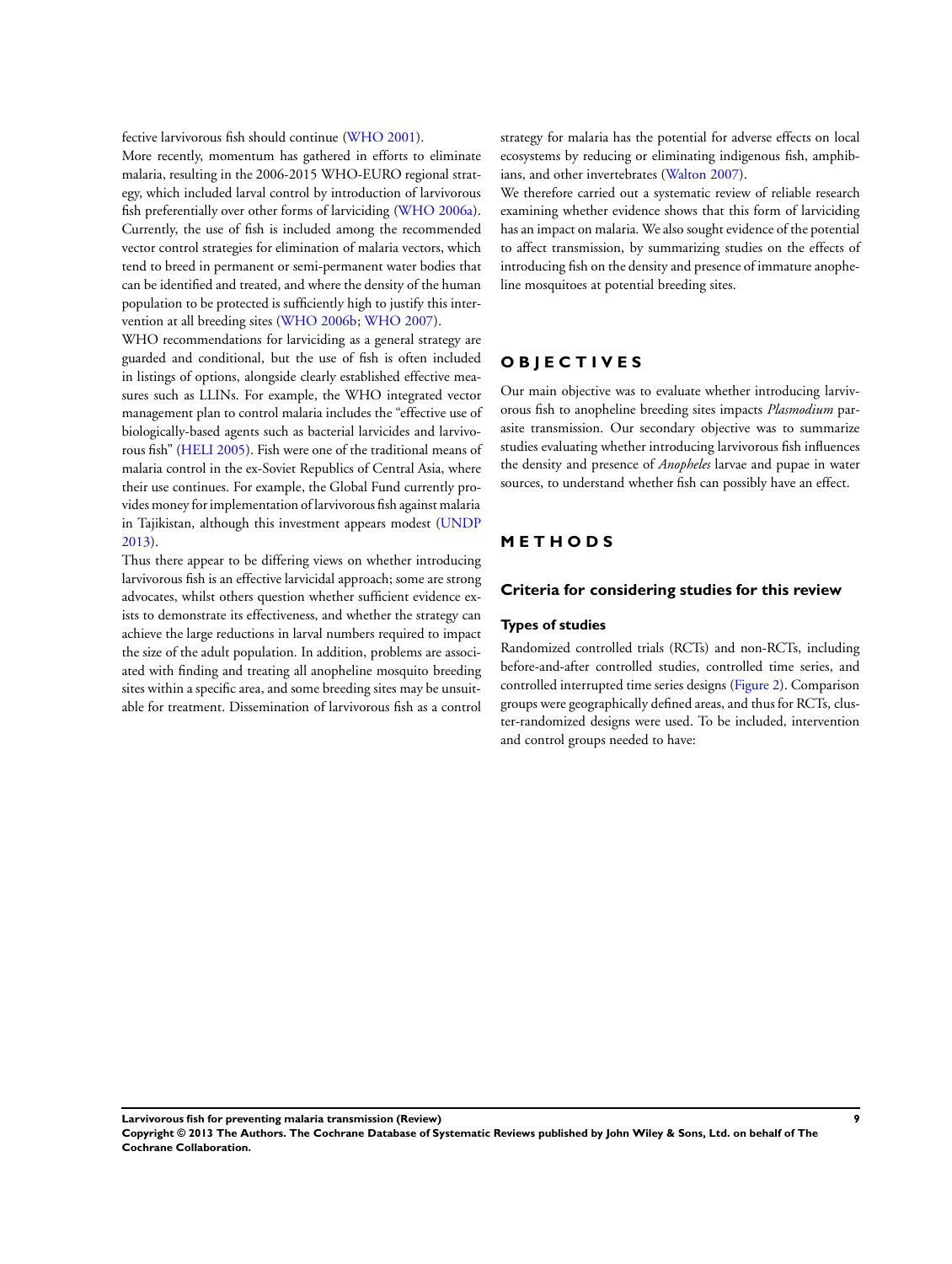<span id="page-11-0"></span>**Figure 2. Experimental designs that have been used to attempt to evaluate the impact of fish on the larvae of vectors in malaria-endemic countries. In this figure, we depicted either two or six sample time points (shown by the arrows) as examples. Studies may sample at more time points, or at fewer time points in the case of time series studies.**





1. equivalent accompanying antimalarial interventions;

- 2. baseline information;
- 3. contemporaneous data collection;
- 4. same locality (within the same regional area of the country);

5. comparable resident populations in relation to ethnic groups, housing, and wealth, based on baseline data provided

within the study;

6. similar intensities of malaria transmission, based on baseline data provided within the study; and

7. sufficient geographic size to minimize masking of the impact of the intervention by immigrating vectors.

In studies of malaria transmission, we specified that intervention and control sites were at least a kilometre apart with a human population sample size adequate to detect > 25% reduction in *Plasmodium* parasite-positive people.

# **Types of participants**

Children and adults living in rural and urban malaria-endemic areas.

# **Types of interventions**

#### **Interventions**

Introduction of larvivorous fish of any species, either adults or juveniles, into anopheline mosquito breeding sites. This may have been done as a single intervention or as part of a more comprehensive vector control programme that included access to and use of LLINs, IRS, larvicides (including microbial larvicides and insect

**Larvivorous fish for preventing malaria transmission (Review) 10**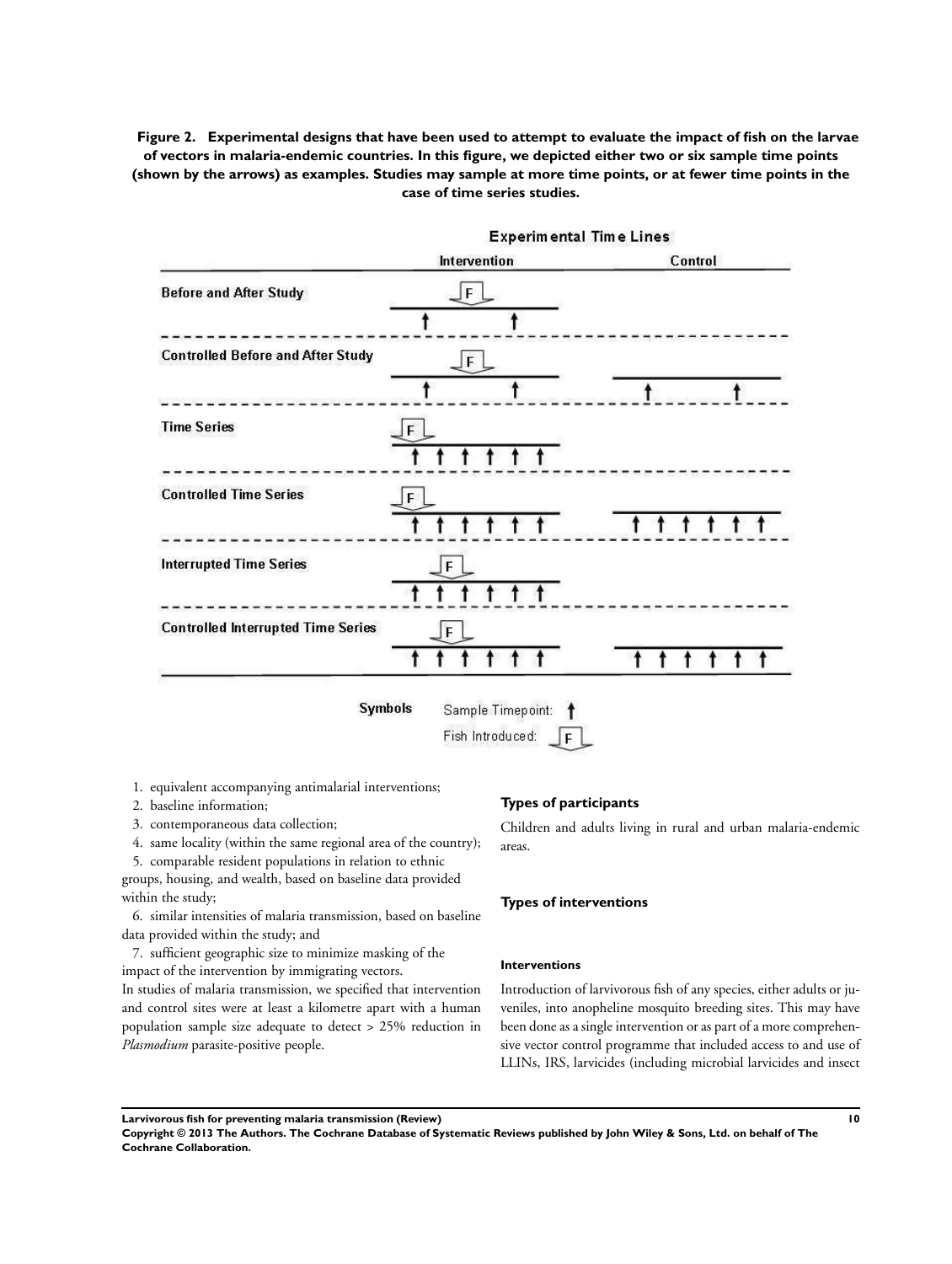growth regulators), polystyrene beads, and environmental management.

Due to seasonal, climatic, and random variations at both immature (larvae and pupae) and adult stages, we included studies that monitored for one or more full years before fish were introduced and those that monitored at one or more time points at least 12 months after fish were introduced into intervention areas. For studies of immature anopheline mosquito populations, we included only studies with a follow-up period longer than three weeks, so that several generations of immature anophelines were monitored.

#### **Controls**

No larvivorous fish were introduced into control areas. All other vector control measures were the same in intervention and control arms. Thus, for example, we excluded studies that examined introduction of larvivorous fish combined with IRS and those that did not use IRS in the control arm.

#### **Types of outcome measures**

In the main analysis:

• Number of confirmed episodes of malaria among

community members. We defined malaria infections as laboratory-confirmed cases of malaria (*Plasmodium* parasitaemia detected by microscopy or by rapid diagnostic tests in active or passive case detection).

• Entomological inoculation rate (EIR). This is defined as the estimated number of bites by infectious mosquitoes per person per unit of time (the product of the number of bites per person per day during the transmission season or per year by vector mosquitoes (the "human-biting rate") and the fraction of vector mosquitoes that are infectious (the "sporozoite rate").

• Density of adult vector mosquitoes. This included measures in which sampling techniques appropriate for these vectors were used, including counting adult anopheline mosquitoes that either landed on exposed body parts of humans acting as bait or were collected resting inside buildings with the use of knockdown spray catches.

In the secondary analysis examining the effects on immature anopheline mosquitoes at potential mosquito breeding sites:

• Density of immature vector stages at breeding sites, as measured by larval dipping [\(Silver 2008\)](#page-25-0).

• Percentage of breeding sites positive for immature anopheline mosquitoes.

In any studies that met the inclusion criteria for the main or the secondary analysis, we sought reporting on native fish populations or other effects on the local ecosystem.

## **Search methods for identification of studies**

Methods used sought all relevant studies regardless of language or publication status (published, unpublished, in press, or ongoing).

#### **Electronic searches**

We examined the following databases up to 18 June 2013 using the search terms detailed in [Appendix 1](#page-57-0): the Cochrane Infectious Diseases Group Specialized Register; the Cochrane Central Register of Controlled Trials (CENTRAL) published in *The Cochrane Library*; MEDLINE; EMBASE; CABS Abstracts; and LILACS; as well as the *meta*Register of Controlled Trials (*m*RCT) using 'malaria' and 'larvicide\* or fish' as search terms; and the literature database of the Armed Forces Pest Management Board using the search terms ('frogs' and 'fish') and 'malaria'.

#### **Searching other resources**

#### **Reference lists**

We checked the reference lists of all studies identified by the above methods, references listed in review articles [\(Beltran 1973;](#page-25-0) [Chandra 2008;](#page-25-0) [Pyke 2008](#page-25-0); [Walker 2007](#page-25-0)), and previously compiled bibliographies [\(Gerberich 1968\)](#page-25-0) to identify potential studies.

## **Data collection and analysis**

#### **Selection of studies**

We screened the abstract of each title obtained from the search for potentially relevant studies. TB and DPW retrieved the corresponding full articles of these identified studies, and TB, DPW, and PG assessed inclusion by using an eligibility form. We independently screened each search result, assessed each article, and resolved any discrepancies between eligibility results through discussion. If studies did not meet the methods specified, we did not scrutinize further, and if eligibility was unclear, we sought clarification from the study authors.

#### **Data extraction and management**

DPW and TB independently extracted data from each study report onto a predesigned data extraction form. We discussed any discrepancies with a third review author (PG).

For the secondary analysis of the effect of introducing larvivorous fish on immature anopheline mosquitoes in water sources, we extracted information on study characteristics and study methods, including setting, comparability between sites, details of the fish intervention, and outcomes, and we examined how study authors

**Larvivorous fish for preventing malaria transmission (Review) 11**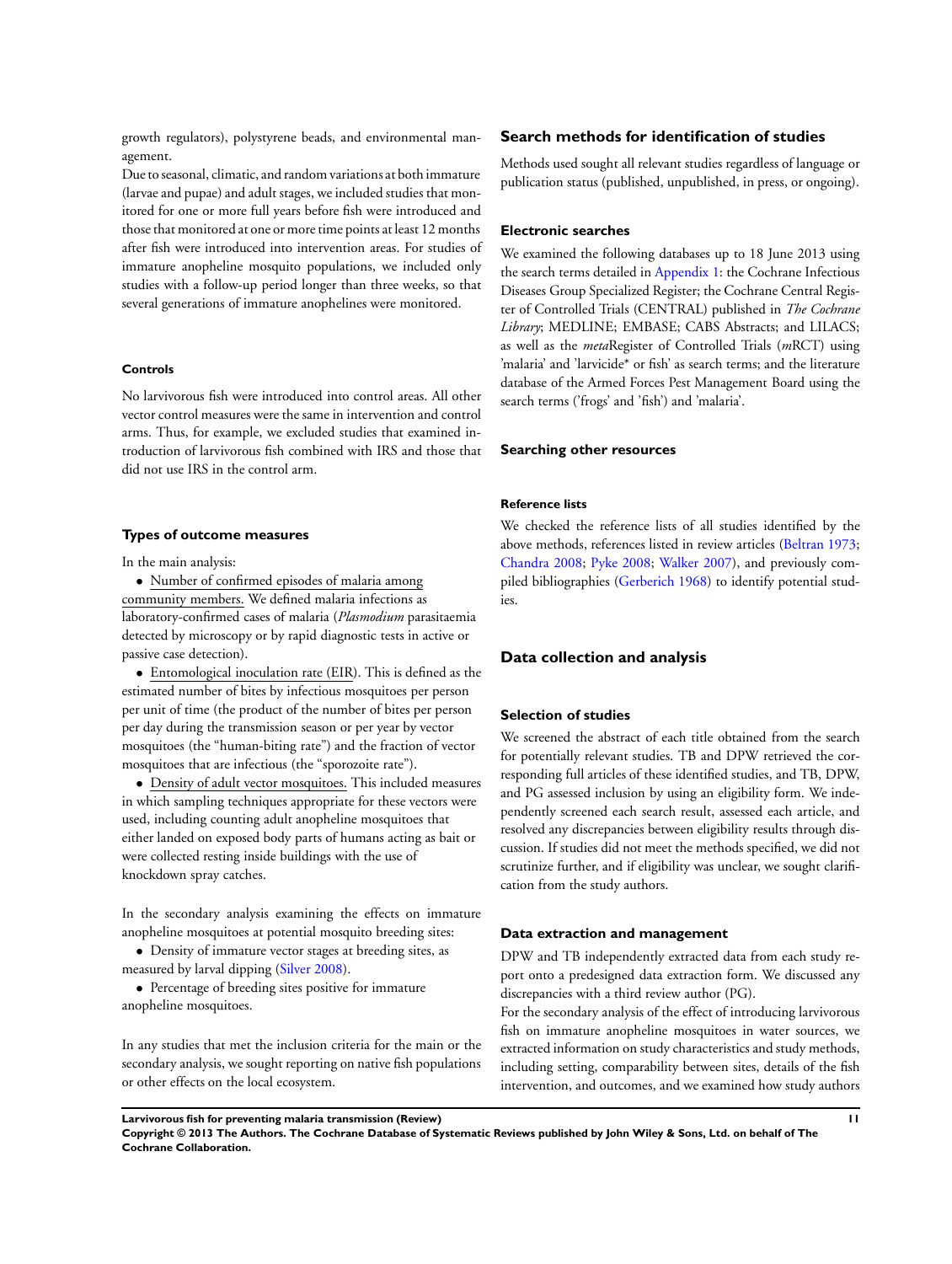measured these. We extracted descriptions of the epidemiology and intensity of transmission from each study, using the terms used by the study authors; co-interventions and whether both control and intervention arms experienced the same co-interventions; and, when study authors presented outcome data in graph or table format, the raw data when possible.

# **Design quality**

We assessed the study design quality of each included study by examining whether study authors also reported on four specific factors: (1) pupae numbers (as larvivorous fish may preferentially eat particular instars of larvae or pupae) [\(Bence 1986;](#page-25-0) [Homski](#page-25-0) [1994](#page-25-0); [Wurtsbaugh 1980\)](#page-25-0); (2) distance between control and intervention sites; (3) whether other larvivorous species were present; and (4) whether vegetation was cleared or removed from the sites.

# **Assessment of risk of bias in included studies**

For trials examining effects on malaria transmission that may be available for future updates of this review, we used standard Cochrane criteria to evaluate the risk of bias.

For studies examining effects on larvae, we assessed risk of bias on the basis of six factors: (1) study design; (2) site selection; (3) site allocation; (4) blinding of assessors; (5) baseline values comparable between sites; and (6) the number of sites. In [Table 1,](#page-52-0) we have shown the exact criteria that we used to assess the risk of bias. DPW and PG independently assessed the risk of bias for each study, and resolved any discrepancies by discussion with a third review author (TB).

#### **Data synthesis**

We carried out individual critical appraisal of each study on the possible effects of introduction of larvivorous fish on immature mosquitoes. The large variation in study design, outcomes, and reporting precluded any data synthesis. We tried to draw patterns of effect by grouping studies by habitat as follows:

1. Localized water bodies, including (a) wells, (b) domestic water containers, (c) fishponds and man-made pools, and (d) pools in a riverbed below a dam.

- 2. Rice field plots.
- 3. Water canals.

We described each study in a short narrative and presented the outcome results in table format. We reported results at baseline and at pre-specified time points at follow-up, and used GRADE to assess the quality of evidence.

# **R E S U L T S**

## **Description of studies**

Within the [Characteristics of included studies](#page-33-0) and [Characteristics](#page-47-0) [of excluded studies](#page-47-0) sections, we have given a description of included and excluded studies.

# **Results of the search**

We identified 1286 titles and abstracts from the electronic search of databases and 12 additional articles after contacting researchers and screening reference lists. After we removed duplicates, 915 records remained. Of these, we obtained 117 potentially eligible articles. No studies were identified that fulfilled the selection criteria and reported on primary outcomes. None of the 117 potentially relevant articles were eligible in terms of design and interventions, and they did not report any outcomes relevant to our protocol or objectives. Of the 117 potentially eligible articles, we identified 12 studies that fulfilled the selection criteria for the secondary outcomes only and 105 studies that did not meet the eligibility criteria, did not report any outcomes, or did not do either. We have listed the reasons for exclusion of these studies in the [Characteristics of excluded studies](#page-47-0) section. The strategy used for search and selection of studies is illustrated in [Figure 3.](#page-14-0)

**Larvivorous fish for preventing malaria transmission (Review) 12**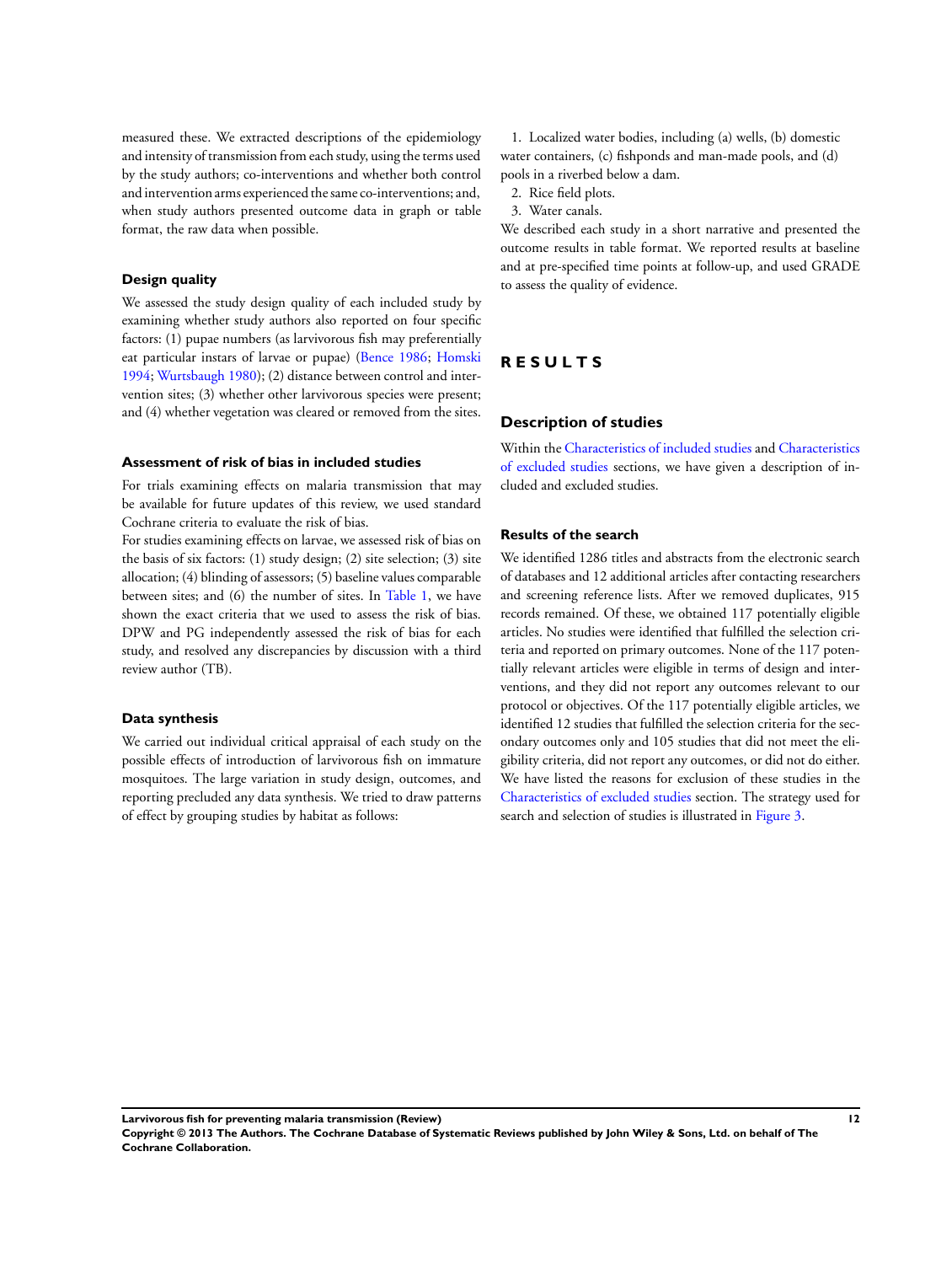<span id="page-14-0"></span>

# **Figure 3. Study flow diagram.**

**Larvivorous fish for preventing malaria transmission (Review) 13**

**Copyright © 2013 The Authors. The Cochrane Database of Systematic Reviews published by John Wiley & Sons, Ltd. on behalf of The Cochrane Collaboration.**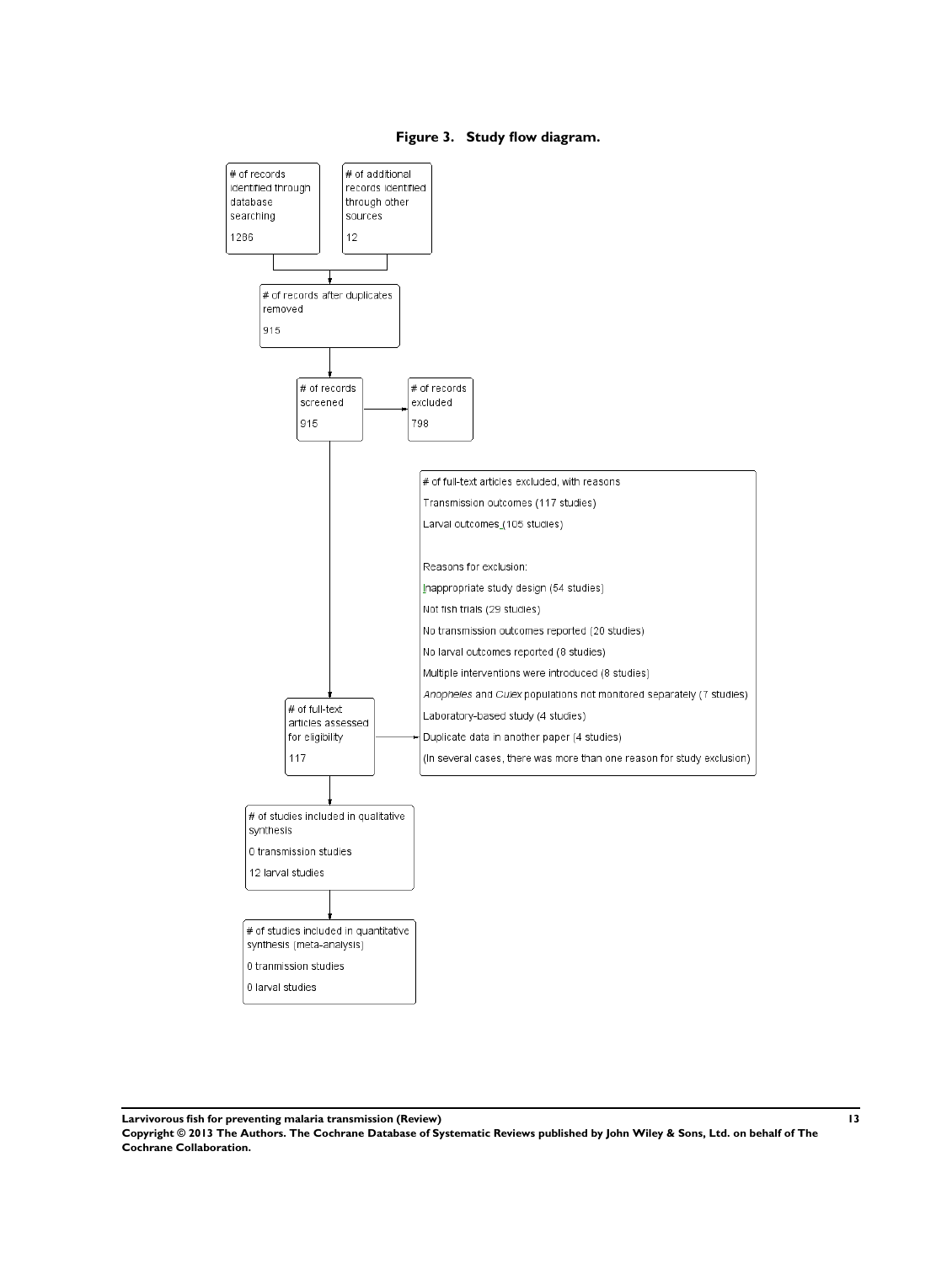#### **Included studies**

No studies reported on cases of malaria, EIR, or density of adult vector mosquitoes. There is thus no direct evidence this intervention impacts malaria transmission. Therefore, our analysis focuses only on the effects of fish stocking on the presence or density of immature mosquitoes in water sources.

#### **Sites**

We summarized the sites by type of water sources stocked, number of sites stocked, and site size [\(Table 2\)](#page-52-0). Ecological sites included:

1. localized water bodies such as (a) wells; (b) domestic water containers ([Fletcher 1992](#page-25-0); [Menon 1978](#page-25-0); [Sabatinelli 1991](#page-25-0); [Sitaraman 1976\)](#page-25-0); (c) fishponds and man-made pools [\(Howard](#page-25-0) [2007](#page-25-0); [Imbahale 2011a\)](#page-25-0); and (d) riverbed pools below dams [\(Kusumawathie 2008a](#page-25-0); [Kusumawathie 2008b](#page-25-0));

- 2. rice field plots [\(Kim 2002;](#page-25-0) [Nalim 1988;](#page-25-0) [Yu 1989](#page-25-0)); and
- 3. water canals [\(Imbahale 2011a](#page-25-0); [Mahmoud 1985\)](#page-25-0).

The number and size of habitat sites chosen by the trial authors varied (see [Table 2](#page-52-0)). For example, [Fletcher 1992](#page-25-0) introduced fish to 68 habitat sites and maintained 60 habitat sites as controls. [Menon](#page-25-0) [1978](#page-25-0) stocked fish in 3438 wells and left 317 wells without fish as controls. However, [Howard 2007](#page-25-0) used two fishponds as experimental sites and one fishpond as a control. Habitat sizes ranged from small,  $1 \text{ m} \times 1 \text{ m} \times 1 \text{ m}$  man-made ponds [\(Howard 2007](#page-25-0)) to 24.8 hectare plots of land [\(Nalim 1988](#page-25-0)). Notably, [Nalim 1988](#page-25-0) recorded the number of adult mosquitoes collected in emergence traps, and we used these data to determine the effects of larvivorous fish on the immature mosquito population.

#### **Design**

Of the 12 larval studies that we identified, one was a quasi-RCT [\(Fletcher 1992\)](#page-25-0), six were controlled interrupted time series ([Howard 2007](#page-25-0); [Kim 2002;](#page-25-0) [Menon 1978;](#page-25-0) [Sabatinelli 1991;](#page-25-0) [Sitaraman 1976;](#page-25-0) [Yu 1989\)](#page-25-0), three were controlled time series [\(Imbahale 2011a](#page-25-0); [Mahmoud 1985](#page-25-0); [Nalim 1988](#page-25-0)), and two were controlled before-and-after studies ([Kusumawathie 2008a;](#page-25-0) [Kusumawathie 2008b\)](#page-25-0). Two studies were undertaken in Sri Lanka [\(Kusumawathie 2008a](#page-25-0), [Kusumawathie 2008b](#page-25-0)), two in India [\(Menon 1978](#page-25-0); [Sitaraman 1976](#page-25-0)), one in Ethiopia [\(Fletcher 1992](#page-25-0)), two in Kenya [\(Howard 2007](#page-25-0); [Imbahale 2011a](#page-25-0)), one in Sudan [\(Mahmoud 1985](#page-25-0)), one in Grande Comore Island ([Sabatinelli](#page-25-0) [1991](#page-25-0)), two in Korea [\(Kim 2002](#page-25-0); [Yu 1989\)](#page-25-0), and one in Indonesia [\(Nalim 1988](#page-25-0)).

**Intervention**

We summarized in [Table 3](#page-53-0) the key details of the fish intervention provided for each study.

The study authors used the following fish species in larval studies: *Aphanius dispar*([Fletcher1992\)](#page-25-0); *Poecilia reticulata* [\(Kusumawathie](#page-25-0) [2008a;](#page-25-0) [Kusumawathie 2008b;](#page-25-0) [Nalim 1988;](#page-25-0) [Sabatinelli 1991;](#page-25-0) [Sitaraman 1976\)](#page-25-0); *Cyprinus carpio* ([Nalim 1988\)](#page-25-0); *G. affinis* ( [Imbahale 2011a;](#page-25-0) [Menon 1978](#page-25-0)); *G. holbrooki* ([Mahmoud 1985](#page-25-0)); *Aplocheilus blockii* [\(Menon 1978](#page-25-0)); *Aplocheilus latipes* ([Kim 2002;](#page-25-0) [Yu 1989](#page-25-0)); *Aphyocypris chinensis* [\(Kim 2002\)](#page-25-0); *Oreochromis niloticus* (formerly *Tilapia nilotica*) ([Howard 2007\)](#page-25-0); and *Tilapia mossambicus niloticus* ([Kim 2002](#page-25-0); [Yu 1989\)](#page-25-0). Two studies also used the herbivorous species *T. m. niloticus* [\(Kim 2002](#page-25-0); [Yu 1989\)](#page-25-0) to control aquatic weeds but they did not directly use this fish species for immature mosquito predation. Six studies introduced fish species that were indigenous to the area ([Fletcher 1992;](#page-25-0) [Howard 2007;](#page-25-0) [Kim 2002;](#page-25-0) [Menon 1978](#page-25-0) (*A. blockii* only); [Nalim 1988](#page-25-0) (*C. carpio* only); [Yu 1989](#page-25-0) (*A. latipes* only)). Ten studies used non-indigenous fish species [\(Imbahale 2011a;](#page-25-0) [Kim 2002](#page-25-0) (*T. m. niloticus* only); [Kusumawathie 2008a;](#page-25-0) [Kusumawathie 2008b](#page-25-0); [Mahmoud 1985;](#page-25-0) [Menon 1978](#page-25-0) (*G. affinis* only); [Nalim 1988](#page-25-0) (*P. reticulata* only); [Sabatinelli 1991](#page-25-0); [Sitaraman 1976](#page-25-0); [Yu 1989](#page-25-0) (*T. m. niloticus* only)). The number of fish introduced to sites varied, and stocking density depended primarily on the size of the water body treated [\(Table 3](#page-53-0)). Ten studies did not state the size or maturity of the fish introduced [\(Fletcher 1992;](#page-25-0) [Kim 2002](#page-25-0); [Kusumawathie 2008a;](#page-25-0) [Kusumawathie](#page-25-0) [2008b;](#page-25-0) [Mahmoud 1985](#page-25-0); [Menon 1978](#page-25-0); [Nalim 1988](#page-25-0); [Sabatinelli](#page-25-0) [1991](#page-25-0); [Sitaraman 1976](#page-25-0); [Yu 1989\)](#page-25-0). Only two studies reported the size [\(Imbahale 2011a\)](#page-25-0) or the maturity ([Howard 2007\)](#page-25-0) of the larvivorous fish introduced to the sites. Only two studies reported the sex ratio of fish introduced ([Kusumawathie 2008a;](#page-25-0) [Kusumawathie](#page-25-0) [2008b\)](#page-25-0), but the remaining ten studies did not. Ten studies reported the time of year that fish were introduced to the intervention site ([Fletcher 1992;](#page-25-0) [Howard 2007](#page-25-0); [Imbahale 2011a;](#page-25-0) [Kim](#page-25-0) [2002](#page-25-0); [Kusumawathie 2008a](#page-25-0); [Kusumawathie 2008b;](#page-25-0) [Mahmoud](#page-25-0) [1985](#page-25-0); [Menon 1978;](#page-25-0) [Sabatinelli 1991;](#page-25-0) [Yu 1989](#page-25-0)), but two studies did not ([Nalim 1988](#page-25-0); [Sitaraman 1976](#page-25-0)). Six studies monitored fish survival [\(Fletcher 1992](#page-25-0); [Kusumawathie 2008a;](#page-25-0) [Mahmoud 1985;](#page-25-0) [Menon 1978;](#page-25-0) [Sabatinelli 1991](#page-25-0); [Sitaraman 1976\)](#page-25-0). Six studies performed restocking of fish after regular monitoring of the fish population [\(Fletcher 1992](#page-25-0); [Kusumawathie 2008b](#page-25-0); [Menon 1978](#page-25-0)) or at pre-specified time points ([Imbahale 2011a;](#page-25-0) [Mahmoud 1985;](#page-25-0) [Nalim 1988](#page-25-0)).

#### **Design quality**

We evaluated the following study design quality factors of the included studies and summarized the results in [Table 4](#page-55-0).

1. **Pupae numbers reported:** Larvivorous fish may preferentially eat particular instars of mosquito larvae or pupae

**Larvivorous fish for preventing malaria transmission (Review) 14**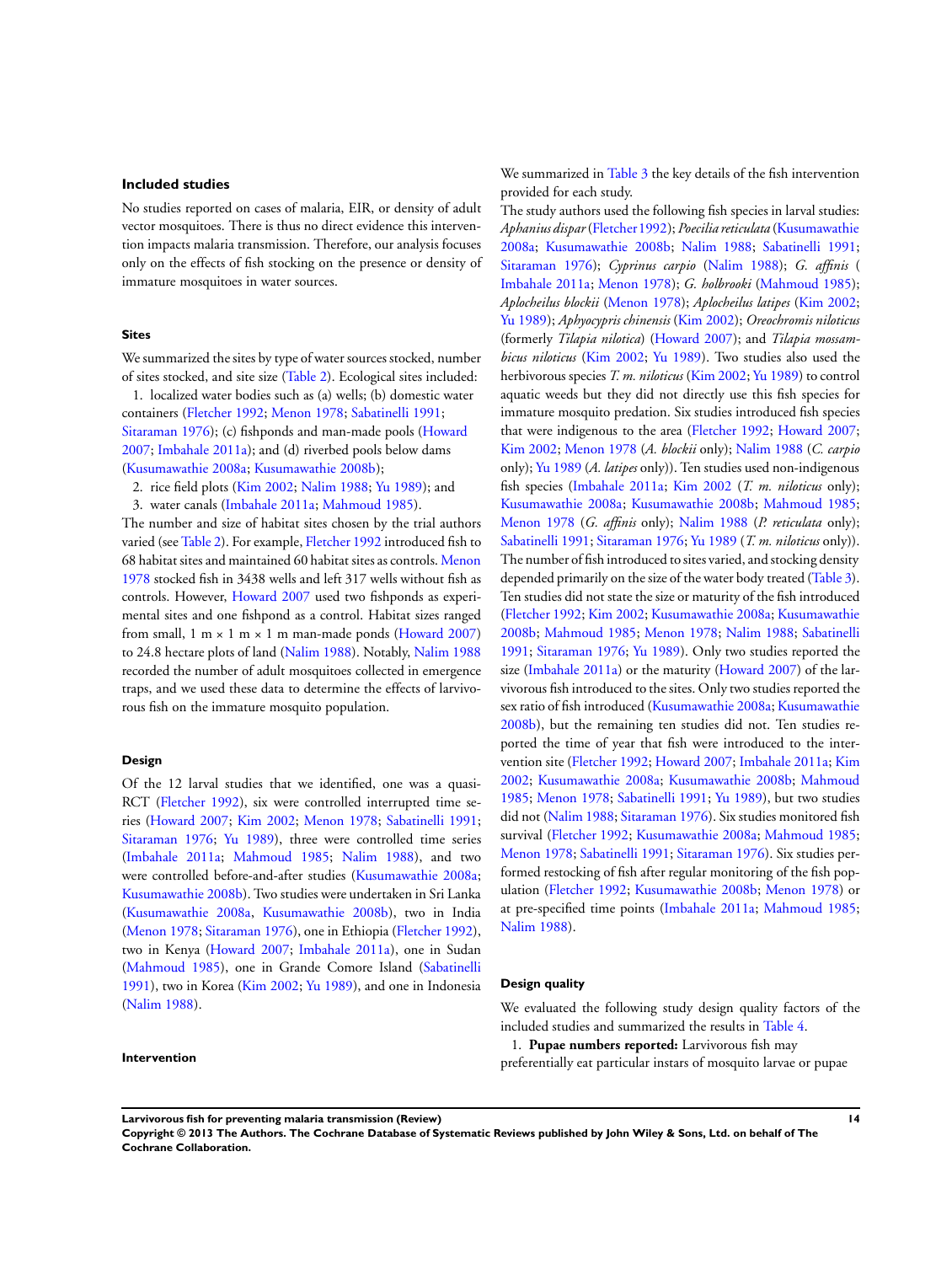[\(Walker 2007\)](#page-25-0). Therefore, we checked whether studies monitored both larvae and pupae populations. [Sitaraman 1976](#page-25-0) reported both larvae and pupae numbers. [Howard 2007](#page-25-0) reported both larvae and pupae numbers combined. [Fletcher 1992](#page-25-0) recorded but did not report pupae numbers. The remaining nine studies did not report pupae numbers [\(Imbahale 2011a](#page-25-0); [Kim](#page-25-0) [2002](#page-25-0); [Kusumawathie 2008a](#page-25-0); [Kusumawathie 2008b;](#page-25-0) [Mahmoud](#page-25-0) [1985](#page-25-0); [Menon 1978](#page-25-0); [Nalim 1988](#page-25-0); [Sabatinelli 1991](#page-25-0); [Yu 1989\)](#page-25-0).

2. **Distance between sites:** One study had a distance of greater than 1 km between control and experimental sites [\(Sabatinelli 1991](#page-25-0)). Five studies had control and experimental sites < 1 km from each other [\(Fletcher 1992](#page-25-0); [Howard 2007](#page-25-0); [Kim](#page-25-0) [2002](#page-25-0); [Kusumawathie 2008a](#page-25-0); [Yu 1989\)](#page-25-0). Six studies did not report the distance between these sites [\(Imbahale 2011a](#page-25-0); [Kusumawathie 2008b](#page-25-0); [Mahmoud 1985](#page-25-0); [Menon 1978](#page-25-0); [Nalim](#page-25-0) [1988](#page-25-0); [Sitaraman 1976](#page-25-0)).

3. **Other larvivorous species present:** None of the included studies reported whether other larvivorous species were present at the control and experimental sites. [Kim 2002](#page-25-0) reported that no other larvivorous fish species were present at the fish intervention site but did not monitor the control site.

4. **Vegetation cleared:** The vegetation coverage can also affect immature mosquito numbers. Nine studies did not report whether vegetation was cleared at the study sites ([Fletcher 1992](#page-25-0); [Imbahale 2011a](#page-25-0); [Kusumawathie 2008a](#page-25-0); [Kusumawathie 2008b](#page-25-0); [Mahmoud 1985](#page-25-0); [Menon 1978;](#page-25-0) [Nalim 1988](#page-25-0); [Sabatinelli 1991](#page-25-0); [Sitaraman 1976](#page-25-0)). [Howard 2007](#page-25-0) stated that at all sites, vegetation was cleared on a weekly basis. Two studies used the herbivorous fish, *T. m. niloticus*, to clear vegetation. However, [Kim 2002](#page-25-0) used this fish species at the experimental sites but not at the control sites, and [Yu 1989](#page-25-0) used this fish species in one treatment arm only.

#### **Outcomes**

Of the 12 larval studies that we included, nine studies examined the effects of larvivorous fish on the density of vector larvae ([Howard 2007;](#page-25-0) [Imbahale 2011a](#page-25-0); [Kim 2002;](#page-25-0) [Kusumawathie](#page-25-0)

[2008a;](#page-25-0) [Kusumawathie 2008b](#page-25-0); [Mahmoud 1985;](#page-25-0) [Sitaraman 1976;](#page-25-0) [Yu 1989\)](#page-25-0) or vector adults collected using emergence traps as a measure of larval density ([Nalim 1988\)](#page-25-0). Four of these studies were controlled interrupted time series ([Howard 2007;](#page-25-0) [Kim 2002;](#page-25-0) [Sitaraman 1976;](#page-25-0) [Yu 1989](#page-25-0)), three studies were controlled time series [\(Imbahale 2011a](#page-25-0); [Mahmoud 1985;](#page-25-0) [Nalim 1988\)](#page-25-0), and two studies were controlled before-and-after studies ([Kusumawathie](#page-25-0) [2008a;](#page-25-0) [Kusumawathie 2008b](#page-25-0)). Five studies recorded the percentage of sites positive for larvae of the vector ([Fletcher 1992;](#page-25-0) [Kusumawathie 2008a;](#page-25-0) [Kusumawathie 2008b](#page-25-0); [Menon 1978](#page-25-0); [Sabatinelli 1991\)](#page-25-0). Of these five studies, one study was a quasi-RCT [\(Fletcher 1992](#page-25-0)), two studies were controlled interrupted time series [\(Menon 1978;](#page-25-0) [Sabatinelli 1991\)](#page-25-0), and two studies were controlled before-and-after studies ([Kusumawathie 2008a;](#page-25-0) [Kusumawathie 2008b](#page-25-0)).

#### **Excluded studies**

We excluded 105 studies from the review because they did not meet the eligibility criteria, or they did not report any outcome of interest, or both. We have given the following reasons for exclusion in the [Characteristics of excluded studies](#page-47-0) section: *Anopheles* and *Culex* populations were not monitored separately (seven studies); studies were not fish studies (29 studies); no primary outcomes were reported (20 studies); no secondary outcomes were reported (eight studies); multiple interventions were introduced, meaning that the effect of fish alone could not be determined (eight studies); the study was laboratory-based, not field-based (four studies); inappropriate study design was applied (54 studies); or the outcome data were already presented in another paper (four studies). In several cases, we excluded a study for more than one reason.

# **Risk of bias in included studies**

We listed in [Table 1](#page-52-0) the criteria used to assess the risk of bias in included studies and presented our findings in the risk of bias tables in the [Characteristics of included studies](#page-33-0) section. We have summarized the risk of bias results in [Figure 4](#page-17-0) and [Figure 5.](#page-18-0)

**Larvivorous fish for preventing malaria transmission (Review) 15**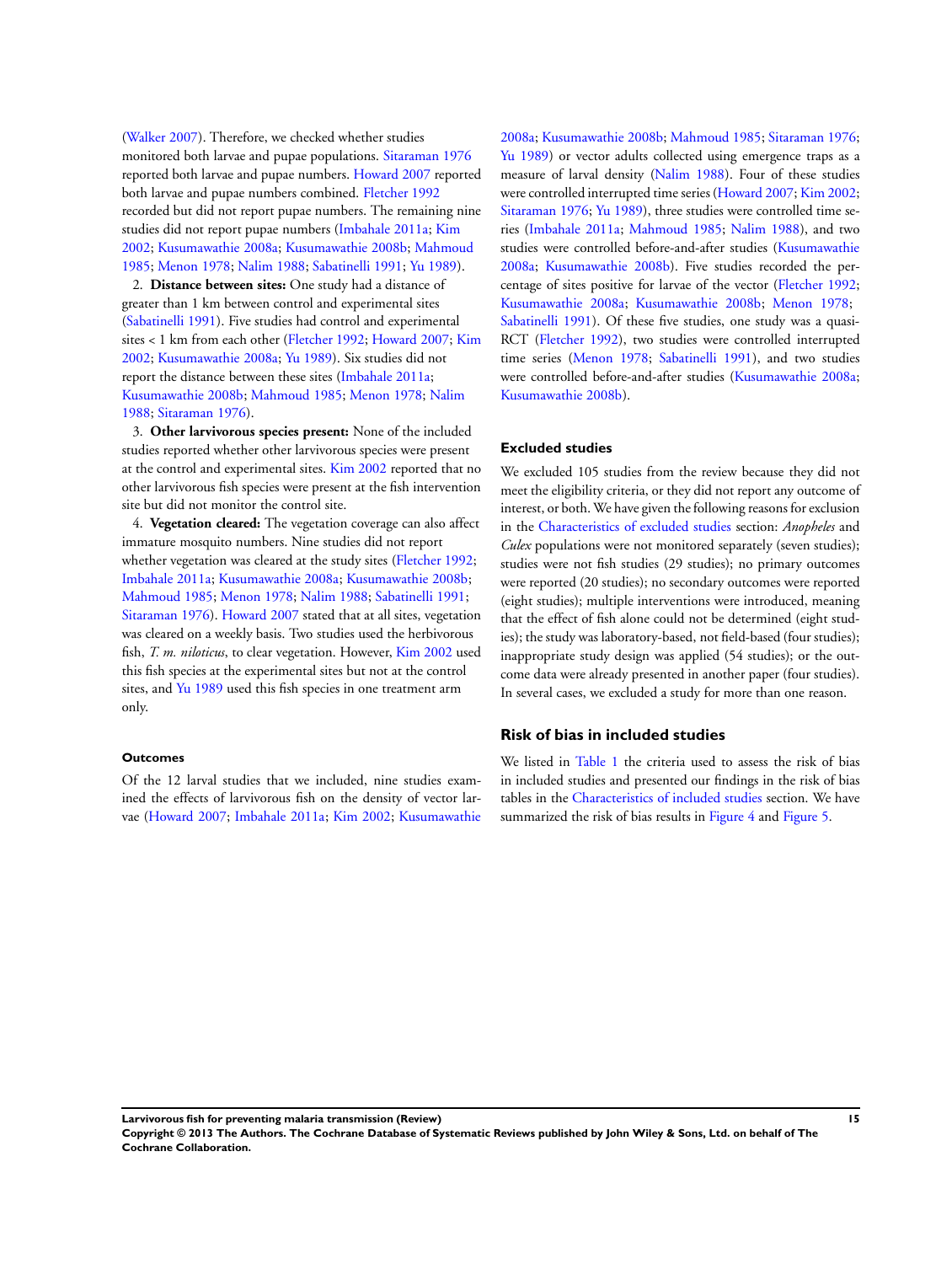

<span id="page-17-0"></span>**Figure 4. Risk of bias summary: review authors' judgements about each risk of bias item for each included study.**

**Larvivorous fish for preventing malaria transmission (Review) 16**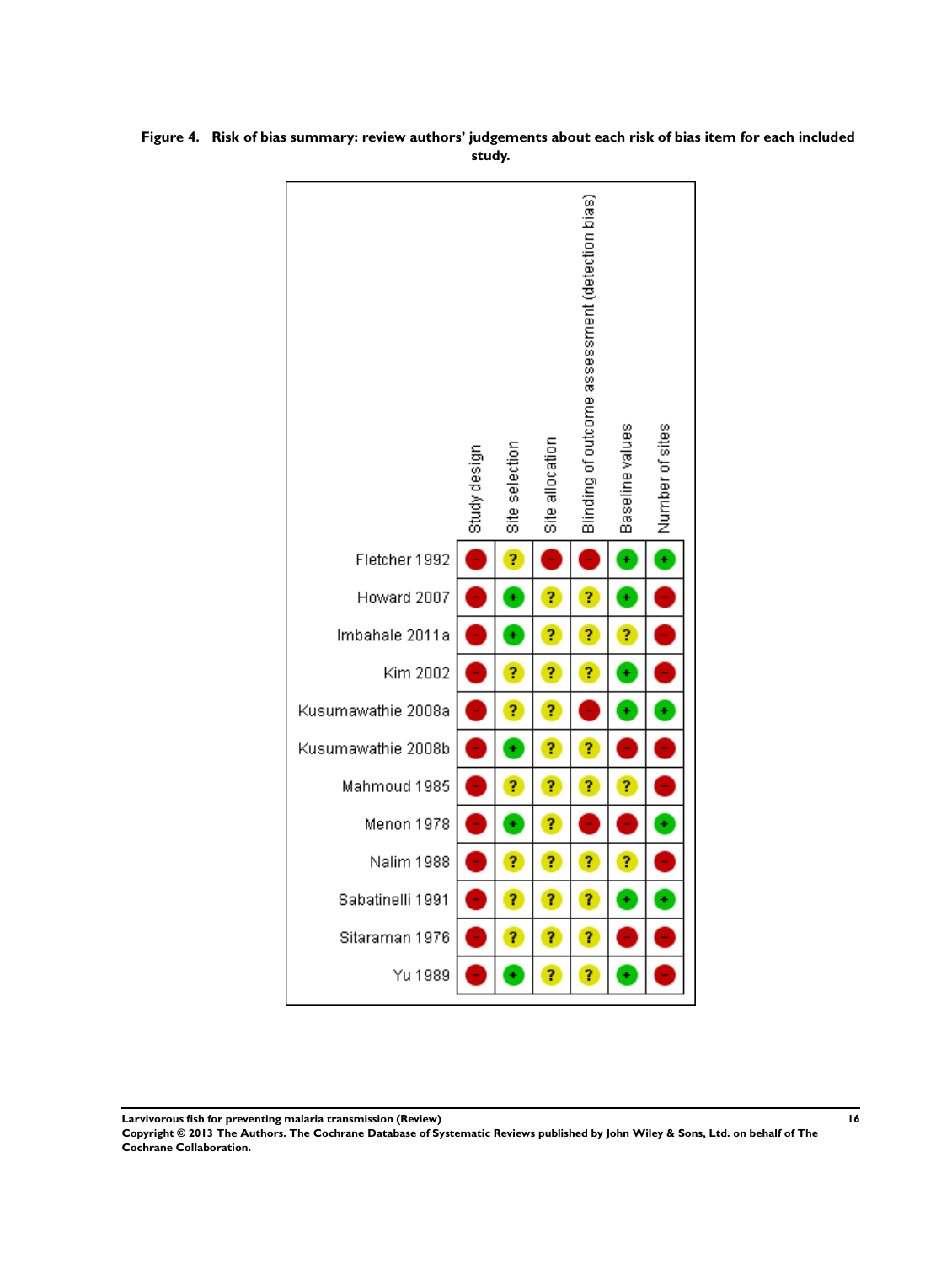

<span id="page-18-0"></span>**Figure 5. Risk of bias graph: review authors' judgements about each risk of bias item presented as percentages across all included studies.**

**Study design:** None of the studies included randomized comparisons, and all were at high risk of bias.

**Site selection:** Seven studies did not state how they selected sites [\(Fletcher 1992;](#page-25-0) [Kim 2002;](#page-25-0) [Kusumawathie 2008a;](#page-25-0) [Mahmoud](#page-25-0) [1985](#page-25-0); [Nalim 1988;](#page-25-0) [Sabatinelli 1991;](#page-25-0) [Sitaraman 1976](#page-25-0)) and were at unclear risk of bias. Five studies stated clearly how the sites were selected within the study area [\(Howard 2007;](#page-25-0) [Imbahale 2011a;](#page-25-0) [Kusumawathie 2008b](#page-25-0); [Menon 1978](#page-25-0); [Yu 1989](#page-25-0)) and were at low risk of bias.

Site allocation: Study authors did not give information about how they chose the comparator sites in eleven studies ([Howard](#page-25-0) [2007](#page-25-0); [Imbahale 2011a](#page-25-0); [Kim 2002](#page-25-0); [Kusumawathie 2008a;](#page-25-0) [Kusumawathie 2008b](#page-25-0); [Mahmoud 1985](#page-25-0); [Menon 1978](#page-25-0); [Nalim](#page-25-0) [1988](#page-25-0); [Sabatinelli 1991;](#page-25-0) [Sitaraman 1976](#page-25-0); [Yu 1989](#page-25-0)), and the studies were at unclear risk of bias. One study was at high risk of bias [\(Fletcher 1992](#page-25-0)).

**Blinding of assessors:** Study authors did not blind outcome assessors to the intervention in three studies ([Fletcher 1992;](#page-25-0) [Kusumawathie 2008a](#page-25-0); [Menon 1978](#page-25-0)), and the studies were at high risk of bias. In the nine remaining studies, the risk of bias was unclear [\(Howard 2007](#page-25-0); [Imbahale 2011a;](#page-25-0) [Kim 2002](#page-25-0); [Kusumawathie](#page-25-0) 2008b; Mahmoud 1985; Nalim 1988; [Sabatinelli 1991;](#page-25-0) [Sitaraman](#page-25-0) [1976](#page-25-0); [Yu 1989](#page-25-0)).

**Baseline values comparable between sites:** In three studies, baseline values before the intervention was introduced were not comparable between control and experimental sites, and the studies were classified as having high risk of bias [\(Kusumawathie 2008b;](#page-25-0)

[Menon 1978](#page-25-0); [Sitaraman 1976](#page-25-0)). In [Kusumawathie 2008b,](#page-25-0) baseline values were comparable for two outcomes: (1) mean number of *Anopheles* larvae per 100 dips; and (2) average monthly percentage of sites positive for *Anopheles* larvae. However, baseline values were not comparable for the two other outcomes: (1) average monthly number of anopheline larvae per 100 pools; and (2) total number of *Anopheles* larvae; this study was at high risk of bias. Three studies were at unclear risk of bias ([Imbahale 2011a;](#page-25-0) [Mahmoud 1985](#page-25-0); [Nalim 1988](#page-25-0)). Six studies were at low risk of bias [\(Fletcher 1992](#page-25-0); [Howard 2007;](#page-25-0) [Kim 2002](#page-25-0); [Kusumawathie 2008a;](#page-25-0) [Sabatinelli 1991;](#page-25-0) [Yu 1989](#page-25-0)).

**Number of sites:** Four studies were at low risk of bias, as they had an adequate number of sites (20 or more) per group [\(Fletcher](#page-25-0) [1992](#page-25-0); [Kusumawathie 2008a](#page-25-0); [Menon 1978;](#page-25-0) [Sabatinelli 1991\)](#page-25-0). We judged eight studies to be at high risk of bias, as three studies may have had an inadequate number of sites (5 to < 20) per group [\(Imbahale 2011a;](#page-25-0) [Mahmoud 1985](#page-25-0); [Sitaraman 1976\)](#page-25-0), and five studies probably had an inadequate number of sites  $(< 5)$  per group [\(Howard 2007](#page-25-0); [Kim 2002](#page-25-0); [Kusumawathie 2008b](#page-25-0); [Nalim 1988;](#page-25-0) [Yu 1989\)](#page-25-0).

# **Effects of interventions**

See: **[Summary of findings for the main comparison](#page-5-0)**

# **Primary analysis**

We did not identify any studies that reported on any of the primary outcomes that we defined (number of malaria cases, EIR, or

**Larvivorous fish for preventing malaria transmission (Review) 17**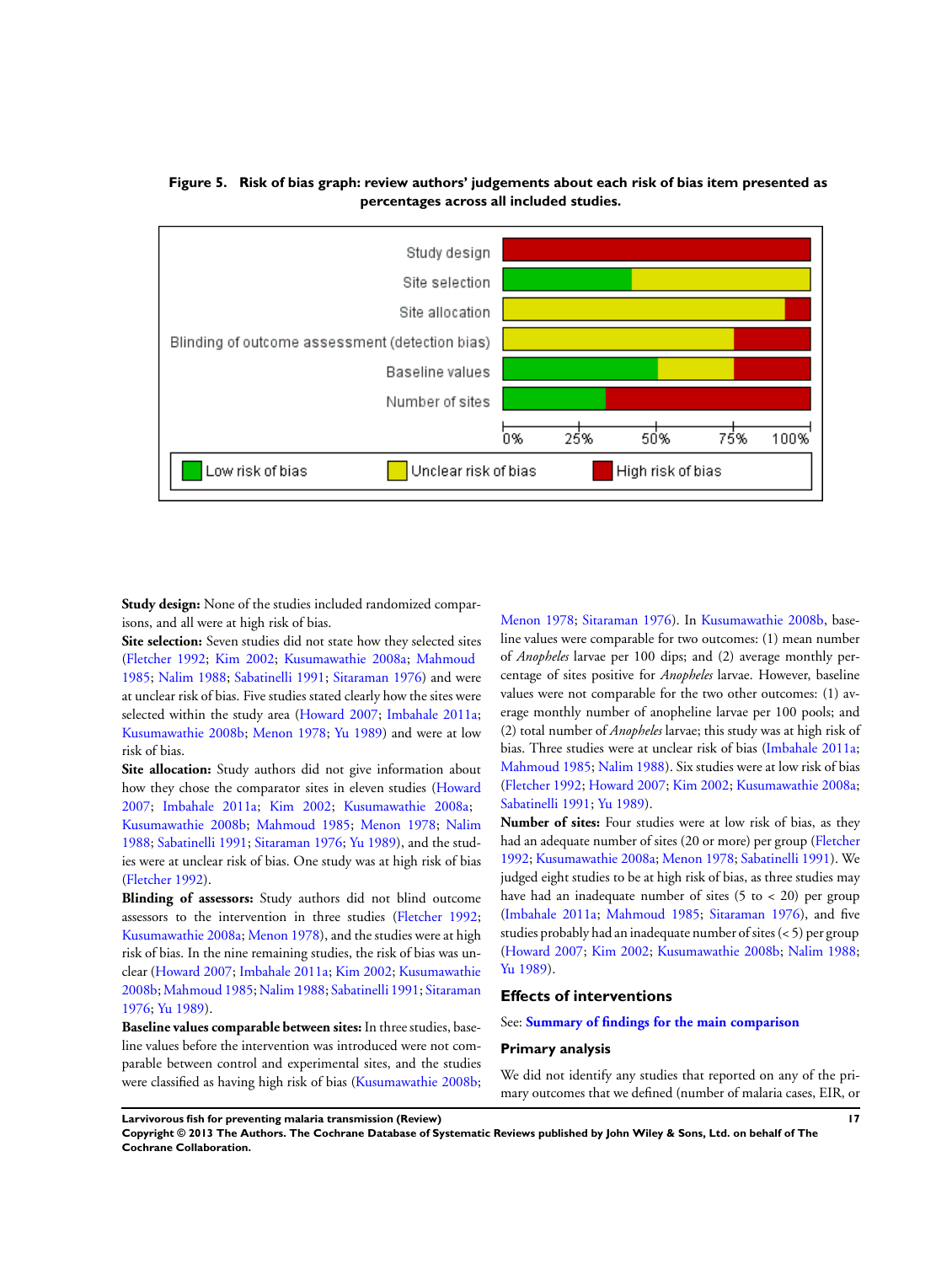density of adult anopheline mosquitoes). Thus no direct evidence indicates that this intervention impacts malaria transmission.

studies); pools in a riverbed below a dam (two studies); rice field plots (three studies); or water canals (two studies).

#### **Secondary analysis**

For the secondary analysis of whether introduction of larvivorous fish impacts immature anopheline mosquitoes, all studies were at high risk of bias and provided only indirect evidence of the potential effectiveness of this intervention. As each study was very different, we have given a full critical appraisal of each study in [Appendix 2](#page-58-0) and a summary in the table below. We included 12 studies, which were conducted in localized water bodies, including wells, domestic water containers, and fishponds and pools (six Overall, some evidence from studies that ranged in size suggested that larvivorous fish could sometimes prevent increases in immature anopheline mosquito densities compared with control sites, and some studies provided evidence of sustained reductions in immature anopheline numbers during up to 11 months of followup, but these findings were not consistent. Despite stratification by site and careful critical analysis of each individual study, clear patterns were not evident, although stocking density seemed to have some impact on whether introducing larvivorous fish influenced immature anopheline density.

None of the studies reported on other ecosystem effects, including densities of endogenous fish.

| Site type                              |                                                                 | Study                                                                                                                                              | Intervention                                                                                                                                                                                  | Outcome                                                                                                                                                                                                                                         | Result                                                                                                                                                                                                               |
|----------------------------------------|-----------------------------------------------------------------|----------------------------------------------------------------------------------------------------------------------------------------------------|-----------------------------------------------------------------------------------------------------------------------------------------------------------------------------------------------|-------------------------------------------------------------------------------------------------------------------------------------------------------------------------------------------------------------------------------------------------|----------------------------------------------------------------------------------------------------------------------------------------------------------------------------------------------------------------------|
| 1. Localized water (a) Wells<br>bodies | Sitaraman 1976                                                  | well<br>Experimental:<br>wells<br>Control: four wells<br>50 P. reticulata per well)<br>well<br>Experimental:<br>12<br>wells<br>Control: five wells | 100 P. reticulata per An. stephensi larval At high fish stocking<br>and pupal densities<br>10 up to 28 days (100<br>fish per well) or 22<br>days (50 fish per                                 | levels, larvae were<br>eliminated in the<br>first four days in<br>wells but reappeared<br>at lower levels from<br>day 24 onwards<br>With<br>lower<br>fish stocking levels,<br>a partial effect was<br>noted for two weeks<br>only, with rebound |                                                                                                                                                                                                                      |
|                                        |                                                                 | Menon 1978                                                                                                                                         | Exper-<br>imental: Gambusia<br>or Aplocheilus fish to<br>3438 wells; 50 fish<br>per well if anophe-<br>line larvae present;<br>20 fish per well if no<br>larvae present<br>Control: 317 wells | An. stephensi larval<br>density up to four<br>months' follow-up                                                                                                                                                                                 | This study appears<br>to provide evidence<br>of a larvicidal effect<br>of fish in wells using<br>relatively high fish<br>stocking levels                                                                             |
|                                        | (b) Wells and do- Fletcher 1992<br>mestic water con-<br>tainers |                                                                                                                                                    | Experimental:<br>Aphanius dispar (60<br>sites)<br>Control: 51 sites                                                                                                                           | An. culicifacies ada-<br><i>nensis</i> larval density<br>for 11 months' fol-<br>low-up                                                                                                                                                          | This study provides<br>evidence that fish<br>introduction<br>prevents an increase<br>in the number of<br>domestic water con-<br>tainer sites with lar-<br>vae compared with<br>control up to 11<br>months' follow-up |

**Larvivorous fish for preventing malaria transmission (Review) 18**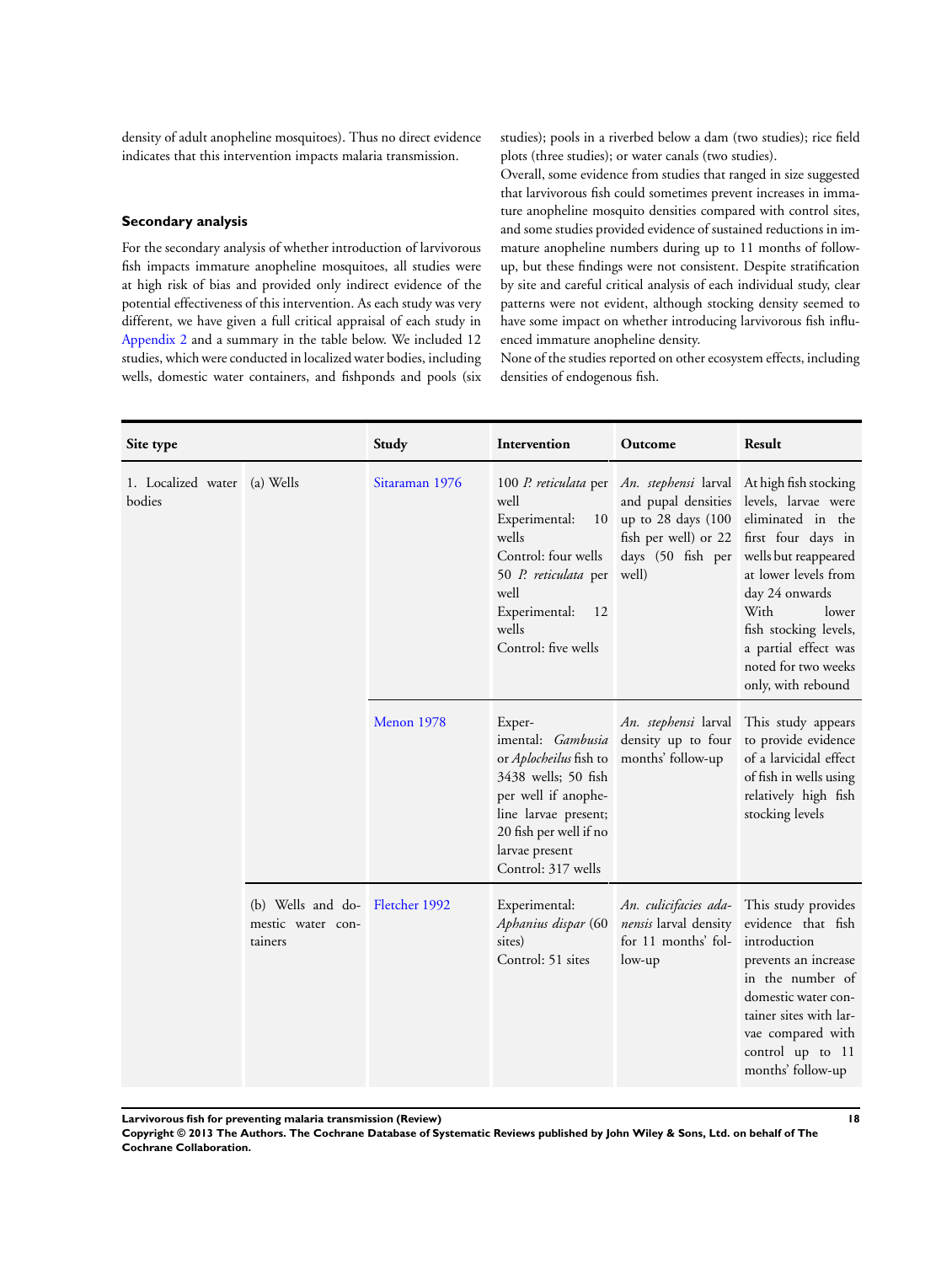|                                        | Sabatinelli 1991      | $Ex-$<br>perimental: P. retic-<br>ulata fish (59 sites in<br>November 1987, to-<br>tal number of sites<br>not specified)<br>Control: 20 ablu-<br>tion basins          | Percentage of con-<br>tainers positive for<br>An. gambiae larvae<br>for 11 months' fol-<br>low-up                                                                                                             | This study appears<br>to show that fish<br>reduce the number<br>of domestic wash<br>basins with larvae<br>when added to these<br>sites for up to 11<br>months                                                                                             |
|----------------------------------------|-----------------------|-----------------------------------------------------------------------------------------------------------------------------------------------------------------------|---------------------------------------------------------------------------------------------------------------------------------------------------------------------------------------------------------------|-----------------------------------------------------------------------------------------------------------------------------------------------------------------------------------------------------------------------------------------------------------|
| (c) Fishponds and Howard 2007<br>pools |                       | Experimental: Ore- Number<br>ochromis<br>niloticus<br>fish (two ponds)<br>Control: one pond                                                                           | of<br>immature An. gam-<br>biae and An. funestus<br>mosquitoes for five<br>months' follow-up                                                                                                                  | Based on trends in<br>the study authors'<br>graph, data that we<br>extracted from the<br>graph, and the study<br>authors'<br>analysis,<br>this study appears to<br>provide limited ev-<br>idence of a possi-<br>ble larvicidal effect<br>of fish in ponds |
|                                        | Imbahale 2011a        | See the water canals section below                                                                                                                                    |                                                                                                                                                                                                               |                                                                                                                                                                                                                                                           |
| (d) Riverbed pools<br>below dams       | Kusumawathie<br>2008a | Exper-<br>imental: P. reticulata<br>(29 riverbed pools)<br>Control: 31 pools                                                                                          | Percentage of pools At follow-up, the<br>with Anopheles lar-<br>vae, mean number<br>of Anopheles larvae<br>per pool, and mean<br>number of Anophe-<br>les larvae per 100<br>dips up to 120 days'<br>follow-up | experimental group<br>had greater reduc-<br>tions than the con-<br>trol<br>group<br>for the outcomes of<br>percentage of pools<br>with Anopheles lar-<br>vae, mean number<br>of larvae per pool,<br>and mean number<br>of larvae per 100<br>dips          |
|                                        | Kusumawathie<br>2008b | Experimen-<br>tal: P. reticulata to<br>all riverbed pools in<br>Laxapana and Kot-<br>male 1 study sites<br>Control: all riverbed<br>pools in Kotmale 2<br>and Nilambe | Percentage of pools At<br>with Anopheles lar-<br>vae, mean number<br>of Anopheles larvae<br>per pool, and mean<br>number of Anophe-<br>les larvae per 100<br>dips up to one year's                            | follow-up, riverbed<br>pools stocked with<br>fish had larger re-<br>ductions in terms of<br>presence and den-<br>sity of larvae                                                                                                                           |

**Larvivorous fish for preventing malaria transmission (Review) 19**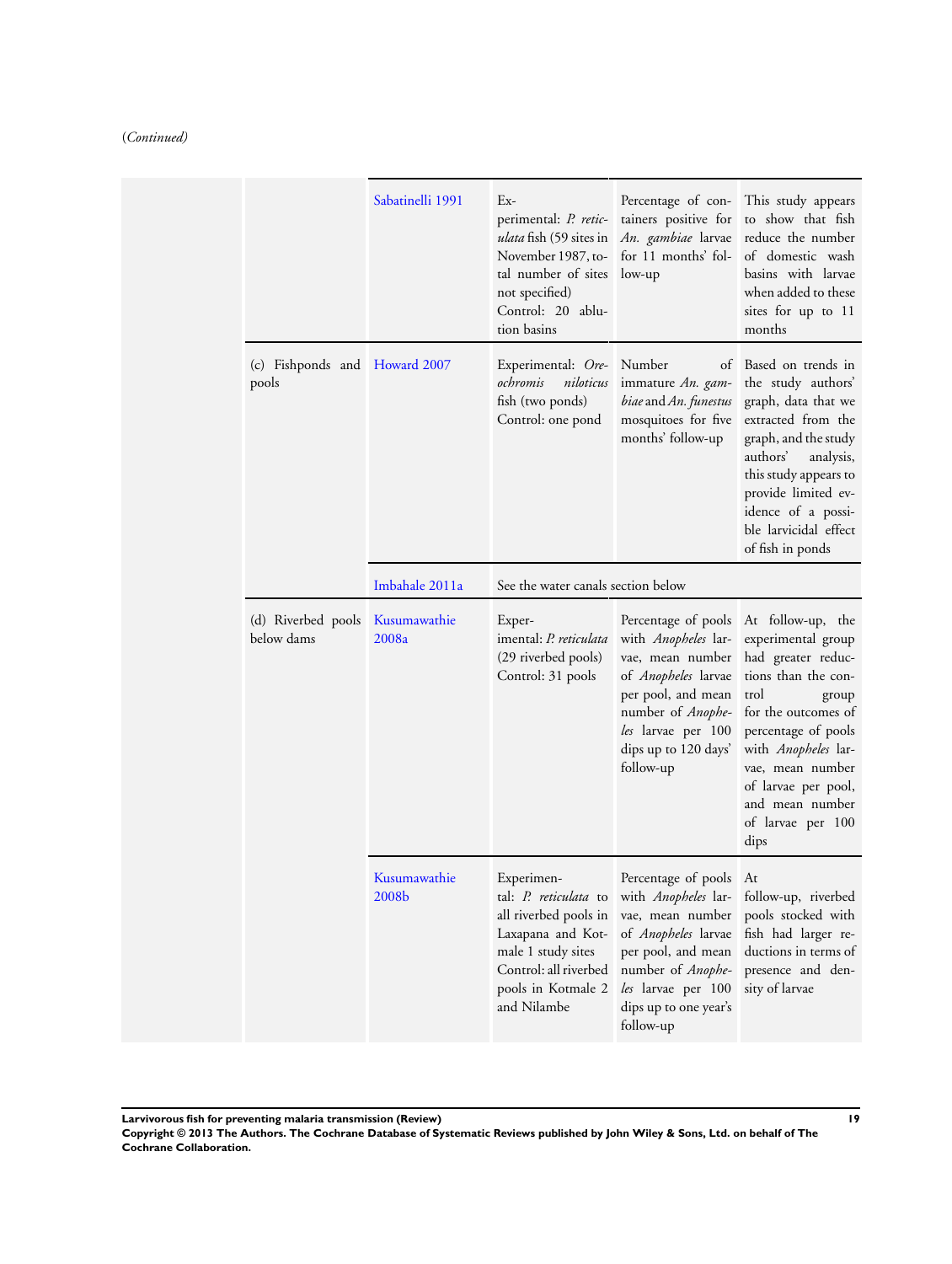| 2. Rice field plots | <b>Nalim 1988</b> | Experimental: 23.9 Num-<br>C. carpio fish<br>Control: did not emerged<br>specify the size of mosquitoes<br>the control area used<br>control and exper-<br>imental field plots up<br>not specified                    | hectares of rice fields ber of An. aconitus,<br>with P. reticulata and An. barbirostris, and tion of an effect of<br>An. annularis newly fish on An. aconitus<br>col-<br>lected/ $m^2$ /day (trap<br>Total numbers of area = $0.25$ m <sup>2</sup> ) up<br>to six years' follow- | Effects were mixed,<br>with some indica-<br>adult and An. annularis,<br>but not on An. bar-<br>birostris                                                                                                                                                                                                                                                                                                                                                                                                                                                                                                                                                                                                                                                         |
|---------------------|-------------------|----------------------------------------------------------------------------------------------------------------------------------------------------------------------------------------------------------------------|----------------------------------------------------------------------------------------------------------------------------------------------------------------------------------------------------------------------------------------------------------------------------------|------------------------------------------------------------------------------------------------------------------------------------------------------------------------------------------------------------------------------------------------------------------------------------------------------------------------------------------------------------------------------------------------------------------------------------------------------------------------------------------------------------------------------------------------------------------------------------------------------------------------------------------------------------------------------------------------------------------------------------------------------------------|
|                     | <b>Kim 2002</b>   | Experimen-<br>rice field plot) or<br>Aphyocypris chinensis<br>and Tilapia mossam-<br>bicus (Treatment B<br>and Treatment C,<br>one rice field plot<br>each)<br>Control: three rice<br>field plots of similar<br>size | Number<br>tal: Tilapia mossam- An. sinensis larvae up<br>bicus and A. latipes to 13 weeks' (Treat-<br>(Treatment A, one ment A) or seven<br>weeks' (Treatment B<br>and C) follow-up                                                                                              | of In the control group<br>and<br>with Treatments B<br>and C, the number<br>of An. sinensis larvae<br>was higher at two<br>weeks' pre-interven-<br>tion than at six<br>weeks' pre-interven-<br>tion. At two weeks'<br>follow-up, the An.<br>sinensis larval pop-<br>ulation in the con-<br>trol group was the<br>same at two weeks'<br>follow-up but de-<br>creased at six weeks'<br>follow-up.<br>Larvae were clearly<br>reduced at the two<br>sites where fish were<br>introduced<br>For treatment A,<br>the number of An.<br><i>sinensis</i> larvae was<br>higher at five weeks'<br>follow-up than at<br>one week's follow-<br>up, and the number<br>decreased<br>at nine weeks' and<br>13 weeks' follow-up.<br>This shows an aver-<br>age difference in lar- |

**Copyright © 2013 The Authors. The Cochrane Database of Systematic Reviews published by John Wiley & Sons, Ltd. on behalf of The Cochrane Collaboration.**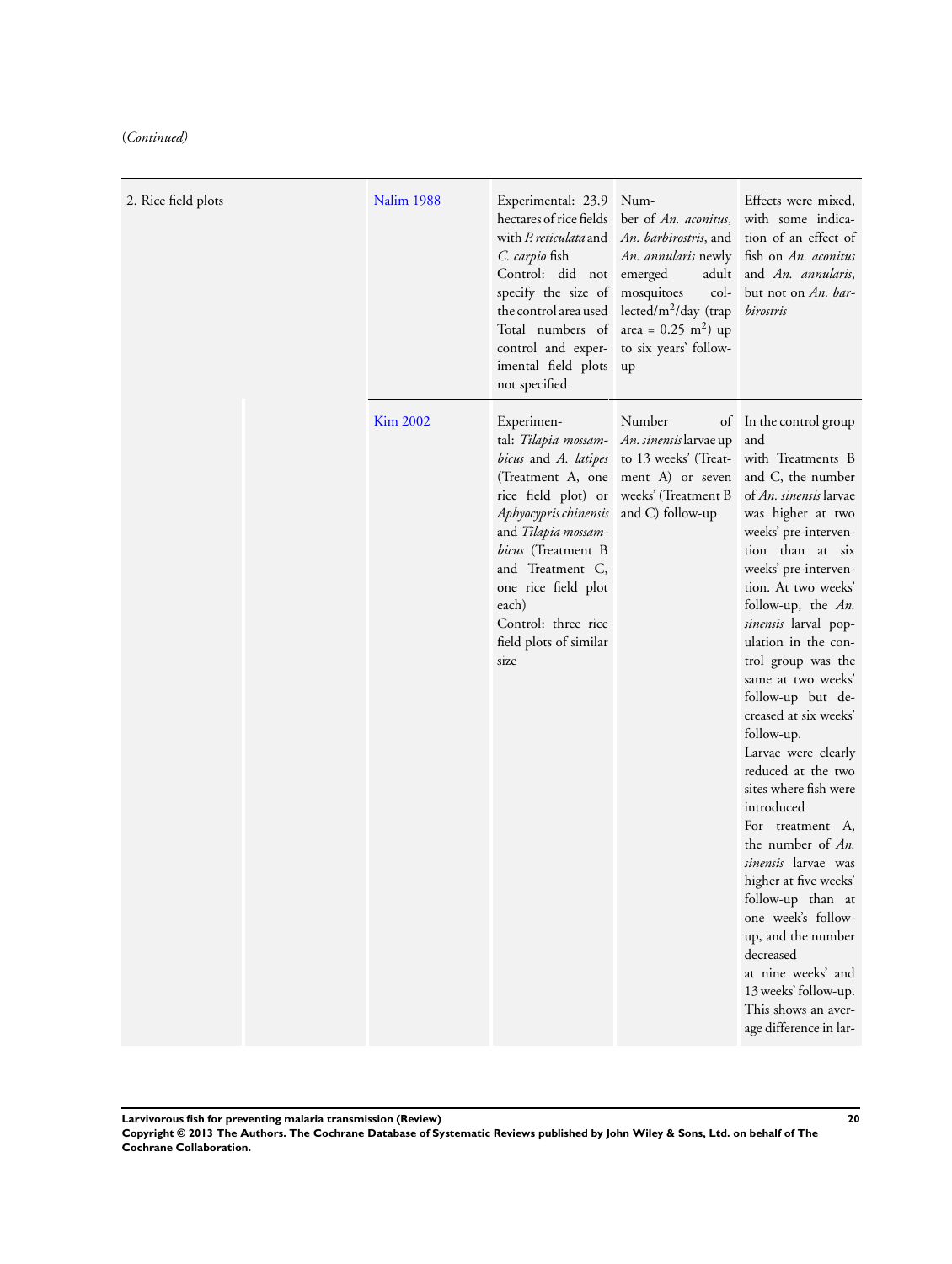|                 |                |                                                                                                                                                                                                            |                                                                                                                                       | vae density between<br>control and inter-<br>vention over the en-<br>tire period of obser-<br>vation.<br>However, these data<br>were less strong, as<br>no baseline density<br>in the intervention<br>arm was noted, and<br>any difference with<br>the control could be<br>due to chance                                                                                               |
|-----------------|----------------|------------------------------------------------------------------------------------------------------------------------------------------------------------------------------------------------------------|---------------------------------------------------------------------------------------------------------------------------------------|----------------------------------------------------------------------------------------------------------------------------------------------------------------------------------------------------------------------------------------------------------------------------------------------------------------------------------------------------------------------------------------|
|                 | Yu 1989        | Experimental: two Number<br>(A.<br>latipes<br>and Tilapia mossam-<br>bicus),<br>two<br>plots treated with<br>one species alone (A.<br>latipes)<br>Control: two plots                                       | plots treated with An. sinensis larvae up<br>two species of fish to four weeks' (one<br>fish) or seven weeks'<br>(two fish) follow-up | of At four weeks, lar-<br>vae had increased<br>against baseline in<br>both control and in-<br>tervention plots, but<br>the size of the in-<br>crease was lower in<br>the two one-fish in-<br>tervention plots<br>Follow-up at four<br>weeks and at seven<br>weeks showed con-<br>siderably lower val-<br>ues in the two two-<br>fish<br>interven-<br>tion plots than in<br>the control |
| 3. Water canals | Imbahale 2011a | Ponds<br>Experimental: sin-<br>gle (six ponds) and<br>multiple stocking of<br>G. affinis (six ponds)<br>Control: six ponds<br>Canals<br>Experimental:<br>G.<br>affinis (six canals)<br>Control: six canals | values<br>mean<br>of younger (L1 and<br>L2) and older (L3<br>and L4) An. gambiae<br>s.l. larvae up to 13<br>weeks' follow-up          | Estimated marginal No difference was<br>demonstrated<br>between<br>con-<br>trol and experimen-<br>tal groups at follow-<br>up, apart from the<br>fact that numbers<br>of older larvae were<br>lower in the canal<br>intervention group                                                                                                                                                 |
|                 | Mahmoud 1985   | Experimen-<br>tal: 20 canals treated<br>with G. holbrooki<br>Control: five canals                                                                                                                          | Density of a late lar-<br>val stage of An. ara-<br>biensis (L4) up to 13<br>months' follow-up                                         | An. arabiensis den-<br>sity was lower in in-<br>tervention canals for<br>months<br>two<br>(five months' and six<br>months' post-inter-                                                                                                                                                                                                                                                 |

**Larvivorous fish for preventing malaria transmission (Review) 21**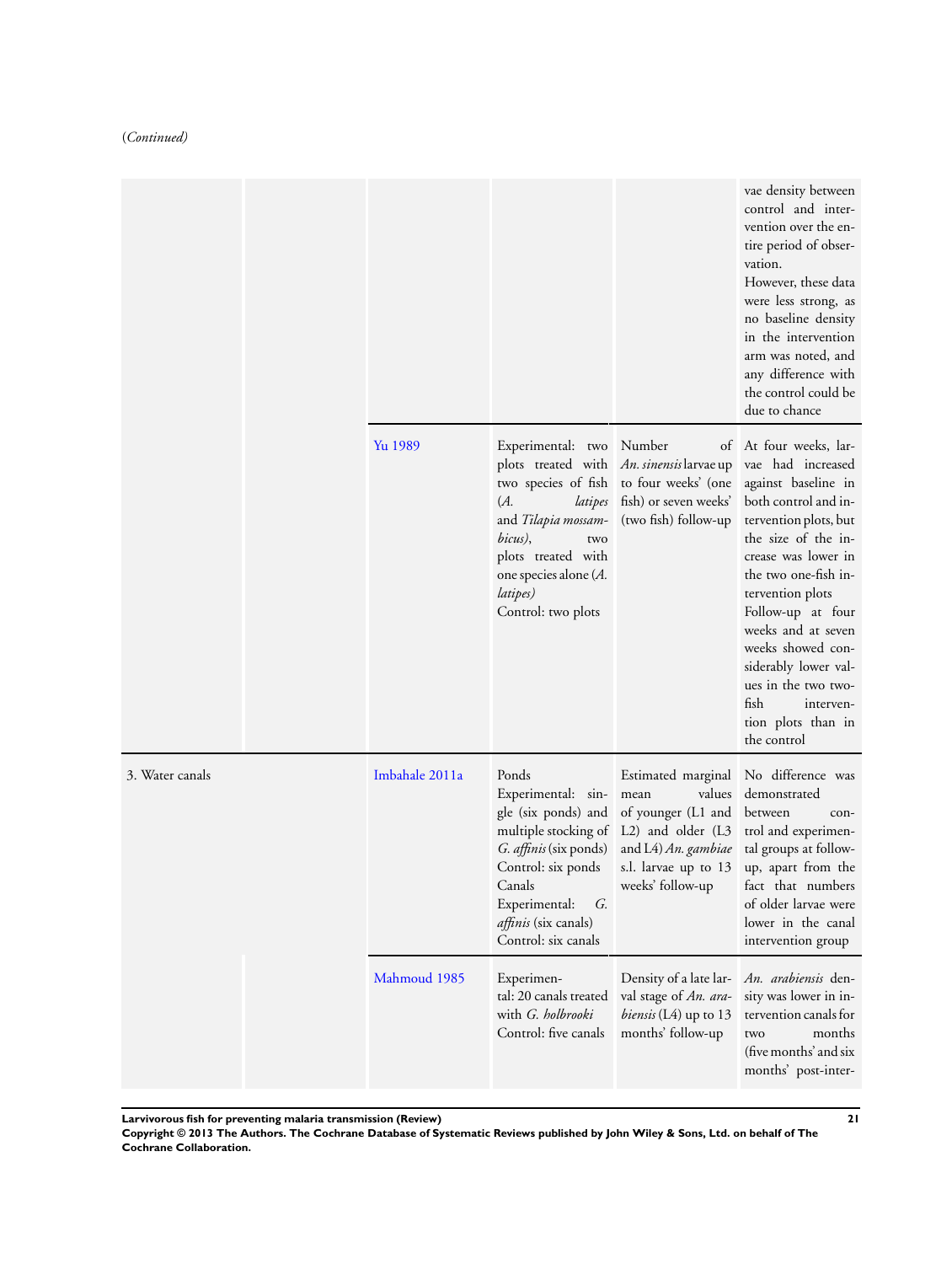vention) just before and at the beginning of the dry season. Larval densities dropped in both intervention and control in the dry season (seven months' postintervention) and at the end of the rainy season (13 months' post-intervention). Fish numbers failed to increase after the rainy season and during the last six months of the study. According to the authors, control of the flow of water from large to branch canals by gates deprived the fish of free movement. Also, during the rainy season, rainwater pools act as suitable breeding sites for *An. arabiensis*

# **D I S C U S S I O N**

# **Summary of main results**

We found no randomized trials or quasi-experimental studies that examined the direct impact of the use of larvivorous fish on malaria in people living in malaria-endemic communities; or on outcomes related to transmission, including the EIR and the density of adult vector mosquitoes. Therefore, we do not know whether larvivorous fish have an effect on adult anopheline mosquito populations or on malaria transmission in endemic communities.

We explored whether any evidence suggested that this form of vector control had any potential for an effect on malaria by examining

the effect of larvivorous fish stocking on the density of immature vector stages and the percentage of breeding sites positive for immature vector stages compared with controls in studies ranging from three weeks up to five years in duration. These outcomes were examined in 12 small-scale studies undertaken in a variety of settings, including localized water bodies (wells, domestic water containers, fishponds or pools, and riverbed pools below dams; eight studies), rice field plots (three studies), and water canals (two studies). Evidence of an effect of larvivorous fish on the density of immature vector stages in water bodies was variable. We do not know from the available evidence whether larvivorous fish reduce the density of immature anopheline stages (nine studies, unpooled data,*very low quality evidence*). Larvivorous fish may cause a reduction in the percentage of breeding sites positive for immature vector stages (five studies, unpooled data, *low quality evidence*).

**Larvivorous fish for preventing malaria transmission (Review) 22**

**Copyright © 2013 The Authors. The Cochrane Database of Systematic Reviews published by John Wiley & Sons, Ltd. on behalf of The Cochrane Collaboration.**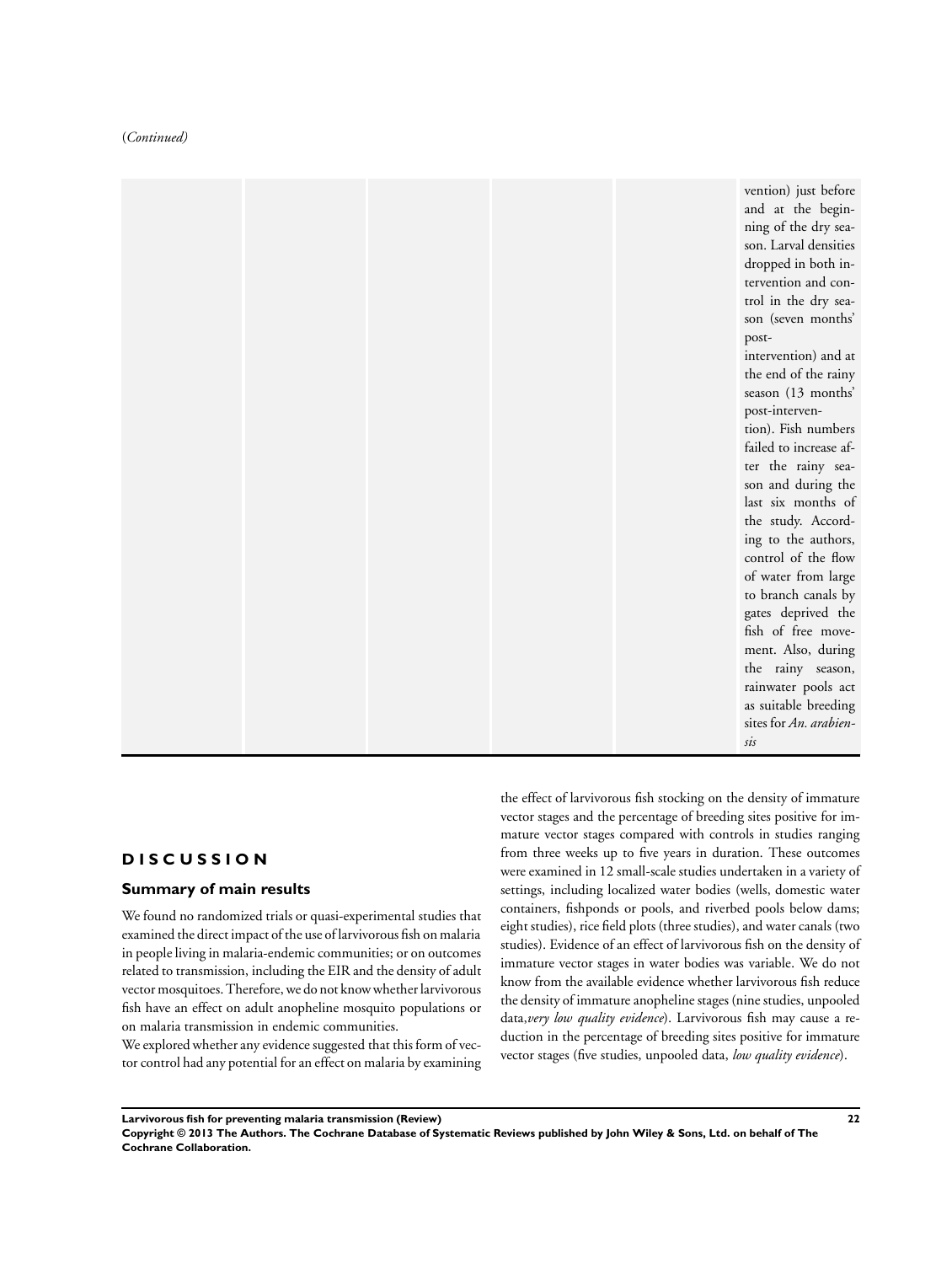Due to the poor quality of the studies and the absence of any consistent effect, this is not an intervention that could sensibly be used in malaria control given this current evidence base. Whether these data can guide future research on which larvivorous fish species should be evaluated and which categories of breeding sites should be tested also is not entirely clear. Some reports describe almost 100% reduction of the immature *Anopheles* population [\(Fletcher](#page-25-0) [1992](#page-25-0); [Kusumawathie 2008a;](#page-25-0) [Menon 1978;](#page-25-0) [Sitaraman 1976](#page-25-0)). Effects of the fish intervention on immature anopheline populations were mainly reported in studies that used high stocking densities of fish in localized water bodies with short follow-up periods (< four months), although one study suggested that increasing larval numbers were inhibited for the 11 months' follow-up in domestic water sources [\(Fletcher 1992\)](#page-25-0).

Monitoring of the immature mosquito population did not appear to influence decisions regarding implementation, such as fish restocking or increase in fish stocking density. None of the studies we identified that met the inclusion criteria examined the impact, if any, of larvivorous fish introduction on the environment or on native species present apart from the target mosquito species.

# **Overall completeness and applicability of evidence**

The review demonstrates that evidence is currently insufficient regarding whether larviciding with fish impacts cases of human malaria or malaria transmission. The review shows that in some circumstances, the intervention leads to a reduction in immature mosquitoes in the water sources stocked with fish. This does not show an effect on malaria transmission but simply shows that the intervention may have a potential benefit worthy of further research.

# **Quality of the evidence**

No evidence was found for the primary review outcome of examining the effects of introducing larvivorous fish on malaria transmission. The quality of evidence exploring the larvicidal effect of fish was mixed, and overall study design was poor.

## **Potential biases in the review process**

Our search strategy was comprehensive, and it was not limited by language or publication status. Many of the older studies contained anecdotal evidence, and in many studies, fish were combined with other antimalarial interventions in uncontrolled designs, so attribution of an effect was not possible.

# **Agreements and disagreements with other studies or reviews**

A Cochrane Review of larvicides [\(Tusting 2013](#page-25-0)) excludes fish. This review indicated that larviciding could be effective for preventing

malaria transmission, but questions were raised about whether it was feasible to carry this out in many areas of Africa.

The current WHO regional strategy for the WHO European Region 2006-2015 recommends the use of larvivorous fish "in all existing or potential reservoirs where *Anopheles* species breed with particular attention to rice fields" [\(WHO 2006a\)](#page-25-0). In addition, the WHO recommends this intervention for elimination of malaria in low and moderate endemic countries ([WHO 2007](#page-25-0)). The use of larvivorous fish as part of an integrated programme to control malaria has been advocated, subject to further vector biology studies to ensure that the actual vector is targeted [\(Ghosh 2007](#page-25-0)). However, further high-quality evidence is required before these recommendations can be supported. Although this review demonstrates that use of larvivorous fish can cause a significant reduction in the number of immature mosquitoes, particularly in fixed breeding sites as opposed to temporary breeding sites, a direct correlation between reduction of immature mosquito numbers and reduction of the adult vector population or the number of cases of malaria in people needs to be demonstrated.

# **A U T H O R S ' C O N C L U S I O N S**

#### **Implications for practice**

There is no reliable research evidence that introducing larvivorous fish has any effect on outcomes of transmission of human malaria. Whilst sometimes presented as biologically friendly compared with chemical larvicides, some authors have raised the possibility that larvivorous fish may harm indigenous species, including frogs and other fish species.

## **Implications for research**

This review provides some research evidence that larvivorous fish, in some specific circumstances, can decrease immature mosquito populations in water bodies. However, this evidence is insufficient to support investing in the intervention as a policy without further reliable research.

If researchers judge that this is a potentially effective intervention, then well-designed quasi-experimental studies to examine the effects on malaria in humans or, at the very least, on the EIR or the density of adult vector mosquitoes are required. It is important to note that researchers should carefully consider the design of the studies and should randomly allocate interventions to sites to minimize the risk of bias. Also, researchers should undertake power calculations to decide the size of the study.

These studies should consider in the study design any factors that could influence or bias the results (study design, baseline values, number of sites, pupae numbers reported, distance between sites, other larvivorous species present, vegetation cleared). Several effect

**Larvivorous fish for preventing malaria transmission (Review) 23**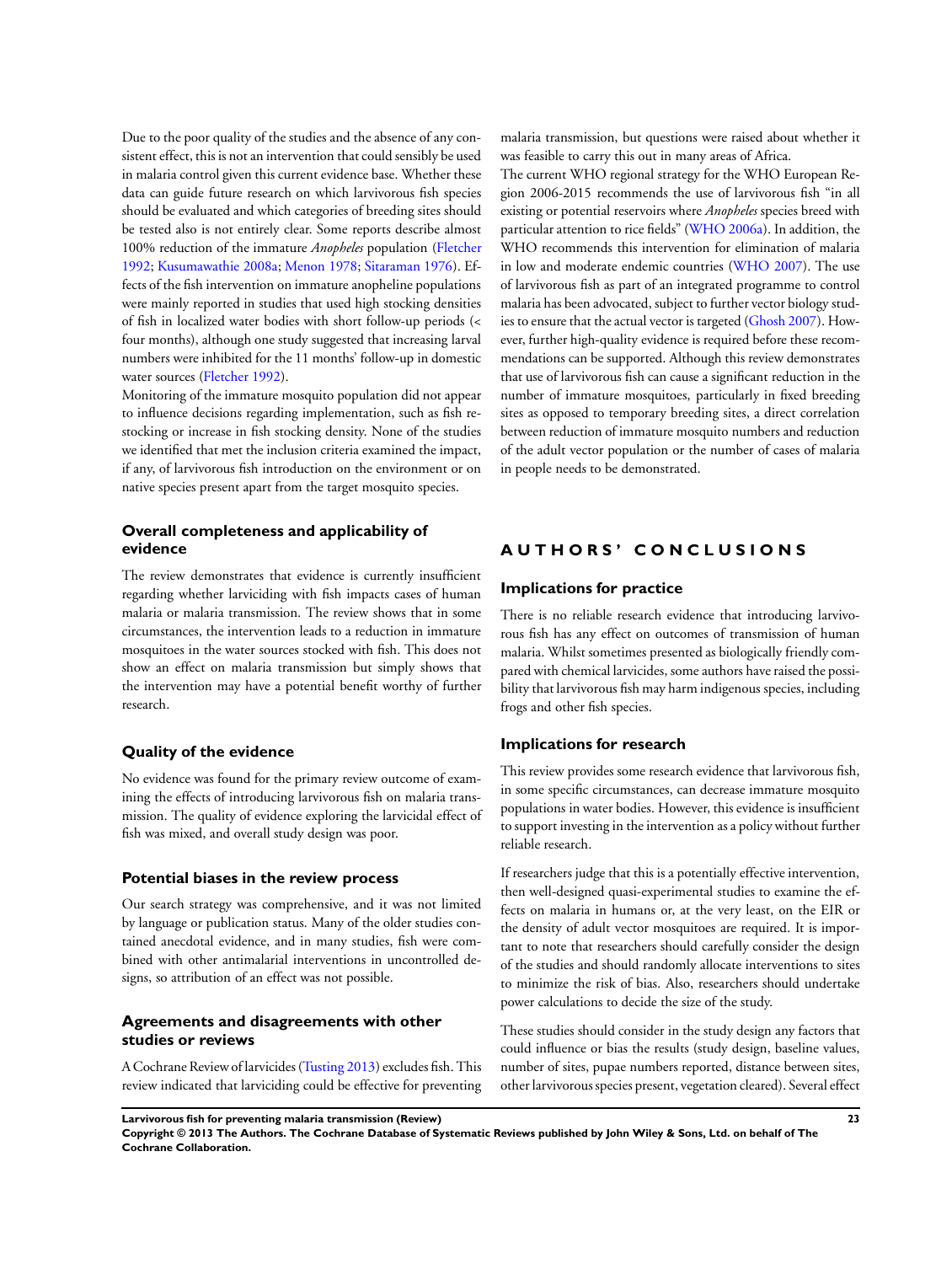<span id="page-25-0"></span>modifiers had dramatic effects on immature forms, both within and between studies.

This research needs to be undertaken in a variety of ecological zones and settings, including household water sources, ponds, water canals, riverbed pools below dams, and rice fields, and should take into account the seasonality of malaria transmission in these study areas. Ideally within these studies, the fish intervention should not be combined with other interventions, so the effect of larvivorous fish introduction alone on the adult mosquito population, or on the incidence of malaria, or on both, can be discerned. This is necessary before use of larvivorous fish can be recommended as a tool for malaria control, to be used either alone or in combination with other vector control methods. Furthermore, research studies should assess the environmental impact of larvivorous fish, particularly non-native introduced species, on the habitats into which they are released.

Apart from efficacy, questions remain regarding whether it is practical to deliver this method with the requisite quality and completeness of coverage on a larger scale than in experimental settings, whether it is cost-effective, whether it should be delivered as a stand-alone intervention or as an addition to IRS or LLINs, and whether this can be sustained for years.

# **A C K N O W L E D G E M E N T S**

Hellen Gelband was the academic editor for this review.

We are grateful to our affiliated institutions and organizations, and we thank the referees and editors for their constructive comments. The editorial base for the Cochrane Infectious Disease Group is funded by the Department for International Development (DFID), UK, for the benefit of developing countries. DPW was supported by a grant from the DFID. The findings and conclusions in this report have not been formally disseminated by the Centers for Disease Control and Prevention and should not be construed as representing any agency determination or policy. We are grateful to David Sinclair for his help with the GRADE assessment.

# **R E F E R E N C E S**

#### **References to studies included in this review**

#### **Fletcher 1992** *{published data only}*

Fletcher M, Teklehaimanot A, Yemane G. Control of mosquito larvae in the port city of Assab by an indigenous larvivorous fish, *Aphanius dispar*. *Acta Tropica* 1992;**52**: 155–66.

#### **Howard 2007** *{published data only}*

Howard AF, Zhou G, Omlin FX. Malaria mosquito control using edible fish in western Kenya: preliminary findings of a controlled study. *BMC Public Health* 2007;**7**(199):1–6.

#### **Imbahale 2011a** *{published data only}*

Imbahale SS, Mweresa CK, Takken W, Mukabana WR. Development of environmental tools for anopheline larval control. *Parasites & Vectors* 2011;**4**:130.

# **Kim 2002** *{published data only}*

Kim HC, Lee JH, Yang KH, Yu HS. Biological control of *Anopheles sinensis* with native fish predators (*Aplocheilus* and *Aphyocypris*) and herbivorous fish *Tilapia* in natural rice fields in Korea. *Korean Journal of Entomology* 2002;**32**(4): 247–50.

#### **Kusumawathie 2008a** *{published data only}*

Kusumawathie PHD, Wickremasinghe AR, Karunaweera ND, Wijeyaratne MJS. Larvivorous potential of the guppy, *Poecilia reticulata*, in anopheline mosquito control in riverbed pools below the Kotmale dam, Sri Lanka. *Asia-Pacific Journal of Public Health* 2008;**20**(1):56–63.

#### **Kusumawathie 2008b** *{published data only}*

Kusumawathie PHD, Wickremasinghe AR, Karunaweera ND, Wijeyaratne MJS. Costs and effectiveness of

application of *Poecilia reticulata* (guppy) and temephos in anopheline mosquito control in river basins below the major dams of Sri Lanka. *Transactions of the Royal Society of Tropical Medicine and Hygiene* 2008;**102**:705–11.

#### **Mahmoud 1985** *{published data only}*

Mahmoud AA. Mosquitofish *Gambusia affinis holbrooki* as a malaria vector control agents in Gezira irrigation canals of the Sudan. *Journal of the American Mosquito Control Association* 1985;**1**(4):524–6.

## **Menon 1978** *{published data only}*

Menon PKB, Rajagopalan PK. Control of mosquito breeding in wells by using *Gambusia affinis* and *Aplocheilus blochii* in Pondicherry town. *Indian Journal of Medical Research* 1978;**68**:927–33.

# **Nalim 1988** *{published data only}*

Nalim S, Boewono DT, Haliman A, Winoto E. Control demonstration of the ricefield breeding mosquito *Anopheles aconitus* Donitz in Central Java, using *Poecilia reticulata* through community participation: 3. Field trial and evaluation. *Buletin Penelitian Kesehatan* 1988;**16**(1):6–11.

#### **Sabatinelli 1991** *{published data only}*

Sabatinelli G, Blanchy S, Majori G, Papakay M. Impact of the use of larvivorous fish *Poecilia reticulata* on the transmission of malaria in FIR of Comoros [Impact de l'utilisation du poisson larvivore *Poecilia reticulata* sur la transmission du paludisme en RFI des Comores]. *Annales de Parasitologie et Humaine et Comparee* 1991;**66**(2):84–8.

#### **Sitaraman 1976** *{published data only}*

Sitaraman NL, Mahadevan S, Swamidas S. Biological control of *A. stephensi* larvae in wells by *Poecilia reticulatus*

**Larvivorous fish for preventing malaria transmission (Review) 24**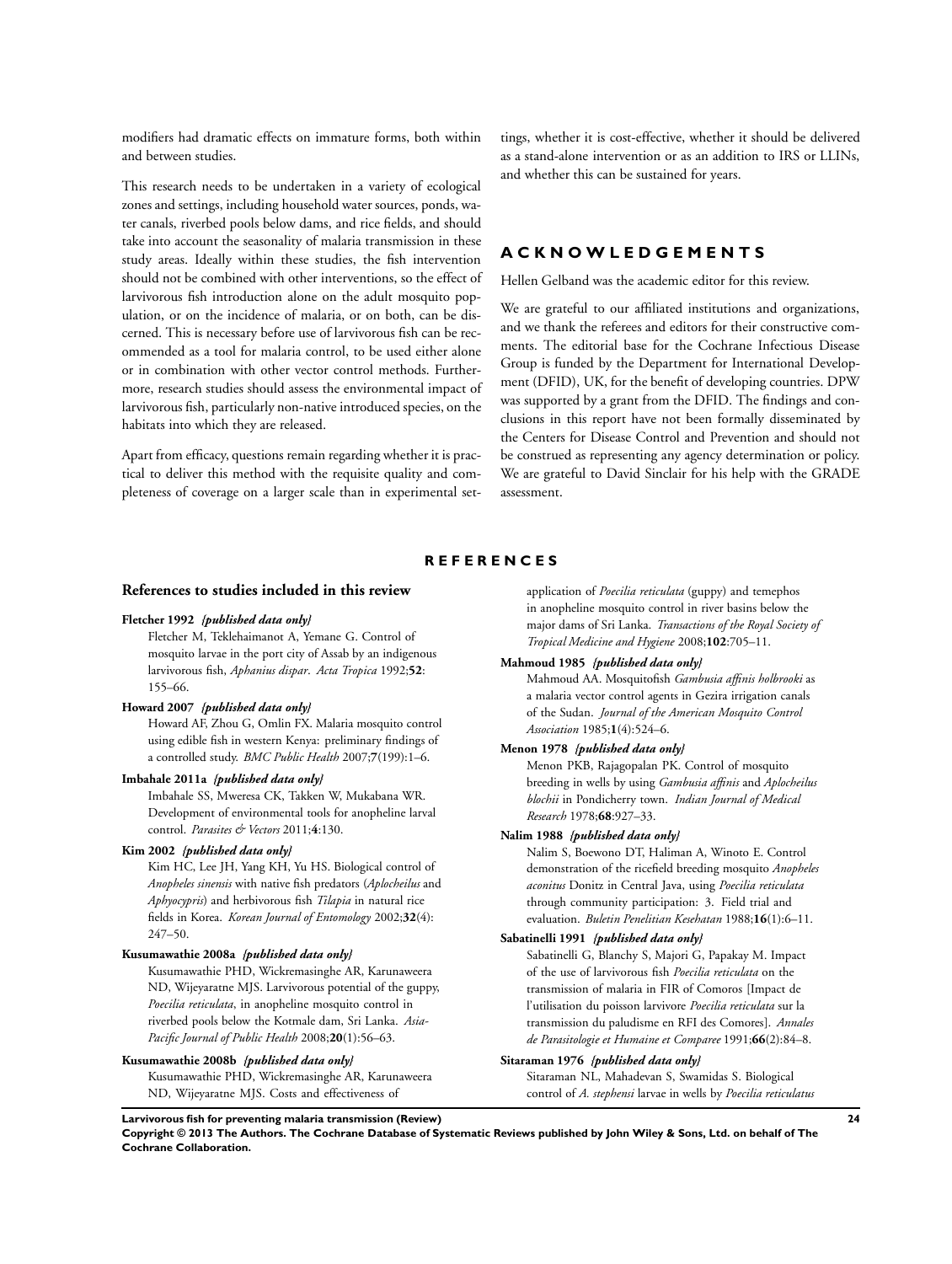in Greater Hyderabad City, India. *Journal of Communicable Diseases* 1976;**8**(4):315–9.

#### **Yu 1989** *{published data only}*

Yu IS, Lee JH. Biological control of malaria vector (*Anopheles sinensis* Wied.) by combined use of larvivorous fish (*Aplocheilus latipes*) and herbivorous hybrid (*Tilapia mossambicus niloticus*) in rice paddies of Korea. *Korean Journal of Applied Entomology* 1989;**28**(4):229–36.

# **References to studies excluded from this review**

# **Alio 1985a** *{published data only}*

Alio AY, Isaq A, Delfini LF. Field trial on the impact of *Oreochromis spilurus spilurus* on malaria transmission in Northern Somalia, 1985. http://whqlibdoc.who.int/ malaria/WHO˙MAL˙85.1017.pdf (accessed 17 June 2009). Geneva: World Health Organization.

#### **Alio 1985b** *{published data only}*

Alio AY, Isaq A, Delfini LF. Using fish against mosquitoborne diseases. *Malaria World Heatlh Forum* 1985;**6**:320–1.

# **Asimeng 1993** *{published data only}*

Asimeng EJ, Mutinga MJ. Effect of rice husbandry on mosquito breeding at Mwea Rice Irrigation Scheme with reference to biocontrol strategies. *Journal of the American Mosquito Control Association* 1993;**9**(1):17–22.

## **Austen 1919** *{published data only}*

Austen EE. Anti-mosquito measures in Palestine during the campaigns of 1917-1918. *Transactions of the Royal Society of Tropical Medicine and Hygiene* 1919;**13**(4):47–62.

## **Bang 1988** *{published data only}*

Bang YH. Vector-borne diseases associated with rice cultivation and their control in Southeast Asia. In: Bos R, Enriquez VG, Cervantes EP, Smith WH editor(s). *Vector-Borne Disease Control Through Rice Agrosystem Management: Proceedings of the Workshop on Research and Training Needs in the Field of Integrated Vector Borne Disease Control in Riceland Agroecosystems of Developing Countries. International Rice Research Institute, Los Baños, 9-14 March 1987*. Philippines: International Rice Research Institute, 1988:93–100.

#### **Bay 1967** *{published data only}*

Bay EC. Mosquito control by fish: a present-day appraisal. *WHO Chronicle* 1967;**21**(10):415–23.

# **Bedford 1936** *{published data only}*

Bedford HW. Medical Entomology. Reports of the Sudan Medical Service 1938:77–83.

## **Beltran 1973** *{published data only}*

Beltran O. *The Use of Larvivorous Fish in Mosquito Control*. London, UK: University of London, 1973.

#### **Bolay 1989** *{published data only}*

Bolay FK, Trpis M, Davidson EW, Faust RM, Margalit J, Tahori AS. Control of mosquitoes with *Bacillus thuringiensis* var. *israelensis* and larvivorous fish, *Tilapia nilotica*, in rice fields in Liberia, West Africa. *Israel Journal of Entomology* 1989;**23**:77–82.

#### **Borel 1926** *{published data only}*

Borel M. *Anopheles* and malaria in the Chaudoc region (Cochin China). Results of an investigation made from 16 to 21 January 1926 [*Anopheles* et paludisme dans la region de Chaudoc (Cochinochine). Resultats d'une enquete faite du 16 au 21 janvier 1926]. *Bulletin de la Societe de Pathologie Exotique et de ses Filiales* 1926;**19**(9):806–11.

#### **Caillouet 2008** *{published data only}*

Caillouet KA, Keating J, Eisele TP. Characterization of aquatic mosquito habitat, natural enemies, and immature mosquitoes in the Artibonite Valley, Haiti. *Journal of Vector Ecology* 2008;**33**(1):191–7.

# **Carlson 2004** *{published data only}*

Carlson JC, Byrd BD, Omlin FX. Field assessments in western Kenya link malaria vectors to environmentally disturbed habitats during the dry season. *BMC Public Health* 2004;**4**:33.

#### **Carnevale 1990** *{published data only}*

Carnevale P, Mouchet J. Vector control and malaria control. *Medecine Tropicale* 1990;**50**(4):391–8.

#### **Chandra 2008** *{published data only}*

Chandra G, Bhattacharjee I, Chatterjee SN, Ghosh A. Mosquito control by larvivorous fish. *Indian Journal of Medical Research* 2008;**127**(1):13–27.

# **Chapman 1974** *{published data only}*

Chapman HC. Biological control of mosquito larvae. *Annual Review of Entomology* 1974;**19**:33–59.

#### **Das 1991** *{published data only}*

Das MK, Prasad RN. Evaluation of mosquito fish *Gambusia affinis* in the control of mosquito breeding in rice fields. *Indian Journal of Malariology* 1991;**28**(3):171–7.

## **De Burca 1939** *{published data only}*

De Burca B. Note on anti-malaria measures in Quetta Cantonment during 1938. *Journal of the Malaria Institute of India* 1939;**2**:121–30.

#### **Dev 2008** *{published data only}*

Dev V, Dash AP, Hojai D. Fishing out malaria in Assam, Northeastern India: hope or hype?. *Transactions of the Royal Society of Tropica Medicine and Hygiene* 2008;**102**(8): 839–40.

#### **Devi 2010** *{published data only}*

Devi NP, Jauhari RK, Hasan SF. Water quality and larvivorous activity of a killifish, *Aplocheilus panchax* (Ham.) against *Anopheles annularis* larvae in fragments of Loktak lake (Manipur). *Journal of Experimental Zoology India* 2010; **13**(2):509–12.

# **Dua 1991** *{published data only}*

Dua VK, Sharma SK, Sharma VP. Bioenvironmental control of malaria at the Indian Drugs and Pharmaceuticals Ltd., Rishikesh (U.P). *Indian Journal of Malariology* 1991;**28**(4): 227–35.

# **Dua 1997** *{published data only}*

Dua VK, Sharma SK, Srivastava A, Sharma VP. Bioenvironmental control of industrial malaria at Bharat Heavy Electricals Ltd., Hardwar, India-results of a nine-year study (1987-95). *Journal of the American Mosquito Control Association* 1997;**13**(3):278–85.

**Larvivorous fish for preventing malaria transmission (Review) 25**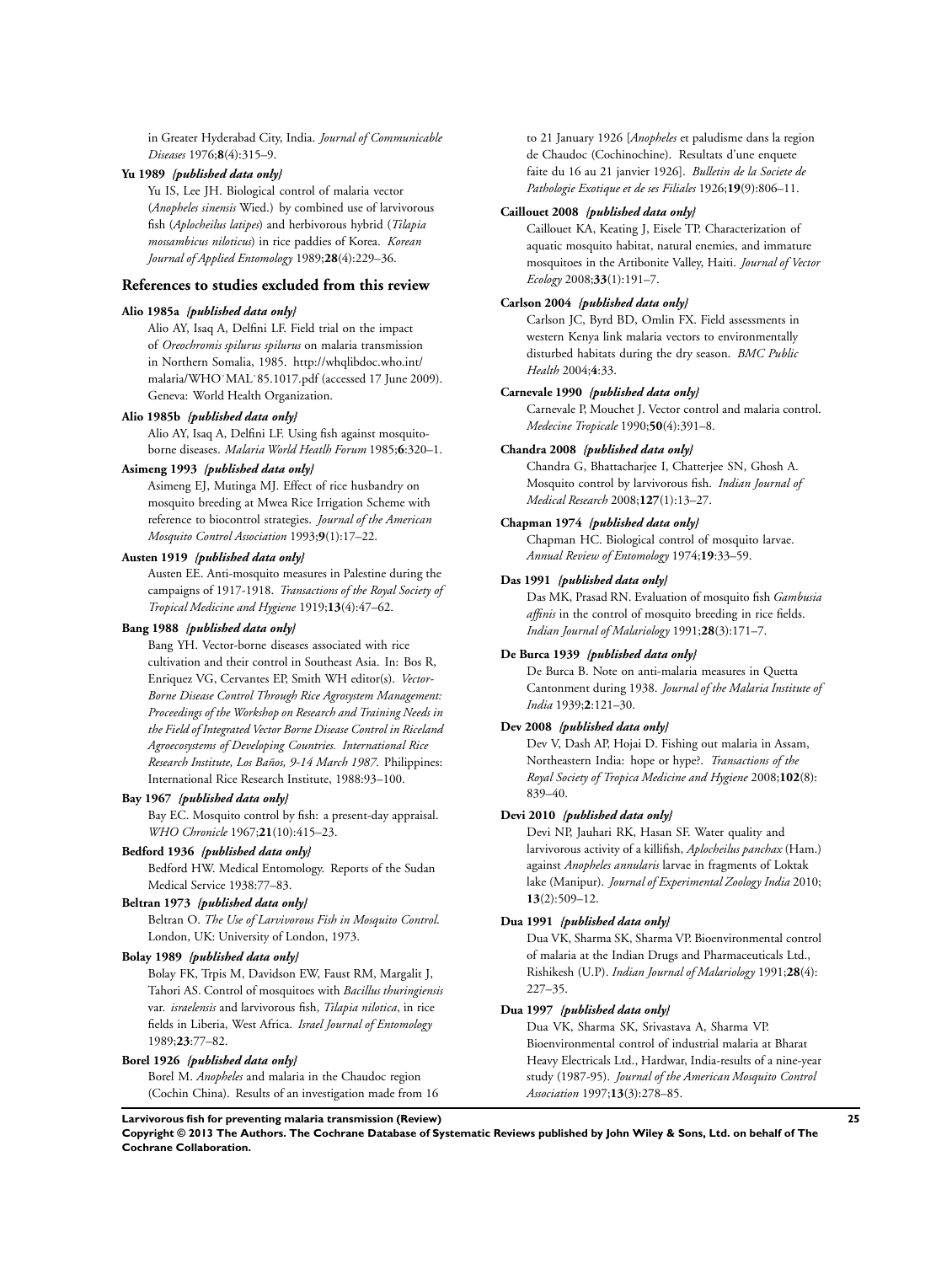## **Fletcher 1993** *{published data only}*

Fletcher M, Teklehaimanot A, Yemane G, Kassahun A, Kidane G, Beyene Y. Prospects for the use of larvivorous fish for malaria control in Ethiopia: search for indigenous species and evaluation of their feeding capacity for mosquito larvae. *Journal of Tropical Medicine and Hygiene* 1993;**96**  $(1):12-21.$ 

# **Gammans 1926** *{published data only}*

Gammans LD. Anti-malaria work at Port Dickson. *Malayan Medical Journal* 1926;**1**(2):24–8.

## **Ghosh 2005** *{published data only}*

Ghosh SK, Tiwari SN, Sathyanarayan TS, Sampath TR, Sharma VP, Nanda N, et al.Larvivorous fish in wells target the malaria vector sibling species of the *Anopheles culicifacies* complex in villages in Karnataka, India. *Transaction of the Royal Society of Tropical Medicine and Hygiene* 2005;**99**(2):  $101-5.$ 

## **Ghosh 2007** *{published data only}*

Ghosh SK, Dash AP. Larvivorous fish against malaria vectors: a new outlook. *Transactions of the Royal Society of Tropical Medicine and Hygiene* 2007;**101**(11):1063–4.

## **Ghrab 1999** *{published data only}*

Ghrab J, Bouattour A. Experimental study of larval efficiency of *Gambusia affinis holbrooki* (GIRARD, 1859) (fish-Poecilidae) [Etude experimental de l'efficacile larvivore de *Gambusia affinis holbrooki*]. *Archives de l'Institut Pasteur de Tunis* 1999;**76**(1-4):33–8.

# **Gupta 1989** *{published data only}*

Gupta DK, Sharma RC, Sharma VP. Bioenvironmental control of malaria linked with edible fish production in Gujarat. *Indian Journal of Malariology* 1989;**26**(1):55–9.

## **Gupta 1992** *{published data only}*

Gupta DK, Bhatt RM, Sharma RC, Gautam AS, Rajnikant. Intradomestic mosquito breeding sources and their management. *Indian Journal of Malariology* 1992;**29**(1): 41–6.

#### **Haas 1984** *{published data only}*

Haas R, Pal R. Mosquito larvivorous fishes. *Bulletin of the Entomological Society of American* 1984;**30**(1):17–25.

#### **Hackett 1938** *{published data only}*

Hackett LW, Russell PF, Scharff JW, Senior White R. The present use of naturalistic measures in the control of malaria. *Bulletin of the Health Organization of the League of Nations* 1938;**7**:1046–64.

## **Hadjinicolaou 1973** *{published data only}*

Hadjinicolaou J, Betzios B. *Gambusia Fish as a Means of Biological Control of Anopheles sacharovi in Greece*. Geneva: World Health Organization, 1973:1–7.

#### **Holland 1933** *{published data only}*

Holland EA. An experiment in the control of malaria in New Ireland by distribution of *Gambusia affinis*. *Transactions of the Royal Society of Tropical Medicine and Hygiene* 1933;**26**(6):529–38.

#### **Homski 1994** *{published data only}*

Homski D, Goren M, Gasith A. Comparative evaluation of the larvivorous fish *Gambusia affinis* and *Aphanius dispar* as mosquito control agents. *Hydrobiologia* 1994;**284**:137–46.

#### **Howard 1920** *{published data only}*

Howard HH. Malaria control in rural communities by antimosquito measures. *Southern Medical Journal* 1920;**13**(4): 260–6.

# **Hurlbert 1972** *{published data only}*

Hurlbert SH, Zedler J, Fairbanks D. Ecosystem alternation by mosquitofish (*Gambusia affinis*) predation. *Science* 1973; **175**(4022):639–41.

## **Imbahale 2011b** *{published data only}*

Imbahale S. Integrated malaria vector control in different agro-ecosystems in western Kenya. *Entomologische Berichten* 2011;**71**(4):94–103.

## **Inci 1992** *{published data only}*

Inci R, Yildirim M, Bagei N, Inci S. Biological control of mosquito larvae by mosquitofish (*Gambusia affinis*) in the Batman-Siirt Area. *Turkiye Parazitoloji Dergisi* 1992;**16**(2): 60–6.

# **Jayawardana 2001** *{published data only}*

Jayawardana. A case study on physical and biological factors in relation to mosquito emergence in abandoned gem pits in Elahera, Sri Lanka. *Tropical Agricultural Research* 2001; **13**:401–10.

# **Julvez 1987** *{published data only}*

Julvez J, Galtier J, Ali Halidi M, Henry M, Mouchet J. Epidemiology of malaria and the antimalarial campaign in Mayotte (Comoro archipelago, Indian Ocean). Development of the situation between 1976 and 1986. Outlook. *Bulletin de la Societe de la Pathologie Exotique et de ses Filiales* 1987;**80**(3 Pt 2):505–19.

#### **Kaneko 2000** *{published data only}*

Kaneko A, Taleo G, Kalkoa M, Yamar S, Kobayakawa T, Bjorkman A. Malaria eradication on islands. *Lancet* 2000; **356**(9241):1560–4.

#### **Kligler 1930** *{published data only}*

Kligler IJ. *The Epidemiology and Control of Malaria in Palestine*. Chicago, Illinois: The University of Chicago Press, 1930.

#### **Kumar 1998** *{published data only}*

Kumar A, Sharma VP, Sumodan PK, Thavaselvam D. Field trials of biolarvicide *Bacillus thuringiensis* var. *israelensis* strain 164 and the larvivorous fish *Aplocheilus blocki* against *Anopheles stephensi* for malaria control in Goa, India. *Journal of the American Mosquito Control Association* 1998;**14**(4): 457–62.

# **Kusumawathie 2006** *{published data only}*

Kusumawathie PH, Wickremasinghe AR, Karunaweera ND, Wijeyaratne MJ. Larvivorous potential of fish species found in river bed pools below the major dams in Sri Lanka. *Journal of Medical Entomology* 2006;**43**(1):79–82.

#### **Lacey 1990** *{published data only}*

Lacey LA, Lacey CM. The medical importance of riceland mosquitoes and their control using alternatives to chemical

## **Larvivorous fish for preventing malaria transmission (Review) 26**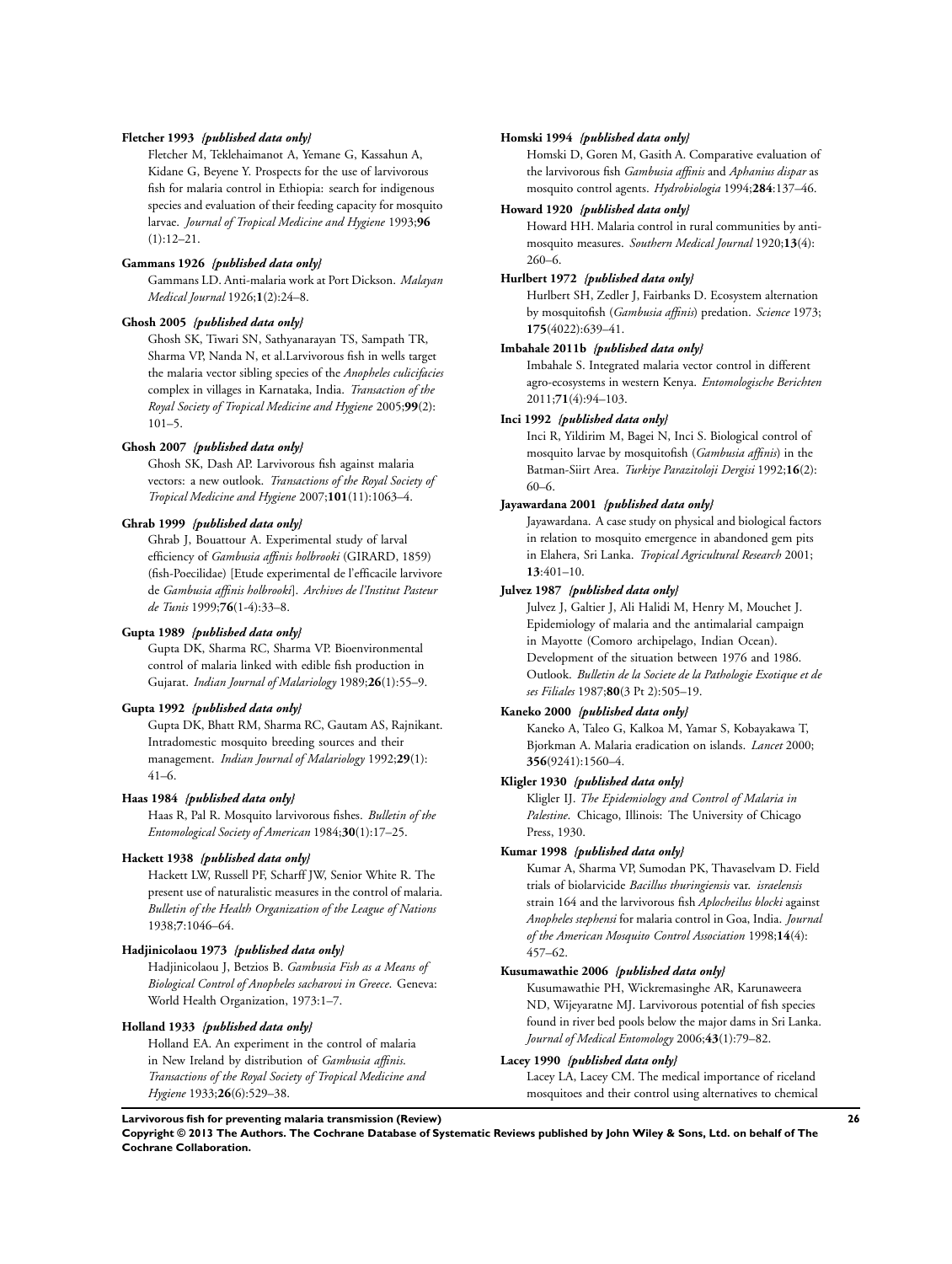insecticides. *Journal of the American Mosquito Control Association Society* 1990;**2**:1–93.

#### **Legendre 1921** *{published data only}*

Legendre J. Plan of the antimalaria campaign for Madagascar [Plan de campagne antipaludique pour Madagascar]. *Bulletin de la Societe de Pathologie Exotique et de ses Filiales* 1921;**14**(2):97–100.

#### **Louis 1988** *{published data only}*

Louis JP, Albert JP. Malaria in Djibouti. Biological control strategies, using the larvivorous indigenous fish-*Aphanius dispar* and bacterial toxins. *Medecine Tropicale* 1988;**48**(2): 127–31.

## **Luh 1981** *{published data only}*

Luh PL. The present status of biocontrol of mosquitoes in China. In: Laird M editor(s). *Biocontrol of Medical and Veterinary Pests*. New York: Praeger, 1981:54–77.

#### **Malhotra 1992** *{published data only}*

Malhotra MS, Prakash A. Enhancing the efficacy of *Gambusia affinis* to control mosquito breeding in ponds. *Indian Journal of Malariology* 1992;**29**(1):65–8.

# **Mandoul 1954** *{published data only}*

Mandoul R, Rejenet J. Lessons from the sanitation of the malarial oasis of Ouargla, Algerian Sahara. *Bulletin de la Societe de Pathologie Exotique et de ses Filiales* 1954;**47**(3): 443–52.

## **Menon 1977** *{published data only}*

Menon AGK. Fish and malaria control. *Science and Culture* 43;**3**:110–4.

## **Merle 1955** *{published data only}*

Merle F, Maillot L. Vector control campaigns against malaria in Brazzaville [Campagnes de deinsectisation contre le paludisme a Brazzaville]. *Bulletin de la Societe de Pathologie Exotique et de ses Filiales* 1955;**48**(2):242–69.

# **Missiroli 1930** *{published data only}*

Missiroli A. The prevention of malaria in practice. Third Report (1928-1929) [La prevenzione della malaria nel campo pratico. Terza relazione (1928–1929)]. *Rivista di Malariologia* 1930;**9**(6):667–705.

## **Mohamed 2003** *{published data only}*

Mohamed AA. Study of larvivorous fish for malaria vector control in Somalia, 2002. *East Mediterranean Health Journal* 2003;**9**(4):618–26.

#### **Molloy 1924** *{published data only}*

Molloy DM. Some personal experiences with fish as antimosquito agencies in the tropics. International Health Board, Managua, Nicaragua. *American Journal of Tropical Medicine* 1924;**4**(2):175–94.

## **Morin 1934** *{published data only}*

Morin HGS, Martin P. General concepts on the use of fish for the fights against mosquitoes [Notions generales sur l'utilisation des poissons a la lutte contre les moustiques]. *Archives des Instituts Pasteur d'Indochine* 1936;**23**:443–61.

# **Nalim 1987** *{published data only}*

Nalim S, Tribuwono. Control demonstration of the ricefield breeding mosquito *Anopheles aconitus* Donitz in Central Java, using *Poecilia reticulata* through community participation: 2. Culturing, distribution and use of fish in the field. *Buletin Penelitian Kesehatan* 1987;**15**(4):1–7.

#### **Ossi 1984** *{published data only}*

Ossi GT. Malaria in Iraq from 1980 to 1983. *Bulletin of Endemic Diseases* 1984;**2**(4-5):5–20.

#### **Panicker 1985** *{published data only}*

Panicker KN, Srinivasan R, Viswam K, Rajagopalan PK. Larvivorous potential of some cypriniformes fishes. *Indian Journal of Medical Research* 1985;**82**:517–20.

## **Patra 2010** *{published data only}*

Patra AK. Laboratory trials on the feeding pattern of mosquito larvae by ornamental fishes (Mollies and Swordtails) in domestic well water. *Uttar Pradesh Journal of Zoology* 2010;**30**(1):47–52.

#### **Pecori 1930** *{published data only}*

Pecori G, Escalar G. Report on the anti-malarial campaign in 1929 in the government district of Rome [Relazione sulla campagna antimalarica dell'anno 1929]. *Rivista di Malariologia* 1930;**9**(5):479–549.

## **Prasad 1993** *{published data only}*

Prasad H, Prasad RN, Haq S. Control of mosquito breeding through *Gambusia affinis* in rice fields. *Indian Journal of Malariology* 1993;**30**(2):57–65.

# **Pyke 2008** *{published data only}*

Pyke GH. Plague minnow or mosquito fish? A review of the biology and impacts of introduced *Gambusia* species. *Annual Review of Ecology, Evolution and Systematics* 2008; **39**:171–91.

# **Raina 1945** *{published data only}*

Raina BL. Larvicidal fish of Kangra Valley-Schizothorax Progastus. *Indian Medical Gazette* 1945;**80**(5):273–4.

# **Rajnikant 1993** *{published data only}*

Rajnikant, Bhatt RM, Gupta DK, Sharma RC, Srivastava HC, Gautam AS. Observations on mosquito breeding in wells and its control. *Indian Journal of Malariology* 1993;**30**  $(4):215-20.$ 

## **Rao 1942** *{published data only}*

Rao RB, Ramoo H. Observations on the relative utility of *Gambusia affinis* and *Panchax parvus* in the control of mosquito breeding in tanks and wells. *Journal of the Malaria Institute of India* 1942;**4**:633–4.

## **Rimbaut 1935** *{published data only}*

Rimbaut G, Mathis M. Use of fish for biological control against *Anopheles* in Dakar [Utilisation des poissons millions pour la lutte biologique contre les larves d'*Anopheles* a Dakar]. *Bulletin de la Societe de Pathologie Exotique et de ses Filiales* 1935;**28**:575–81.

### **Robert 1998** *{published data only}*

Robert V, Awono-Ambene HP, Thiolouse J. Ecology of larval mosquitoes, with special reference to *Anopheles arabiensis* (Diptera: Culicidae) in market-garden wells in urban Dakar, Senegal. *Journal of Medical Entomology* 1998; **35**(6):948–55.

**Larvivorous fish for preventing malaria transmission (Review) 27**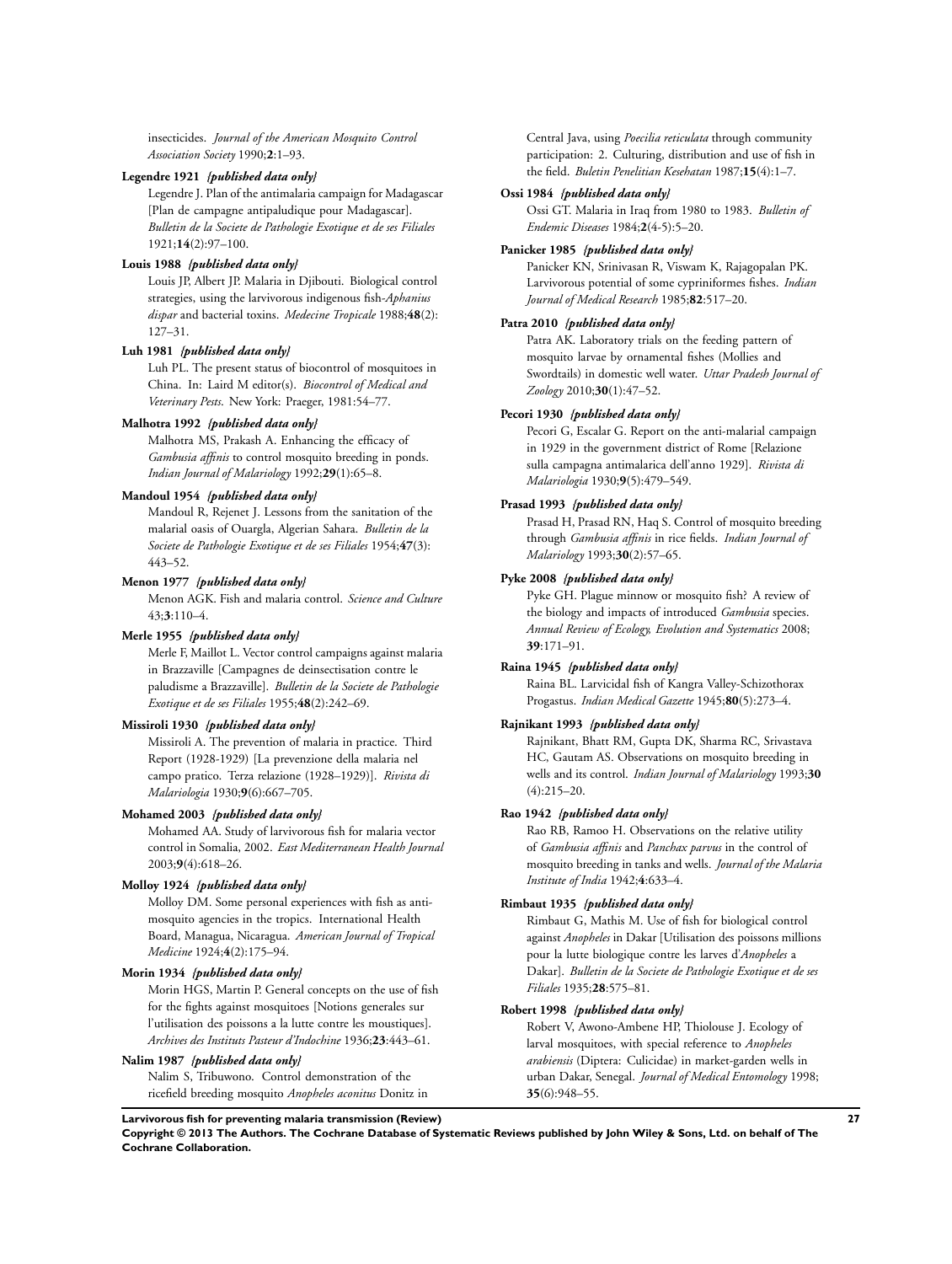### **Rojas 2004** *{published data only}*

Rojas E, Gamboa M, Villalobos S, Cruzado F. Efficacy of control of larvae of the vectors of malaria with native larvivorous fish in San Martin, Peru [Eficacia del control de larvas de vectores de la malaria con peces larvivoros nativos en San Martin, Peru]. *Revista Peruana de Medicina Experimental y Salud Publica* 2004;**21**(1):44–50.

#### **Roule 1934** *{published data only}*

Roule S. *Role des Poissons Larvivores dans la Prophylaxie du Paludisme*. Paris: E. Le Francois, 1934.

# **Roy 1938** *{published data only}*

Roy DN. On the control of malaria-mosquitoes in Bengal by the use of predacious fish and on the habits of two of them. *Journal of the Malaria Institute of India* 1938;**1**(4): 405–16.

#### **Rupp 1996** *{published data only}*

Rupp HR. Adverse assessments of *Gambusia affinis*: an alternate view for mosquito control practitioners. *Journal of the American Mosquito Control Association* 1996;**12**(2 Pt 1): 155–9.

#### **Russell 1942** *{published data only}*

Russell PF, Knipe FW, Rao HR. On agricultural malaria and its control with special reference to South India. *Indian Medical Gazette* 1942;**77**:744–54.

## **Sabatinelli 1988** *{published data only}*

Sabatinelli G, Petarca V, Petrangeli G. Preliminary data on the *An. gambiae* complex in the RFI of the Comores [Donnees preliminaires sur le complexe *An. gambiae* dans la RFI des Comores]. *Parassitologia* 1988;**30**(Suppl):178–9.

#### **Sella 1927** *{published data only}*

Sella M. Larvivorous fish and the experimental antimalarial campaign with *Gambusia* at Rovigno, Istria [I pesci larvifagi a l'esperimento di campagna antimalarica con le *Gambusie* a Rovigno d'Istria]. *Rivista di Malariologia* 1927;**6**(6): 881–909.

#### **Sella 1929** *{published data only}*

Sella M. Gambusia and paris green in anti-malarial work at Rovigno (report for 1928) and notes on the campaign in Istria [Gambusia e verde di Parigi nella lotta antimalarica a Rovigno (relazione per il 1928) e cenni sulla lotta in Instria]. *Rivista di Malariologia* 1929;**8**(4):357–92.

## **Sergiev 1937** *{published data only}*

Sergiev PG, Kovtun AS. Organization of the campaign against malaria in the USSR towards the twentieth anniversary of the October revolution [Organisation de la lutte contre le paludisme en l'URSS vers le vingtieme anniversaire de la revolution d'octobre]. *Meditsinskaia Parazitologiia i Parazitarnye Bolezni* 1937;**6**(6):723–55.

#### **Sharma 1986a** *{published data only}*

Sharma SK, Rajagopal R. Efficacy of fish larvivore, *Gambusia affinis*, for the control of mosquito breeding in wells in semiurban areas near Delhi. *Journal of Communicable Diseases* 1986;**18**(2):95–102.

#### **Sharma 1986b** *{published data only}*

Sharma VP, Sharma RC, Gautam AS. Bio-environmental control of malaria in Nadiad, Kheda district, Gujarat. *Indian Journal of Malariology* 1986;**23**(2):95–117.

#### **Sharma 1989a** *{published data only}*

Sharma VP, Sharma RC. Community-based integrated vector control of malaria in India. *Progress in Vaccinology* 1989;**2**:393–9.

# **Sharma 1989b** *{published data only}*

Sharma VP, Sharma RC. Community based bioenvironmental control of malaria in Kheda district, Gujarat. *Journal of the American Mosquito Control Association* 1989;**5**  $(4):514-21.$ 

#### **Sharma 1991** *{published data only}*

Sharma VP, Gautam AS, Bhatt RM, Gupta DK, Sharma VP. The Kheda malaria project: the case for environmental control. *Health Policy and Planning* 1991;**6**(3):262–70.

#### **Sharma 1997** *{published data only}*

Sharma SN, Kaul SM, Lal S. Use of *Gambusia affinis* in different habitats as a mosquito control agent. *Journal of Communicable Diseases* 1997;**29**(4):371–3.

# **Singh 1989** *{published data only}*

Singh N, Sharma VP, Mishra AK, Singh OP. Bioenvironmental control of malaria in a tribal area of Mandla District, Madhya Pradesh, India. *Indian Journal of Malariology* 1989;**26**(2):103–20.

#### **Singh 2006** *{published data only}*

Singh N, Shukla MM, Mishra AK, Singh MP, Paliwal JC, Dash AP. Malaria control using indoor residual spraying and larvivorous fish: a case study in Betul, central India. *Tropical Medicine and International Health* 2006;**11**(10):1512–20.

#### **Sitaraman 1975** *{published data only}*

Sitaraman NL, Karim MA, Reddy GV. Observations in the use of *Gambusia affinis* Holbrooki to control *A. stephensi* in wells. Results of two years study in Greater Hyderabad City-India. *Indian Journal of Medical Research* 1975;**63**(10): 1509–16.

## **Tabibzadeh 1970** *{published data only}*

Tabibzadeh I, Behbehani G, Nahkai R. Use of *Gambusia* fish in the malaria eradication programme of Iran. *Bulletin of the World Health Organization* 1970;**43**(4):623–6.

#### **Teklehaimanot 1993** *{published data only}*

Teklehaimanot A, Kassahun A, Fletcher M. Using fish against malaria: a local initiative. *World Health Forum* 1993;**14**(2):176–7.

## **Tisohlbr 1950** *{published data only}*

Tisohlbr W. The malaria situation and mosquito control in Montenegro. *Anzeiger fur Schadlingskunde* 1950;**23**(5): 65–9.

#### **Trausmiller 1932** *{published data only}*

Trausmiller O. On the limits of malaria control by means of *Gambusia holbrooki* [Uber die Grenzen der Malaria– Bekampfung mittels Gambusien]. *Archivs fur Schiffs und Tropenhygiene* 1932;**36**(10):530–9.

**Larvivorous fish for preventing malaria transmission (Review) 28**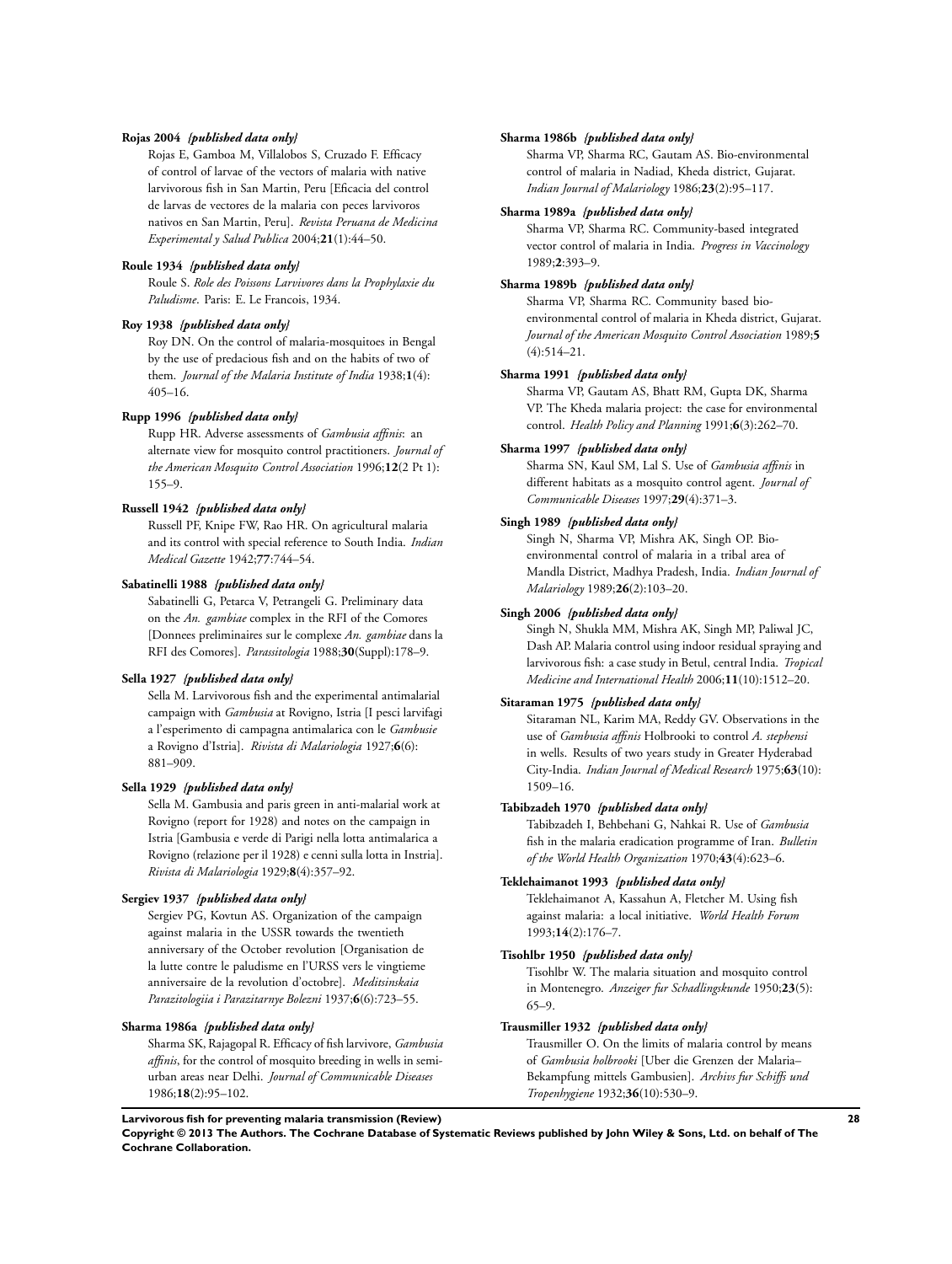# **Ungureanu 1981** *{published data only}*

Ungureanu E, Pull JH, Pal R. *Detailed Study Design for Field Studies Regarding the Evaluation of the Efficacy of Larvivorous Fish for the Control of Malaria [WHO/MAL/ 81.974]*. Geneva: World Health Organization, 1981.

#### **Usenbaev 2006** *{published data only}*

Usenbaev NT, Ezhov MN, Zvantsov AB, Annarbaev A, Zhoroev AA, Almerekov KSh. An outbreak of *Plasmodium vivax* malaria in Kyrgyzstan. *Meditsinskaia Parazitologiia i Parazitarnye Bolezni* 2006;**1**:17–20.

# **Van Dam 2007** *{published data only}*

Van Dam AR, Walton WE. Comparison of mosquito control provided by the arroyo chub (*Gila orcutti*) and the mosquitofish (*Gambusia affinis*). *Journal of the American Mosquito Control Association* 2007;**23**(4):430–41.

#### **Velichkevich 1935** *{published data only}*

Velichkevich AI. New data on the biology of *Anopheles* and on the epidemiology of malaria in the southern coast of the Crimea. *Meditsinskaia Parazitologiia i Parazitarnye Bolezni* 1935;**4**(6):481–5.

# **Victor 1994** *{published data only}*

Victor TJ, Chandrasekaran B, Reuben R. Composite fish culture for mosquito control in rice fields in southern India. *Southeast Asian Journal of Tropical Medicine and Public Health* 1994;**25**(3):522–7.

## **Vitlin 1987a** *{published data only}*

Vitlin LM, Artem'ev MM, Bol'shakov. Trials of *Xenotoca eiseni* (Rutter), 1896 (Cyprinodontiformes, Goodeidae) as a means of controlling mosquito larvae in the field. *Meditsinskaia Parazitologiia i Parazitarnye Bolezni* 1987;**3**: 26–9.

## **Vitlin 1987b** *{published data only}*

Vitlin DM, Artem'ev MM. Trial of spawning tropical fish to control mosquito larvae in south USSR in field conditions. *Meditsinskaia Parazitologiia i Parazitarnye Bolezni* 1987;**4**: 64–8.

#### **Walton 2007** *{published data only}*

Walton WE. Larvivorous fish including *Gambusia*. *Journal of the American Mosquito Control Association* 2007;**23**((2 Suppl)):184–220.

#### **Wickramasinghe 1986** *{published data only}*

Wickramasinghe MB, Costa HH. Mosquito control with larvivorous fish. *Parasitology Today* 1986;**2**(8):228–30.

## **Wu 1991** *{published data only}*

Wu N, Liao GH, Li DF, Luo YL, Zhong GM. The advantages of mosquito biocontrol by stocking edible fish in rice paddies. *Southeast Asian Journal of Tropical Medicine and Public Health* 1991;**22**(3):436–42.

### **Yadav 1992** *{published data only}*

Yadav RS, Sampath RR, Sharma VP. Pyrethroidimpregnated bednets and bioenvironmental approach for control of malaria in Orissa with special reference to community participation and intersectoral cooperation. In: Sharma VP editor(s). *Community Participation in*

**Larvivorous fish for preventing malaria transmission (Review) 29**

*Malaria Control*. Malaria Research Centre, Indian Council of Medical Research, 1993:259–82.

## **Yu 1982a** *{published data only}*

Yu HS. Annual progress report (1981): Biological control of mosquitoes in South Korea. Seoul, Korea: Division of Medical Entomology, National Institute of Health, Republic of Korea; 1982 13 June. 1–47.

## **Yu 1982b** *{published data only}*

Yu HS, Lee DK, Lee WJ. Mosquito control by the release of fish predator, *Aphyocypris chinensis* in natural mosquito breeding habitats of fice paddies and stream seepage in South Korea. *Korean Journal of Entomology* 1982;**12**:61–7.

## **Yu 1982c** *{published data only}*

Yu HS, Lee DK, Lee WJ. Field evaluation of fish predator *Aphyocypris chinensis* and *Bacillus thuringiensis israelensis* in mosquito breeding habitats of rice paddy, marsh and sewage effluent. *Korean Journal of Entomology* 1982;**12**(1):122.

# **Yu 1986** *{published data only}*

Yu HS, Ban SJ, Kim HC. Integrated control of encephalitis vector (*Culex tritaeniorhynchus*) by using *Bacillus thuringiensis israelensis* and larvivore *Aphyocypris chinensis* in parsley field, South Korea. *Korean Journal of Entomology* 1986;**16**(1):49–56.

# **Zaman 1980** *{published data only}*

Zaman MS. Malaria control through fish. *Pakistan Journal of Science* 1980;**32**(3/4):163–8.

# **Additional references**

#### **Bence 1986**

Bence JR, Murdoch WW. Prey site selection by the mosquitofish: relation to optimal diet theory. *Ecology* 1986; **67**:324–6.

# **Bond 2005**

Bond JG, Arredondo-Jimenez JI, Rodriguez MH, Quiroz-Martinez H, Williams T. Oviposition habitat selection for a predator refuge and food source in a mosquito. *Ecological Entomology* 2005;**30**:255–63.

## **Garner 2006**

Garner P, Gülmezoglu AM. Drugs for preventing malaria in pregnant women. *Cochrane Database of Systematic Reviews* 2006, Issue 4. Art. No.: CD000169. [DOI: 10.1002/ 14651858.CD000169.pub2]

#### **Gerberich 1968**

Gerberich JB, Laird M. *Food and Agricultural Organization of the United Nations*. Vol. **75**, Rome: United Nations, 1968:1–70.

#### **Goutam 2013**

Goutam C, Anupam G, Indranil B, Ghosk SK. Use of larvivorous fish in biological and environmental control of disease vectors. In: Cameron MM, Lorenz LM editor (s). *Biological and Environmental Control of Disease Vectors*. Wallingford, UK: CABI, 2013.

#### **HELI 2005**

Health and Environment Linkages Initiative. Malaria control: the power of integrated action. http://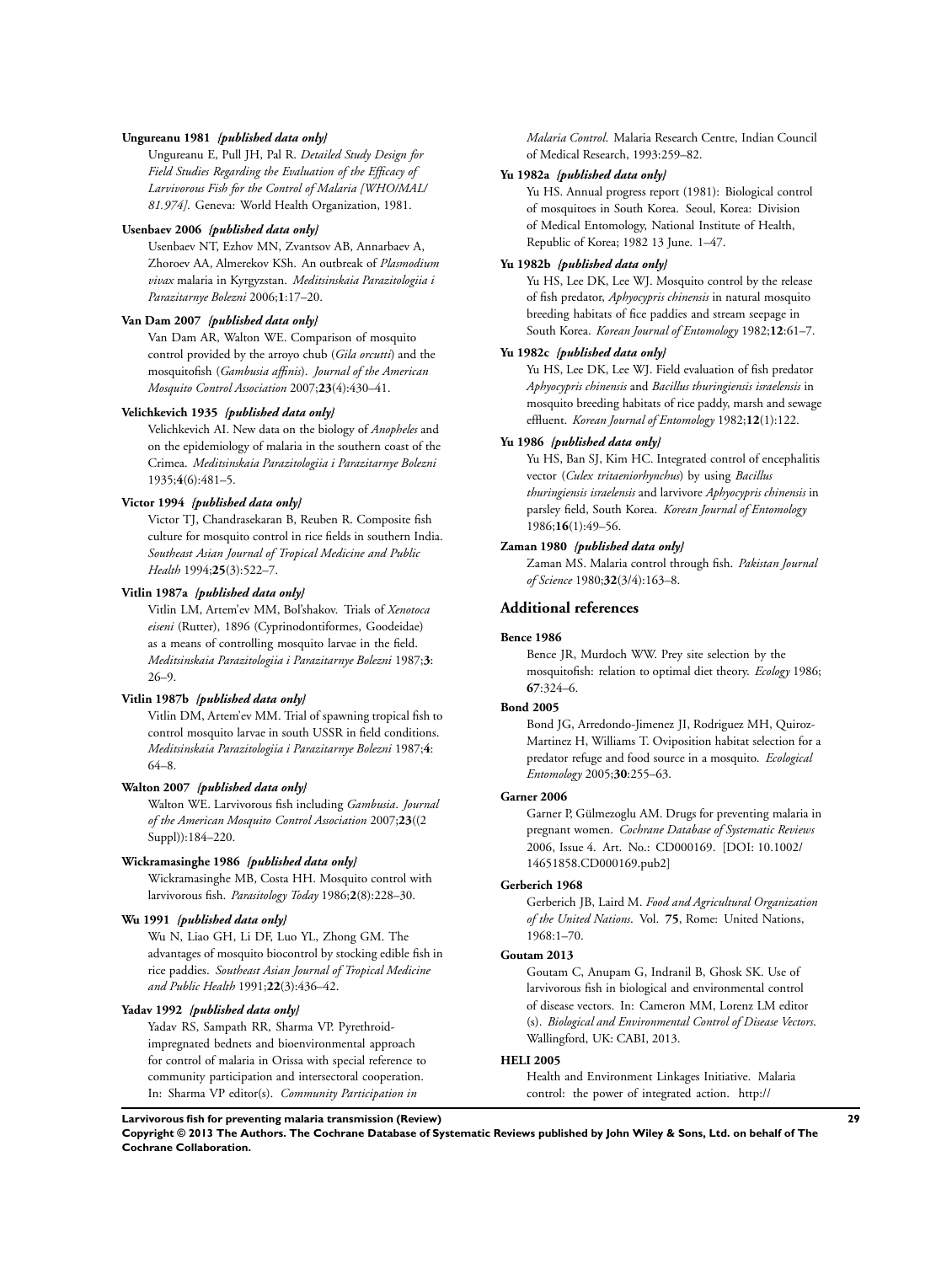www.who.int/heli/risks/vectors/malariacontrol/en/ index2.html 2005 (accessed September 2013).

#### **Lengeler 2004**

Lengeler C. Insecticide-treated bed nets and curtains for preventing malaria. *Cochrane Database of Systematic Reviews* 2004, Issue 2. [DOI: 10.1002/ 14651858.CD000363.pub2]

#### **Lyimo 1993**

Lyimo EO, Takken W. Effects of adult body size on fecundity and the pre-gravid rate of *Anopheles gambiae* females in Tanzania. *Medical and Veterinary Entomology* 1993;**7**(4):328–32.

## **Meremikwu 2012**

Meremikwu MM, Donegan S, Sinclair D, Esu E, Oringanje C. Intermittent preventive treatment for malaria in children living in areas with seasonal transmission. *Cochrane Database of Systematic Reviews* 2012, Issue 2. [DOI: 10.1002/14651858.CD003756.pub4]

#### **Pyke 2005**

Pyke GH. A review of the biology of *Gambusia affinis* and *G. holbrooki*. *Reviews in Fish Biology and Fisheries* 2005;**15** (4):339–65.

# **Raghavendra 2008**

Raghavendra K, Sharma P, Dash AP. Biological control of mosquito populations through frogs: opportunities and constraints. *Indian Journal of Medical Research* 2008;**128**  $(1):22-5.$ 

# **Silver 2008**

Silver J. *Mosquito Ecology-Field Sampling Methods*. 3rd Edition. Dordrecht: Springer, 2008.

#### **Sinclair 2009**

Sinclair D, Zani B, Donegan S, Olliaro P, Garner P. Artemisinin-based combination therapy for treating uncomplicated malaria. *Cochrane Database of Systematic Reviews* 2009, Issue 3. [DOI: 10.1002/ 14651858.CD007483.pub2]

#### **Sinclair 2011**

Sinclair D, Gogtay N, Brand F, Olliaro P. Artemisininbased combination therapy for treating uncomplicated Plasmodium vivax malaria. *Cochrane Database of Systematic Reviews* 2011, Issue 7. [DOI: 10.1002/ 14651858.CD008492.pub2]

#### **Sinclair 2012**

Sinclair D, Donegan S, Isba R, Lalloo DG. Artesunate versus quinine for treating severe malaria. *Cochrane Database of Systematic Reviews* 2012, Issue 6. [DOI: 10.1002/14651858.CD005967.pub4]

#### **Takken 1998**

Takken W, Klowden MJ, Chambers GM. Effect of body size on host seeking and blood meal utilization in *Anopheles gambiae* sensu stricto (Diptera: Culicidae): the disadvantage of being small. *Journal of Medical Entomology* 1998;**35**(5): 639–45.

#### **Tanser 2007**

Tanser FC, Pluess B, Lengeler C, Sharp BL. Indoor residual spraying for preventing malaria. *Cochrane Database of Systematic Reviews* 2007, Issue 3. [DOI: 10.1002/ 14651858.CD006657]

# **Tusting 2013**

Tusting LS, Thwing J, Sinclair D, Fillinger U, Gimnig J, Bonner KE, et al.Mosquito larval source management for controlling malaria. *Cochrane Database of Systematic Reviews* 2013, Issue 8. [DOI: 10.1002/ 14651858.CD008923.pub2]

# **UNDP 2013**

United Nations Development Programme. Malaria elimination in Tajikistan for 2009-2014. http:// www.undp.org/content/tajikistan/en/home/operations/ projects/hiv˙aids/malaria/ (accessed September 2013).

### **Walker 2007**

Walker K, Lynch M. Contributions of *Anopheles* larval control to malaria suppression in tropical Africa: review of achievements and potential. *Medical and Veterinary Entomology* 2007;**21**(1):2–21.

## **WHO 1974**

World Health Organization. Malaria control in countries where time-limited eradication is impractical at present: report of a WHO interregional conference. *WHO Technical Report Series*. Vol. **537**, Geneva: World Health Organization, 1974:72.

#### **WHO 2001**

World Health Organization, Regional Office for Europe. *Malaria vectors and approaches to their control in malaria affected countries of the WHO European Region: the proceedings of a regional meeting on vector biology and control, Almaty, Kazakhstan, 3-5 May 2001 [EUR/01/5027499]*. Copenhagen: World Health Organization, Regional Office for Europe, 2001.

#### **WHO 2006a**

World Health Organization. Regional Office for Europe. *Regional strategy: from malaria control to elimination 2006- 2015 in the WHO European Region [EUR/05/5061322]*. Copenhagen: WHO Regional Office for Europe, 2006.

#### **WHO 2006b**

World Health Organization. *Malaria Vector Control and Personal Protection*. Geneva: World Health Organization, 2006.

#### **WHO 2007**

World Health Organization. *Malaria Elimination: A Field Manual for Low and Moderate Endemic Countries*. Geneva: World Health Organization, 2007.

#### **WHO 2012**

World Health Organization. *World Malaria Report 2012*. Geneva: World Health Organization, 2012.

## **WHO-GMP 2012**

World Health Organization Global Malaria Programme. Interim Position Statement: the role of larviciding for malaria control in sub-Saharan Africa.

**Larvivorous fish for preventing malaria transmission (Review) 30**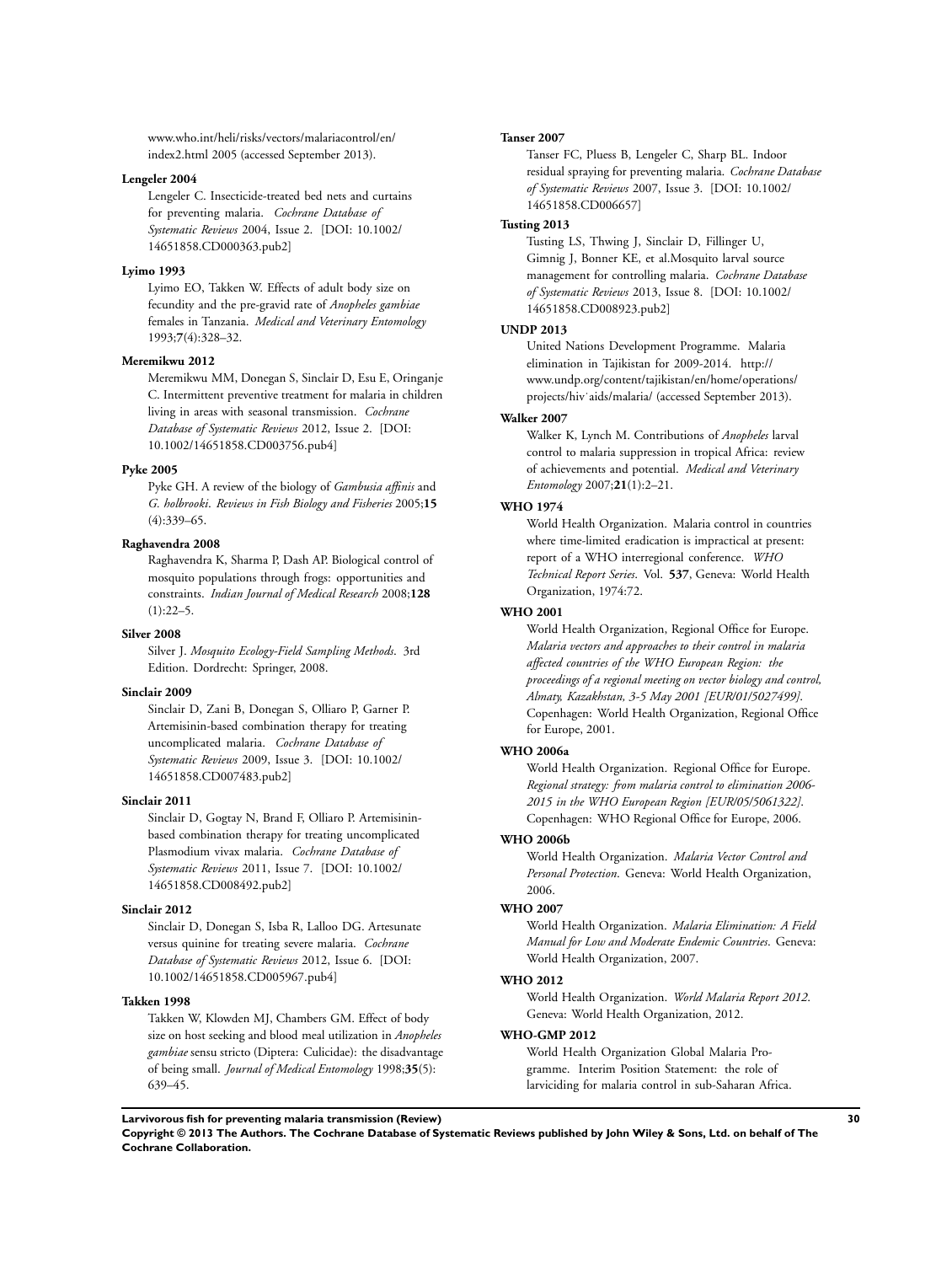http://www.who.int/malaria/publications/atoz/interim˙position˙statement˙larviciding˙sub˙saharan˙africa.pdf (accessed April 2012).

# **Wurtsbaugh 1980**

Wurtsbaugh WA, Cech JJ, Compton J. Effect of fish size on prey selection in *Gambusia affinis*. Proceedings and papers of the forty-eighth annual Conference of the California Mosquito and Vector Control Association, January 20-23. 1980; Vol. 48:48–51.

∗ *Indicates the major publication for the study*

**Larvivorous fish for preventing malaria transmission (Review) 31**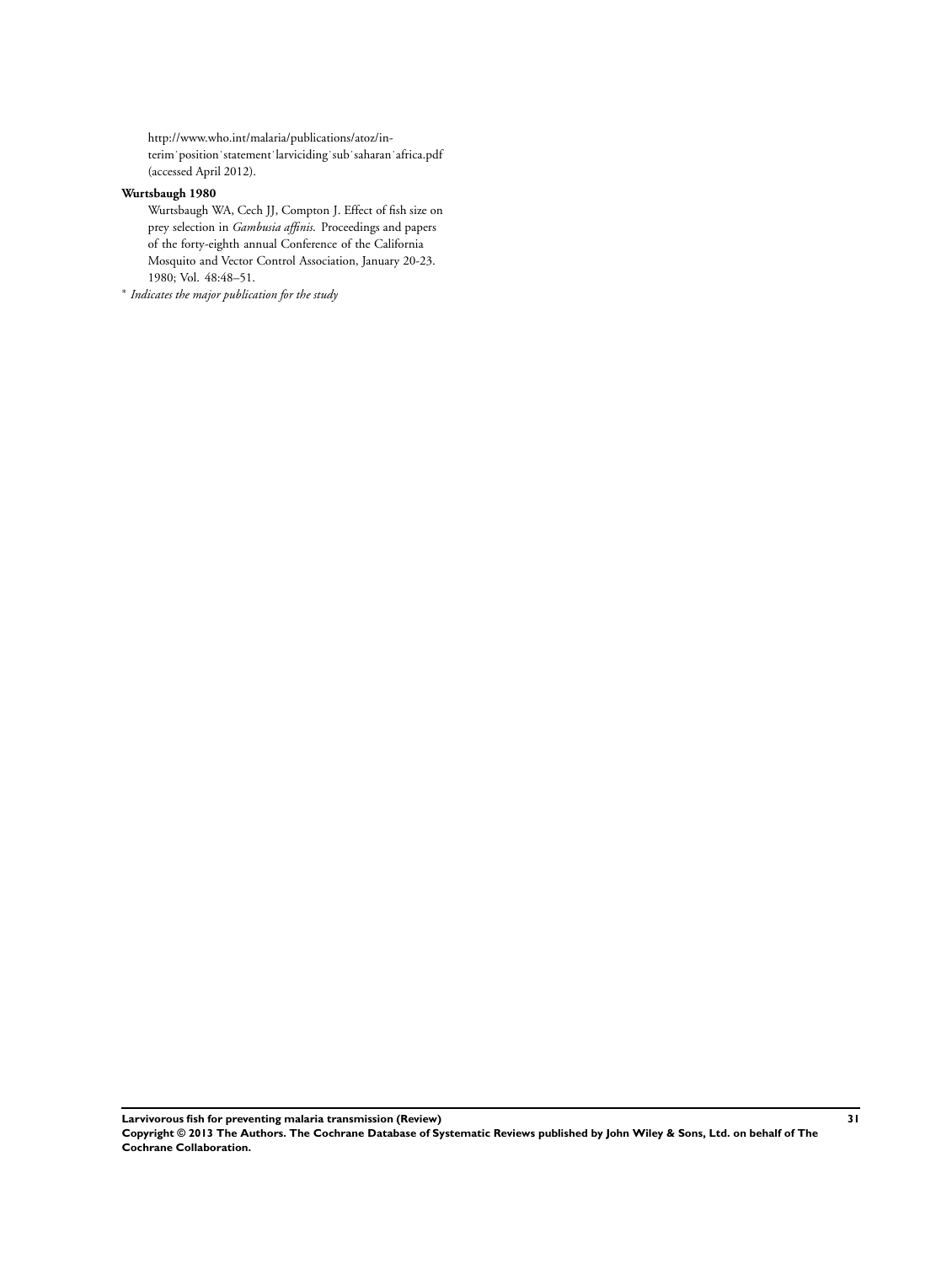# <span id="page-33-0"></span>**CHARACTERISTICS OF STUDIES**

# **Characteristics of included studies** *[ordered by study ID]*

# **Fletcher 1992**

| Methods             | Study design: quasi-RCT<br>Study location: Assab Sekir and Negado Sefer, Assab, Ethiopia<br>Study dates: February 1987 to January 1988<br>Transmission intensity: endemic<br>Malaria parasite species: not specified<br>Primary vectors: An. culicifacies adanensis<br>Breeding sites: domestic water containers<br>Baseline data: February 1987                                                      |                                                                                   |  |
|---------------------|-------------------------------------------------------------------------------------------------------------------------------------------------------------------------------------------------------------------------------------------------------------------------------------------------------------------------------------------------------------------------------------------------------|-----------------------------------------------------------------------------------|--|
| Participants        | Not applicable                                                                                                                                                                                                                                                                                                                                                                                        |                                                                                   |  |
| Interventions       | Fish species: Aphanius dispar<br>Indigenous fish species used: yes<br>Fish source: Gibdo River, 26 km from Assab<br>Populated sites: domestic water containers and wells; 68 stocked (32 barrels, 11 cisterns,<br>24 wells, one washbasin), 60 unstocked (33 barrels, 10 cisterns, 16 wells, one washbasin)<br>Restocked: yes, as necessary during monthly/biweekly surveys<br>Co-interventions: none |                                                                                   |  |
| Outcomes            | Percentage of breeding sites positive for anopheline larvae<br>Method: standard dipping procedure; five dips/barrel, 12 dips/cistern, eight dips/wash-<br>basin, three buckets/well during monthly/ biweekly surveys                                                                                                                                                                                  |                                                                                   |  |
| Source of funding   | UNDP/World Bank/WHO Special Programme for Research and Training in Tropical<br>Diseases; National Organisation for the Control of Malaria and Other Vectorborne<br>Diseases, Ministry of Health, Ethiopia                                                                                                                                                                                             |                                                                                   |  |
| Notes               | No environmental data collected<br>Acceptibility of fish to householders assessed by questionnaire                                                                                                                                                                                                                                                                                                    |                                                                                   |  |
| <b>Risk of bias</b> |                                                                                                                                                                                                                                                                                                                                                                                                       |                                                                                   |  |
| <b>Bias</b>         | Authors' judgement<br>Support for judgement                                                                                                                                                                                                                                                                                                                                                           |                                                                                   |  |
| Study design        | High risk                                                                                                                                                                                                                                                                                                                                                                                             | Quasi-RCT: "In every other house or<br>mosque, fish were stocked in all wells and |  |

Site selection Unclear risk White Site selected by the Site selected by  $A$  total of 54 households were selected by systematic sampling. All six mosques were also included in the study. Seven households were excluded because they had only jerrycans and buckets for water storage. They were replaced by seven other house-

water storage containers"

**Larvivorous fish for preventing malaria transmission (Review) 32**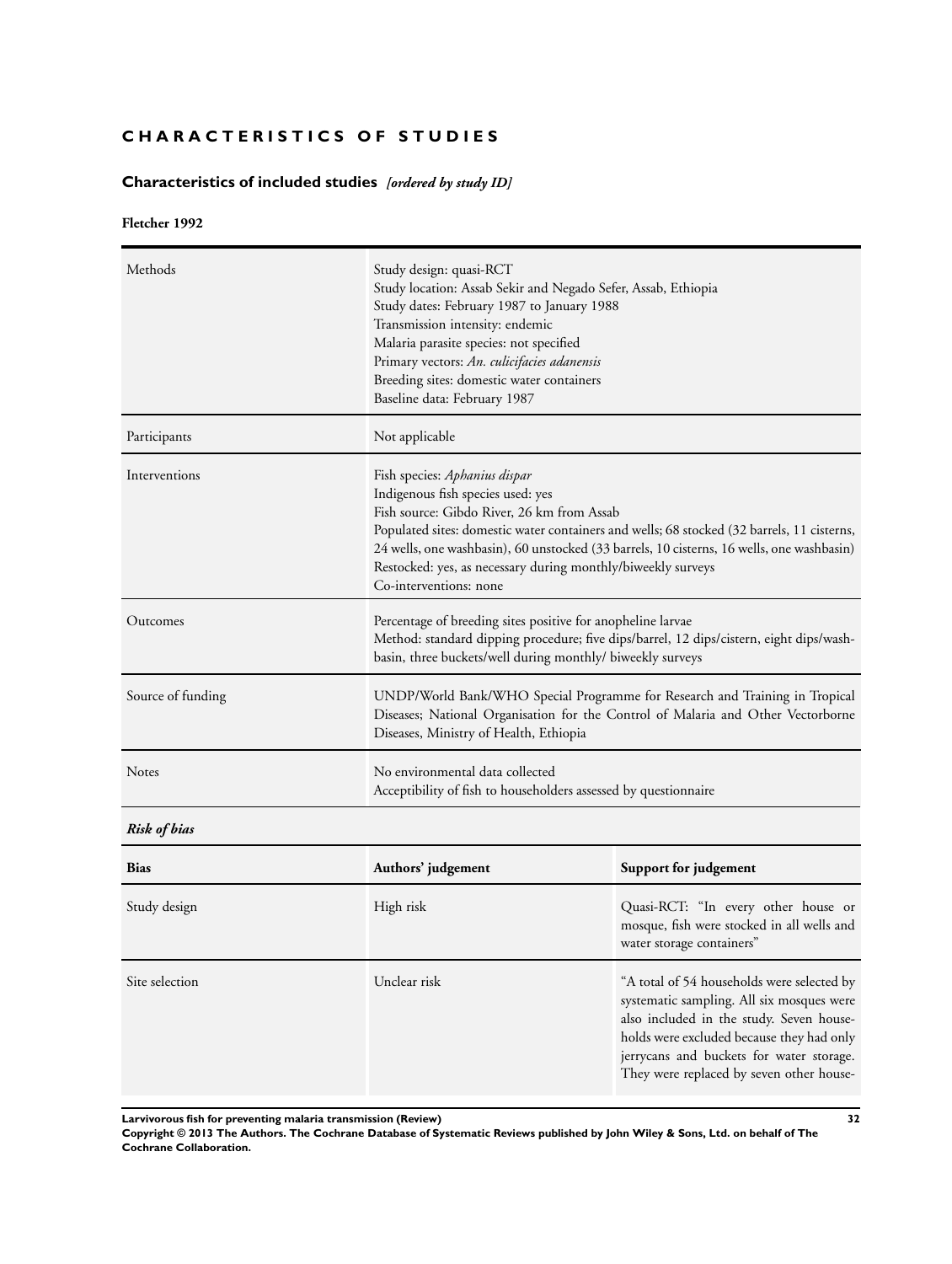# **Fletcher 1992** (*Continued)*

|                                                                              |                                                                                                                                                                                                                                                                                                                                                                                                          | holds selected by lottery system"                                                                                                                                |  |
|------------------------------------------------------------------------------|----------------------------------------------------------------------------------------------------------------------------------------------------------------------------------------------------------------------------------------------------------------------------------------------------------------------------------------------------------------------------------------------------------|------------------------------------------------------------------------------------------------------------------------------------------------------------------|--|
| Site allocation                                                              | High risk                                                                                                                                                                                                                                                                                                                                                                                                | "In every other house or mosque, fish were<br>stocked in all wells and water storage con-<br>tainers"                                                            |  |
| Blinding of outcome assessment (detection High risk<br>bias)<br>All outcomes |                                                                                                                                                                                                                                                                                                                                                                                                          | "During monthly or biweekly larval sur-<br>veys the fish were counted and restocking<br>was carried out as necessary to maintain the<br>original number of fish" |  |
| Baseline values                                                              | Low risk                                                                                                                                                                                                                                                                                                                                                                                                 | In both control and experimental groups at<br>pre-stocking (February 1987), the propor-<br>tion of sites with Anopheles larvae was 0%                            |  |
| Number of sites                                                              | Low risk                                                                                                                                                                                                                                                                                                                                                                                                 | Number of sites adequate as more than 20<br>sites per group                                                                                                      |  |
| Howard 2007                                                                  |                                                                                                                                                                                                                                                                                                                                                                                                          |                                                                                                                                                                  |  |
| Methods                                                                      | Study design: controlled interrupted time series<br>Study location: Kisii Central District, Western Kenya<br>Study dates: October 2003 to October 2004<br>Transmission intensity: endemic but highly seasonal<br>Malaria parasite species: not specified<br>Primary vectors: An. gambiae s. l., An. funestus Giles<br>Breeding sites: abandoned fishponds<br>Baseline data: October 2003 to January 2004 |                                                                                                                                                                  |  |
| Participants                                                                 | Not applicable                                                                                                                                                                                                                                                                                                                                                                                           |                                                                                                                                                                  |  |
| Interventions                                                                | Fish species: Oreochromis niloticus L.<br>Indigenous fish species used: yes<br>Fish source: local FD hatchery in Kisii town<br>Populated sites: three abandoned fishponds, Pond A (104 m <sup>2</sup> ), Pond C (128 m <sup>2</sup> ), and<br>Pond D $(72 \text{ m}^2)$ ; 150 m distance from each other<br>Restocked: no<br>Co-interventions: none                                                      |                                                                                                                                                                  |  |
| Outcomes                                                                     | Number of immature Anopheles per pond<br>Density of immature Anopheles per pond<br>Method: five larval dips (2.5 L total volume) randomly from edges of each pond, at least<br>one dip/side, five to seven days/week                                                                                                                                                                                     |                                                                                                                                                                  |  |
| Source of funding                                                            | Government of Finland and BioVision                                                                                                                                                                                                                                                                                                                                                                      |                                                                                                                                                                  |  |
| Notes                                                                        | Climatic data for study period obtained from Kenya Agricultural Research Institute<br>Study started with Pond B included, but as it was destroyed during the study period, the                                                                                                                                                                                                                           |                                                                                                                                                                  |  |

**Larvivorous fish for preventing malaria transmission (Review) 33**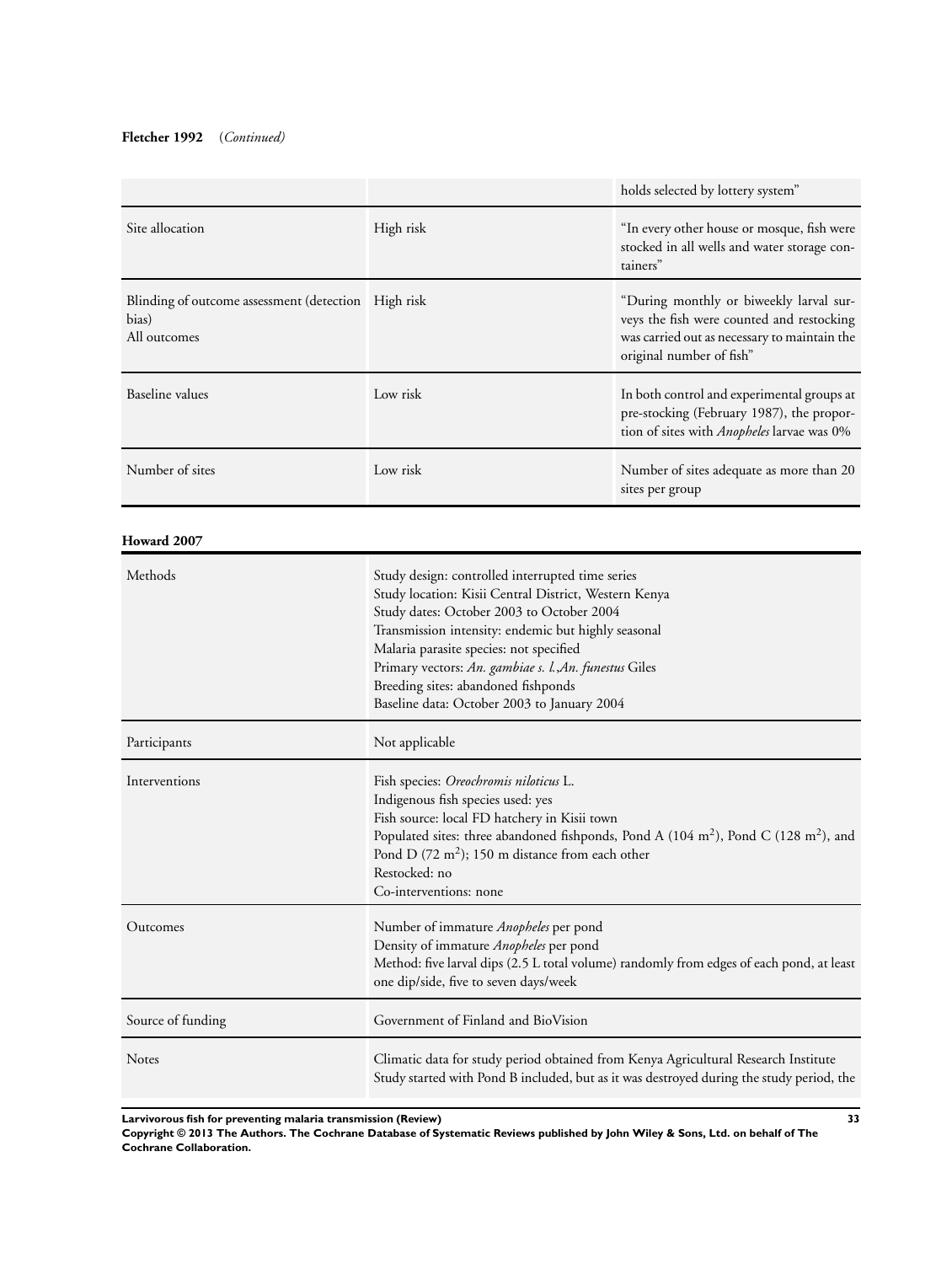# **Howard 2007** (*Continued)*

# authors were unable to collect data for it for the requisite time period

# *Risk of bias*

| <b>Bias</b>                                                                     | Authors' judgement | Support for judgement                                                                                                                                                                                                                               |
|---------------------------------------------------------------------------------|--------------------|-----------------------------------------------------------------------------------------------------------------------------------------------------------------------------------------------------------------------------------------------------|
| Study design                                                                    | High risk          | Controlled interrupted time series study                                                                                                                                                                                                            |
| Site selection                                                                  | Low risk           | "The site has three abandoned fishponds<br>within 150 m of each other". Author com-<br>munication: "We started with a Pond B but<br>it got destroyed during the study period so<br>we were unable to collect data for it for the<br>requisite time" |
| Site allocation                                                                 | Unclear risk       | Unclear how treatment for each site was<br>chosen                                                                                                                                                                                                   |
| Blinding of outcome assessment (detection Unclear risk<br>bias)<br>All outcomes |                    | Unclear whether assessors were blinded to<br>treatment                                                                                                                                                                                              |
| Baseline values                                                                 | Low risk           | Numbers of An. gambiae s. l. and An. fu-<br>nestus immatures comparable in Ponds A,<br>C, and D                                                                                                                                                     |
| Number of sites                                                                 | High risk          | Probably inadequate as < five sites per<br>group; control = one site, experimental =<br>two sites                                                                                                                                                   |

# **Imbahale 2011a**

| Methods       | Study design: controlled time series<br>Study location: Nyalenda, Kisumu County, Kenya<br>Study dates: February 2008 to May 2008<br>Transmission intensity: not stated<br>Malaria parasite species: not specified<br>Primary vectors: An. gambiae Giles<br>Breeding sites: man-made habitats (ponds or water canals)<br>Baseline data: not recorded                            |
|---------------|--------------------------------------------------------------------------------------------------------------------------------------------------------------------------------------------------------------------------------------------------------------------------------------------------------------------------------------------------------------------------------|
| Participants  | Not applicable                                                                                                                                                                                                                                                                                                                                                                 |
| Interventions | Fish species: G. affinis<br>Indigenous fish species used: no<br>Fish source: colony at KEMRI (Kenya Medical Research Institute) established from<br>a wild-caught population provided by Kenya Marine and Fisheries Research Institute<br>(KEMFRI)<br>Populated sites: man-made habitats; 30 pools (average $1 \text{ m} \times 1 \text{ m} \times 1 \text{ m}$ deep) or water |

**Larvivorous fish for preventing malaria transmission (Review) 34**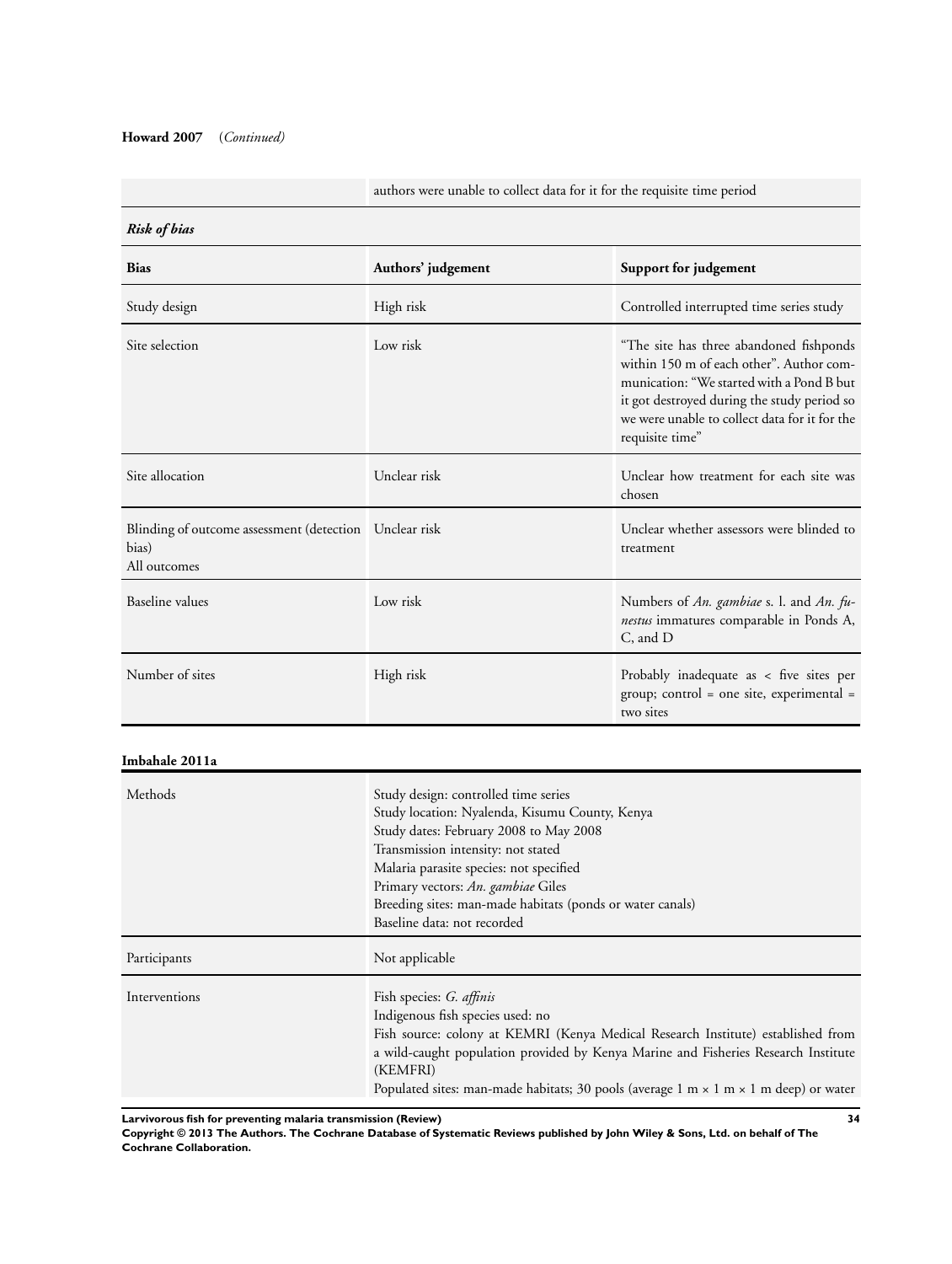# **Imbahale 2011a** (*Continued)*

|                                                                                 | canals (15 m $\times$ 1 m $\times$ 0.3 m deep). Pond sites and water canal sites were constructed by<br>people for the purposes of this experiment, so can be defined as "semi-field" studies<br>Restocked: no (treatment arm: ponds fish once), fortnightly (treatment arms: pond fish<br>only or water canal fish only)<br>Co-interventions: Bacillus thuringiensis var. israelensis |                                                                                                                                                   |  |
|---------------------------------------------------------------------------------|----------------------------------------------------------------------------------------------------------------------------------------------------------------------------------------------------------------------------------------------------------------------------------------------------------------------------------------------------------------------------------------|---------------------------------------------------------------------------------------------------------------------------------------------------|--|
| Outcomes                                                                        | Density of early instars (L1 and L2) or late instars (L3 and L4) of anopheline mosquitoes<br>Method: standard larval dipping procedure using 350 mL mosquito dipper (Bioquip,<br>Gardena, CA, USA), maximum of 10 dips/habitat, estimated weekly                                                                                                                                       |                                                                                                                                                   |  |
| Source of funding                                                               | The Dioraphte Foundation, The Netherlands                                                                                                                                                                                                                                                                                                                                              |                                                                                                                                                   |  |
| Notes                                                                           |                                                                                                                                                                                                                                                                                                                                                                                        |                                                                                                                                                   |  |
| <b>Risk of bias</b>                                                             |                                                                                                                                                                                                                                                                                                                                                                                        |                                                                                                                                                   |  |
| <b>Bias</b>                                                                     | Authors' judgement                                                                                                                                                                                                                                                                                                                                                                     | Support for judgement                                                                                                                             |  |
| Study design                                                                    | High risk                                                                                                                                                                                                                                                                                                                                                                              | Controlled time series study                                                                                                                      |  |
| Site selection                                                                  | Low risk                                                                                                                                                                                                                                                                                                                                                                               | "Thirty man-made habitats $(1 m \times 1 m \times 1)$<br>m) were created as mosquito larval habitats"                                             |  |
| Site allocation                                                                 | Unclear risk                                                                                                                                                                                                                                                                                                                                                                           | Unclear how treatment for each site was<br>chosen for ponds. In water canals: "Six<br>treatments were randomly administered in<br>canal habitats" |  |
| Blinding of outcome assessment (detection Unclear risk<br>bias)<br>All outcomes |                                                                                                                                                                                                                                                                                                                                                                                        | Unclear whether assessors were blinded to<br>treatment                                                                                            |  |
| Baseline values                                                                 | Unclear risk                                                                                                                                                                                                                                                                                                                                                                           | Not reported                                                                                                                                      |  |
| Number of sites                                                                 | High risk                                                                                                                                                                                                                                                                                                                                                                              | Number of sites may be inadequate: five<br>sites per group                                                                                        |  |

**Larvivorous fish for preventing malaria transmission (Review) 35**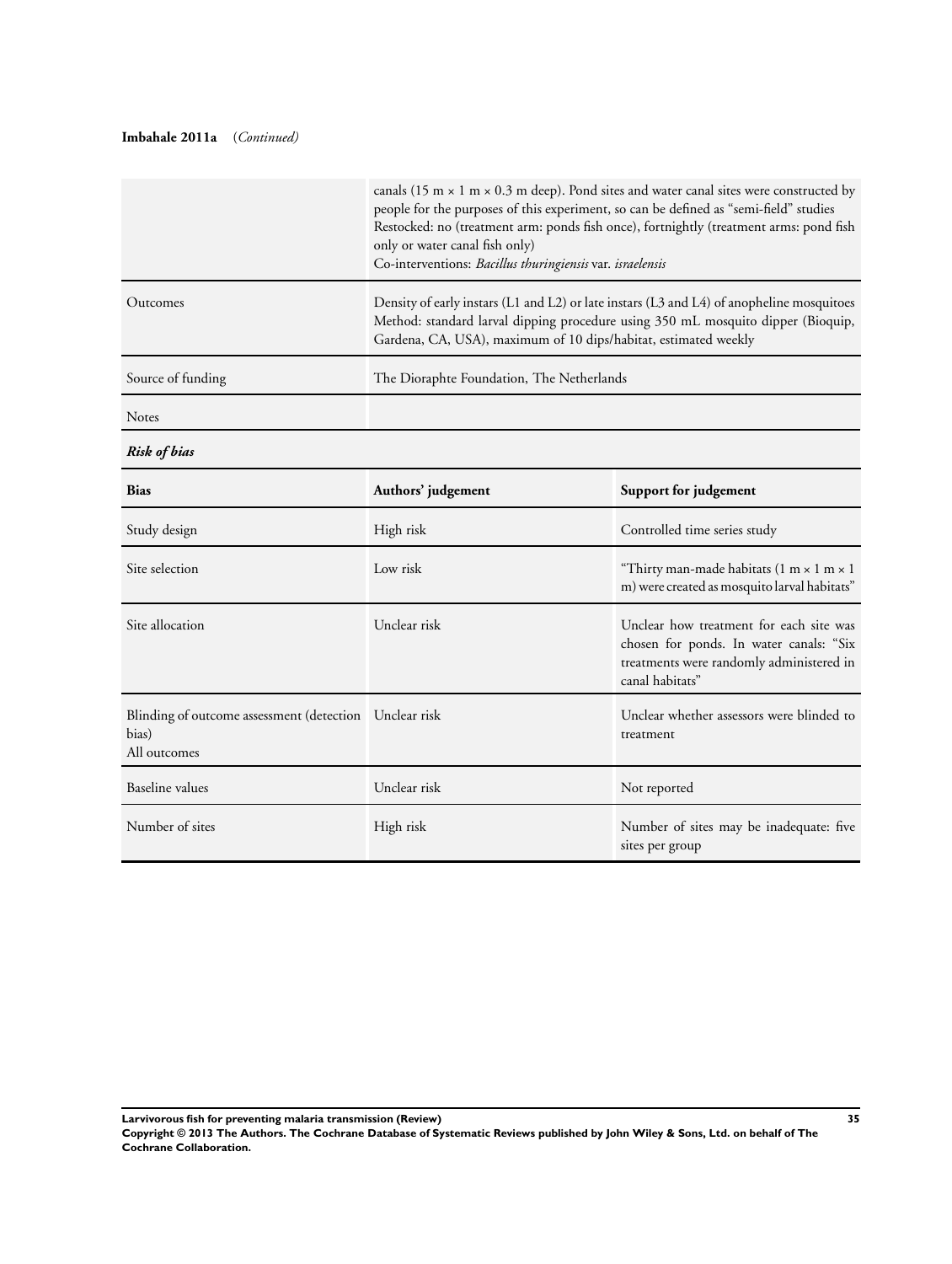| <b>Kim 2002</b>                                                                 |                                                                                                                                                                                                                                                                                                                                                                                                                                                                                                                                     |                                                                                                                                                                    |
|---------------------------------------------------------------------------------|-------------------------------------------------------------------------------------------------------------------------------------------------------------------------------------------------------------------------------------------------------------------------------------------------------------------------------------------------------------------------------------------------------------------------------------------------------------------------------------------------------------------------------------|--------------------------------------------------------------------------------------------------------------------------------------------------------------------|
| Methods                                                                         | Study design: controlled interrupted time series<br>Study location: Banwol, Suwon City, Gyeonggi Province, Korea<br>Study dates: June to October 1989<br>Transmission intensity: not specified<br>Malaria parasite species: not specified<br>Primary vectors: An. sinensis<br>Breeding sites: rice fields<br>Baseline data: none                                                                                                                                                                                                    |                                                                                                                                                                    |
| Participants                                                                    | Not applicable                                                                                                                                                                                                                                                                                                                                                                                                                                                                                                                      |                                                                                                                                                                    |
| Interventions                                                                   | Fish species: T. m. niloticus (herbivorous) with either A. latipes or Aphyocypris chinensis<br>Indigenous fish species used: yes, except for T. m. niloticus<br>Fish source: A. latipes: not stated; A. chinensis: holding ponds at Ansan rice fields, 2.5<br>km north; T. m. niloticus: fish farm at Gwagiu, Gyeonggi<br>Populated sites: six rice fields (three control sites, three experimental sites $500 \text{ m}^2$ , $300 \text{ m}^2$<br>$m2$ , or 600 m <sup>2</sup> in size)<br>Restocked: no<br>Co-interventions: none |                                                                                                                                                                    |
| Outcomes                                                                        | Average number and percentage of reduction An. sinensis<br>Method: larval dips using 500 mL dipper, two to four replicates per rice field                                                                                                                                                                                                                                                                                                                                                                                           |                                                                                                                                                                    |
| Source of funding                                                               | Not stated                                                                                                                                                                                                                                                                                                                                                                                                                                                                                                                          |                                                                                                                                                                    |
| Notes                                                                           |                                                                                                                                                                                                                                                                                                                                                                                                                                                                                                                                     |                                                                                                                                                                    |
| Risk of bias                                                                    |                                                                                                                                                                                                                                                                                                                                                                                                                                                                                                                                     |                                                                                                                                                                    |
| Bias                                                                            | Authors' judgement                                                                                                                                                                                                                                                                                                                                                                                                                                                                                                                  | Support for judgement                                                                                                                                              |
| Study design                                                                    | High risk                                                                                                                                                                                                                                                                                                                                                                                                                                                                                                                           | Controlled interrupted time series study                                                                                                                           |
| Site selection                                                                  | Unclear risk                                                                                                                                                                                                                                                                                                                                                                                                                                                                                                                        | "A confined field plot of ca. 20,000 m <sup>2</sup> rice<br>field located in Banwol near Suwon City,<br>Gyeonggi Provincethree of the six pad-<br>dies were taken" |
| Site allocation                                                                 | Unclear risk                                                                                                                                                                                                                                                                                                                                                                                                                                                                                                                        | Unclear how treatment for each site was<br>chosen for ponds                                                                                                        |
| Blinding of outcome assessment (detection Unclear risk<br>bias)<br>All outcomes |                                                                                                                                                                                                                                                                                                                                                                                                                                                                                                                                     | Unclear whether assessors were blinded to<br>treatment                                                                                                             |
| Baseline values                                                                 | Low risk                                                                                                                                                                                                                                                                                                                                                                                                                                                                                                                            | Average number of An. sinensis larvae com-<br>parable at experimental and control sites                                                                            |
| Number of sites                                                                 | High risk                                                                                                                                                                                                                                                                                                                                                                                                                                                                                                                           | Probably inadequate number of sites                                                                                                                                |

**Larvivorous fish for preventing malaria transmission (Review) 36**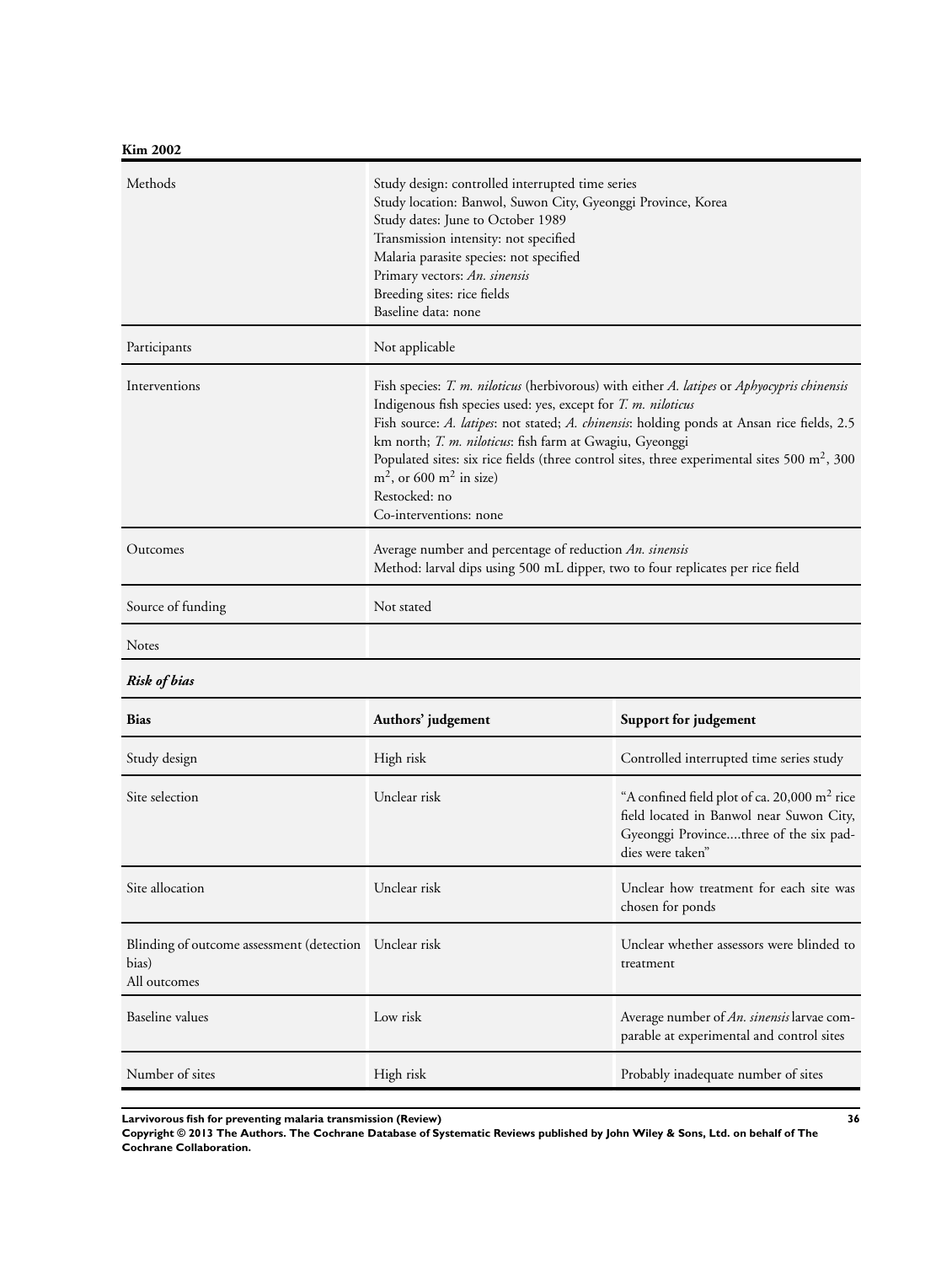| Kusumawathie 2008a |  |
|--------------------|--|
|--------------------|--|

| Methods             | Study dates: May to August 2000<br>Transmission intensity: epidemic<br>Malaria parasite species: not specified<br>pictus, An. tessellatus (local importance)<br>Baseline data: one day before stocking | Study design: controlled before-and-after study<br>Study location: Kotmale oya, below Kotmale dam, Sri Lanka<br>Primary vectors: An. culicifacies adanensis (national importance), An. annularis, An. sub-<br>Breeding sites: pools formed in riverbed between dam and power plant |  |
|---------------------|--------------------------------------------------------------------------------------------------------------------------------------------------------------------------------------------------------|------------------------------------------------------------------------------------------------------------------------------------------------------------------------------------------------------------------------------------------------------------------------------------|--|
| Participants        | Not applicable                                                                                                                                                                                         |                                                                                                                                                                                                                                                                                    |  |
| Interventions       | Fish species: P. reticulata<br>Indigenous fish species used: no<br>Restocked: no<br>Co-interventions: none                                                                                             | Fish source: riverbed pools below the Kotmale dam and then reared in stock tanks at<br>Regional Office Anti-Malaria Campaign, Kandy<br>Populated sites: 60 riverbed pools, 0.25 to 1.0 $m^2$ surface area and < 1 m depth (29<br>experimental, 31 control, randomly selected)      |  |
| Outcomes            | Mean number of larvae per pool<br>Mean number of larvae per 100 dips                                                                                                                                   | Number (percentage) of pools positive for anopheline larvae<br>Method: larval dipping using 100 mL dipper, six dips per m <sup>2</sup> . Authors collected anophe-<br>line immatures but reported larval numbers only                                                              |  |
| Source of funding   |                                                                                                                                                                                                        | National Research Council, Sri Lanka (NRC Grant No. 99/09)                                                                                                                                                                                                                         |  |
| <b>Notes</b>        | Fish number monitored<br>An. culicifacies not identified at any sites                                                                                                                                  |                                                                                                                                                                                                                                                                                    |  |
| <b>Risk of bias</b> |                                                                                                                                                                                                        |                                                                                                                                                                                                                                                                                    |  |
| $_{\rm{Rinc}}$      | Authors' indooment                                                                                                                                                                                     | Support for indooment                                                                                                                                                                                                                                                              |  |

| <b>Bias</b>                                                                  | Authors' judgement | Support for judgement                                                                                                                                                                                  |
|------------------------------------------------------------------------------|--------------------|--------------------------------------------------------------------------------------------------------------------------------------------------------------------------------------------------------|
| Study design                                                                 | High risk          | Controlled before-and-after study                                                                                                                                                                      |
| Site selection                                                               | Unclear risk       | "Sixty isolated riverbed poolswere se-<br>lected and labeled"                                                                                                                                          |
| Site allocation                                                              | Unclear risk       | "P. reticulata was stocked in 29 randomly<br>selected pools". Method of randomization<br>not described                                                                                                 |
| Blinding of outcome assessment (detection High risk<br>bias)<br>All outcomes |                    | "Visual counts of P. reticulata were made<br>in each pool, monthly. Visual counts were<br>possible, as the pools were small (not ex-<br>ceeding 1 m <sup>2</sup> surface area), shallow $\left($ < 1 m |

**Larvivorous fish for preventing malaria transmission (Review) 37**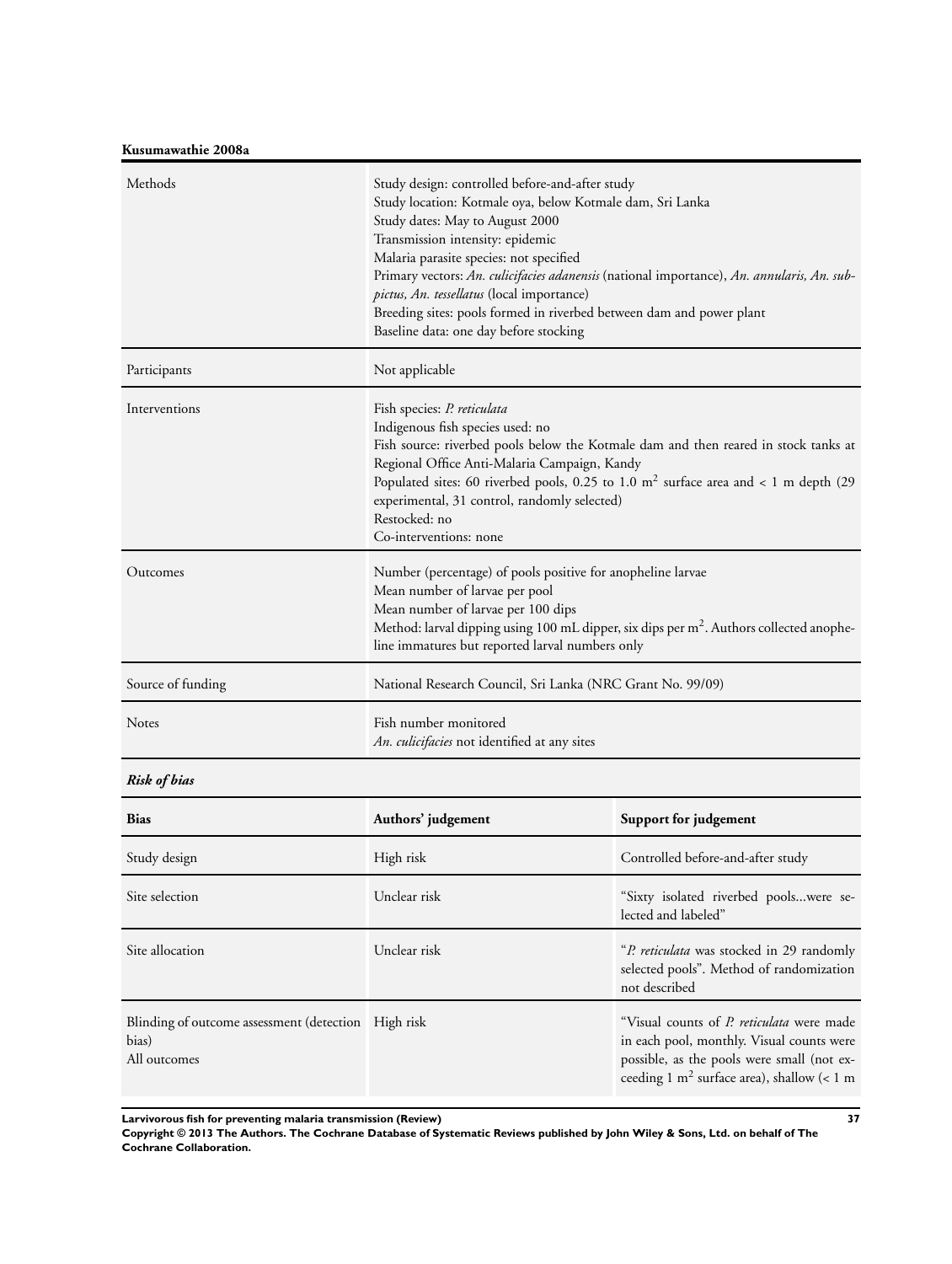# **Kusumawathie 2008a** (*Continued)*

|                     |                                                                                                                                                                                                                                                                                                                                                                                                                                                                                                                                                                       | depth) and contained clean water"                                                    |
|---------------------|-----------------------------------------------------------------------------------------------------------------------------------------------------------------------------------------------------------------------------------------------------------------------------------------------------------------------------------------------------------------------------------------------------------------------------------------------------------------------------------------------------------------------------------------------------------------------|--------------------------------------------------------------------------------------|
| Baseline values     | Low risk                                                                                                                                                                                                                                                                                                                                                                                                                                                                                                                                                              | Comparable between control and experi-<br>mental sites                               |
| Number of sites     | Low risk                                                                                                                                                                                                                                                                                                                                                                                                                                                                                                                                                              | Adequate numbers of sites in control (31<br>site) and experimental groups (29 sites) |
| Kusumawathie 2008b  |                                                                                                                                                                                                                                                                                                                                                                                                                                                                                                                                                                       |                                                                                      |
| Methods             | Study design: controlled before-and-after study<br>Study location: riverbeds below Laxapana, Kotmale 1, Kotmale 2, Nilambe, Rantembe<br>and Victoria dams, Sri Lanka<br>Study dates: September 2000 to August 2002<br>Transmission intensity: epidemic<br>Malaria parasite species: not specified<br>Primary vectors: An. culicifacies adanensis (national importance), An. annularis, An. sub-<br>pictus, An. tessellatus (local importance)<br>Breeding sites: pools formed in riverbed between dam and power plant<br>Baseline data: September 2000 to August 2001 |                                                                                      |
| Participants        | Not applicable                                                                                                                                                                                                                                                                                                                                                                                                                                                                                                                                                        |                                                                                      |
| Interventions       | Fish species: P. reticulata<br>Indigenous fish species used: no<br>Fish source: not stated<br>Populated sites: pools of six riverbeds below dams (two controls, two fish intervention)<br>Restocked: yes, pools that had no fish were restocked at the same rate during fortnightly<br>larval surveys<br>Co-intervention: temephos treatment of all pools in two riverbeds                                                                                                                                                                                            |                                                                                      |
| Outcomes            | Mean percentage of pools positive for anopheline larvae<br>Mean number of anopheline larvae per 100 pools<br>Mean number of anopheline larvae per 100 dips<br>Total number of anopheline larvae<br>Methods: larval dips, six dips per m <sup>2</sup> surface area of water                                                                                                                                                                                                                                                                                            |                                                                                      |
| Source of funding   | National Research Council of Sri Lanka (Grant No. 99/09)                                                                                                                                                                                                                                                                                                                                                                                                                                                                                                              |                                                                                      |
| Notes               | Cost analysis estimation and simulations performed                                                                                                                                                                                                                                                                                                                                                                                                                                                                                                                    |                                                                                      |
| <b>Risk of bias</b> |                                                                                                                                                                                                                                                                                                                                                                                                                                                                                                                                                                       |                                                                                      |
| <b>Bias</b>         | Authors' judgement                                                                                                                                                                                                                                                                                                                                                                                                                                                                                                                                                    | <b>Support for judgement</b>                                                         |
| Study design        | High risk                                                                                                                                                                                                                                                                                                                                                                                                                                                                                                                                                             | Controlled before-and-after study                                                    |

**Larvivorous fish for preventing malaria transmission (Review) 38**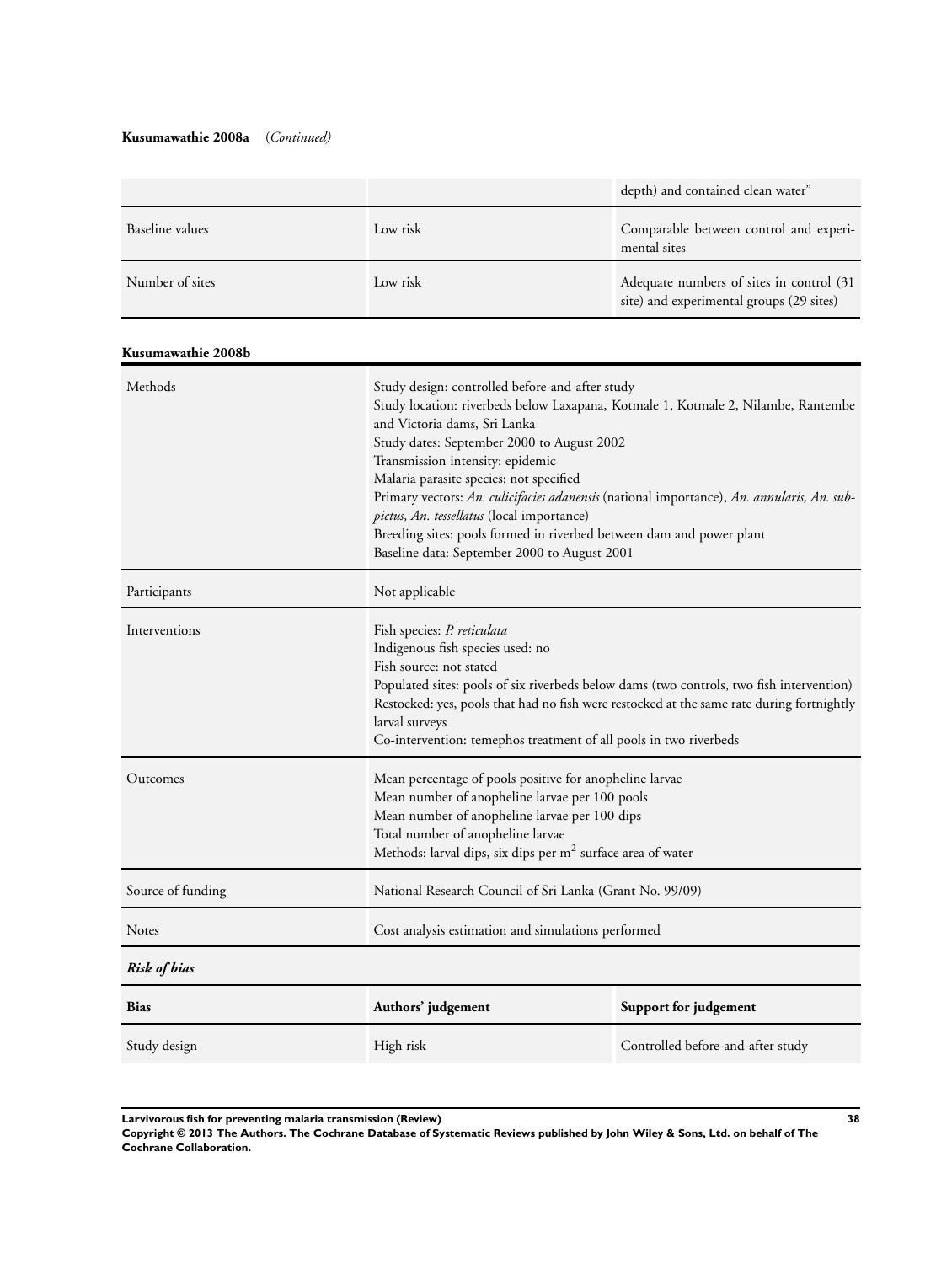# **Kusumawathie 2008b** (*Continued)*

| Site selection                                                                  | Low risk                                                                                                                                                                                                                                                                                                                                                                                                                                                                               | "Six study sites, namely Laxapana, Kotmale<br>1, Kotmale 2, Nilambe, Rantembe and Vic-<br>toriawere selected based on the occur-<br>rence of malaria outbreaks since 1985all<br>the pools in the riverbeds were stocked" |
|---------------------------------------------------------------------------------|----------------------------------------------------------------------------------------------------------------------------------------------------------------------------------------------------------------------------------------------------------------------------------------------------------------------------------------------------------------------------------------------------------------------------------------------------------------------------------------|--------------------------------------------------------------------------------------------------------------------------------------------------------------------------------------------------------------------------|
| Site allocation                                                                 | Unclear risk                                                                                                                                                                                                                                                                                                                                                                                                                                                                           | Unclear how treatment for each site was<br>chosen for ponds                                                                                                                                                              |
| Blinding of outcome assessment (detection Unclear risk<br>bias)<br>All outcomes |                                                                                                                                                                                                                                                                                                                                                                                                                                                                                        | Unclear whether assessors were blinded to<br>treatment. "Subsequently the pools that<br>had no fish were restocked at the same rate"                                                                                     |
| Baseline values                                                                 | High risk                                                                                                                                                                                                                                                                                                                                                                                                                                                                              | Baseline values higher in experimental<br>group than in control group                                                                                                                                                    |
| Number of sites                                                                 | High risk                                                                                                                                                                                                                                                                                                                                                                                                                                                                              | Probably inadequate: number of pools not<br>specified                                                                                                                                                                    |
| <b>Mahmoud 1985</b>                                                             |                                                                                                                                                                                                                                                                                                                                                                                                                                                                                        |                                                                                                                                                                                                                          |
| Methods                                                                         | Study design: controlled time series<br>Study location: Gezira irrigated area, Sudan<br>Study dates: January to December, but the two years were not specified<br>Transmission intensity: not specified<br>Malaria parasite species: not specified<br>Primary vectors: An. arabiensis<br>Breeding sites: small temporary pools<br>Baseline data: none                                                                                                                                  |                                                                                                                                                                                                                          |
| Participants                                                                    | Not applicable                                                                                                                                                                                                                                                                                                                                                                                                                                                                         |                                                                                                                                                                                                                          |
| Interventions                                                                   | Fish species: G. holbrooki (Note: This study refers to G. affinis holbrooki, as these fish<br>were then considered a subspecies of G. affinis. This subspecies is now recognized as a<br>full species)<br>Indigenous fish species used: no<br>Fish source: rearing ponds at Wad Medani, 20 to 25 km from trial sites<br>Populated sites: 20 irrigation canals, 1 m in depth, 2 m in width, and 4 to 10 km in<br>length; five control canals<br>Restocked: yes<br>Co-intervention: none |                                                                                                                                                                                                                          |
| Outcomes                                                                        | Average larval density of An. arabiensis/100 dips, according to instar stage<br>Methods: larval dipping at two sites per km in each canal, 10 dips per site                                                                                                                                                                                                                                                                                                                            |                                                                                                                                                                                                                          |
| Source of funding                                                               | Malaria Control Project, Ministry of Health, Sudan                                                                                                                                                                                                                                                                                                                                                                                                                                     |                                                                                                                                                                                                                          |

**Larvivorous fish for preventing malaria transmission (Review) 39**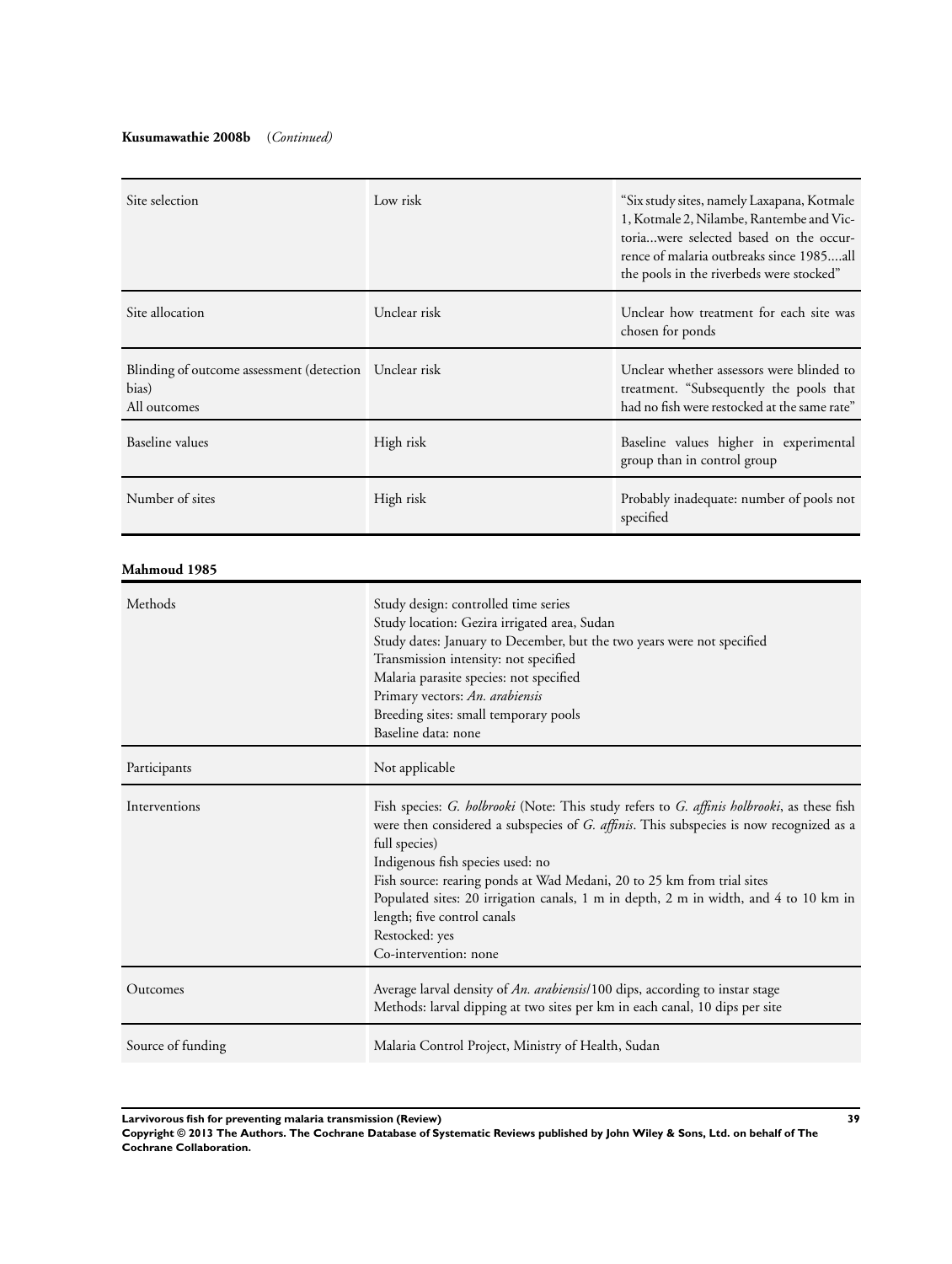# **Mahmoud 1985** (*Continued)*

| <b>Notes</b> | Flow of water from large branch canals was controlled by gates opened at certain times;   |
|--------------|-------------------------------------------------------------------------------------------|
|              | this system deprived the <i>Gambusia</i> of free movement into the smaller canals, which  |
|              | usually are richer in mosquito larvae than the larger ones, where the fish had originally |
|              | been stocked                                                                              |

*Risk of bias*

| <b>Bias</b>                                                                     | Authors' judgement                                                                                 | Support for judgement                                                                                                                                                                                                                                                        |
|---------------------------------------------------------------------------------|----------------------------------------------------------------------------------------------------|------------------------------------------------------------------------------------------------------------------------------------------------------------------------------------------------------------------------------------------------------------------------------|
| Study design                                                                    | High risk                                                                                          | Controlled time series study                                                                                                                                                                                                                                                 |
| Site selection                                                                  | Unclear risk                                                                                       | "Medium size irrigation canals of about 1<br>m depth, 2 m width, and 4-10 km length,<br>officially classified as minor canals, were se-<br>lected as sites for the trials. Twenty such<br>canals were seeded with <i>Gambusia</i> while<br>five others were used as control" |
| Site allocation                                                                 | Unclear risk                                                                                       | Unclear how treatment for each site was<br>chosen for ponds                                                                                                                                                                                                                  |
| Blinding of outcome assessment (detection Unclear risk<br>bias)<br>All outcomes |                                                                                                    | Unclear whether assessors were blinded to<br>treatment                                                                                                                                                                                                                       |
| <b>Baseline</b> values                                                          | Unclear risk                                                                                       | Not reported. Fish release in October and<br>measurements not taken until following<br>January                                                                                                                                                                               |
| Number of sites                                                                 | High risk                                                                                          | May be inadequate, as only five sites in the<br>control group                                                                                                                                                                                                                |
| <b>Menon 1978</b>                                                               |                                                                                                    |                                                                                                                                                                                                                                                                              |
| Methods                                                                         | Study design: controlled interrupted time series study<br>Caudy Logation, Dondich our Toyun India. |                                                                                                                                                                                                                                                                              |

| TVICLITUAL    | stuay aesign: controlled interrupted three series stuay<br>Study location: Pondicherry Town, India<br>Study dates: January to May 1977<br>Transmission intensity: not specified                                   |
|---------------|-------------------------------------------------------------------------------------------------------------------------------------------------------------------------------------------------------------------|
|               | Malaria parasite species: not specified<br>Primary vectors: An. stephensi<br>Breeding sites: wells, water tanks<br>Baseline data: January 1977                                                                    |
| Participants  | Not applicable                                                                                                                                                                                                    |
| Interventions | Fish species: G. affinis or A. blockii<br>Indigenous fish species used: G. affinis: not indigenous, A. blockii: indigenous<br>Fish source: G. affinis: mass cultured at Vector Control Research Centre (VCRC); A. |

**Larvivorous fish for preventing malaria transmission (Review) 40**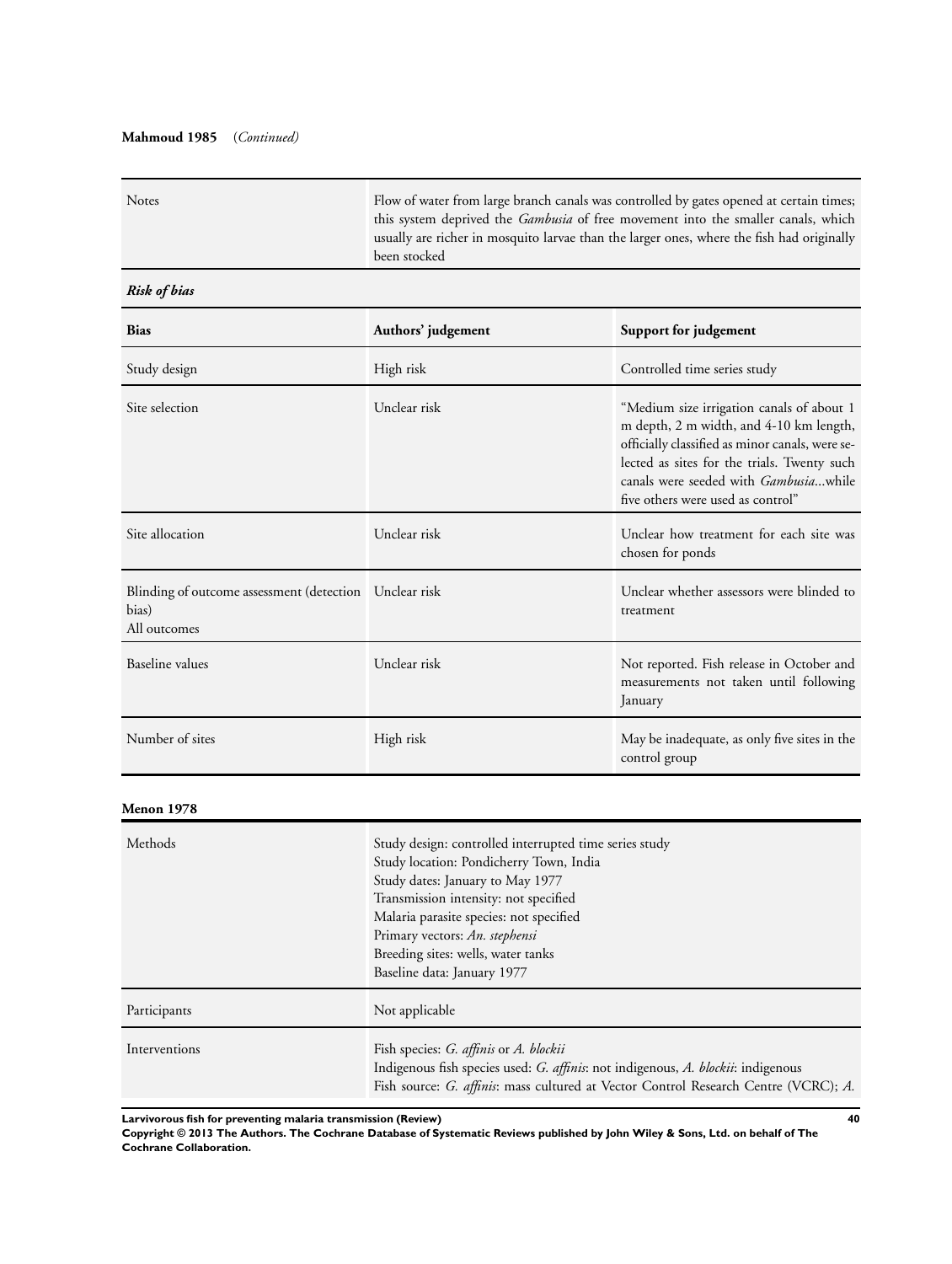# **Menon 1978** (*Continued)*

|                                                                              | blockii: collected from ponds and stored at VCRC<br>Populated sites: 3402 to 3438 sites stocked; 317 sites unstocked<br>Restocked: yes; if no fish were present at sites at one, two, or three months after beginning<br>of the trial, they were restocked with G. affinis or A. blockii<br>Co-intervention: none |                                                                                                                                                             |
|------------------------------------------------------------------------------|-------------------------------------------------------------------------------------------------------------------------------------------------------------------------------------------------------------------------------------------------------------------------------------------------------------------|-------------------------------------------------------------------------------------------------------------------------------------------------------------|
| Outcomes                                                                     | Percentage of sites positive for anopheline larvae<br>Methods: bucket samples taken monthly                                                                                                                                                                                                                       |                                                                                                                                                             |
| Source of funding                                                            | Not specified                                                                                                                                                                                                                                                                                                     |                                                                                                                                                             |
| <b>Notes</b>                                                                 | Number of wells where fish survived monitored<br>Chemical analysis performed of water from wells where fish died (20) or survived (20)                                                                                                                                                                            |                                                                                                                                                             |
| <b>Risk of bias</b>                                                          |                                                                                                                                                                                                                                                                                                                   |                                                                                                                                                             |
| <b>Bias</b>                                                                  | Authors' judgement                                                                                                                                                                                                                                                                                                | Support for judgement                                                                                                                                       |
| Study design                                                                 | High risk                                                                                                                                                                                                                                                                                                         | Controlled interrupted time series study                                                                                                                    |
| Site selection                                                               | Low risk                                                                                                                                                                                                                                                                                                          | "Every house with a well was marked in the<br>experimental and comparison area"                                                                             |
| Site allocation                                                              | Unclear risk                                                                                                                                                                                                                                                                                                      | Unclear how treatment for each site was<br>chosen for ponds                                                                                                 |
| Blinding of outcome assessment (detection High risk<br>bias)<br>All outcomes |                                                                                                                                                                                                                                                                                                                   | "Wells were marked according to whether<br>the fish was present or absentit was possi-<br>ble to visually observe movement of Gam-<br>busia on the surface" |
| <b>Baseline</b> values                                                       | High risk                                                                                                                                                                                                                                                                                                         | Not comparable between control and ex-<br>perimental sites                                                                                                  |
| Number of sites                                                              | Low risk                                                                                                                                                                                                                                                                                                          | Adequate numbers of sites in control and<br>experimental groups                                                                                             |

**Larvivorous fish for preventing malaria transmission (Review) 41**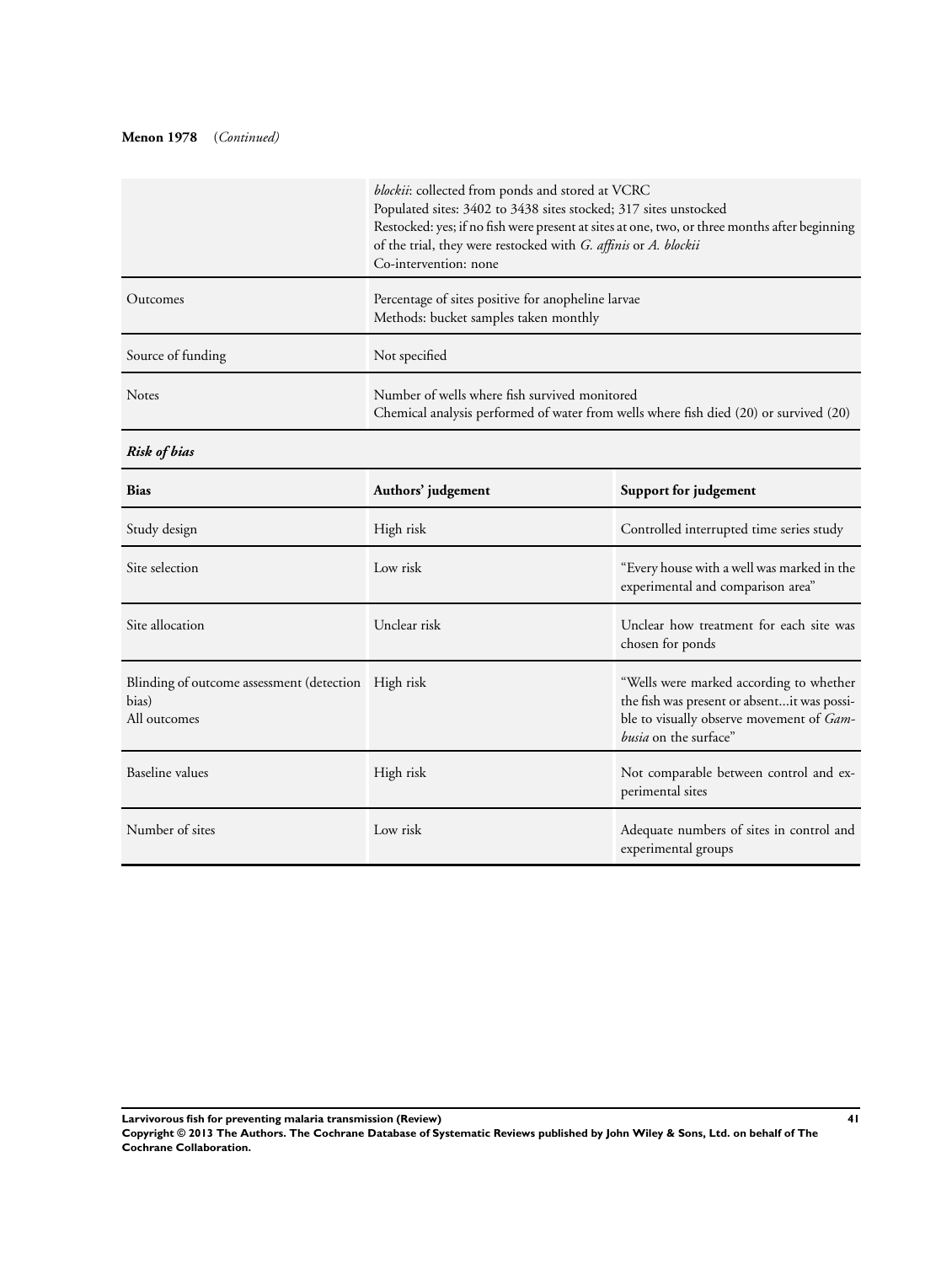| <b>Nalim 1988</b>                                                               |                                                                                                                                                                                                                                                                                                                                                                                                                                                                                                                                                                                                                                                                                                                                                    |                                                                                                     |
|---------------------------------------------------------------------------------|----------------------------------------------------------------------------------------------------------------------------------------------------------------------------------------------------------------------------------------------------------------------------------------------------------------------------------------------------------------------------------------------------------------------------------------------------------------------------------------------------------------------------------------------------------------------------------------------------------------------------------------------------------------------------------------------------------------------------------------------------|-----------------------------------------------------------------------------------------------------|
| Methods                                                                         | Study design: controlled time series study<br>Study location: Central Java<br>Study dates: 1979 to 1984<br>Transmission intensity: endemic<br>Malaria parasite species: not specified<br>Primary vectors: not stated<br>Breeding sites: rice fields<br>Baseline data: not recorded                                                                                                                                                                                                                                                                                                                                                                                                                                                                 |                                                                                                     |
| Participants                                                                    | Not applicable                                                                                                                                                                                                                                                                                                                                                                                                                                                                                                                                                                                                                                                                                                                                     |                                                                                                     |
| Interventions                                                                   | Fish species: C. carpio and P. reticulata<br>Indigenous fish species used: C. carpio: indigenous, P. reticulata: not indigenous<br>Fish source: mass breeding of <i>C. carpio</i> in nine ponds of $6 \times 4$ m <sup>2</sup> tended by fishery<br>official in cooperation with village officials. Mass breeding of P. reticulata in two ponds<br>of $4 \times 2$ m <sup>2</sup> tended by local fishery official<br>Populated sites: number and size of control and experimental sites was not specified.<br>Total size of area was 24.8 hectares of wetland (rice fields), cultivated by 112 farmers<br>Restocked: fish were restocked every new rice planting season<br>Co-intervention: control area sprayed with fenitrothion at end of 1982 |                                                                                                     |
| Outcomes                                                                        | Average number newly emerged adult mosquitoes/m <sup>2</sup> /day collected in traps (trap area<br>$0.25$ m <sup>2</sup> ) averaged per year                                                                                                                                                                                                                                                                                                                                                                                                                                                                                                                                                                                                       |                                                                                                     |
| Source of funding                                                               | TDR Grant UNDP/World Bank/WHO                                                                                                                                                                                                                                                                                                                                                                                                                                                                                                                                                                                                                                                                                                                      |                                                                                                     |
| Notes                                                                           |                                                                                                                                                                                                                                                                                                                                                                                                                                                                                                                                                                                                                                                                                                                                                    |                                                                                                     |
| <b>Risk of bias</b>                                                             |                                                                                                                                                                                                                                                                                                                                                                                                                                                                                                                                                                                                                                                                                                                                                    |                                                                                                     |
| <b>Bias</b>                                                                     | Authors' judgement                                                                                                                                                                                                                                                                                                                                                                                                                                                                                                                                                                                                                                                                                                                                 | Support for judgement                                                                               |
| Study design                                                                    | High risk                                                                                                                                                                                                                                                                                                                                                                                                                                                                                                                                                                                                                                                                                                                                          | Controlled time series study                                                                        |
| Site selection                                                                  | Unclear risk                                                                                                                                                                                                                                                                                                                                                                                                                                                                                                                                                                                                                                                                                                                                       | Number of fields not specified. "96.4% of<br>the total 24.8 ha were included"                       |
| Site allocation                                                                 | Unclear risk                                                                                                                                                                                                                                                                                                                                                                                                                                                                                                                                                                                                                                                                                                                                       | Numbers of control and experimental sites<br>not specified. Size of control area not spec-<br>ified |
| Blinding of outcome assessment (detection Unclear risk<br>bias)<br>All outcomes |                                                                                                                                                                                                                                                                                                                                                                                                                                                                                                                                                                                                                                                                                                                                                    | Unclear whether assessors were blinded to<br>treatment                                              |
| Baseline values                                                                 | Unclear risk                                                                                                                                                                                                                                                                                                                                                                                                                                                                                                                                                                                                                                                                                                                                       | Not reported                                                                                        |
| Number of sites                                                                 | High risk                                                                                                                                                                                                                                                                                                                                                                                                                                                                                                                                                                                                                                                                                                                                          | Probably inadequate, as number of sites not<br>specified                                            |

**Larvivorous fish for preventing malaria transmission (Review) 42**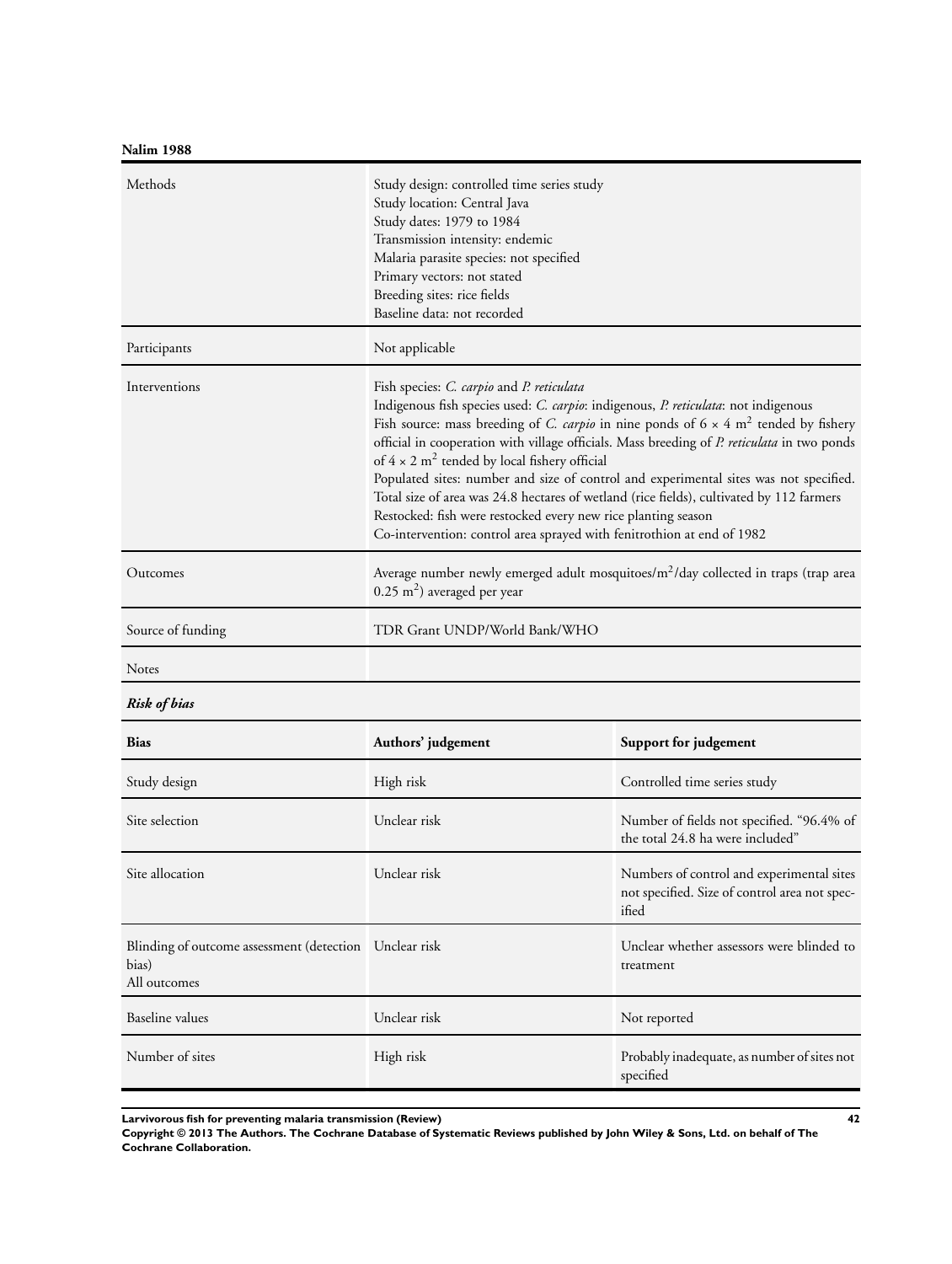**Sabatinelli 1991**

| Methods             | Study design: controlled interrupted time series study<br>Study location: Grande Comore Island, Federal Islamic Republic of Comoros<br>Study dates: November 1987 to November 1988<br>Transmission intensity: endemic<br>Malaria parasite species: not specified<br>Primary vectors: An. gambiae<br>Breeding sites: domestic water containers<br>Baseline data: November 1987                                                                                                                                                                                                                            |                              |
|---------------------|----------------------------------------------------------------------------------------------------------------------------------------------------------------------------------------------------------------------------------------------------------------------------------------------------------------------------------------------------------------------------------------------------------------------------------------------------------------------------------------------------------------------------------------------------------------------------------------------------------|------------------------------|
| Participants        | Not applicable                                                                                                                                                                                                                                                                                                                                                                                                                                                                                                                                                                                           |                              |
| Interventions       | Fish species: P. reticulata<br>Indigenous fish species used: not indigenous<br>Fish source: imported from Mayotte Island<br>Populated sites: domestic water containers; 20 unstocked (ablution basins) for duration<br>of trial; 59 ablution basins and 61 tanks stocked in November 1987. Stocking of basins<br>and tanks extended, and by April 1988, all basins and tanks were treated. Total numbers<br>of basins and tanks stocked not specified<br>Restocked: not clearly indicated<br>Co-interventions: temephos (concentration: $2 \text{ cc/m}^3$ ) in tanks only, last treatment March<br>1988 |                              |
| Outcomes            | Percentage of containers positive for anopheline larvae<br>Method: Surface and bottom of containers were examined for An. gambiae larvae (at<br>least 15 cm in diameter), which were recorded monthly                                                                                                                                                                                                                                                                                                                                                                                                    |                              |
| Source of funding   | Research was undertaken with the framework of project OMS-PNUD COM/MAL/001                                                                                                                                                                                                                                                                                                                                                                                                                                                                                                                               |                              |
| <b>Notes</b>        | No environmental data collected                                                                                                                                                                                                                                                                                                                                                                                                                                                                                                                                                                          |                              |
| <b>Risk of bias</b> |                                                                                                                                                                                                                                                                                                                                                                                                                                                                                                                                                                                                          |                              |
| <b>Bias</b>         | Authors' judgement                                                                                                                                                                                                                                                                                                                                                                                                                                                                                                                                                                                       | <b>Support for judgement</b> |

| <b>Bias</b>                                                                     | Authors' judgement | Support for judgement                                                                                                          |
|---------------------------------------------------------------------------------|--------------------|--------------------------------------------------------------------------------------------------------------------------------|
| Study design                                                                    | High risk          | Controlled interrupted time series study                                                                                       |
| Site selection                                                                  | Unclear risk       | Unclear how sites were selected                                                                                                |
| Site allocation                                                                 | Unclear risk       | Unclear how experimental treatment was<br>selected. Control sites were in village of<br>Bandamadji 3 km from experimental site |
| Blinding of outcome assessment (detection Unclear risk<br>bias)<br>All outcomes |                    | Unclear whether assessors were blinded to<br>treatment                                                                         |
| Baseline values                                                                 | Low risk           | Percentage of sites positive for An. gambiae<br>larvae comparable in control and experi-<br>mental groups                      |

**Larvivorous fish for preventing malaria transmission (Review) 43**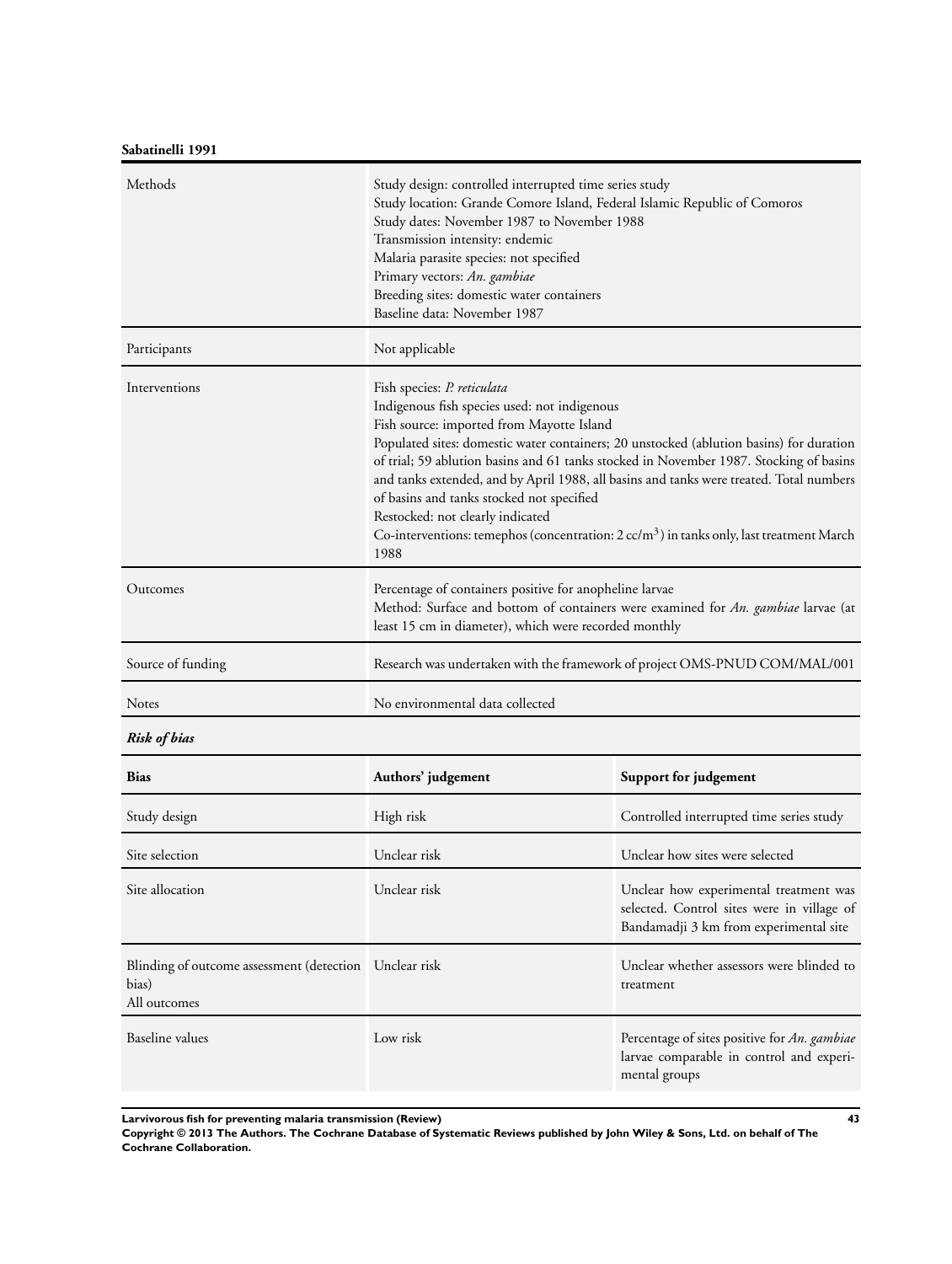# **Sabatinelli 1991** (*Continued)*

| Number of sites                                                                 | Low risk                                                                                                                                                                                                                                                                                                                                      | Adequate numbers of sites in control and<br>experimental groups |  |  |
|---------------------------------------------------------------------------------|-----------------------------------------------------------------------------------------------------------------------------------------------------------------------------------------------------------------------------------------------------------------------------------------------------------------------------------------------|-----------------------------------------------------------------|--|--|
| Sitaraman 1976                                                                  |                                                                                                                                                                                                                                                                                                                                               |                                                                 |  |  |
| Methods                                                                         | Study design: controlled interrupted time series study<br>Study location: Great Hyderabad City, India<br>Study dates: not stated<br>Transmission intensity: endemic<br>Malaria parasite species: not specified<br>Primary vectors: An. stephensi<br>Breeding sites: domestic water containers<br>Baseline data: day 0, before release of fish |                                                                 |  |  |
| Participants                                                                    | Not applicable                                                                                                                                                                                                                                                                                                                                |                                                                 |  |  |
| Interventions                                                                   | Fish species: P. reticulata<br>Indigenous fish species used: not indigenous<br>Fish source: not stated<br>Populated sites: five control and 12 experimental (50 guppies/well); four control and 10<br>experimental (100 guppies/well)<br>Restocked: no<br>Co-interventions: temephos (concentration: $2 \text{ cc/m}^3$ )                     |                                                                 |  |  |
| Outcomes                                                                        | Density of immature An. stephensi stages (larvae instars I and II, III and IV, pupae)<br>Method: five dips per well using a 30 cm diameter net                                                                                                                                                                                                |                                                                 |  |  |
| Source of funding                                                               | Not stated                                                                                                                                                                                                                                                                                                                                    |                                                                 |  |  |
| <b>Notes</b>                                                                    |                                                                                                                                                                                                                                                                                                                                               |                                                                 |  |  |
| <b>Risk of bias</b>                                                             |                                                                                                                                                                                                                                                                                                                                               |                                                                 |  |  |
| <b>Bias</b>                                                                     | Authors' judgement                                                                                                                                                                                                                                                                                                                            | Support for judgement                                           |  |  |
| Study design                                                                    | High risk                                                                                                                                                                                                                                                                                                                                     | Controlled interrupted time series study                        |  |  |
| Site selection                                                                  | Unclear risk<br>Unclear how these particular sites were se-<br>lected                                                                                                                                                                                                                                                                         |                                                                 |  |  |
| Site allocation                                                                 | Unclear risk                                                                                                                                                                                                                                                                                                                                  | Unclear how treatment was allocated                             |  |  |
| Blinding of outcome assessment (detection Unclear risk<br>bias)<br>All outcomes | Unclear whether assessors were blinded to<br>treatment                                                                                                                                                                                                                                                                                        |                                                                 |  |  |
| Baseline values                                                                 | High risk<br>Average values not comparable between<br>control and experimental groups                                                                                                                                                                                                                                                         |                                                                 |  |  |

**Larvivorous fish for preventing malaria transmission (Review) 44**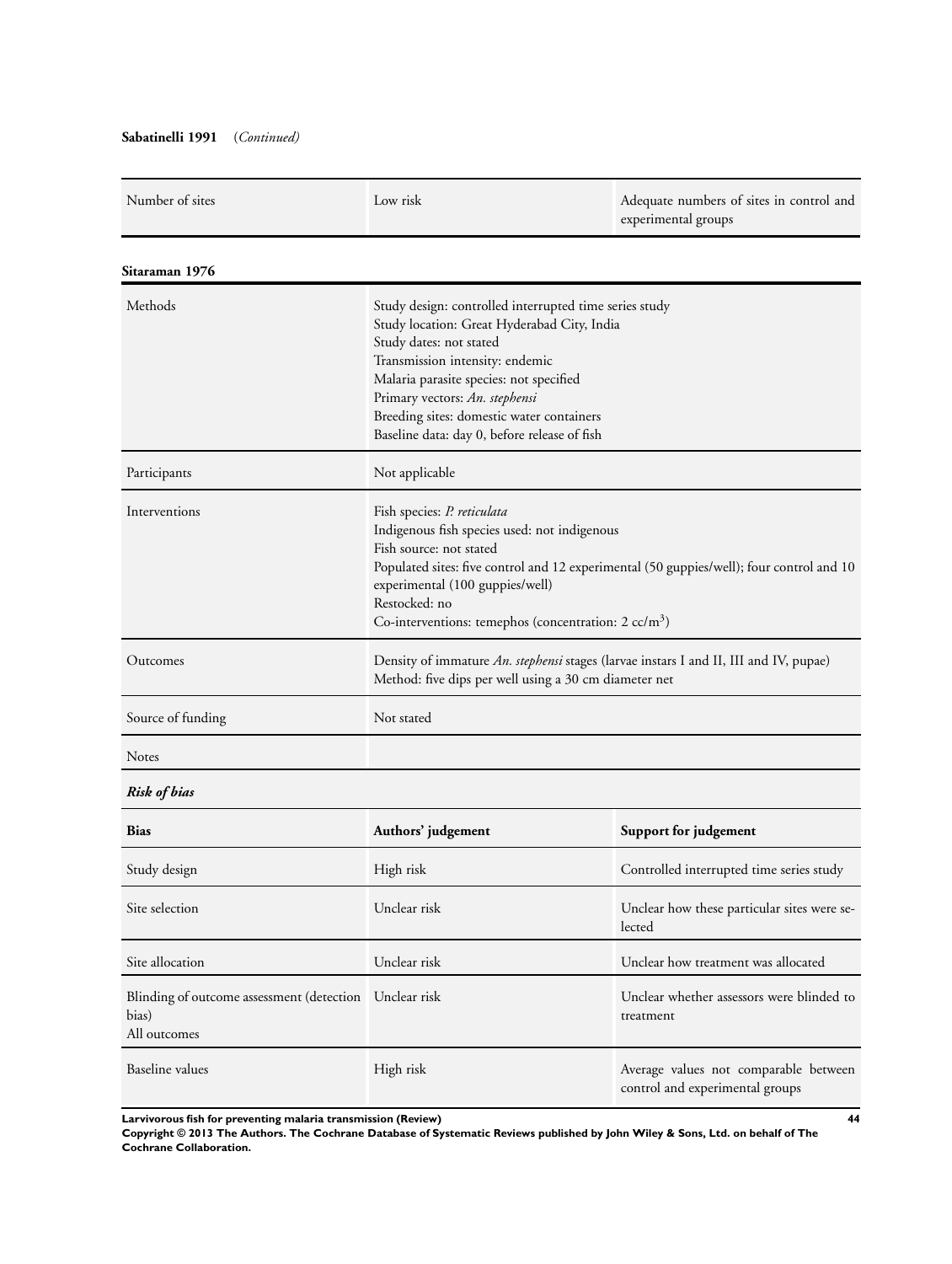# **Sitaraman 1976** (*Continued)*

| Number of sites     | High risk                                                                                | Numbers of sites may be inadequate as four<br>control sites were used                                                                                                                                                                                                                                                                                                                                                                                                                                                      |  |  |
|---------------------|------------------------------------------------------------------------------------------|----------------------------------------------------------------------------------------------------------------------------------------------------------------------------------------------------------------------------------------------------------------------------------------------------------------------------------------------------------------------------------------------------------------------------------------------------------------------------------------------------------------------------|--|--|
| Yu 1989             |                                                                                          |                                                                                                                                                                                                                                                                                                                                                                                                                                                                                                                            |  |  |
| Methods             | Study location: Korea<br>Primary vectors: An. sinensis<br>Breeding sites: rice fields    | Study design: controlled interrupted time series study<br>Study dates: June to September 1988<br>Transmission intensity: not specified<br>Malaria parasite species: not specified<br>Baseline data: June to August 1988                                                                                                                                                                                                                                                                                                    |  |  |
| Participants        | Not applicable                                                                           |                                                                                                                                                                                                                                                                                                                                                                                                                                                                                                                            |  |  |
| Interventions       | Province<br>treatment after three weeks)<br>Restocked: no<br>Co-interventions: see above | Fish species: A. latipes and T. m. niloticus<br>Indigenous fish species used: A. latipes: indigenous; T. m. niloticus: not indigenous<br>Fish source: A. latipes originated from holding ponds at Ansan rice fields (2.5 km away)<br>, T. m. niloticus sourced from fishfarm in Jin-Dong of Masan City, South Kyungsang<br>Populated sites: rice fields (two control sites, two experimental sites with A. latipes and T.<br>m. niloticus, two experimental sites with A. latipes only, followed by Bacillus thuringiensis |  |  |
| Outcomes            |                                                                                          | Density of An. sinensis larvae determined weekly<br>Method: larval dipping performed using a 500 mL dipper, two to four replicates per rice<br>field usually consisting of two dips pooled                                                                                                                                                                                                                                                                                                                                 |  |  |
| Source of funding   |                                                                                          | WHO Medical Research Fund of the Western Pacific Region, Manila                                                                                                                                                                                                                                                                                                                                                                                                                                                            |  |  |
| Notes               | Environmental data (temperature and rainfall) recorded                                   |                                                                                                                                                                                                                                                                                                                                                                                                                                                                                                                            |  |  |
| <b>Risk of bias</b> |                                                                                          |                                                                                                                                                                                                                                                                                                                                                                                                                                                                                                                            |  |  |
| <b>Bias</b>         | Authors' judgement                                                                       | <b>Support for judgement</b>                                                                                                                                                                                                                                                                                                                                                                                                                                                                                               |  |  |
| Study design        | High risk                                                                                | Controlled interrupted time series study                                                                                                                                                                                                                                                                                                                                                                                                                                                                                   |  |  |
| Site selection      | Low risk                                                                                 | "A confined field plot of ca 1,000 m <sup>2</sup> the<br>rice paddy was composed of 6 similar sized<br>$(10 \times 15 \times 0.3 \text{ m})$ plots"                                                                                                                                                                                                                                                                                                                                                                        |  |  |
| Site allocation     | Unclear risk                                                                             | "2 random selection of paddies was made<br>for each group". Method of random selec-                                                                                                                                                                                                                                                                                                                                                                                                                                        |  |  |

**Larvivorous fish for preventing malaria transmission (Review) 45**

**Copyright © 2013 The Authors. The Cochrane Database of Systematic Reviews published by John Wiley & Sons, Ltd. on behalf of The Cochrane Collaboration.**

tion not specified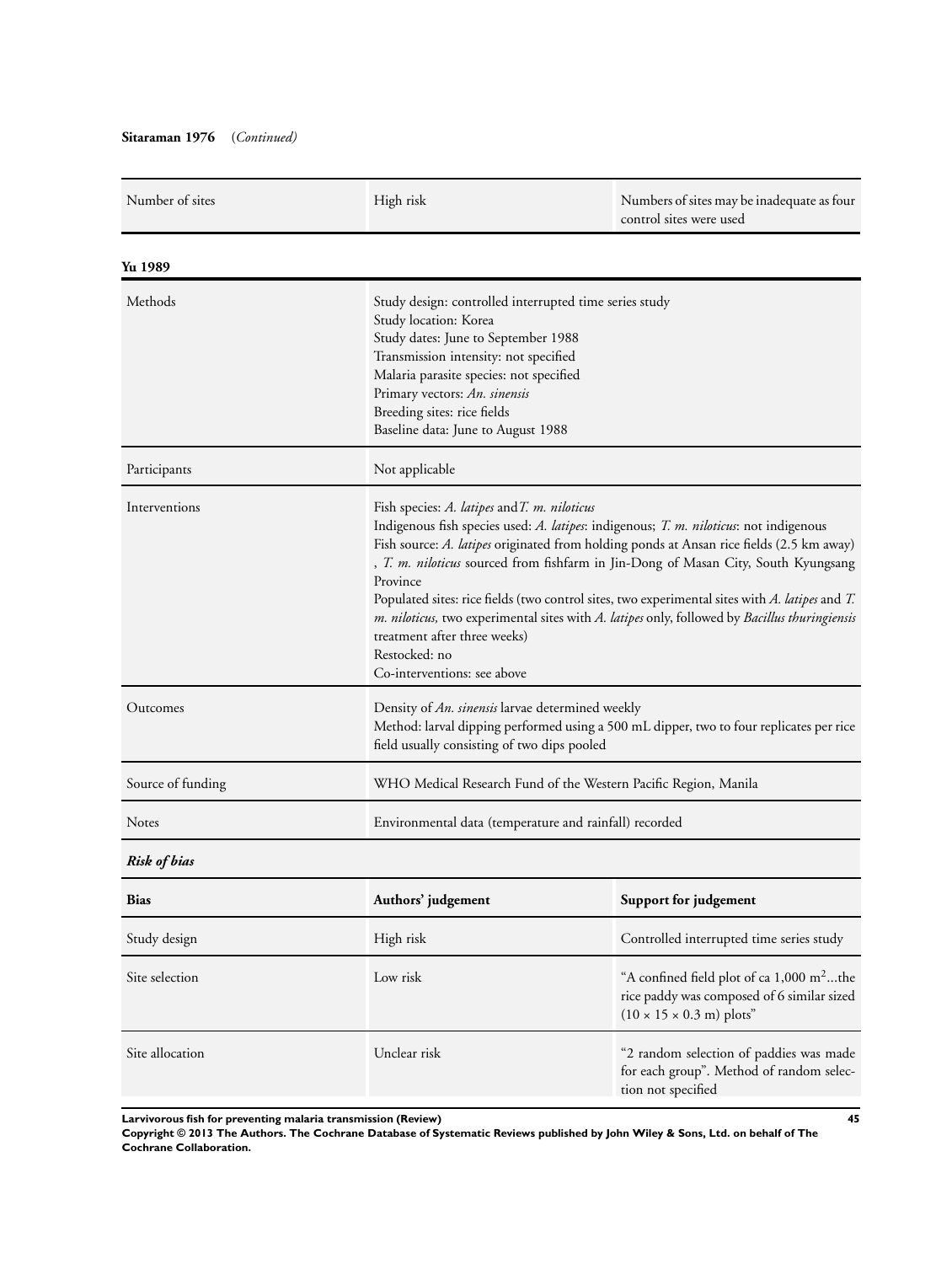<span id="page-47-0"></span>

| Blinding of outcome assessment (detection Unclear risk<br>bias)<br>All outcomes |           | Unclear whether assessors were blinded to<br>treatment |
|---------------------------------------------------------------------------------|-----------|--------------------------------------------------------|
| Baseline values                                                                 | Low risk  | Comparable between control and experi-<br>mental sites |
| Number of sites                                                                 | High risk | Probably inadequate number of sites                    |

# **Characteristics of excluded studies** *[ordered by study ID]*

| Study             | Reason for exclusion                                                                                                                                                   |
|-------------------|------------------------------------------------------------------------------------------------------------------------------------------------------------------------|
| Alio 1985a        | Transmission baseline data collected for less than one year pre-intervention. For larval population data,<br>Anopheles and Culex populations not monitored separately. |
| Alio 1985b        | Not a fish trial. Review article.                                                                                                                                      |
| Asimeng 1993      | Not a fish trial.                                                                                                                                                      |
| Austen 1919       | Not a fish trial. Review article.                                                                                                                                      |
| <b>Bang 1988</b>  | Not a fish trial. Review article.                                                                                                                                      |
| Bay 1967          | Not a fish trial. Review article.                                                                                                                                      |
| Bedford 1936      | Medical report, not a fish trial.                                                                                                                                      |
| Beltran 1973      | Not a fish trial. Review article.                                                                                                                                      |
| Bolay 1989        | No primary or secondary outcomes.                                                                                                                                      |
| <b>Borel 1926</b> | No primary or secondary outcomes.                                                                                                                                      |
| Caillouet 2008    | Not a fish trial.                                                                                                                                                      |
| Carlson 2004      | Not a fish trial.                                                                                                                                                      |
| Carnevale 1990    | Not a fish trial. Review article.                                                                                                                                      |
| Chandra 2008      | Not a fish trial. Review article.                                                                                                                                      |
| Chapman 1974      | Not a fish trial. Review article.                                                                                                                                      |
| Das 1991          | Anopheles and Culex populations not monitored separately. No primary outcomes.                                                                                         |

**Larvivorous fish for preventing malaria transmission (Review) 46**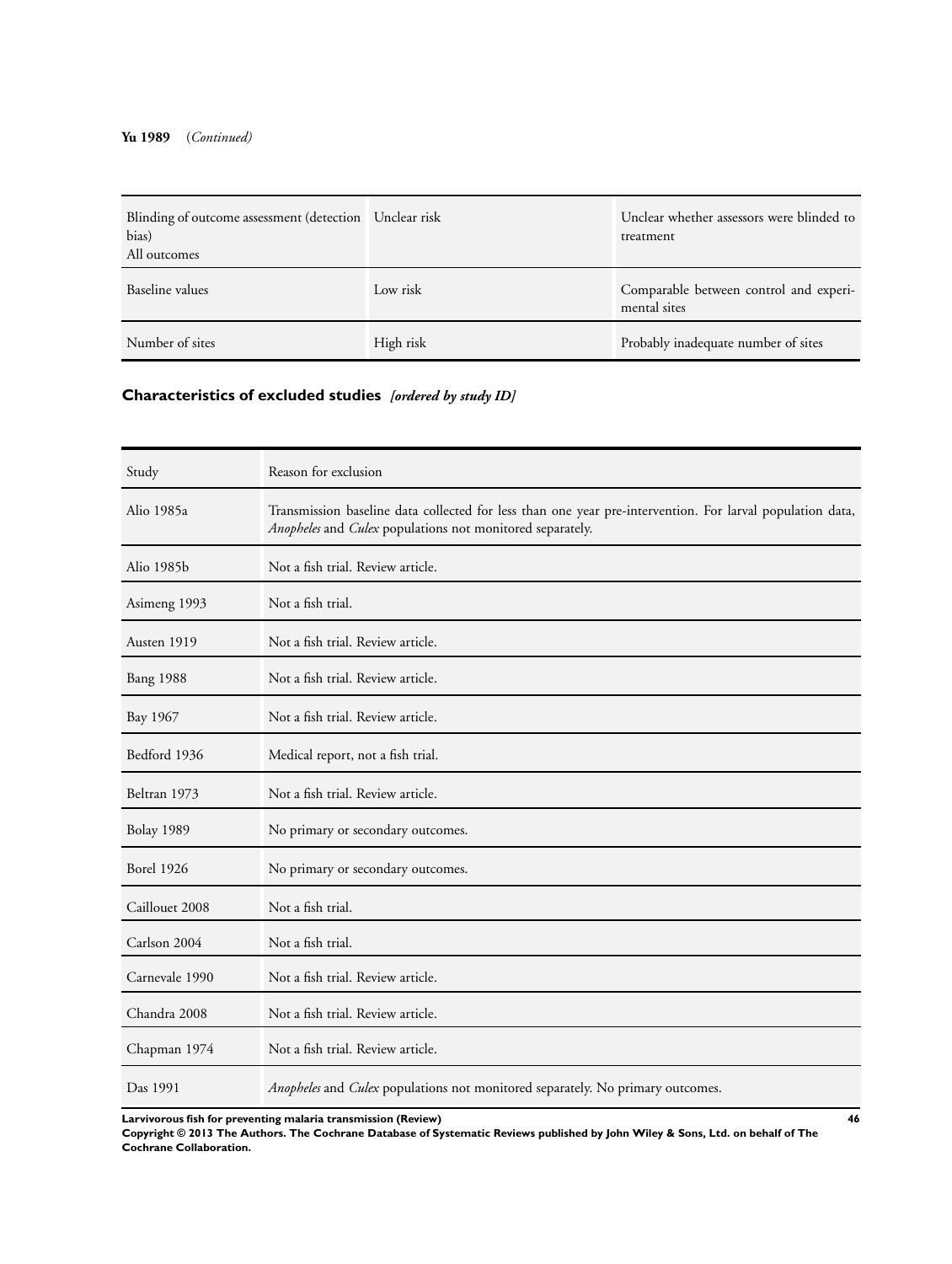| De Burca 1939      | Not a fish trial. Descriptive article.                                         |
|--------------------|--------------------------------------------------------------------------------|
| Dev 2008           | Not a fish trial. Descriptive article.                                         |
| Devi 2010          | No primary or secondary outcomes.                                              |
| Dua 1991           | Multiple interventions, cannot determine effect of fish alone                  |
| Dua 1997           | Multiple interventions, cannot determine effect of fish alone                  |
| Fletcher 1993      | Laboratory-based study only.                                                   |
| Gammans 1926       | Not a fish trial.                                                              |
| Ghosh 2005         | Inappropriate study design.                                                    |
| Ghosh 2007         | Not a fish trial. Review article.                                              |
| Ghrab 1999         | Laboratory-based study only.                                                   |
| Gupta 1989         | Not a fish trial.                                                              |
| Gupta 1992         | Anopheles and Culex populations not monitored separately. No primary outcomes. |
| <b>Haas</b> 1984   | Not a fish trial.                                                              |
| Hackett 1938       | Not a fish trial. Review article.                                              |
| Hadjinicolaou 1973 | Inappropriate study design.                                                    |
| Holland 1933       | No primary or secondary outcomes.                                              |
| Homski 1994        | Laboratory-based study only.                                                   |
| Howard 1920        | Inappropriate study design.                                                    |
| Hurlbert 1972      | No primary or secondary outcomes.                                              |
| Imbahale 2011b     | Not a fish trial. Review article.                                              |
| Inci 1992          | Inappropriate study design.                                                    |
| Jayawardana 2001   | Inappropriate study design.                                                    |
| Julvez 1987        | Inappropriate study design.                                                    |
| Kaneko 2000        | Inappropriate study design.                                                    |

**Larvivorous fish for preventing malaria transmission (Review) 47**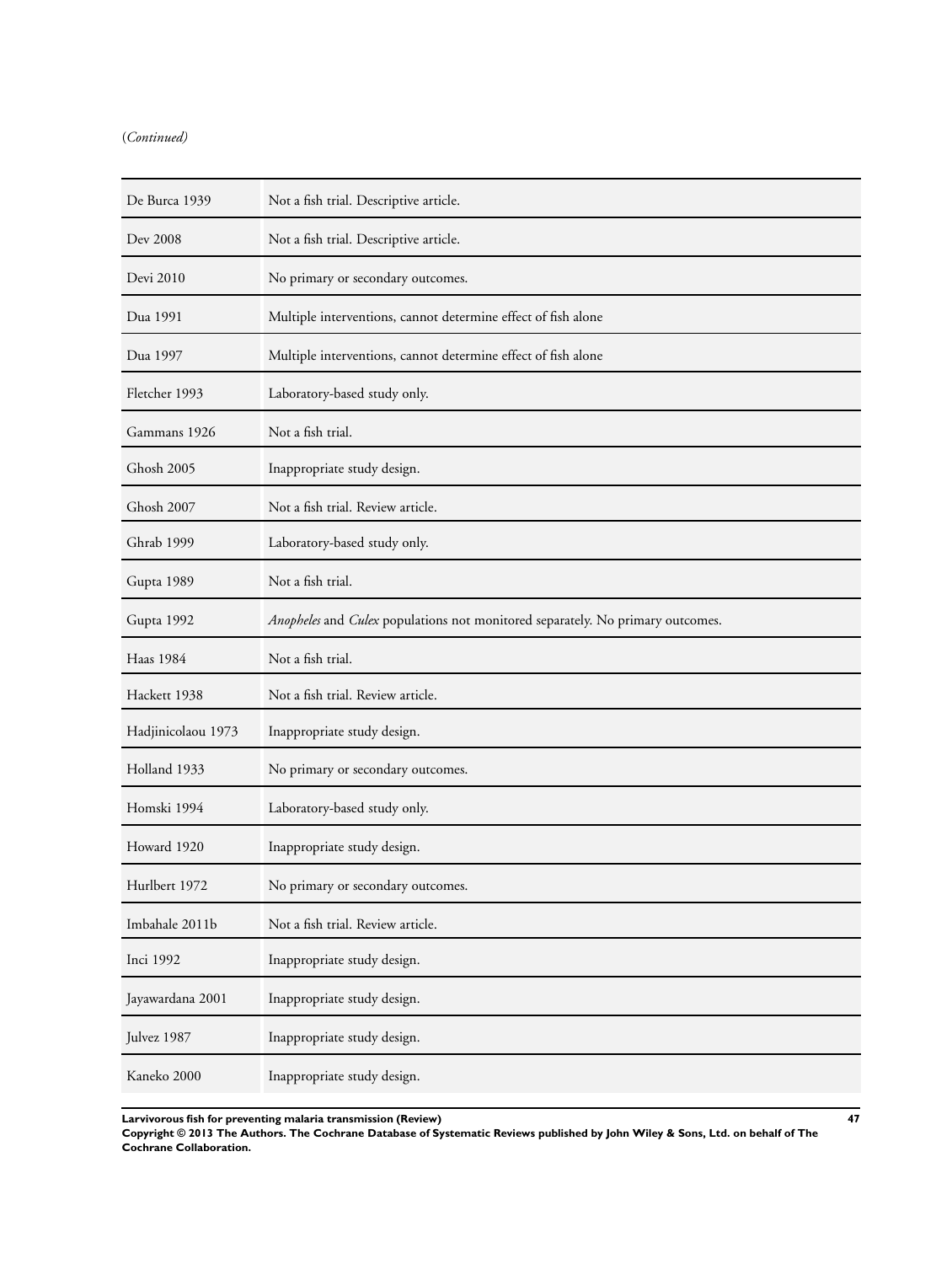| Kligler 1930      | Not a fish trial.                                                                     |
|-------------------|---------------------------------------------------------------------------------------|
| Kumar 1998        | Inappropriate study design.                                                           |
| Kusumawathie 2006 | Laboratory-based study only.                                                          |
| Lacey 1990        | Not a fish trial. Review article.                                                     |
| Legendre 1921     | Inappropriate study design.                                                           |
| Louis 1988        | Inappropriate study design.                                                           |
| Luh 1981          | Inappropriate study design.                                                           |
| Malhotra 1992     | Inappropriate study design.                                                           |
| Mandoul 1954      | Inappropriate study design.                                                           |
| Menon 1977        | Inappropriate study design.                                                           |
| <b>Merle 1955</b> | Inappropriate study design.                                                           |
| Missiroli 1930    | Inappropriate study design.                                                           |
| Mohamed 2003      | Inappropriate study design.                                                           |
| Molloy 1924       | Inappropriate study design.                                                           |
| Morin 1934        | Inappropriate study design.                                                           |
| Nalim 1987        | No primary outcomes. Secondary outcomes in Nalim 1988.                                |
| Ossi 1984         | Inappropriate study design.                                                           |
| Panicker 1985     | Inappropriate study design.                                                           |
| Patra 2010        | Anopheles and Culex populations not monitored separately. No primary outcomes.        |
| Pecori 1930       | Inappropriate study design.                                                           |
| Prasad 1993       | Inappropriate study design. Anopheles and Culex populations not monitored separately. |
| <b>Pyke 2008</b>  | Not a fish trial. Review article.                                                     |
| Raina 1945        | Inappropriate study design.                                                           |

**Larvivorous fish for preventing malaria transmission (Review) 48**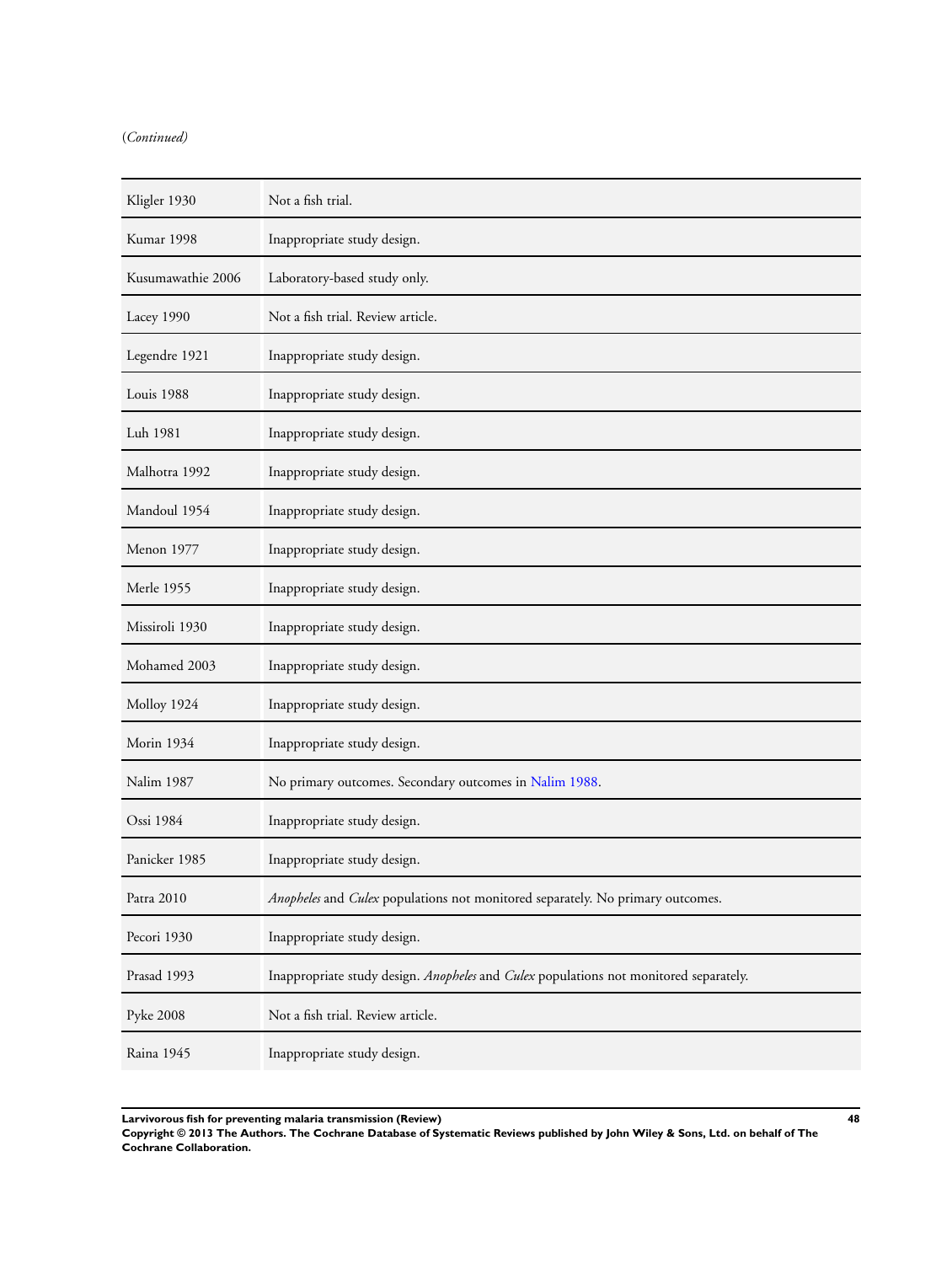| Rajnikant 1993     | Inappropriate study design. Anopheles and Culex populations not monitored separately. |
|--------------------|---------------------------------------------------------------------------------------|
| Rao 1942           | Inappropriate study design.                                                           |
| Rimbaut 1935       | Inappropriate study design.                                                           |
| Robert 1998        | Inappropriate study design.                                                           |
| Rojas 2004         | Inappropriate study design.                                                           |
| Roule 1934         | Inappropriate study design.                                                           |
| Roy 1938           | Inappropriate study design.                                                           |
| Rupp 1996          | Inappropriate study design.                                                           |
| Russell 1942       | Inappropriate study design.                                                           |
| Sabatinelli 1988   | No primary outcomes. Secondary outcomes in Sabatinelli 1991.                          |
| Sella 1927         | Inappropriate study design.                                                           |
| Sella 1929         | Inappropriate study design.                                                           |
| Sergiev 1937       | Inappropriate study design.                                                           |
| Sharma 1986a       | Inappropriate study design.                                                           |
| Sharma 1986b       | Multiple interventions, cannot determine effect of fish alone                         |
| Sharma 1989a       | Inappropriate study design.                                                           |
| Sharma 1989b       | Multiple interventions, cannot determine effect of fish alone                         |
| Sharma 1991        | Multiple interventions, cannot determine effect of fish alone                         |
| Sharma 1997        | No primary outcomes. Secondary outcome follow-up only three weeks in duration         |
| Singh 1989         | Multiple interventions, cannot determine effect of fish alone                         |
| Singh 2006         | Multiple interventions, cannot determine effect of fish alone                         |
| Sitaraman 1975     | Inappropriate study design. No control area.                                          |
| Tabibzadeh 1970    | Not a fish trial.                                                                     |
| Teklehaimanot 1993 | Not a fish trial.                                                                     |

**Larvivorous fish for preventing malaria transmission (Review) 49**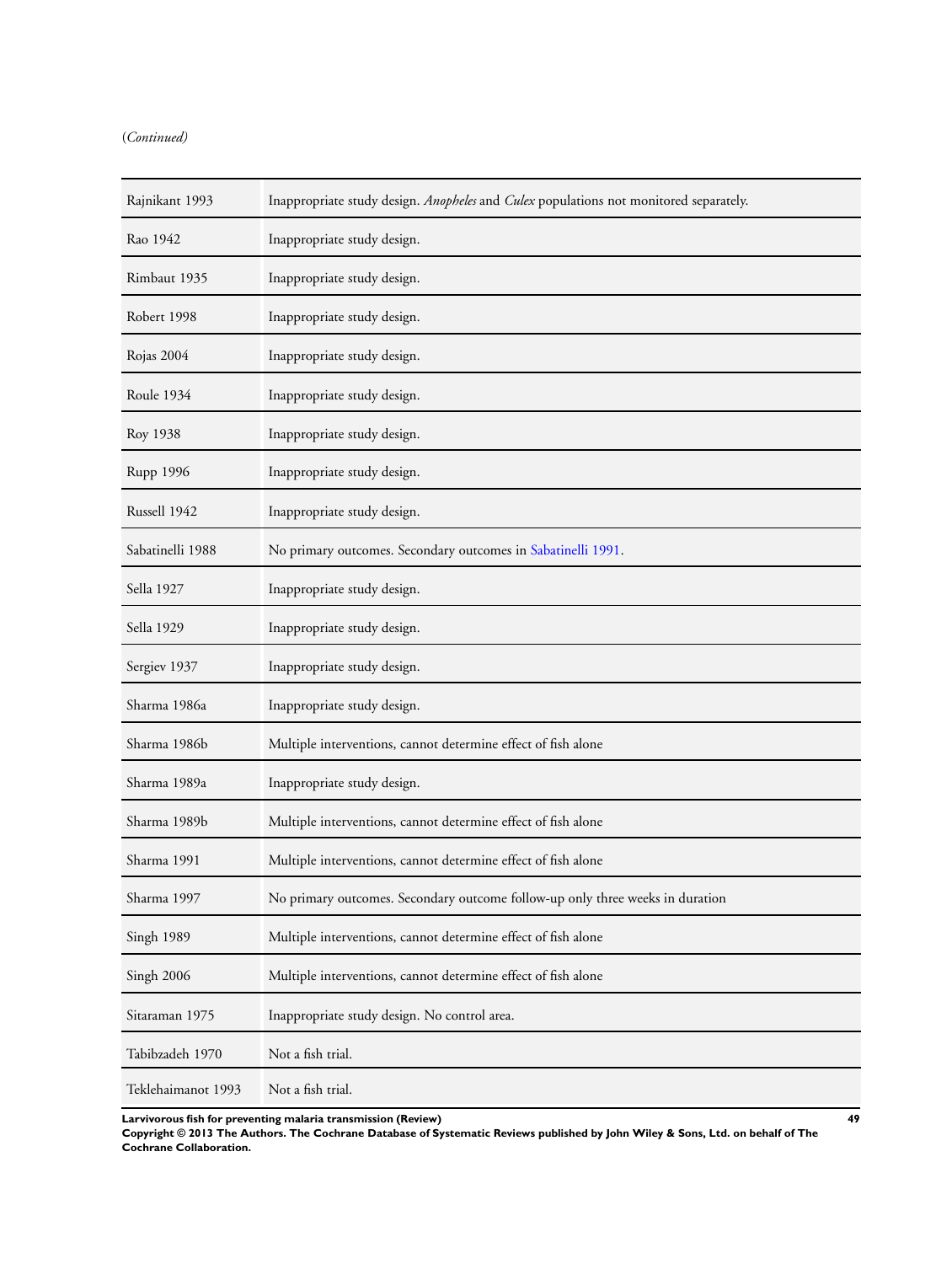| Tisohlbr 1950       | Inappropriate study design.                                                               |
|---------------------|-------------------------------------------------------------------------------------------|
| Trausmiller 1932    | Inappropriate study design.                                                               |
| Ungureanu 1981      | Not a fish trial. A manual on how to evaluate fish.                                       |
| Usenbaev 2006       | Inappropriate study design.                                                               |
| Van Dam 2007        | Inappropriate study design. Not in malaria-endemic area.                                  |
| Velichkevich 1935   | Inappropriate study design.                                                               |
| Victor 1994         | Not a fish trial.                                                                         |
| Vitlin 1987a        | Inappropriate study design.                                                               |
| Vitlin 1987b        | Inappropriate study design.                                                               |
| Walton 2007         | Not a fish trial. Review article.                                                         |
| Wickramasinghe 1986 | Not a fish trial. Review article.                                                         |
| Wu 1991             | Anopheles and Culex populations not monitored separately. Inappropriate study design      |
| Yadav 1992          | Inappropriate study design. Multiple interventions, cannot determine effect of fish alone |
| Yu 1982a            | Inappropriate study design.                                                               |
| Yu 1982b            | Secondary outcomes in Yu 1982a.                                                           |
| Yu 1982c            | Secondary outcomes in Yu 1982a.                                                           |
| Yu 1986             | Inappropriate study design. Culex monitored only.                                         |
| Zaman 1980          | Inappropriate study design. Laboratory-based experiment only                              |

**Larvivorous fish for preventing malaria transmission (Review) 50**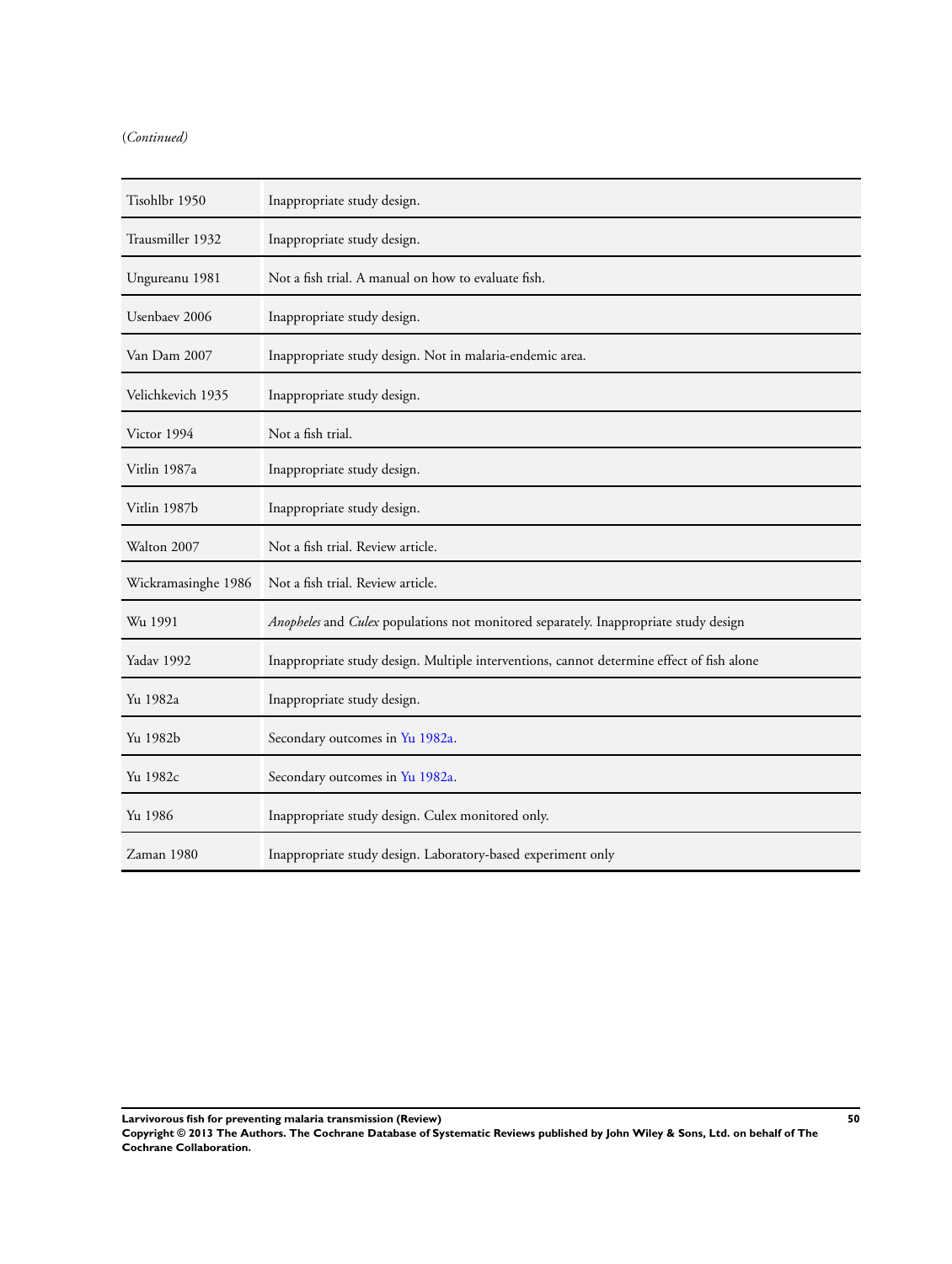# <span id="page-52-0"></span>**D A T A A N D A N A L Y S E S**

This review has no analyses.

# **A D D I T I O N A L T A B L E S**

**Table 1. Risk of bias assessment**

| <b>Risk of bias factor</b>                                    | <b>Risk of bias</b>                                                                                 |                                                                                            |                                           |  |  |  |
|---------------------------------------------------------------|-----------------------------------------------------------------------------------------------------|--------------------------------------------------------------------------------------------|-------------------------------------------|--|--|--|
|                                                               | High                                                                                                | Low                                                                                        | Unclear                                   |  |  |  |
| 1. Study design                                               | Non-RCT                                                                                             | <b>RCT</b>                                                                                 | Not clearly reported or not re-<br>ported |  |  |  |
| 2. Site selection                                             | within study area not described within study area described                                         | Method of selection of sites Method of selection of sites                                  | Not clearly reported or not re-<br>ported |  |  |  |
| 3. Site allocation                                            | Allocation of treatment not per-<br>formed by random allocation                                     | Allocation of treatment per-<br>formed by random allocation                                | Not clearly reported or not re-<br>ported |  |  |  |
| 4. Blinding of assessors                                      | Not blinded                                                                                         | Blinded                                                                                    | Not clearly reported or not re-<br>ported |  |  |  |
| 5. Baseline values comparable Not comparable<br>between sites |                                                                                                     | Comparable                                                                                 | Not clearly reported or not re-<br>ported |  |  |  |
| 6. Number of sites                                            | sites per group)<br>Probably inadequate (< five sites<br>per group or number of sites un-<br>known) | May be inadequate (five to $< 20$ Adequate number of sites (20 or<br>more sites per group) | Not clearly reported or not re-<br>ported |  |  |  |

# **Table 2. Ecological sites classified by site type, with a description of number of sites and their size**

| Group      | Site type                     | <b>Sites</b><br>Study<br>stocked       |              | <b>Unstocked</b> | Site size                                              |            |
|------------|-------------------------------|----------------------------------------|--------------|------------------|--------------------------------------------------------|------------|
|            |                               |                                        |              |                  | Surface area                                           | Depth      |
|            |                               |                                        |              |                  |                                                        |            |
|            | 1. Localized wa-<br>(a) Wells | Menon 1978                             | 3402 to 3438 | 317              | Not stated                                             | Not stated |
| (b)<br>(c) |                               | Domestic Fletcher 1992 <sup>2</sup>    | 68           | 60               | Not stated                                             | Not stated |
|            | water containers              | Sabatinelli 1991 120 <sup>4</sup><br>3 |              | 20               | Not stated                                             | Not stated |
|            | ponds and man-<br>made pools  | Fish- Howard 2007 <sup>5</sup>         | Two          | One              | $72 \text{ m}^2$ to 128 m Not stated<br>$\overline{2}$ |            |

**Larvivorous fish for preventing malaria transmission (Review) 51**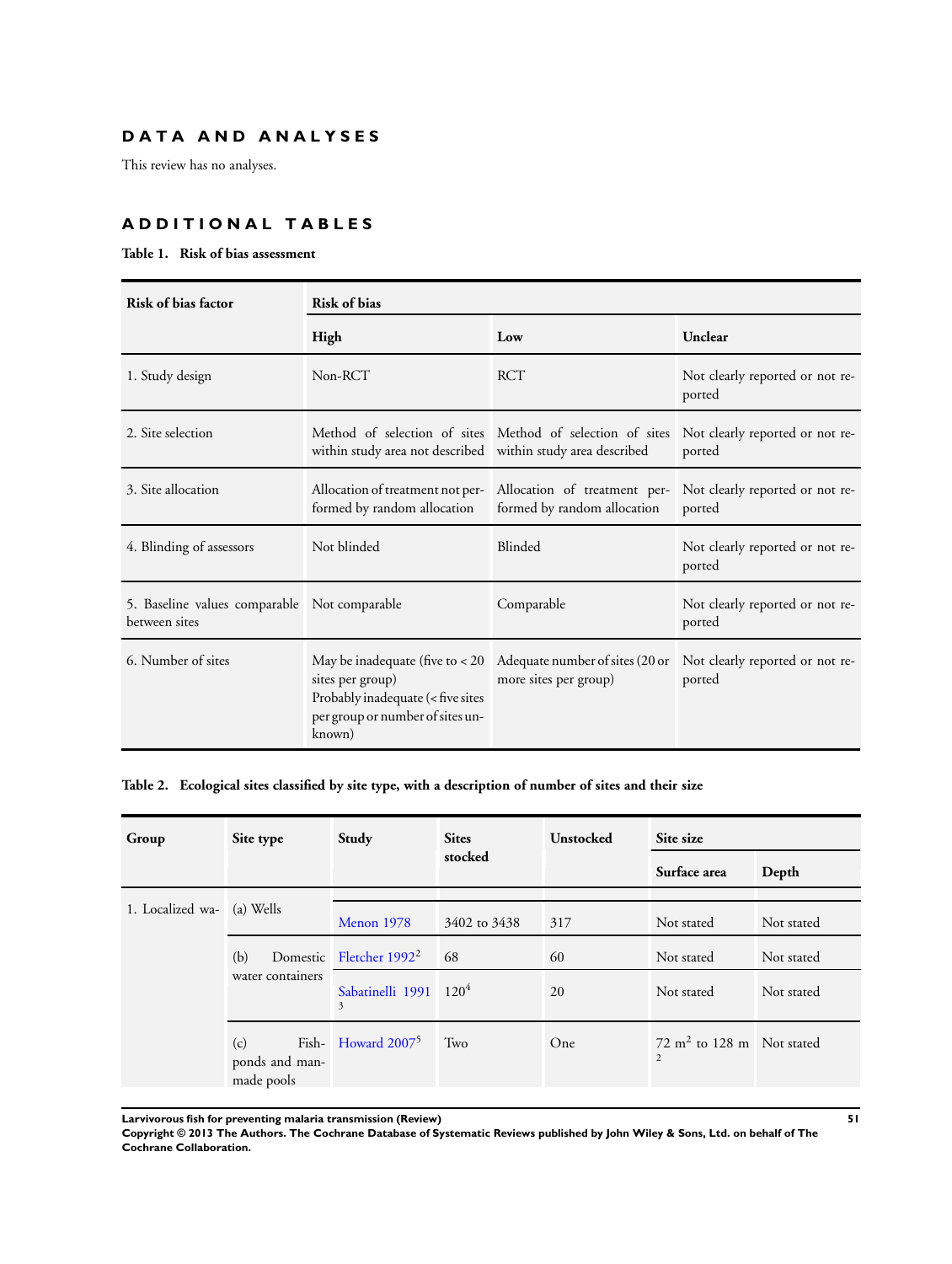# <span id="page-53-0"></span>**Table 2. Ecological sites classified by site type, with a description of number of sites and their size** (*Continued)*

|                                      |                      | Imbahale 2011a 25<br>6               |                         | Five                                                                     | Average $1 \text{ m}^2$                                          | 1 <sub>m</sub>   |
|--------------------------------------|----------------------|--------------------------------------|-------------------------|--------------------------------------------------------------------------|------------------------------------------------------------------|------------------|
|                                      | (d)<br>pools<br>dams | Riverbed Kusumawathie<br>below 2008a | 29                      | 31                                                                       | $0.25$ to 1 m <sup>2</sup>                                       | < 1 m            |
|                                      |                      | Kusumawathie<br>2008b                | Two<br>$ar-$<br>unknown | Two areas. Num- Not stated<br>eas. Site number ber of sites un-<br>known |                                                                  | Not stated       |
| 2. Rice field plots Rice field plots |                      | <b>Nalim 1988</b>                    | Not specified           | Not specified                                                            | 23.9 ha in total                                                 | Not stated       |
|                                      |                      | <b>Kim 2002</b>                      | Three                   | One                                                                      | $300 \text{ m}^2$ to 600 m Not stated<br>2                       |                  |
|                                      |                      | Yu 1989                              | Four                    | Two                                                                      | $45 \text{ m}^3$                                                 | $0.01$ m         |
| 3. Water canals                      | Water canals         | Imbahale 2011a                       | 25                      | Five                                                                     | Average $15 \text{ m}^2$                                         | 0.3 <sub>m</sub> |
|                                      |                      | Mahmoud 1985                         | 20                      | Five                                                                     | $4 \text{ km}$ to $10 \text{ km} \times 1 \text{ m}$<br>2 m wide |                  |

<sup>1</sup> Includes (a) wells, (b) domestic water containers, (c) fishponds and man-made pools, and (d) riverbed pools below dams.

2 Included barrels, cisterns, wells, and washbasins.

<sup>3</sup>Included ablution basins and tanks.

<sup>4</sup>The number of sites at follow-up in November 1987; [Sabatinelli 1991](#page-25-0) did not specify the number sampled at the April 1988 followup.

5 Included fishponds only.

6 Included man-made pools only.

| Study            | Fish species Stocking<br>introduced density |                                                                                                                                                |                         |            | Type of site Size of site Size (matu-Sex ratio<br>rity) of fish Male: | female     | Time<br>year fish in-<br>troduced | of Restocked |
|------------------|---------------------------------------------|------------------------------------------------------------------------------------------------------------------------------------------------|-------------------------|------------|-----------------------------------------------------------------------|------------|-----------------------------------|--------------|
| Fletcher<br>1992 | Aphanius<br>dispar                          | Five fish per Do-<br>fish per cis- containers<br>tern,<br>20<br>fish per well,<br>60 fish per<br>washbasin;<br>later, 10 fish<br>barrel<br>per | barrel, 10 mestic water | Not stated | Not stated                                                            | Not stated | February                          | Yes          |

# **Table 3. Details of the fish intervention**

**Larvivorous fish for preventing malaria transmission (Review) 52**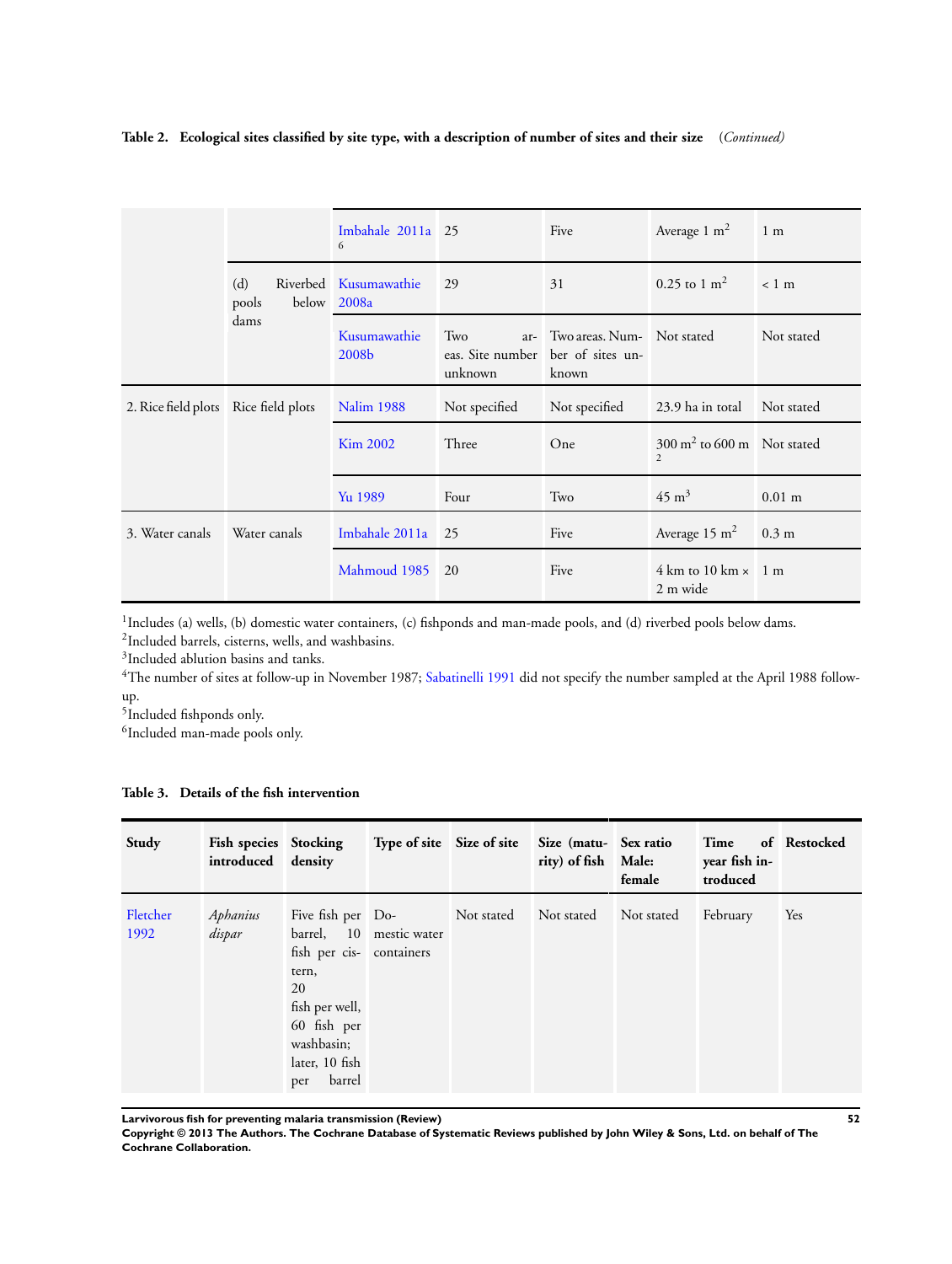# **Table 3. Details of the fish intervention** (*Continued)*

|                      |                                                                                           | and 40 fish<br>per well                                                                                                                                                                                                                            |                                                         |                                                                                                                                            |                                      |            |          |                                                                                                                                                                        |
|----------------------|-------------------------------------------------------------------------------------------|----------------------------------------------------------------------------------------------------------------------------------------------------------------------------------------------------------------------------------------------------|---------------------------------------------------------|--------------------------------------------------------------------------------------------------------------------------------------------|--------------------------------------|------------|----------|------------------------------------------------------------------------------------------------------------------------------------------------------------------------|
| Howard<br>2007       | Oreochromis<br>niloticus                                                                  | Two fish per Abandoned<br>m <sup>2</sup><br>surface area                                                                                                                                                                                           | pond fishponds                                          | 104<br>$m^2$ (Pond A)<br>128<br>m<br>$2$ (Pond C),<br>$72 \text{ m}^2$ (Pond<br>D)                                                         | One to two Not stated<br>months old  |            | January  | N <sub>0</sub>                                                                                                                                                         |
| Imbahale<br>2011a    | G. affinis                                                                                | Total num- Man-made<br>feeding<br>rate of four<br>mosquito<br>fish<br>per<br>60 mosquito<br>larvae<br>per<br>day                                                                                                                                   | ber based on pools or wa-<br>ter canals                 | age $1 \text{ m} \times$<br>$1 \text{ m} \times 1$<br>m deep) or<br>water canals<br>$(15 \text{ m} \times 1)$<br>$m \times 0.3$ m<br>deep) | Pools (aver-14 cm to 7 cm Not stated |            | February | N <sub>0</sub><br>(treat-<br>ment arm:<br>ponds fish<br>once).<br>Yes,<br>fortnightly<br>(treatment<br>arms:<br>pond<br>fish<br>only or wa-<br>ter canal fish<br>only) |
| <b>Kim 2002</b>      | with $T.$ $m.$<br>niloticus or<br>(2)<br>Aphyocypris<br>$chinensis + T$ .<br>m. niloticus | (1) A. latipes (1) One pair Rice fields<br>T. m. niloti-<br>$\cos/10$<br>m <sup>2</sup><br>water<br>surface $+0.8$<br>A. latipes/m<br>$2$ water sur-<br>face<br>(2)<br>One<br>A. chinensisl<br>$m^2$ + two T.<br>m. niloticus!<br>$10 \text{ m}^2$ |                                                         | Rice<br>$(1)$ 500 m<br>$2$ , (2) 300m<br>$2$ , or 600 m <sup>2</sup>                                                                       | fields Not stated                    | Not stated | June     | N <sub>o</sub>                                                                                                                                                         |
| Kusumawathi<br>2008a | P. reticulata                                                                             | Five fish per Riverbed<br>area                                                                                                                                                                                                                     | m <sup>2</sup> surface pools below surface area<br>dams | $0.25$ to $1 \text{ m}^2$ Not stated<br>and $\langle$ 1 m<br>depth                                                                         |                                      | 2:3        | May      | No                                                                                                                                                                     |
| Kusumawathi<br>2008b | P. reticulata                                                                             | Five fish per Riverbed<br>m <sup>2</sup><br>area                                                                                                                                                                                                   | surface pools below<br>dams                             | Not stated                                                                                                                                 | Not stated                           | 2:3        | August   | Yes                                                                                                                                                                    |
| Mahmoud<br>1985      | G. holbrooki                                                                              | Unclear. Au-<br>thors state a<br>total of 8000                                                                                                                                                                                                     | Canals                                                  | 1 m depth, Not stated<br>2 m width,<br>4 to 10 km                                                                                          |                                      | Not stated | October  | Yes                                                                                                                                                                    |

**Larvivorous fish for preventing malaria transmission (Review) 53**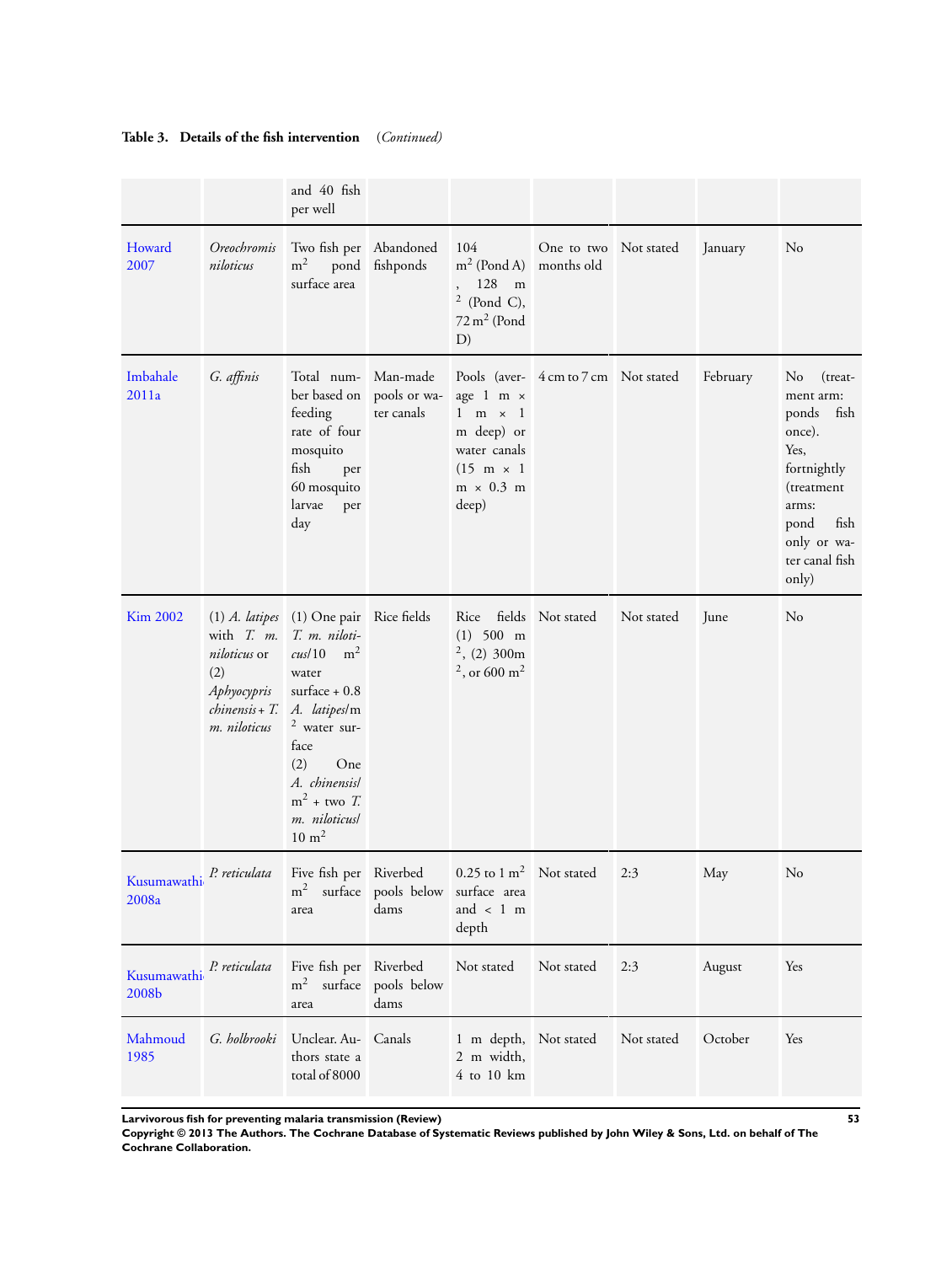# <span id="page-55-0"></span>**Table 3. Details of the fish intervention** (*Continued)*

|                     |                                                     | to<br>12,000 fish<br>per canal de-<br>pending on<br>length and<br>1000 fish                                       |                            | length                                                                                                                          |            |            |            |                          |
|---------------------|-----------------------------------------------------|-------------------------------------------------------------------------------------------------------------------|----------------------------|---------------------------------------------------------------------------------------------------------------------------------|------------|------------|------------|--------------------------|
| Menon<br>1978       | G.<br>$\partial f$ <i>inis</i> and $A$ .<br>blockii | 20 fish per Wells<br>nega-<br>tive well, 50<br>fish per pos-<br>itive well                                        |                            | Not stated                                                                                                                      | Not stated | Not stated | January    | Yes                      |
| <b>Nalim 1988</b>   | P. reticulata<br>and C. car- C. carpio/10<br>pio    | Nine<br>$m2$ and two<br>P. reticulatal<br>m <sup>2</sup>                                                          | Rice fields                | 23.<br>9 ha in to-<br>tal, but size<br>of individual<br>ponds not<br>specified                                                  | Not stated | Not stated | Not stated | Yes                      |
| Sabatinelli<br>1991 | P. reticulata                                       | Three to five Do-<br>fish per m <sup>3</sup>                                                                      | mestic water<br>containers | Size of do- Not stated<br>mestic water<br>contain-<br>ers (ablution<br>basins<br>and<br>tanks)<br>not<br>clearly indi-<br>cated |            | Not stated | November   | Not clearly<br>indicated |
| Sitaraman<br>1976   | P. reticulata                                       | Either 50 or Wells<br>100 fish per<br>well                                                                        |                            | 1.5 to 2.5 Not stated<br>m depth, av-<br>erage square<br>area $1.5 \text{ m}^2$                                                 |            | Not stated | Not stated | No                       |
| Yu 1989             | A.<br>latipes and T.<br>m. niloticus                | Two<br>A. latipes/m<br>$^2$ and two T.<br>m. niloticusl<br>10<br>$m2$ or two<br>A. latipes/m <sup>2</sup><br>only | Rice fields                | Each<br>plot was 10<br>$\times$ 15 $\times$ 0.3<br>m, depth 10<br>cm                                                            | Not stated | Not stated | June       | No                       |

**Larvivorous fish for preventing malaria transmission (Review) 54**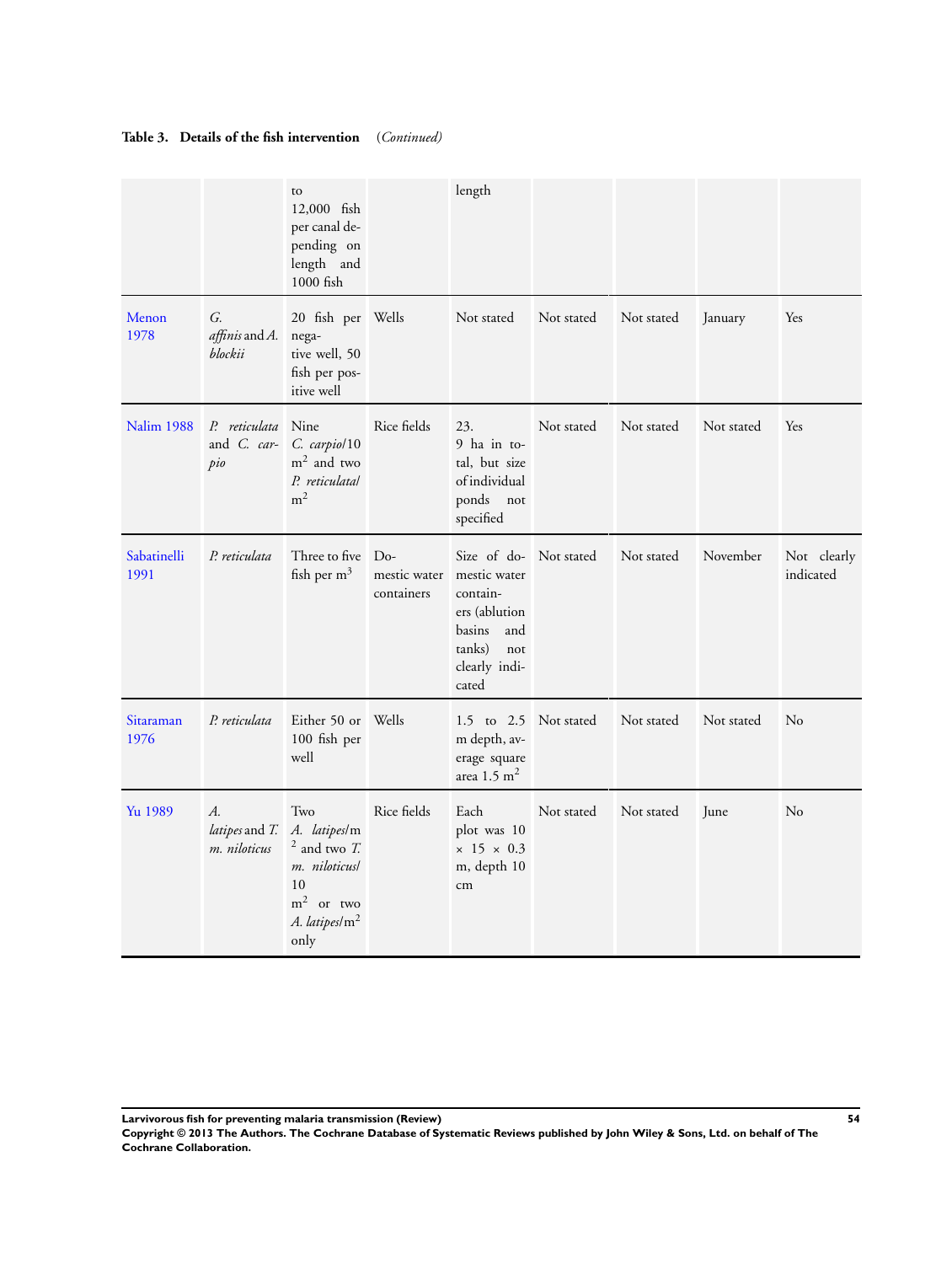# **Table 4. Design quality**

| <b>Study ID</b>    | Pupae<br>reported                          | numbers Distance between sites | Other<br>larvivorous<br>species present                                                      | Vegetation cleared                                                                     |
|--------------------|--------------------------------------------|--------------------------------|----------------------------------------------------------------------------------------------|----------------------------------------------------------------------------------------|
| Fletcher 1992      | Recorded but not re- < 1 km<br>ported      |                                | Not reported                                                                                 | Not reported                                                                           |
| Howard 2007        | Only larvae and pupae<br>combined reported | < 1 km                         | Not reported                                                                                 | Three ponds cleared of<br>vegetation on a weekly<br>basis                              |
| Imbahale 2011a     | Not reported                               | Not reported                   | Not reported                                                                                 | Not reported                                                                           |
| Kim 2002           | Not reported                               | $< 1 \text{ km}$               | Not reported for control<br>site. For treatment site,<br>no other larvivorous fish<br>found. | Herbivorous fish T. m.<br>niloticus used at experi-<br>mental<br>but not control sites |
| Kusumawathie 2008a | Recorded but not re- < 1 km<br>ported      |                                | Not reported                                                                                 | Not reported                                                                           |
| Kusumawathie 2008b | Not reported                               | Not reported                   | Not reported                                                                                 | Not reported                                                                           |
| Mahmoud 1985       | Not reported                               | Not reported                   | Not reported                                                                                 | Not reported                                                                           |
| Menon 1978         | Not reported                               | Not reported                   | Not reported                                                                                 | Not reported                                                                           |
| <b>Nalim 1988</b>  | Not reported                               | Not reported                   | Not reported                                                                                 | Not reported                                                                           |
| Sabatinelli 1991   | Not reported                               | 3 km                           | Not reported                                                                                 | Not reported                                                                           |
| Sitaraman 1976     | Yes                                        | Not reported                   | Not reported                                                                                 | Not reported                                                                           |
| Yu 1989            | Not reported                               | $< 1 \text{ km}$               | Not reported                                                                                 | Herbivorous fish T. m.<br>niloticus used in one treat-<br>ment<br>arm only             |

**Larvivorous fish for preventing malaria transmission (Review) 55**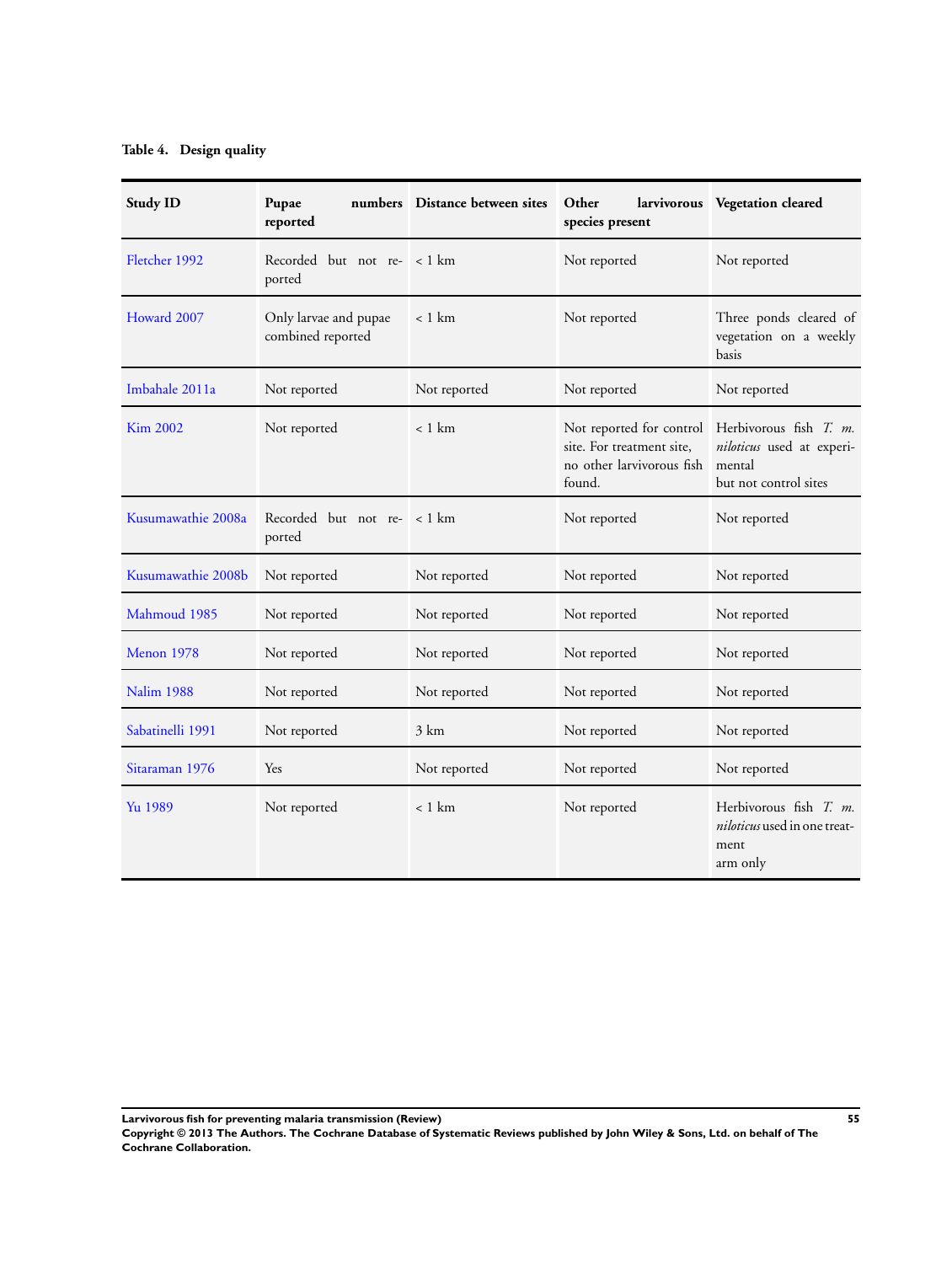# <span id="page-57-0"></span>**A P P E N D I C E S**

# **Appendix 1. Search methods: detailed search strategies**

| Search set     | CIDG $SR^a$                                    | <b>CENTRAL</b>                                                          | <b>MEDLINE</b>                                          | <b>EMBASE</b>                                                                                                                                                                                                 | <b>LILACS</b>                                               | CAB<br><b>ABSTRACTS</b>                                                                                                                                                                                       |
|----------------|------------------------------------------------|-------------------------------------------------------------------------|---------------------------------------------------------|---------------------------------------------------------------------------------------------------------------------------------------------------------------------------------------------------------------|-------------------------------------------------------------|---------------------------------------------------------------------------------------------------------------------------------------------------------------------------------------------------------------|
| $\mathbf{1}$   | mosquito*                                      | mosquito*                                                               | mosquito*                                               | mosquito\$                                                                                                                                                                                                    | mosquito\$                                                  | mosquito*                                                                                                                                                                                                     |
| $\overline{2}$ | control*<br>breeding* OR lar<br>va* Or predat* | OR con-<br>$\text{trol}^*$<br>OR breed-<br>ing* OR larva*<br>OR predat* | con-<br>trol* OR breed-<br>ing* OR larva*<br>OR predat* | con-<br>trol\$ OR breed-<br>ing\$ OR larva\$<br>Or predat\$                                                                                                                                                   | con-<br>trol\$ OR breed-<br>ing\$ OR larva\$<br>OR predat\$ | con-<br>trol* OR breed-<br>ing* OR larva* Or<br>predat*                                                                                                                                                       |
| $\mathfrak{Z}$ | 1 and 2                                        | 1 and 2                                                                 | PEST<br>CONTROL, BI-<br>OLOGICAL                        | VECTOR CON-1 and 2<br><b>TROL</b>                                                                                                                                                                             |                                                             | 1 and 2                                                                                                                                                                                                       |
| 4              | $(fish^* or frog^*)$                           | MOSQUITO<br>CONTROL/<br><b>METHODS</b>                                  | 2 OR 3                                                  | 2 OR 3                                                                                                                                                                                                        | (fish\$ OR frog\$)                                          | $(fish^* or frog^*)$                                                                                                                                                                                          |
| 5              | larvivorous                                    | 3 or 4                                                                  | 1 AND 4                                                 | 1 AND 4                                                                                                                                                                                                       | larvivorous                                                 | larvivorous                                                                                                                                                                                                   |
| 6              | $4$ or 5                                       | $(fish* OR frog*)$                                                      | MOSQUITO<br>CONTROL/<br><b>METHODS</b>                  | (fish\$ OR frog\$)                                                                                                                                                                                            | 4 or 5                                                      | "Gambusia" OR<br>"Poecilia" OR<br>"Aphanius" OR<br>"Oreochromis"<br><b>OR</b><br>"Tilapia"<br>OR "Aplocheilus"<br><b>OR</b><br>"Cyprimus" OR<br>"Ctenopharyn-<br>godon" OR "Ras-<br>bora" OR<br>"Aphyocypris" |
| 7              | 3 and 6                                        | larvivorous                                                             | 5 OR 6                                                  | larvivorous                                                                                                                                                                                                   | 3 and 6                                                     | $4$ or 5 or 6                                                                                                                                                                                                 |
| 8              |                                                | 6 OR 7                                                                  | $(fish^* OR frog^*)$                                    | "Gambusia" OR<br>"Poecilia" OR<br>"Aphanius" OR<br>"Oreochromis"<br>"Tilapia"<br><b>OR</b><br>OR "Aplocheilus"<br><b>OR</b><br>"Cyprimus" OR<br>"Ctenopharyn-<br>godon" OR "Ras-<br>bora" OR<br>"Aphyocypris" |                                                             | 3 and 7                                                                                                                                                                                                       |

**Larvivorous fish for preventing malaria transmission (Review) 56**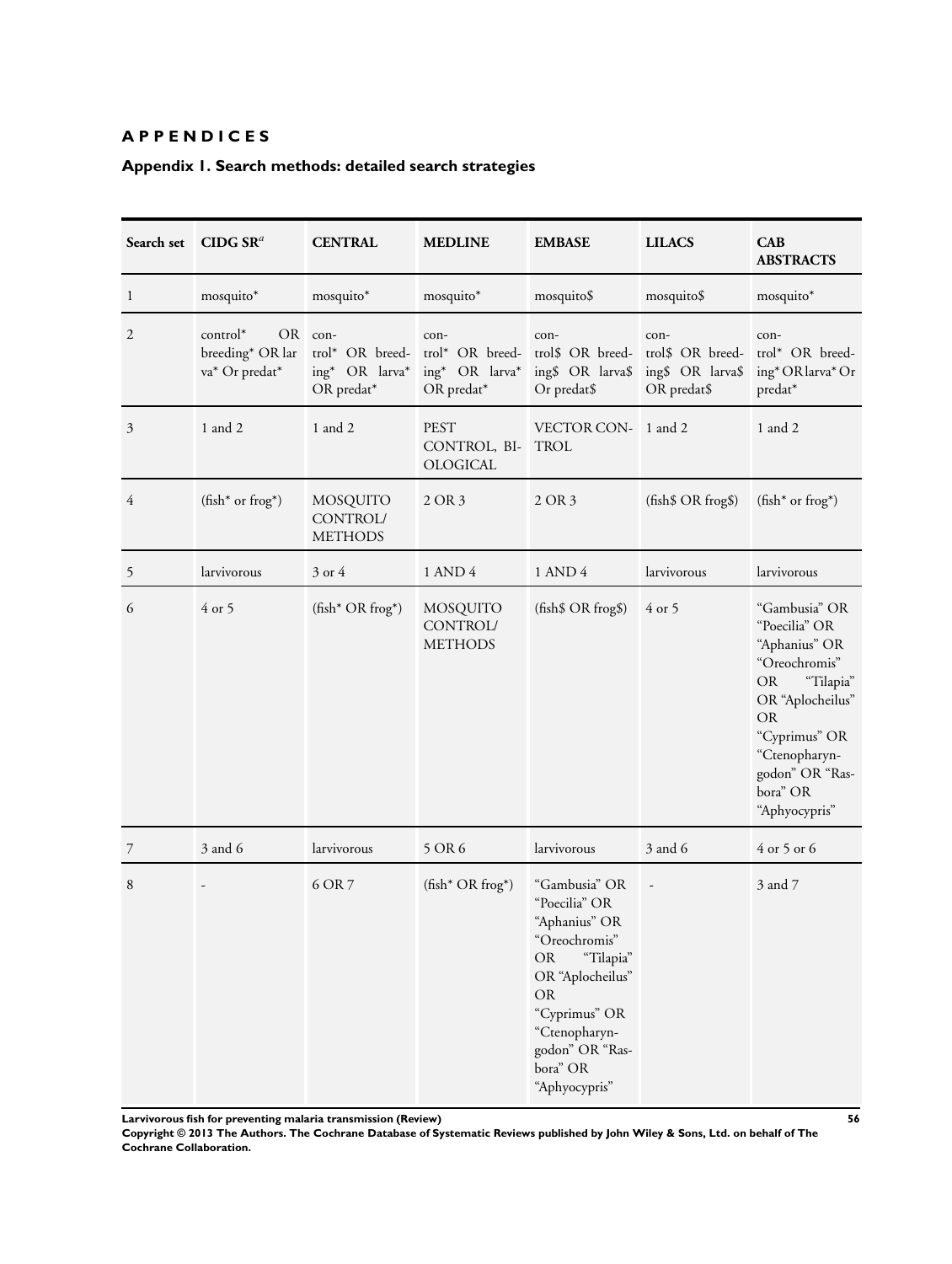<span id="page-58-0"></span>

| 9  | $\overline{\phantom{a}}$ | 5 and 8 | larvivorous                                                                                                                                                                                            | 6 or 7 or 8              | $\overline{\phantom{a}}$ | $\overline{\phantom{a}}$ |
|----|--------------------------|---------|--------------------------------------------------------------------------------------------------------------------------------------------------------------------------------------------------------|--------------------------|--------------------------|--------------------------|
| 10 | ٠                        |         | "Gambusia" OR<br>"Poecilia" OR<br>"Aphanius" OR<br>"Oreochromis"<br>"Tilapia"<br>OR<br>OR "Aplocheilus"<br><b>OR</b><br>"Cyprimus" OR<br>"Ctenopharyn-<br>godon" OR "Ras-<br>bora" OR<br>"Aphyocypris" | 5 and 9                  |                          |                          |
| 11 | $\overline{\phantom{a}}$ |         | 8 OR 9 OR 10                                                                                                                                                                                           | $\overline{\phantom{a}}$ |                          |                          |
| 12 | ٠                        |         | 7 AND 11                                                                                                                                                                                               |                          | -                        |                          |

<sup>a</sup>Cochrane Infectious Diseases Group Specialized Register.

# **Appendix 2. Descriptive analysis of included studies**

None of the included studies reported on cases of malaria, EIR, or the density of adult vector mosquitoes. Therefore, we did not find any direct evidence that this intervention impacts malaria transmission. We performed a descriptive analysis of the 12 included studies that examined the effect of fish stocking on immature anopheline mosquito presence or density, or both. We analysed the studies by the habitat type that study authors introduced for the larvivorous fish. Eight studies evaluated larvivorous fish in localized water bodies (including wells, domestic water containers, fishponds and pools, and riverbed pools created after dam construction), three studies used rice field plots, and two studies used water canals; see [Table 2](#page-52-0).

# **Section 1: Localized water bodies**

# **(a) Wells**

Two studies from India evaluated larviciding in wells ([Sitaraman 1976](#page-25-0); [Menon 1978](#page-25-0)).

Sitaraman and colleagues introduced fish (100 *P. reticulata*) to 10 wells and maintained four wells as controls. The authors measured *An. stephensi* larval and pupal densities by taking five dips per well every four days until 28 days' post-intervention. They measured baseline values immediately before the introduction of larvivorous fish to the 10 wells. We examined the raw data reported by the authors for evidence of an effect of larvivorous fish on the immature *An. stephensi* population.

Baseline values in the control (four wells) and experimental groups (10 wells) were comparable before fish were introduced (assuming that these are the numerical totals across the 10 intervention and four control wells; **Table 1A**). In the experimental wells, immature mosquito numbers decreased rapidly after fish were introduced. This decrease in immature mosquito numbers was greater than in the control group. The study authors did not detect any immature mosquitoes in the 10 wells at four days' follow-up. They measured only 15 and 40 larvae at 24 and 28 days' post-intervention, respectively. At 28 days, the immature mosquito numbers (L1 to L4 stages) increased, and the study authors introduced fish into the control wells.

Sitaraman and colleagues also released 50 fish per well into 12 wells, with five wells in the same ward serving as controls, and followed immature mosquito numbers for 22 days (**Table 2A**). A dramatic drop in larvae from daily dips (50 per well) was seen early, with a 69% reduction in larvae and a 82% reduction in pupae by day 2; no such change was seen in the control wells. However, recovery of relatively immature larvae (L1 and L2 instars) was relatively rapid and baseline values were restored by day 10; although recovery of mature larvae (L3 and L4) was slower and less complete, with average density still 60% lower than baseline after three weeks (Table 1, page 317 of the paper).

**Larvivorous fish for preventing malaria transmission (Review) 57**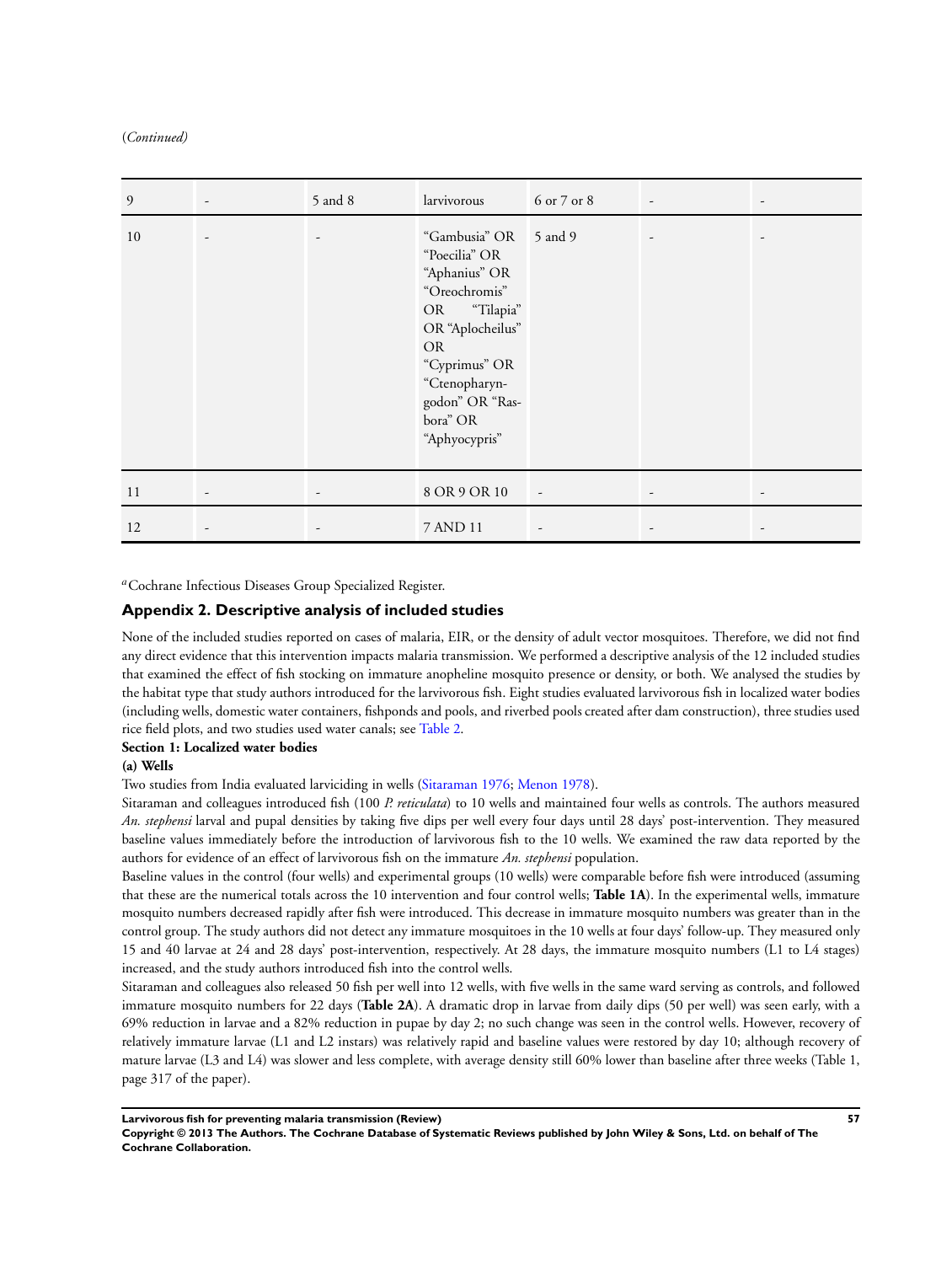*With high fish stocking levels, larvae are eliminated in the first four days in wells but reappear at lower levels from day 24 onwards. With lower stocking levels, a partial effect was noted for two weeks only, with rebound.*

**Table 1A.** [Sitaraman 1976](#page-25-0)**:** *An. stephensi immature numbers before and after introduction of fish (100 guppies per well)*

| Intervention                   | Immature stages                                     | Pre-intervention  | Follow-up (days)                         |                            |                                        |
|--------------------------------|-----------------------------------------------------|-------------------|------------------------------------------|----------------------------|----------------------------------------|
|                                |                                                     |                   | 4                                        | 24                         | 28                                     |
| Control (four wells) $L1 + L2$ | $L3 + L4$<br>Pupae                                  | 296<br>346<br>44  | 236<br>254<br>64                         | 94<br>36<br>24             | 240<br>156<br>16                       |
| Intervention<br>wells)         | $(10 \text{ L}1 + \text{L}2)$<br>$L3 + L4$<br>Pupae | 890<br>960<br>205 | $\mathbf{0}$<br>$\mathbf{0}$<br>$\theta$ | 15<br>$\Omega$<br>$\Omega$ | 40<br>$\overline{0}$<br>$\overline{0}$ |

**Table 2A.** [Sitaraman 1976](#page-25-0)**:** *An. stephensi immature numbers before and after introduction of fish (50 guppies per well)*

| Intervention                   | Immature stages                                     | Pre-intervention  | Follow-up (days) |                  |                  |
|--------------------------------|-----------------------------------------------------|-------------------|------------------|------------------|------------------|
|                                |                                                     |                   | 4                | 16               | 22               |
| Control (five wells) $L1 + L2$ | $L3 + L4$<br>Pupae                                  | 275<br>330<br>40  | 455<br>255<br>40 | 525<br>245<br>30 | 300<br>255<br>40 |
| Intervention<br>wells)         | $(12 \text{ L}1 + \text{L}2)$<br>$L3 + L4$<br>Pupae | 384<br>546<br>102 | 156<br>156<br>84 | 498<br>204<br>42 | 486<br>222<br>48 |

In a second study from India, Menon and colleagues introduced *Gambusia* or *Aplocheilus* fish to 3438 wells but kept 317 wells as controls. In experimental sites, if they found mosquito larvae, they stocked with 50 fish per well; if no larvae were present, they stocked with 20 fish per well. They measured *An. stephensi* larval density at baseline and monthly for four months.

The proportion of wells with larvae was greater in the experimental group (32.8%) than in the control group (7.7%) at baseline (**Table 3A**). At follow-up, the proportion of wells with larvae dropped markedly in the experimental arm (< 1%) but not in the control arm. In the control group, percentage of wells with larvae increased to a maximum of 9.6% during follow-up.

*This study appears to provide evidence of a larvicidal effect of fish in wells using relatively high stocking levels.*

**Table 3A.** [Menon 1978](#page-25-0)**: percentage of wells with** *An. stephensi larvae in wells immediately before and after introduction of fish*

|         | Intervention Pre-intervention | Follow-up (months) |         |   |  |  |
|---------|-------------------------------|--------------------|---------|---|--|--|
|         | (percentage)                  |                    |         | 4 |  |  |
| Control | 7.7                           | 8.0                | 8.6 9.6 |   |  |  |

**Larvivorous fish for preventing malaria transmission (Review) 58**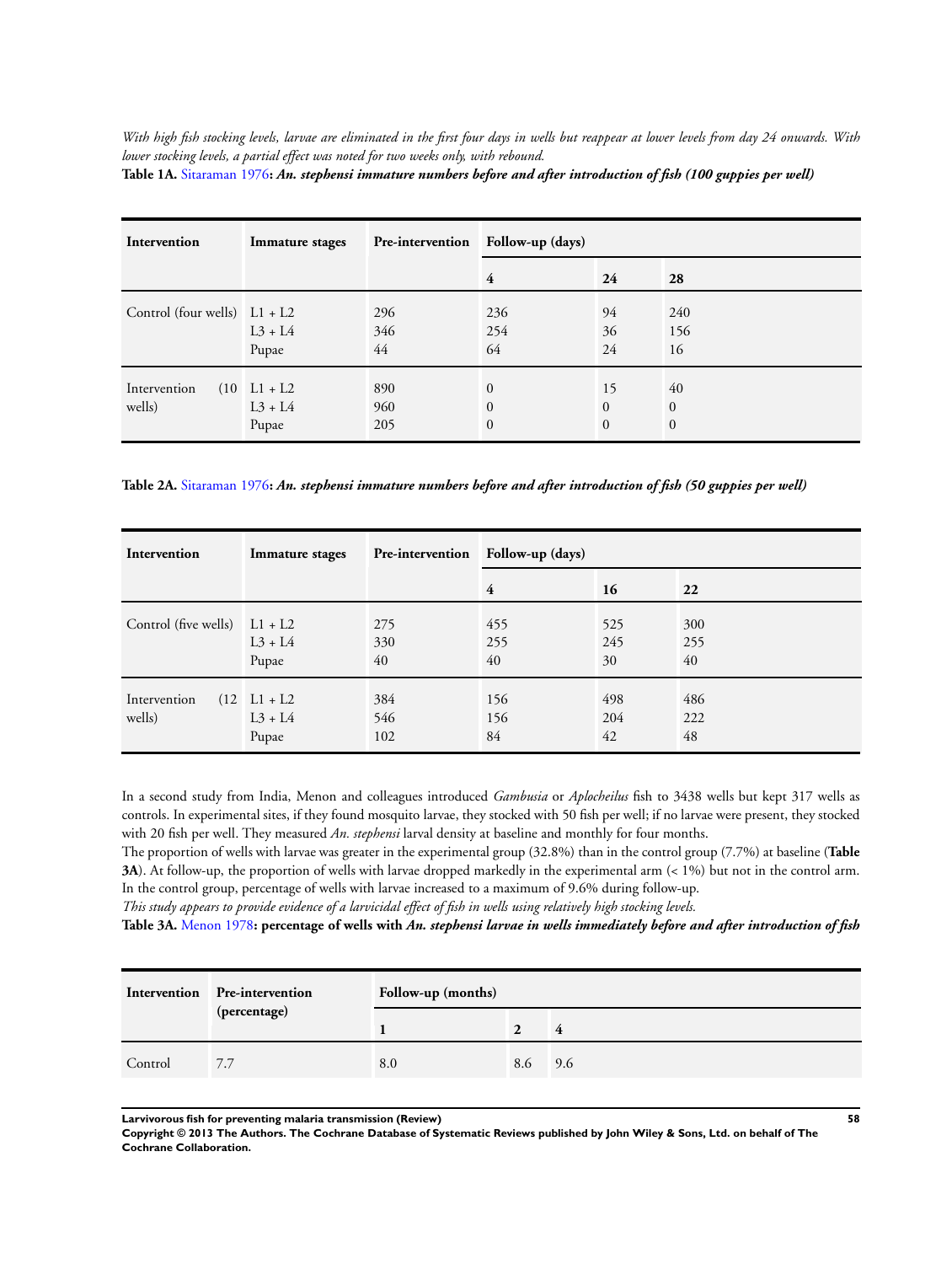| Intervention 32.8 | 0.97 | $0.49$ 0.47 |  |
|-------------------|------|-------------|--|

#### **(b) Domestic water containers**

Two studies examined larviciding in domestic water containers ([Fletcher 1992](#page-25-0); [Sabatinelli 1991\)](#page-25-0). In Ethiopia, Fletcher and colleagues introduced fish to wells, barrels, cisterns, and washbasins. On the Comoro Islands, located off the south-east coast of Africa, Sabatinelli and colleagues introduced fish to ablution basins and tanks.

Fletcher and colleagues introduced *Aphanius dispar* to 60 domestic water containers and kept 51 water containers as controls. They measured the *An. culicifacies adanensis* larval population using a standard dipping procedure pre-intervention and then either every two weeks (May to August 1987) or monthly for a total of 11 months. Control and experimental values were identical at baseline (0%). Sites allocated to the fish intervention had fewer *An. culicifacies adanensis* larvae at one year post-intervention compared with control sites (see **Table 4A**).

*Fish introduction appears to prevent an increase in the number of domestic water container sites with larvae compared with controls up to 11 months' follow-up.*

**Table 4A.** [Fletcher 1992](#page-25-0)**: percentage of sites with** *An. culicifacies adanensis larvae before and after introduction of fish*

|              | Intervention Pre-intervention | <b>Follow-up (months)</b> |               |                            |                |  |
|--------------|-------------------------------|---------------------------|---------------|----------------------------|----------------|--|
|              | (percentage of sites)         |                           | 4             | 7 11                       |                |  |
| Control      | $\Omega$                      | $\Omega$                  |               | $2.0 \quad 13.7 \quad 4.2$ |                |  |
| Intervention | $\Box$ 0                      | $\Omega$                  | $0.9 \quad 0$ |                            | $\overline{0}$ |  |

Sabatinelli and colleagues introduced *P. reticulata* to domestic water containers in Hantsambou village (59 ablution basins sites in November 1987, total number of sites not specified) and kept 20 ablution basins in Bandamadji village as control sites. They measured the percentage of containers positive for *An. gambiae* larvae by examining the surface and bottom of containers (at least 15 cm in diameter) in both experimental and control groups four times during the 11 months' follow-up. Control and experimental values were identical at baseline. At follow-up, the proportion of sites positive for *An. gambiae* larvae decreased at fish-treated sites but not at control sites (see **Table 5A**).

*This study appears to show fish that reduce the number of domestic wash basins with larvae when added to these sites for up to 11 months.* **Table 5A.** [Sabatinelli 1991](#page-25-0)**: percentage of sites with** *An. gambiae larvae before and after introduction of fish*

|              | Intervention Pre-intervention | Follow-up (months) |       |     |  |  |
|--------------|-------------------------------|--------------------|-------|-----|--|--|
|              | (percentage of sites)         |                    | 5 11  |     |  |  |
| Control      | 40                            | 75                 | 45 50 |     |  |  |
| Intervention | -41                           |                    |       | - 8 |  |  |

# **(c) Fishponds and pools**

Two studies based in Kenya examined use of larvivorous fish in ponds [\(Howard 2007;](#page-25-0) [Imbahale 2011a](#page-25-0)).

**Larvivorous fish for preventing malaria transmission (Review) 59**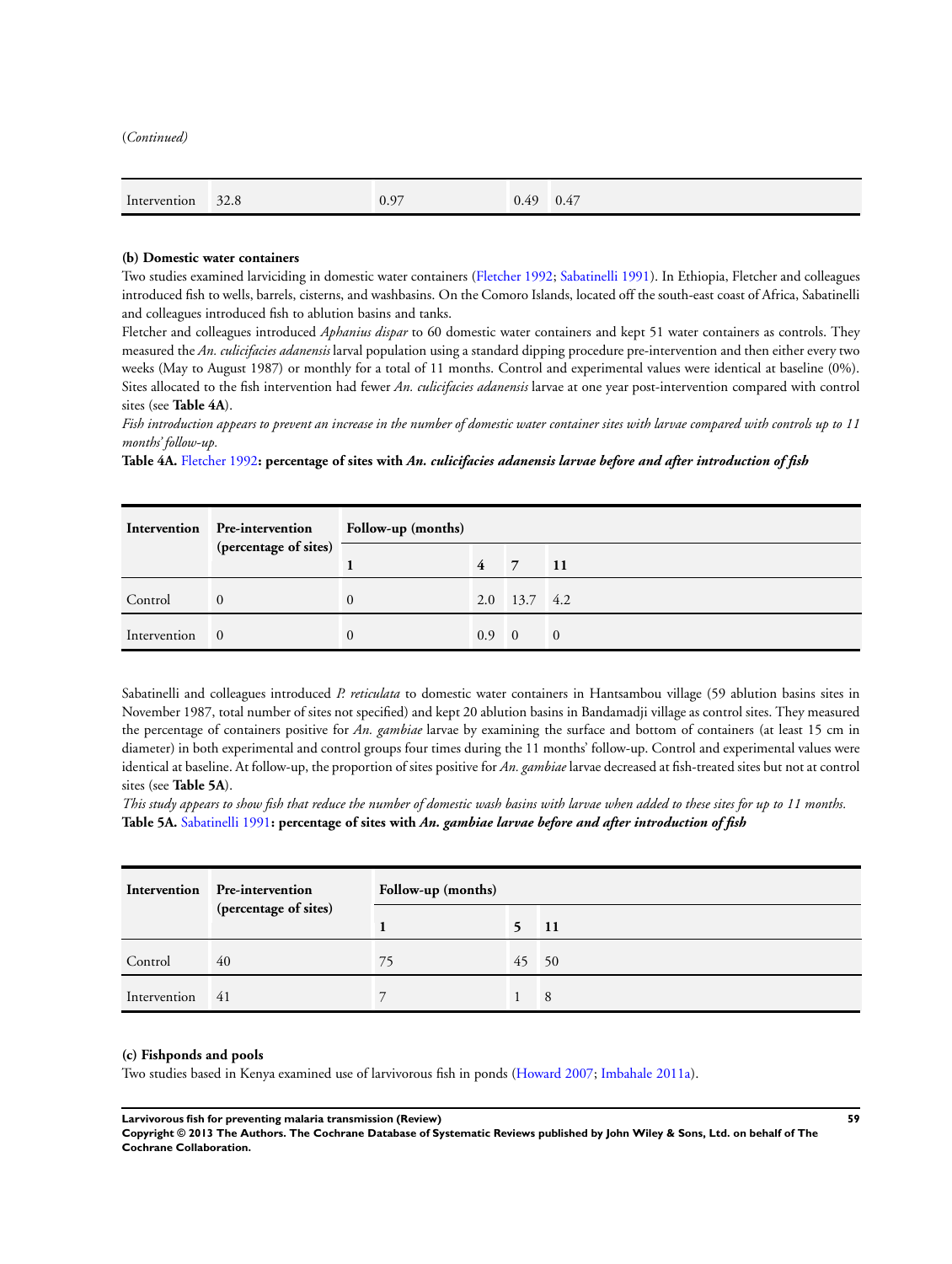Howard and colleagues compared two intervention ponds and one control pond, all located within 150 m of each other. They measured the number of immature *An. gambiae* and *An. funestus* mosquitoes by taking larval dips five to seven days per week. We explored the evidence for an effect, if any, in three ways: we made a simple description of trends in the graph; we extracted data carefully from the graph; and we examined the authors' analysis.

**Trends in the graph:** The authors provide a detailed graph showing *An. gambiae* immature populations over time in the three ponds. They used a 15-week baseline period before the fish were introduced into two of the three ponds. The control pond had much lower densities of *An. gambiae* immatures in the baseline period, with none present in the first 1.5 months; then followed a gradual increase in density month by month over the intervention period, with wide week-by-week and, at certain time points day-by-day, variations. At six months' post-intervention, larvae numbers peaked and the authors introduced fish to the control pond.

For the first experimental pond, densities were much higher than for the control pond at baseline. When fish were introduced, the density remained low, or possibly attenuated. For the second intervention pond, the intervention did not appear to be associated with any substantive visual pattern of reduction in density, although it could be argued that some attenuation was evident in the first five months. Thus critical appraisal of Figure 2 in [Howard 2007](#page-25-0) indicated increasing immatures in the control pond but did not provide convincing evidence of substantial and sustained decline in the two experimental ponds.

**Extracting data from the graph:** We took fixed time points before and after the intervention. **Table 6A** shows these data, which we estimated using a ruler against the y-axis. We chose the one- and three-month time points as standard normal values. We did not include the end time point of the experiment-when the study authors introduced fish to the control pond-as this will introduce bias as it is defined by an increase in larvae. Our analysis below supports evidence of reduction in the immature *An. gambiae* population in the first experimental but not in the second experimental pond.

**Table 6A.** [Howard 2007](#page-25-0)**:** *An. gambiae immatures in three ponds before and after the introduction of fish*

| Intervention                                  | Pre-intervention (months) Follow-up (months) |            |  |                |
|-----------------------------------------------|----------------------------------------------|------------|--|----------------|
|                                               | 3                                            | $1\quad1$  |  | 3              |
| Control pond                                  | $\Omega$                                     | 7 7        |  | $\overline{4}$ |
| First experimental pond 3<br>1                |                                              | $7\quad 0$ |  | $\overline{0}$ |
| experimental 2<br>Second<br>pond <sup>2</sup> |                                              | $4\quad2$  |  | $\mathcal{P}$  |

<sup>1</sup>Referred to as Pond C within [Howard 2007](#page-25-0) study.

<sup>2</sup>Referred to as Pond D within [Howard 2007](#page-25-0) study.

**Authors' analysis:** The authors used Mulla's formula to calculate percentage reduction in *An. gambiae* and *An. funestus* immatures, with estimates of 95.8% reduction in *An. gambiae* immatures in experimental pond 1 and 94.1% for experimental pond 2; and similar high reductions for *An. funestus* (98.3% in experimental pond 1, 97.5% in experimental pond 2). However, Mulla's formula depends on rates in the control arm, in which an increase in immature numbers was clearly seen over time. So one interpretation of these data is that fish are effective; the other is that these large effects are the result of particular ecological changes happening in the control pond. *This study appears to provide limited evidence of a possible larvicidal effect of fish in ponds.*

For the [Imbahale 2011a](#page-25-0) study, refer to the water canals section below.

**(d) Riverbed pools below dams**

Two studies in Sri Lanka evaluated fish introduced to riverbeds pools located below dams ([Kusumawathie 2008a](#page-25-0); [Kusumawathie](#page-25-0) [2008b\)](#page-25-0).

In the [Kusumawathie 2008a](#page-25-0) study, authors introduced *P. reticulata* to 29 riverbed pools below Kotmale dam and used 31 pools as controls. They measured the number of immature *Anopheles* using a 100 mL larval dipper at a frequency of six dips per m<sup>2</sup> at baseline (day before fish were introduced) and up to 120 days' follow-up. Control and experimental groups had similar baseline values. At follow-up, the experimental group had greater reductions than the control group for the outcomes of percentage of pools with *Anopheles* larvae, mean number of larvae per pool, and mean number of larvae per 100 dips (**Table 7A**).

**Larvivorous fish for preventing malaria transmission (Review) 60**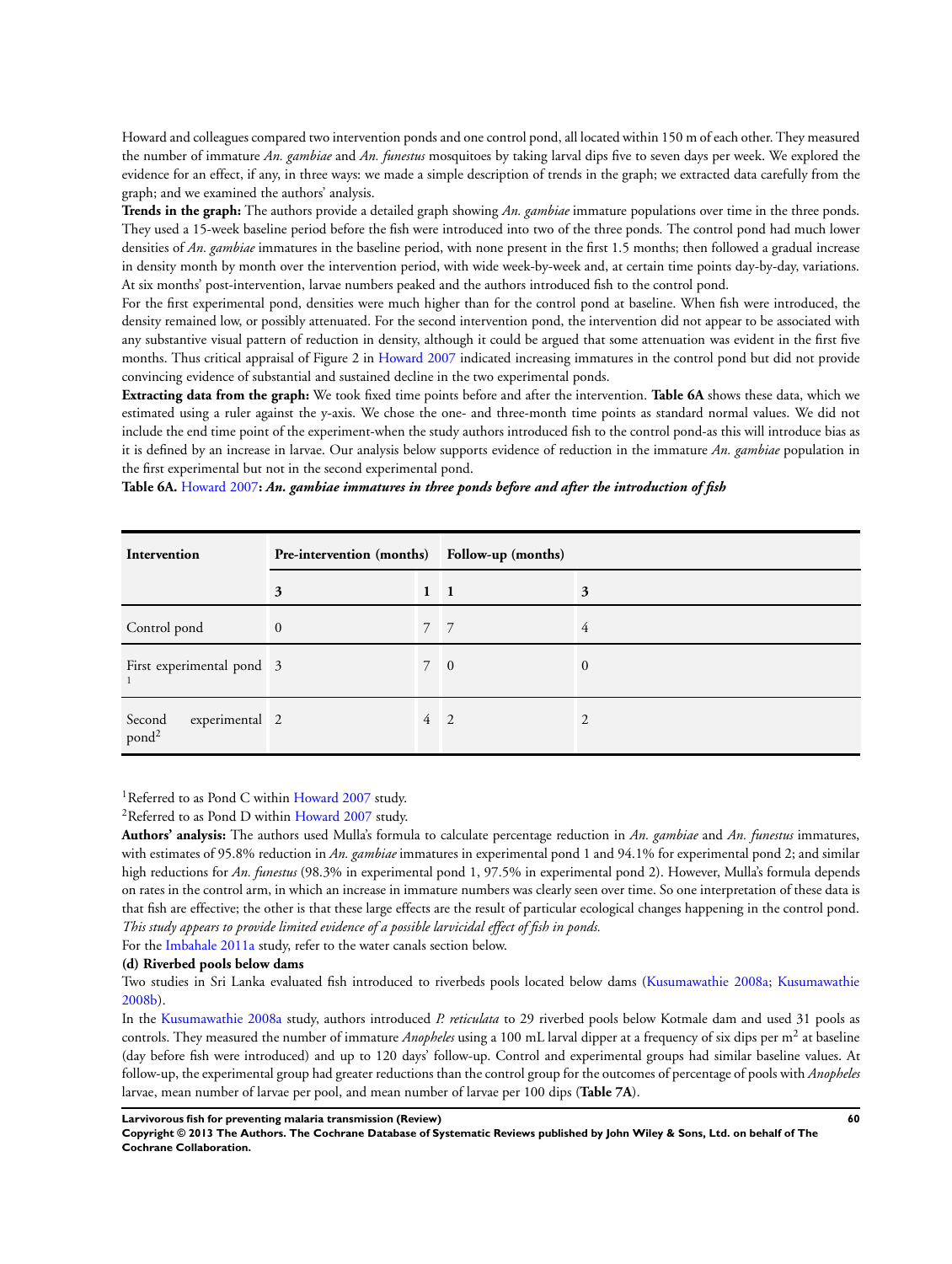*This study appears to provide evidence of a larvicidal effect of fish in riverbed pools below dams sustained up to four months.* **Table 7A.** [Kusumawathie 2008a](#page-25-0)**: average percentage of pools with** *Anopheles larvae, mean number of larvae per pool, and mean number of larvae per 100 dips before and after introduction of larvivorous fish*

| Outcome                                       | Intervention                 | <b>Pre-intervention</b> | Follow-up             |
|-----------------------------------------------|------------------------------|-------------------------|-----------------------|
| pools<br>Percentage of<br>Anopheles larvae    | with Control<br>Experimental | 100<br>100              | 31.03<br>$\mathbf{0}$ |
| Mean number of larvae per pool Control        | Experimental                 | 3.03<br>3.17            | 0.52<br>$\mathbf{0}$  |
| Mean number of larvae per 100 Control<br>dips | Experiment                   | 114.63<br>109.52        | 20<br>$\overline{0}$  |

In the second study [\(Kusumawathie 2008b\)](#page-25-0), Kusumawathie and colleagues introduced *P. reticulata* to all riverbed pools in Laxapana and Kotmale 1 study sites. They used riverbed pools in Kotmale 2 and Nilambe as control sites. They measured immature *Anopheles* densities using a 100 mL larval dipper at a frequency of six dips per m<sup>2</sup> for one year pre-intervention and one year post-intervention. Baseline values at control and experimental sites were similar for the outcomes percentage pools with *Anopheles* larvae and mean number of larvae per 100 dips, but not for mean number of larvae per 100 pools. At follow-up, the riverbed pools stocked with fish had larger reductions in terms of presence and density of larvae (**Table 8A**).

*This study indicates a partial effect of fish on presence and density of larvae in riverbed pools below dams for up to a year.*

**Table 8A.** [Kusumawathie 2008b](#page-25-0)**: average percentage of pools with** *Anopheles larvae, mean number of larvae per 100 pools, and mean number of larvae per 100 dips before and after introduction of larvivorous fish*

| Outcome                               | Intervention | Pre-intervention | Follow-up |
|---------------------------------------|--------------|------------------|-----------|
| Percentage of pools                   | with Control | 15.95            | 12.52     |
| Anopheles larvae                      | Experimental | 17.39            | 5.79      |
| Mean number of larvae per 100 Control | Experimental | 28.78            | 27.44     |
| pools                                 |              | 142.94           | 11.25     |
| Mean number of larvae per 100 Control | Experiment   | 8.52             | 9.02      |
| dips                                  |              | 11.84            | 3.4       |

# **Section 2: Rice field plots**

.

Three studies, one in Central Java ([Nalim 1988\)](#page-25-0) and two in South Korea [\(Kim 2002;](#page-25-0) [Yu 1989](#page-25-0)), evaluated fish introduced to rice fields;

In Central Java, Nalim and colleagues stocked 23.9 hectares of rice fields with *P. reticulata* and *C. carpio* fish. They did not specify the size of the control area that they used or the total number of control and experimental field plots. Using 80 emergence traps randomly located in the treated and control areas, they reported the numbers of *An. aconitus*, *An. barbirostris*, and *An. annularis* newly emerged adult mosquitoes collected/m<sup>2</sup>/day (trap area = 0.25 m<sup>2</sup>) over six years. Effects were mixed, with some evidence of an impact of fish on *An. aconitus* and *An. annularis*, but not on *An. barbirostris* (**Table 9A**).

*This study indicates a partial effect of fish on the density of newly emerged An. aconitus and An. annularis, but not An. barbirostris, in rice field plots below dams for up to six years.*

**Larvivorous fish for preventing malaria transmission (Review) 61**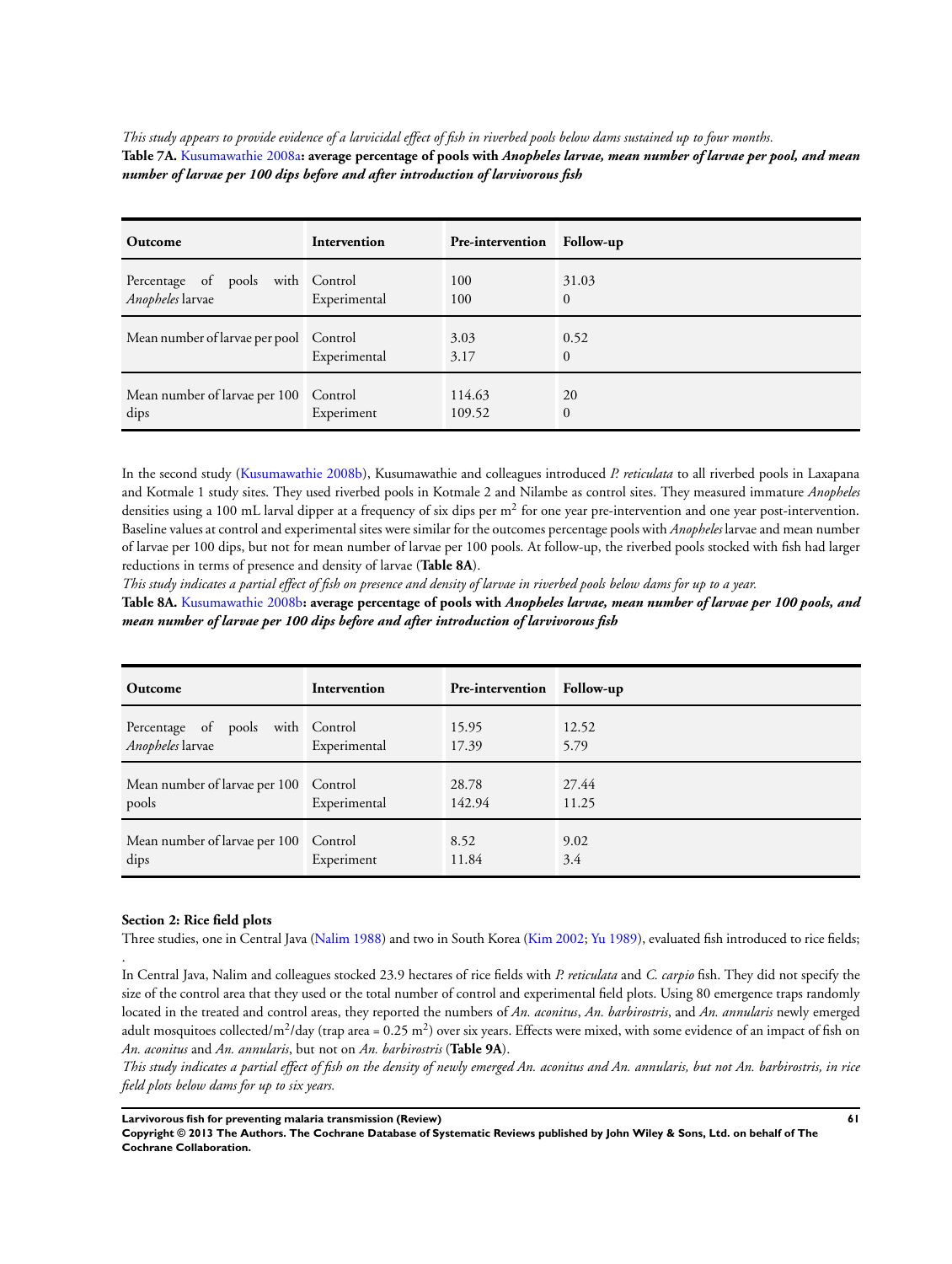| Table 9A. $\mathrm{N}$ alim 1988: average number of adult mosquitoes collected per m $^2$ per day |  |  |
|---------------------------------------------------------------------------------------------------|--|--|
|---------------------------------------------------------------------------------------------------|--|--|

| <b>Species</b>                        | Intervention            | Year         |              |             |  |
|---------------------------------------|-------------------------|--------------|--------------|-------------|--|
|                                       |                         | $\mathbf{1}$ | $\mathbf{3}$ | 6           |  |
| An. aconitus <sup>1</sup>             | Control<br>Experimental | 2.4<br>3.35  | 4.2<br>0.2   | 1.2<br>0.01 |  |
| An. barbirostris <sup>1</sup> Control | Experimental            | 7.6<br>6.0   | 6.0<br>4.7   | 3.2<br>2.9  |  |
| An. annularis <sup>1</sup>            | Control<br>Experiment   | 3.0<br>3.35  | 4.2<br>1.13  | 2.2<br>0.7  |  |

<sup>1</sup>We discarded two years of data (1982, 1983), as the study authors reported that the control area was sprayed with fenitrothion at the end of 1982.

In the South Korean study, Kim and colleagues introduced threeslightly different interventions to three rice field plots measuring about 300 m<sup>2</sup> to 600 m<sup>2</sup> . They compared these with a control area of three rice field plots of similar size. They introduced either *Tilapia mossambicus* and *A. latipes* (Treatment A) or *Aphyocypris chinensis* and *Tilapia mossambicus* (Treatment B and Treatment C) to rice field plots and took two dips, with between two and four replicates per rice field, every two weeks, to examine the average number of *An. sinensis* larvae.

We extracted data for specific time points before and after the intervention. The study authors used a six-week baseline period for Treatments B and C but no baseline for Treatment A before the fish were introduced into two plots.

The results provide a robust controlled before-and-after study (Treatments B and C), with four time points in the control period (**Table 10A**). Baseline measurements appeared similar at control and intervention sites. In the control group and for Treatments B and C, the number of *An. sinensis* larvae was higher at two weeks' pre-intervention than at six weeks' pre-intervention. After fish were introduced to the intervention sites, the *An. sinensis* larval population in the control group was the same at two weeks' follow-up but decreased at six weeks' follow-up. Larvae were clearly reduced at the two sites where fish were introduced.

The study also affords a controlled time series comparison between the control group and a third intervention site, where the fish were introduced at the start of observations (Treatment A; **Table 11A**). The number of *An. sinensis* larvae increased between one week and five weeks' follow-up at both control and experimental sites. However, the number of larvae decreased by 13 weeks' follow-up at both control and experimental sites. This shows an average difference in larvae density between control and intervention over the entire period of observation. However, these data are weaker, as no baseline density was noted in the intervention arm, and any difference from the control could be due to chance.

*This study appears to provide limited evidence of a possible larvicidal effect of fish on An. sinensis larvae in rice paddy plots.*

**Table 10A**. [Kim 2002:](#page-25-0) *An. sinensis larvae at control (three plots) and experimental sites (two plots) before and after introduction of fish*

|                  | Intervention Pre-intervention (weeks) |                 | Follow-up (weeks)       |      |
|------------------|---------------------------------------|-----------------|-------------------------|------|
|                  | 6                                     | $\mathbf{2}$    | $\overline{\mathbf{2}}$ | -6   |
| Control          | 2.0                                   | 4.5 4.5         |                         | 2.5  |
| Treatment B 2.5  |                                       | $3.5\quad 2.25$ |                         | 0.4  |
| Treatment C 1.75 |                                       | 4.13 2.25       |                         | 0.38 |

**Larvivorous fish for preventing malaria transmission (Review) 62**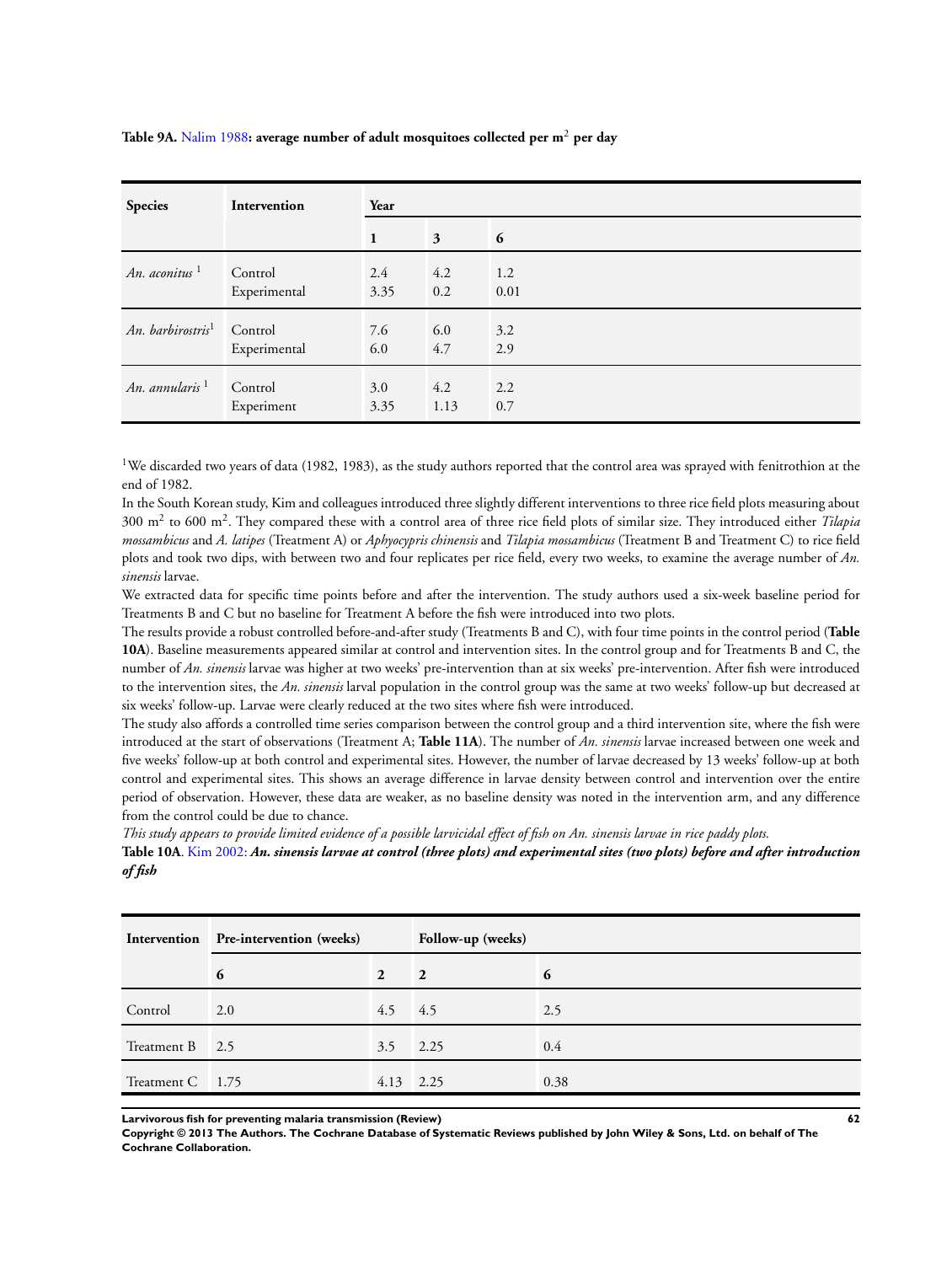**Table 11A.** [Kim 2002](#page-25-0): *An. sinensis larvae at control plots (three plots) and at an experimental plot (one plot) after introduction of fish*

|                  | Intervention Follow-up (weeks) |  |                   |  |  |  |
|------------------|--------------------------------|--|-------------------|--|--|--|
|                  | $\mathbf{1}$                   |  | 5 9 13            |  |  |  |
| Control          | 2.0                            |  | $4.5$ $4.5$ $2.5$ |  |  |  |
| Treatment A 1.25 |                                |  | $2.5$ $2.0$ $0.5$ |  |  |  |

In South Korea, Yu and colleagues compared ponds treated with two species of fish (*A. latipes* and *Tilapia mossambicus)*, one species alone (A. latipes), and a control group. The researchers selected six plots, 45 m<sup>2</sup> in size and 0.3 m in depth, located within a confined rice field of 1000 m<sup>2</sup> . They randomly assigned two plots to each treatment group. They took measurements of the *An. sinensis* larval population every week, using a 500 mL dipper (two to four dips per rice field plot) or a nylon net (eight to 10 sweepings per sample). The study authors monitored the *An. sinensis* larval population for eight weeks before they introduced fish, and pre-intervention values were comparable between sites. In the first two intervention plots, they introduced one fish species: at four weeks, larvae had increased against baseline in both control and intervention ponds, but the size of the increase was smaller in the one-fish intervention pond (7.00 compared with 16.00, 56% lower; **Table 12A**).

In the next two intervention plots, they introduced two fish species, and follow-up at four weeks and seven weeks showed considerably lower values in the two-fish intervention pond than in the control pond (4.21 compared with 16.13, 74% lower; **Table 12A**). *This study provides some evidence that larvivorous fish can constrain the rapid increases in larvae populations seen in untreated ponds.* **Table 12A**. [Yu 1989](#page-25-0): **average number of** *An. sinensis larvae in ponds before intervention and after introduction of fish*

|          | Intervention Pre-intervention <sup>1</sup> Follow-up (weeks) |                |                     |  |
|----------|--------------------------------------------------------------|----------------|---------------------|--|
|          |                                                              | $\overline{4}$ | 7                   |  |
| Control  | 4.56                                                         | 16.0           | 16.13               |  |
| One-fish | 4.19                                                         | 7.00           | Bacteria introduced |  |
| Two-fish | 4.50                                                         | 4.87           | 4.21                |  |

<sup>1</sup>We recalculated the average pre-intervention values that the study authors reported in control and intervention groups, as the study authors incorrectly reported these values.

# **Section 3: Water canals**

Two studies introduced fish to irrigation canals - one in Kenya ([Imbahale 2011a\)](#page-25-0) and one in Sudan [\(Mahmoud 1985](#page-25-0)).

In Kenya, Imbahale and colleagues compared the effects of *G. affinis* introduced to ponds or water canals versus control sites. The water sources were discrete; 18 ponds were 1 m<sup>2</sup> in size and 1 m depth, and 12 canals were 15 m<sup>2</sup> in size and 0.3 m in depth. For ponds, the authors evaluated the effects of single stocking and multiple stocking of fish by measuring *An. gambiae* s. l. larvae twice a week for 13 weeks; and for canals, they compared controls with a single stocking of fish. The study authors divided outcomes by younger larvae (L1 and L2) and older larvae (L3 and L4), and reported estimated marginal mean values. No difference was demonstrated between control and experimental groups at follow-up, apart from the fact that the numbers of older larvae were smaller in the canal intervention group (**Table 13A**).

*This study provides some evidence of an effect of larvivorous fish up to 13 weeks in water canals but not in ponds.* **Table 13A:** [Imbahale 2011a](#page-25-0): **estimated marginal mean values of immature anopheline numbers after introduction of fish**

**Larvivorous fish for preventing malaria transmission (Review) 63**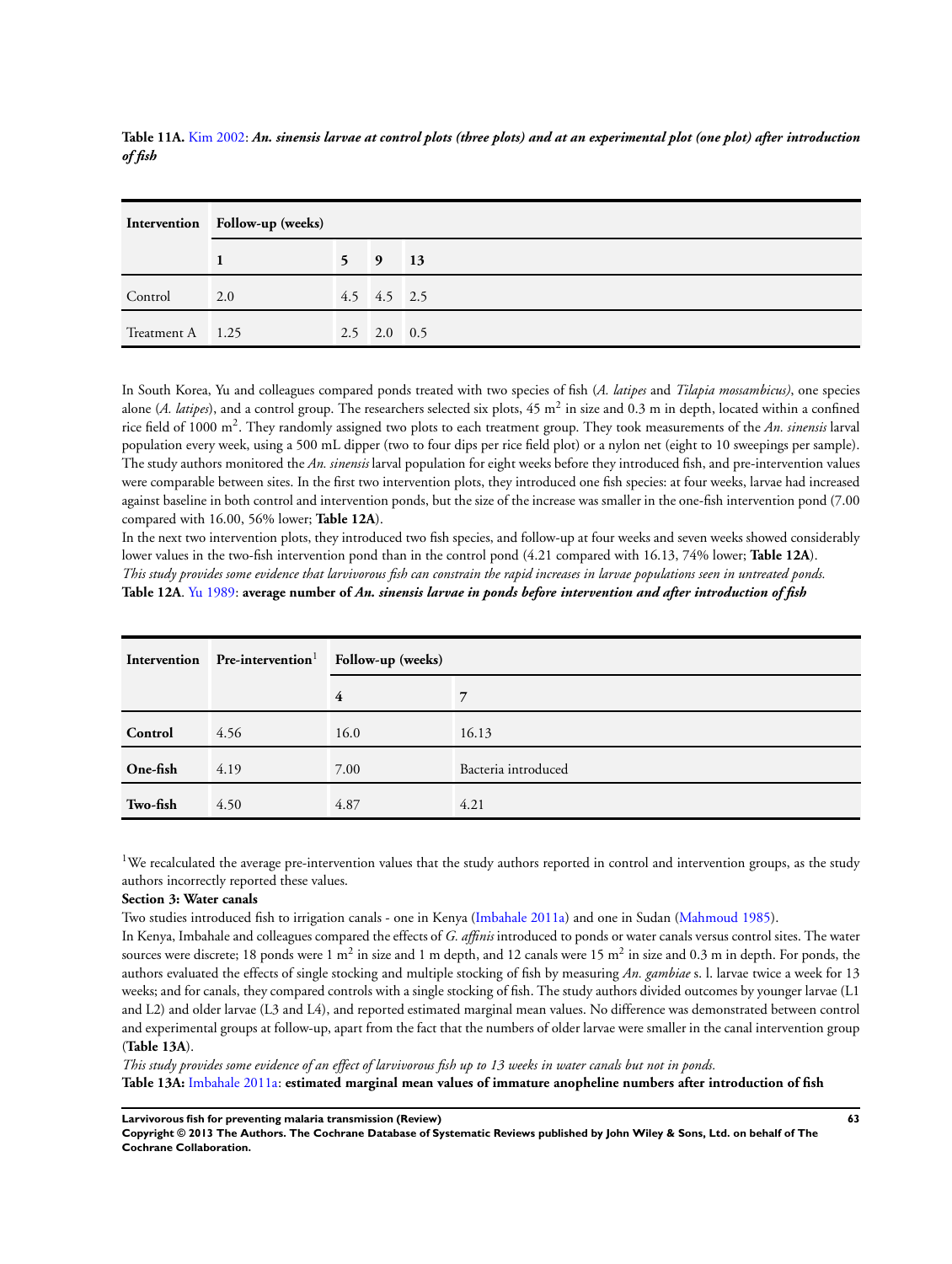| Intervention |                          | Follow-up                          |                                                    |  |  |  |
|--------------|--------------------------|------------------------------------|----------------------------------------------------|--|--|--|
|              |                          | Younger larvae (L1 and L2) $\perp$ | Older larvae (L3 and L4) <sup><math>1</math></sup> |  |  |  |
| Ponds        | Control                  | $2.667$ (2.217 to 3.117)           | $0.758(0.551)$ to $0.964$ )                        |  |  |  |
|              | Fish (stocked once)      | $2.667$ (2.217 to 3.117)           | $0.964$ (0.757 to 1.170)                           |  |  |  |
|              | Fish (multiple stocking) | $3.067$ (2.604 to 3.505)           | $0.903(0.697 \text{ to } 1.109)$                   |  |  |  |
| Canal        | Control                  | 3.417 (2.896 to 3.937)             | 1.177 (0.974 to 1.380)                             |  |  |  |
|              | Fish (stocked once)      | 1.906 (1.386 to 2.427)             | $0.547(0.344 \text{ to } 0.750)$                   |  |  |  |

<sup>1</sup>The study authors reported the estimated marginal mean  $\pm$  95% confidence interval (CI).

In Sudan, Mahmoud and colleagues introduced *G. affinis* to Gezira irrigation canals (4 km to 10 km in length, 2 m in width, 1 m in depth). They used 20 canals in the experimental group and five canals in the control group. In experimental canals, they released fish at 1 km intervals. They measured the density of a late larval stage of *An. arabiensis* (L4) larvae in both experimental and control canals by performing larval dips at two spots per kilometre in each canal, reporting averages by month from weekly dipping of 10 dips per spot for 14 months.

No baseline was provided, but *An. arabiensis* density was less in intervention canals for two months (five months' and six months' postintervention) just before and at the beginning of the dry season (**Table 14A**). Larval densities dropped in both intervention and control groups in the dry season (seven months' post-intervention) and at the end of the rainy season (13 months' post-intervention). Fish numbers failed to increase after the rainy season and during the last six months of the study. According to the authors, control of the flow of water from large to branch canals by gates deprived the fish of free movement. Also, during the rainy season, rainwater pools act as suitable breeding sites for *An. arabiensis*.

*Introducing larvivorous fish appears to partly constrain An. arabiensis larval density increases at the beginning of the dry season*. **Table 14A**. [Mahmoud 1985](#page-25-0):**density of** *An. arabiensis L4 larvae after introduction of fish*

| Intervention                  | Follow-up (months) |                |  |  |  |
|-------------------------------|--------------------|----------------|--|--|--|
|                               | 3                  | $5 \t 7 \t 13$ |  |  |  |
| <b>Control</b> canals         | 42                 | 153 7 125      |  |  |  |
| <b>Experimental canals</b> 25 |                    | 24 1 124       |  |  |  |

**Larvivorous fish for preventing malaria transmission (Review) 64**